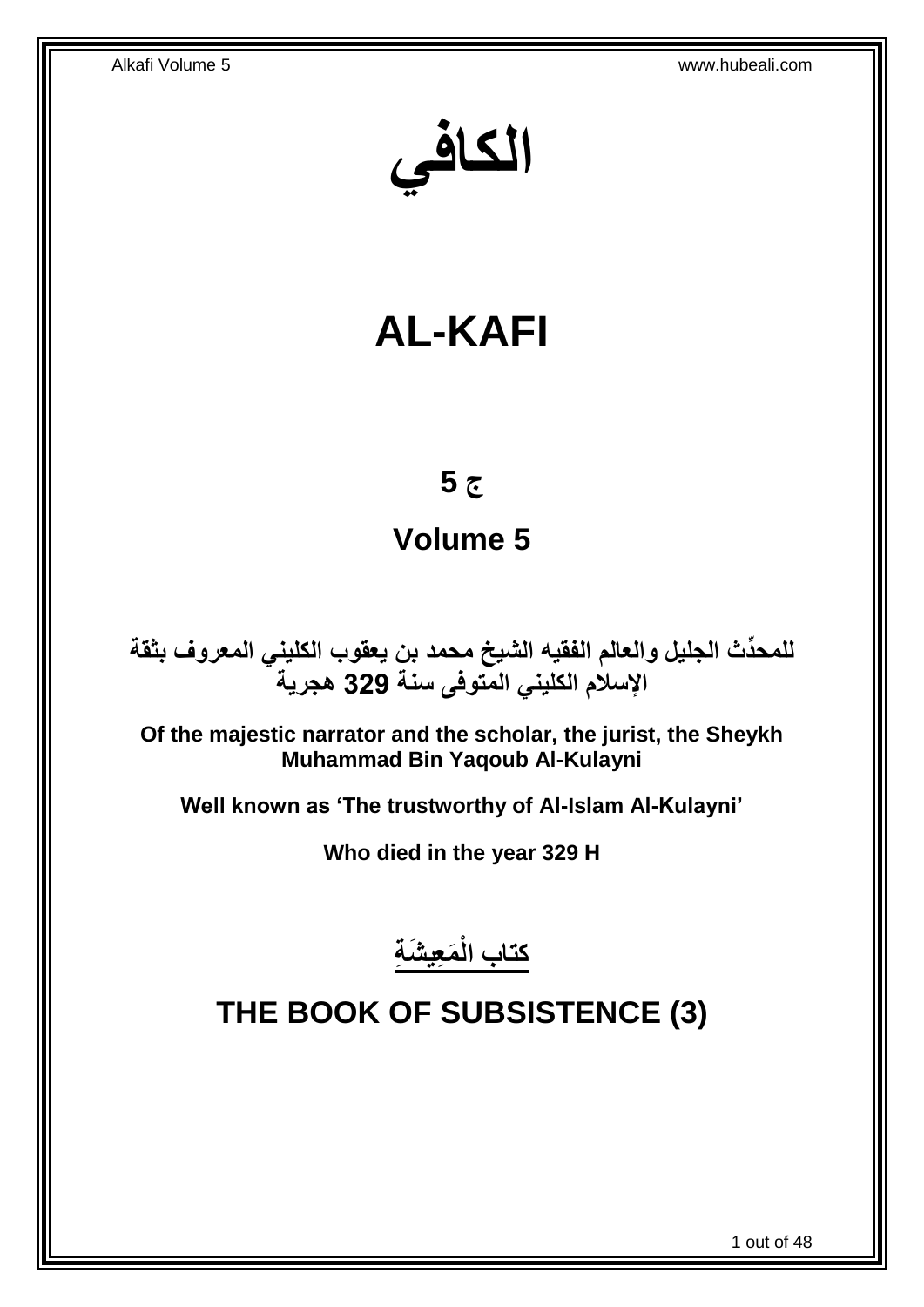## **TABLE OF CONTENTS**

| Chapter 47 - The man takes from the wealth of his son and the son takes from the wealth     |
|---------------------------------------------------------------------------------------------|
| Chapter $48$ – The man takes from the wealth of his wife and the wife takes from the        |
|                                                                                             |
|                                                                                             |
|                                                                                             |
| Chapter 52 - It is not interest what is between the man and his son and what he owns  22    |
| Chapter 53 - The Preference of the business and the attentiveness over it 23                |
|                                                                                             |
|                                                                                             |
|                                                                                             |
| Chapter 57 – The one who remembers Allah <sup>azwj</sup> the Exalted in the marketplace  34 |
|                                                                                             |
| Chapter 59 - The ones with whom dealings and inter-mingling is abhorred 36                  |
| Chapter 60 - Fulfilment and the undervalutation (of measuring and weighing)  38             |
|                                                                                             |
|                                                                                             |
|                                                                                             |
|                                                                                             |
|                                                                                             |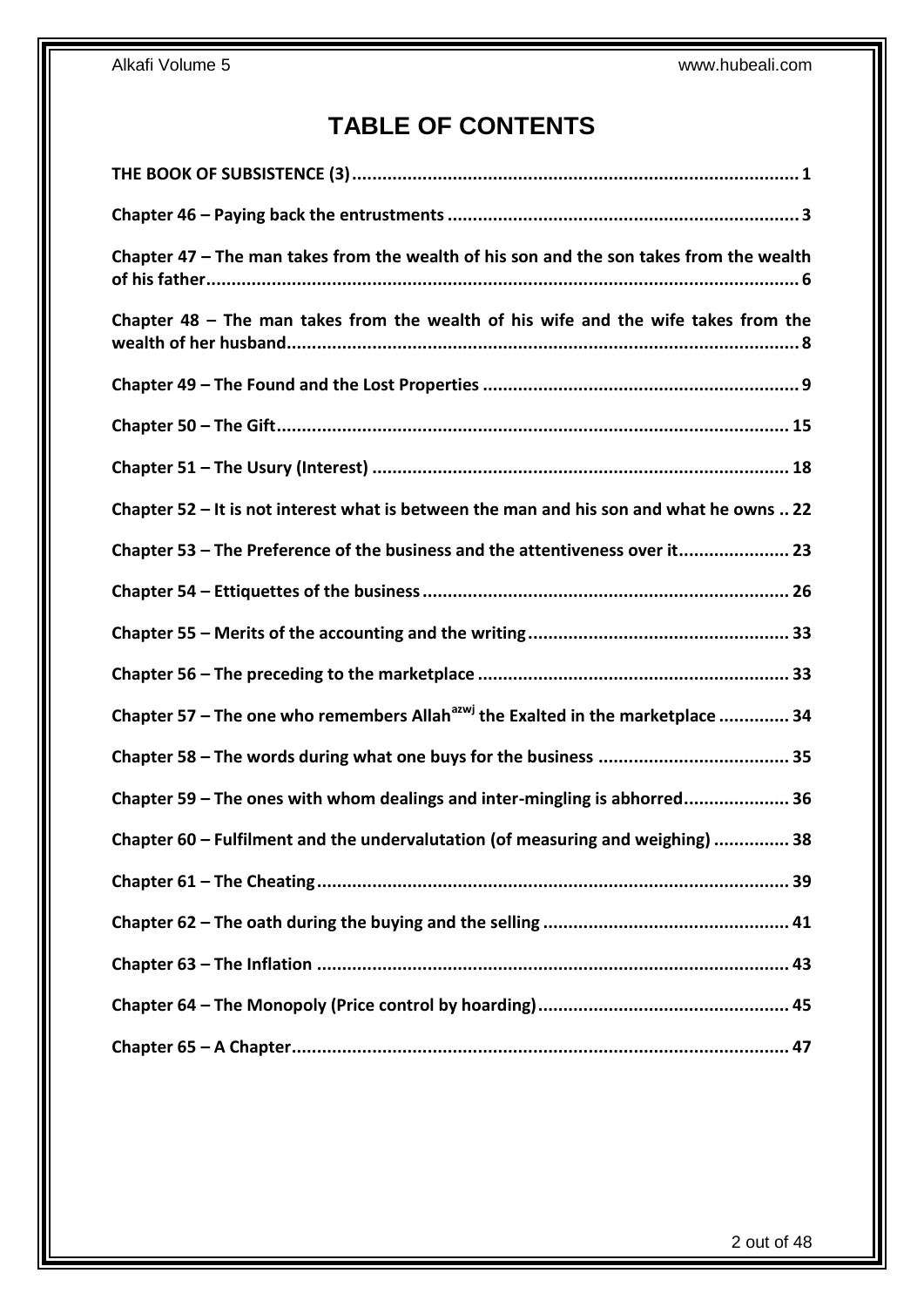بسم الله الرحمن الرحيم الحمد لله رب العالمين، وصلى الله على سيدنا محمد وآله الطاهرين، وسلم تسليما<sub>.</sub>

In the Name of Allah<sup>azwj</sup> the Beneficent, the Merciful. The Praise is for Allah<sup>azwj</sup> Lord<sup>azwj</sup> of the Worlds, and Blessing be upon our Chief Muhammad<sup>saww</sup> and his<sup>saww</sup> Purified Progeny<sup>asws</sup>, and greetings with abundant greetings.

> **َماَن ِة َدا ِء اْْلَ باب أ َ**

### <span id="page-2-0"></span>**Chapter 46 – Paying back the entrustments**

عَلِيُّ بْنُ إِبْرَاهِيمَ عَنْ أَبِيهِ عَنِ ابْنٍ أَبِي عُمَيْرٍ عَنِ الْجُسَيْنِ بْنِ مُصْنِعَبِ الْهَمْدَانِيِّ قَالَ سَمِعْتُ أَبَا عَبْدِ اللَّهِ ( عليه السلام ) يَقُولُ ْ ْ َ ِ َ ِ َ نَادَنَّهُ لَا كُثْرَ لِأَحَدٍ فِيهَا أَدَاءُ الْأَمَانَةِ إِلَى أَلْبَرِّ وَ الْفَاجِرِ وَ الْوَفَاءُ بِالْعَهْدِ إِلَى الْبَرِّ وَ الْفَاجِرِ وَ بِرُّ الْوَالِدَيْنِ بَرَّيْنِ كَانَا أَوْ ْ ِ ْ **∶** ْ **∶** ْ ْ ِ َ <u>ّ</u>  $\ddot{\phantom{0}}$ َ ْ ِ ِ ْ فَاجِرَيْنِ .

Ali Bin Ibrahim, from his father, from Ibn Abu Umeyr, from Al Husayn Bin Mus'ab Al Hamdany who said,

'I heard Abu Abdullah<sup>asws</sup> saying: 'There are three (matters) in which no one has an excuse therein – the paying back the entrustment to the righteous as well as the immoral; and the loyalty with the covenant to the righteous as well as the immoral; and the righteousness with the parents, be they both righteous or both immoral'.<sup>1</sup>

ِن ال هش ُح َسْي ٍر َع ِن ال ِن ُب َاْي َع ِن اْب َح َام ِن ال ِن ُم َح همٍد َع ْن َعلِ ِّي ْب ْح َمَد ْب َنا َع ْن أ ْص َحاب ِ ) عليه السالم ِم ْن أ ِي َعْبِد هَّللا ِعهدةٌ ب ْيَباِن ِّي َع ْن أ ْ ِ ْ َ **∣** َ َ ) قَالَ قُلْتُ لَهُ رَجُلٌ مِنْ مَوَالِيكَ يَسْتَحِلُّ مَالَ بَنِّي أُمَيَّةٍ وَ ٰدِمَاءَهُمْ ۖ وَ إِنَّهُ وَقَعَ لَهُمْ عِنْدَهُ وَدِيعَةٌ فَقَالَ أَذُّوا الْأَمَانَاتِ إِلَى أَهْلِهَا وَ ا<br>ا ْ َ ِ َ ِ إِنْ كَانُوا مَجُوسِيّاً فَإِنَّ ذَلِكَ لَا يَكُونُ حَتَّى يَقُومَ قَالِمُنَا أَهْلَ الْبَيْتِ ( علَيه السلّام ) فَيُحِلَّ وَ يُحَرِّمَ . ْ َ ِ ا

A number of our companions, from Ahmad Bin Muhammad, from Ali Bin Al Hakam, from Ibn Bukeyr, from Al Husayn Al Shaybani,

(It has been narrated) from Abu Abdullah $a$ sws, said, 'I said to him $a$ sws, 'A man from those in yourasws Wilayah is permitting the wealth of the Clan of Umayya and their blood, and there have occurred some deposits with him which are from them'. So he<sup>asws</sup> said: 'Repay the entrustments to its rightful ones even though they may be Magians, for that would not be happening until the rising of our<sup>asws</sup> Qaim<sup>asws</sup> of the People<sup>asws</sup> of the Household, so he<sup>asws</sup> would be Permitting and Prohbiting'.<sup>2</sup>

عِدَّةٌ مِنْ أَصْحَابِذَا عَنْ أَحْمَدَ بْنِ مُحَمَّدِ بْنِ خَالِدٍ عَنِ الْقَاسِمِ بْنِ يَحْيَى عَنْ جَدِّهٍ الْحَسَنِ بْنِ رَاشِدٍ عَنْ مُحَمَّدِ بْنِ مُسْلِمٍ عَنْ أَبِي ْ ِ ْ َ ِ َ ِ َ ֧֖֧֦֧֦֧֦֧֦֚֝֝֝֝֝ عَبْدِ اللَّهِ ( عليه السلام ) قَالَ قَالَ أَمِيرُ الْمُؤْمِنِينَ ( صَلواتُ الله عليه ) أَدُّوا الْأَمَانَةَ وَ لَوْ إَلَى قَاتِلِ وُلْدِ الْأَنْبِيَاءِ ۖ. ِ َ ْ َ ِ ْ

A number of our companions, from Ahmad Bin Muhammad Bin Khalid, from Al Qasim Bin yahya, from his grandfather Al Hassan Bin Rashid, from Muhammad Bin Muslim,

(It has been narrated) from Abu Abdullah<sup>asws</sup> having said: 'Amir Al-Momineen<sup>asws</sup> said: 'Repay the entrustments even though it be to a murderer of the children of the Prophets<sup>as</sup>'.<sup>3</sup>

 $1$  Al Kafi – V 5 – The Book of Subsistence Ch 46 H 1

 $2$  Al Kafi – V 5 – The Book of Subsistence Ch 46 H 2

 $3$  Al Kafi – V 5 – The Book of Subsistence Ch 46 H 3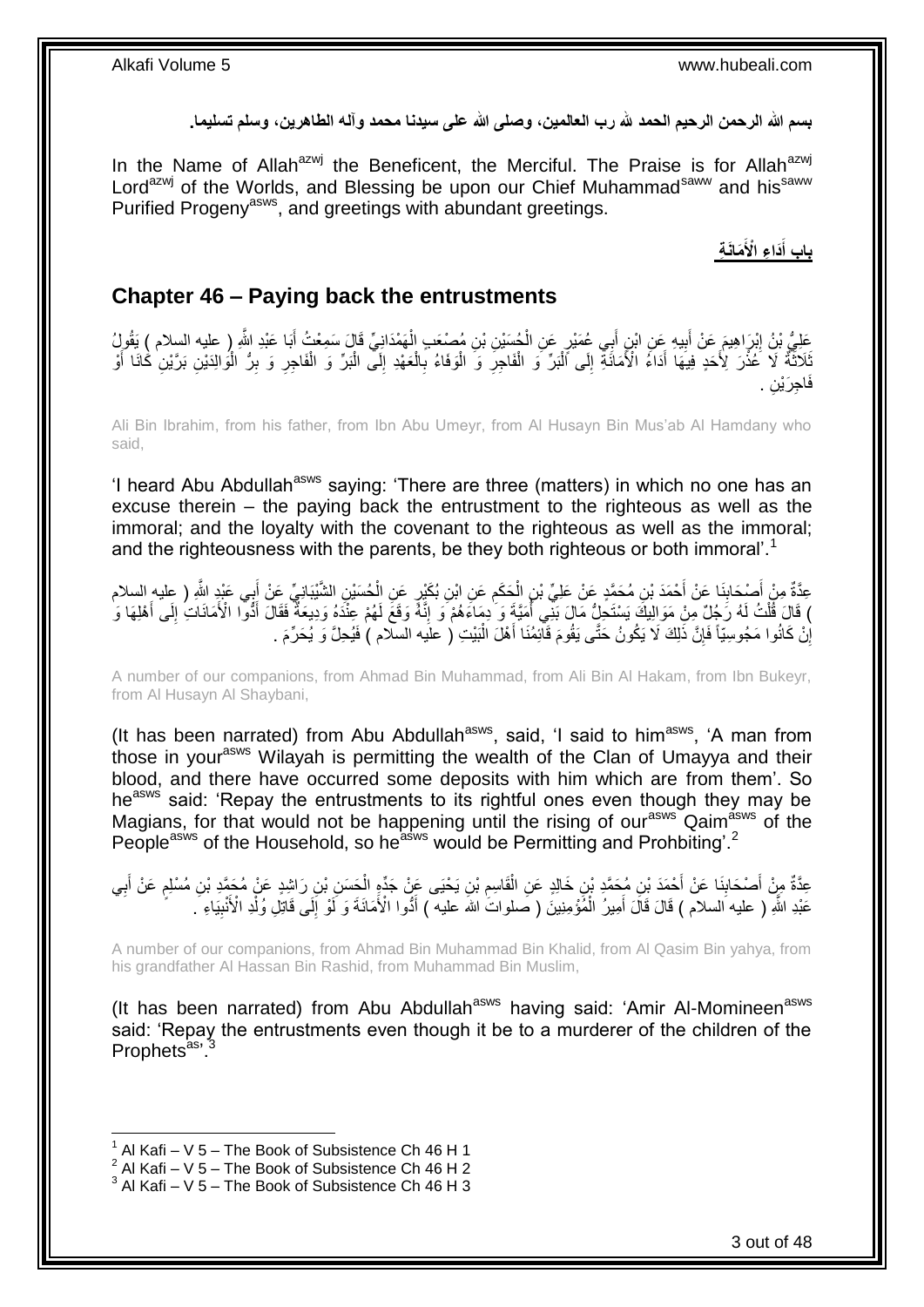عَلِيُّ بْنُ إِبْرَاهِيمَ عَنْ أَبِيهِ عَنْ إِسْمَاعِيلَ بْنِ مَرَّارٍ عَنْ يُونُسَ عَنْ عُمَرَ بْنِ أَبِي حَفْصٍ قَالَ سَمِعْتُ أَبَا عَبْدِ النَّهِ ( عليه السلام ) ِ َ َ ِ **!** َ ِّقُولُ اتَّقُوَا اللَّهَ وَ عَلَّيْكُمْ بِأَدَاءِ الْأَمَانَةِ إِلَى مَنِ انْتُمَنَكُمْ وَ لَوْ أَنَّ قَاتِلَ عَلِيٍّ بْنِ ۖ أَبِي طَالِبِ ( عليه السلام ) انْتَمَنَنِي عَلَى أَمَانَةٍ َ ∣∣<br>∶ َ **∶** َ َ لَأَذَّنْتُهَا إِلَيْهِ لَ יִי (ו

Ali Bin Ibrahim, from his father, from Ismail Bin Marrar, from Yunus, from Umar Bin Abu Hafs who said,

'I heard Abu Abdullah<sup>asws</sup> saying: 'Fear Allah<sup>azwj</sup>! And upon you is with the repaying of the entrustments to the one who entrusted you, and even if the murderer of Ali<sup>asws</sup> Bin Abu Talib<sup>asws</sup> had entrusted me upon an entrustment, lasws would have repaid it to him $\mathrm{^{la, 4}}$ 

مُحَمَّدُ بْنُ يَحْيَى عَنْ أَحْمَدَ بْنِ مُحَمَّدٍ عَنْ مُحَمَّدِ بْنِ سِنَانٍ عَنْ عَمَّارِ بْنِ مَرْوَانَ قَالَ أَبُو عَبْدِ اللَّهِ ( عليه السلام ) فِي َ **ٍ** وَصِيَّةٍ لَهُ اعْلَمْ أَنَّ ضَارِبَ عَلِّيٍّ ( عليه السلام ) بِالسَّيْفِ وَ قَاتِلَهُ لَوِ ائْتَمَنَنِي وَ اسْتَنْصَحَنِي وَ اسْتَشَارَنِي ثُمَّ قَبِلْتُ ذَلِكَ مِنْهُ ِ ِ ِ ْ ِ ُ لَأَدَّيْثُ إِلَيْهِ الْأَمَانَةَ . لَ  $\frac{1}{2}$ 

Muhammad Bin Yahya, from Ahmad Bin Muhammad, from Muhammad Bin Sinan, from Ammar Bin Marwan who said,

'Abu Abdullah<sup>asws</sup> said in a bequest of him<sup>asws</sup>: 'Know that if the striker upon Ali<sup>asws</sup> with the sword and his<sup>asws</sup> killer were to entrust me<sup>asws</sup> and seek guidance from me<sup>asws</sup> and consult me<sup>asws</sup>, l<sup>asws</sup> would have repaid the entrustment to him<sup>la,</sup> if l<sup>asws</sup> had accepted that from him<sup>la 5</sup>

أَبُو عَلِيٍّ الْأَشْعَرِيُّ عَنْ مُحَمَّدٍ بْنِ عَبْدِ الْجَبَّارِ عَنْ صَفْوَانَ بْنِ يَجْيَى عَنْ إِسْحَاقَ بْنِ عَمَّارٍ عَنْ حَفْصِ بِْنِ قُرْطٍ قَالَ قُلْتُ لِأَبِي ِ ِ ْ ∣l<br>∶ **∶** ْ عَبْدِ اللَّهِ ۖ ( عليه الْسلام ) امْرَأَةٌ بِالْمَدِينَةِ كَانَ النِّاسُ يَضِعُونَ عِنْدَهَا الْجَوَارِيَ فَتُصْلِحُهُنَّ وَ قُلْنَا مَا رَأَيْنَا مِثْلَ مَا صُبَّ عَلَيْهَاْ **ٍ** ْ ْ ِ َ ْ **ٔ** مِنَ الرِّرْفُِ فَقَالَ إِنَّهَا صُنْدَقَتِ الْحَدِيثَ وَ أَدَّتِ الْأَمَانَةَ وَ ذَلِكَ يَجْلِبُ الرِّرْقَ ۚ أَ َ ْ ِ

Abu Ali Al Ashary, from Muhammad Bin Abdul Jabbar, from Safwan Bin Yahya, from Is'haq Bin Ammar, from Hafs Bin Qurt who said,

'I said to Abu Abdullah<sup>asws</sup>, 'A woman at Al-Medina, the people were placing the slave girls with her in order to train them, and we said, 'We have not seen the likes of what is poured upon her from the livelihood!'. So he<sup>asws</sup> said: 'She was truthful in the discussions, and repaid the entrustments, and that brings the livelihood'.

قَالَ صَفْوَانُ وَ سَمِعْتُهُ مِنْ حَفْصٍ بَعْدَ ذَلِكَ .

Safwan (the narrator) said, 'And I heard it (directly) from Hafs, after that'.<sup>6</sup>

عَلِيُّ بْنُ إِبْرَاهِيمَ عَنٍْ أَبِيهِ عَنٍ النَّوْفَلِيِّ عَنِ السَّكُونِيِّ عَنْ أَبِي عَبْدِ اللَّهِ ( عليه السلام ) قَالَ قَالَ رَسُولُ اللَّهِ ( صلى الله عليه َ ِ יִין<br>∶ وآللَه ) لََيْسَ مِنَّا مَنْ أَخْلَفَ بِالْأَمَانَةِ **∶** َ

Ali Bin Ibrahim, from his father, from Al Nowfaly, from Al Sakuny,

(It has been narrated) from Abu Abdullah<sup>asws</sup> having said: 'Rasool-Allah<sup>saww</sup> said: 'He is not from us<sup>asws</sup>, the one who reneges with an entrustment'.

 $4$  Al Kafi – V 5 – The Book of Subsistence Ch 46 H 4

 $5$  Al Kafi – V 5 – The Book of Subsistence Ch 46 H 5

 $6$  Al Kafi – V 5 – The Book of Subsistence Ch 46 H 6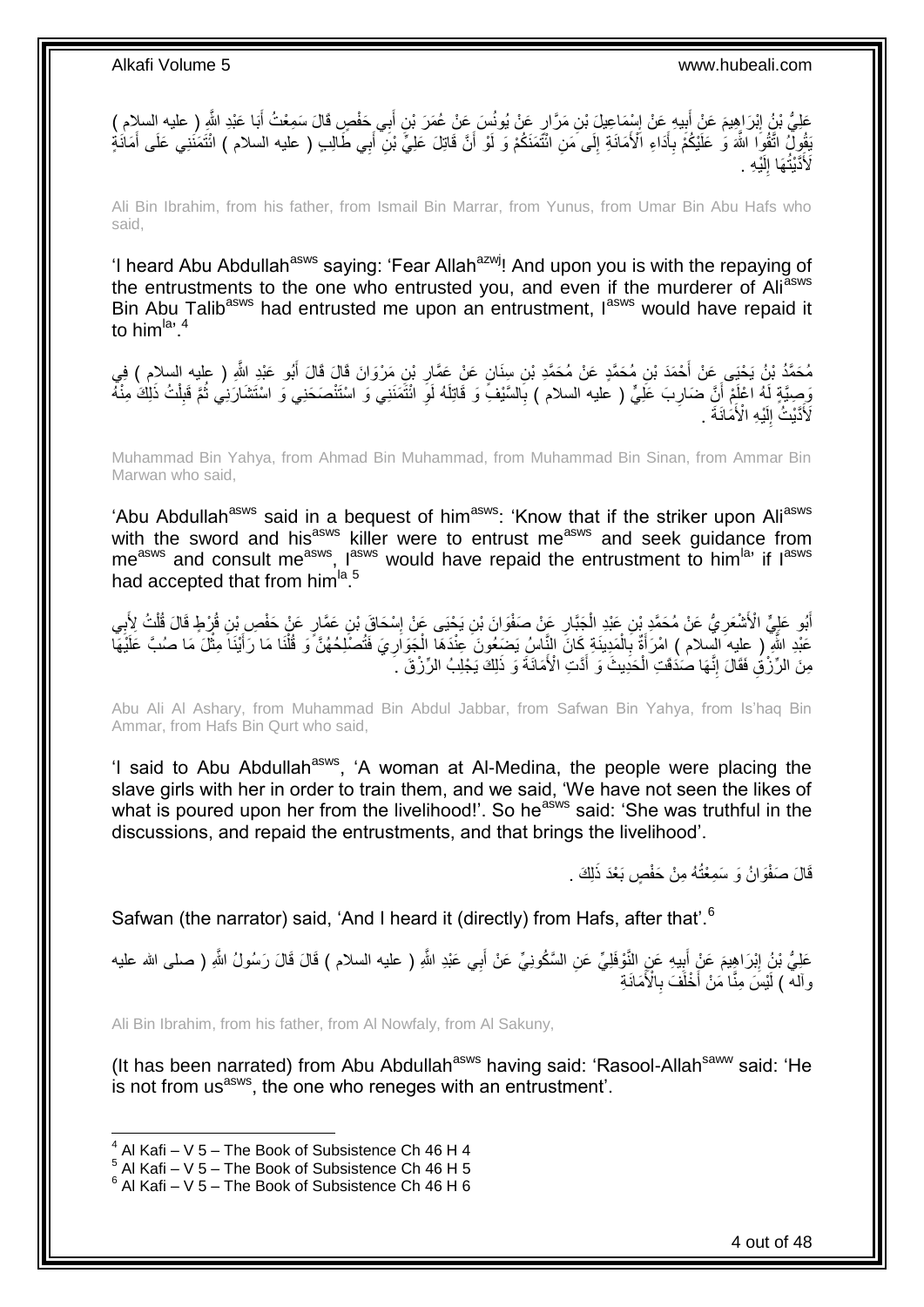وَ قَالَ قَالَ رَسُولُ اللَّهِ ( صلى الله عليه وآله ) الْأَمَانَةُ تَجْلِبُ الرِّزْقَ وَ الْخِيَانَةُ تَجْلِبُ الْفَقْرَ ْ ْ

And he<sup>asws</sup> said: 'Rasool-Allah<sup>saww</sup> said: 'The trustworthiness brings the livelihood and the betrayal brings the poverty'.<sup>7</sup>

ِن ُم َح همٍد َع ْب َقا ِسم ِن َخالٍِد َع ِن ال ِن ِعي َسى َع ْن ُم َح همِد ْب ِن ُم َح همِد ْب ْح َمَد ْب ُم َح همُد ْب ُن َي ْحَيى َع ْن أ َبا ُت أ ل َقا َل َسأ َقا ِسم ِن ال ْن ُم َح همِد ْب ِ ْ َ َ ْ َ ِ ْ الْحَسَنِ يَعْنِي مُوسَى ( عليهِ اَلسلام ) عََلْ رَجُلٍّ اسْتَوْدَعِ رَجُلَاً مَالًا لَهُ قِيمَةٌ وَ الرَّجُلُ الَّذِي عَلَيْهِ الْمَالُ رَجُلٌ مِنَ الْعَرَبِ يَقْدِرُ ْ ْ ْ ه عَلَى أَنْ لَا يُعْطِيَهُ شَيْئاً وَ لَا يَقْدِرُ لَٰهُ عَلَى شَيْءٍ وَ الرَّجُلُ الَّذِي اسْنَوْدَعَهُ خَبِيث<br>يَقَعَ تَبَعُوا تَجَعُلُوا فَقَالَ لِي قُلْ لَهُ رَبِّعَ الْمَجْمَعِ وَ الرَّجُلُ الَّذِي اسْنَوْدَعَهُ خَبِيث اً ِ ه َ لَ عَلَيْهِ فَإِنَّهُ ائْتَمَنَهُ عَلَيْهِ بِأَمَانَةِ اللَّهِ عَزَّ وَ جَلَّ َ **∶** ِ

Muhammad Bin Yahya, from Ahmad Bin Muhammad Bin Isa, from Muhammad Bin Khalid, from Al Qasim Bin Muhammad, from Muhammad Bin Al Qasim who said,

'I asked Abu Al-Hassan<sup>asws</sup>, meaning Musa<sup>asws</sup>, about a man who entrusted a man with some valuable wealth of his, and man upon whom is the wealth is a man from the Arabs powerful enough that he does not give him back anything, and he (the entruster) is not able upon him with anything, and the man who entrusted him is a wicked foreigner. So he did not give him anything'. So he<sup>asws</sup> said to me: 'Say to him, 'Return it to him, for he had entrusted him with an entrustment of Allah<sup>azwj</sup> Mighty and Majestic'.<sup>8</sup>

الْحُسَيْنُ بْنُ مُحَمَّدٍ عَنْ مُحَمَّدِ بْنِ أَحْمَدَ النَّهْدِيِّ عَنْ كَثِيرِ بْنِ يُونُسَ عَنْ عَبْدِ الرَّحْمَنِ بْنِ سَيَابَةً قَالَ لَمَّا هَلَكَ أَبِي سَيَابَةُ جَاءَ<br>الْحُسَيْنُ بْنُ مُحَمَّدٍ عَنْ مُحَمَّدِ بْنِ ِ َ َ ِ رَ جُلٌ مِنْ إِخْوَانِهِ إِلَيَّ فَضَرَبَ الْبَابَ عَلَيَّ فَخَرَجْتُ إِلَيْهِ فَعَزَّانِي وَ قَالَ لِي هَلْ تَرَكَ أَبُوكَ شَيْئاً فَقُلْتُ لَهُ لَا فَدَفَعَ إِلَيَّ كِيساً فِيهِ ْ لَ  $\frac{1}{2}$ **·** لَ ِ ْ َ لَ أَلْفُ دِرْهَمَ وَ قَالَ لَِي أَحْسِنْ حِفْظَهَا وَ كُلّْ فَضْلَهَا فَدَخَلْتُ إِلَى أُمِّي وَ أَنَا فَرِ حٌ فَأَخْبَرْتُهَا َ **ٍ** َ ا<br>ا ِ ْ َ م ْ َ

Al Husayn Bin Muhammad, from Muhammad Bin Ahmad Al Nahdy, from Kaseer Bin Yunus, from Abdul Rahman Bin Sabaya who said,

'When my father Sayaba died, a man from his brethren came over to me. So he knocked the door upon me, and I went out to him, so he offered his condolences to me and said to me, 'Did your father leave anything?' So I said to him, 'No'. So he handed over a bag to me in which were one thousand Dirhams, and said to me, 'Look after it well and eat from its excess (profits)'. So I went over to my mother, and I was happy, and I informed her of it.

َفَلَمَّا كَانَ بِالْعَشِيِّ أَتَيْتُ صَدِيقاً كَانَ لِأَبِي فَاشْتَرَى لِي بَضَائِعَ سَابِرِيٍّ وَ جَلَسْتُ فِي جَانُوتٍ فَرَزَقَ الثَّهُ جَلَّ وَ عَزَّ فِيهَا خَيْراً ِ َ ْ ِ كَثِيراً وَ حَضِرَ ٱلْحَجُّ فَوَقَعَ فِي قَلْبِي فَجِئْتُ إِلَى أُمِّي وَ قُلْتُ لَّهَا إِنَّهَا قُدْ وَقَعَ فِي قَلْبِي أَنْ أُخْرُجَ إِلَى مَكَّةَ فَقَالَتْ لِي فَرُدَّ دَرَاهِمَ ْ ْ ∣∣<br>ِ َ اُ ْ ِ ْ ا<br>ا  $\frac{1}{2}$ فُلَانٍ غَلْيْهِ فَهَاتِِهَا وَ حِئْثٌ بِهَآ إِلَيْهِ ۚ فَدَفَعْتُهَا إِلَيْهِ فَكَأَنِّي وَهَبْتُهَا لَهُ فَقَالَ لَعَلَّكَ اسْتَقْلَلْتَهَا فَأُزِيدَكَ فُلْتُ لَا وَ لَكِنْ قَدْ وَقَعَ فِي قَلْبِيَ ه َ لَ ِ لَ ∣∣<br>∶ ِ ْ لَ ِ ْ ْ ِ َ الْحَجُّ فَأَحْبَبْتُ أَنْ يَكُونَ شَيْئُكَ عِنْدَكَ َ َ ْ

So when it was the evening, a friend of my father came over, so I bought for myself Sabiriyya goods and sat in a shop. So Allah<sup>azwj</sup> Majestic and Mighty Graced me a lot of goodness in it, and (the season) for Hajj presented itself, so it occurred in my heart. I went over to my mother and said to her that it has occurred in my heart that I should go out to Makkah. So she said to me, 'Return the Dirhams of so and so to him'. So she gave it to me and I went with it to him and handed these over to him, so it was as if I had gifted it to him. He said, 'Perhaps I have given you little, so I shall

 $^7$  Al Kafi – V 5 – The Book of Subsistence Ch 46 H 7

 $^8$  Al Kafi – V 5 – The Book of Subsistence Ch 46 H 8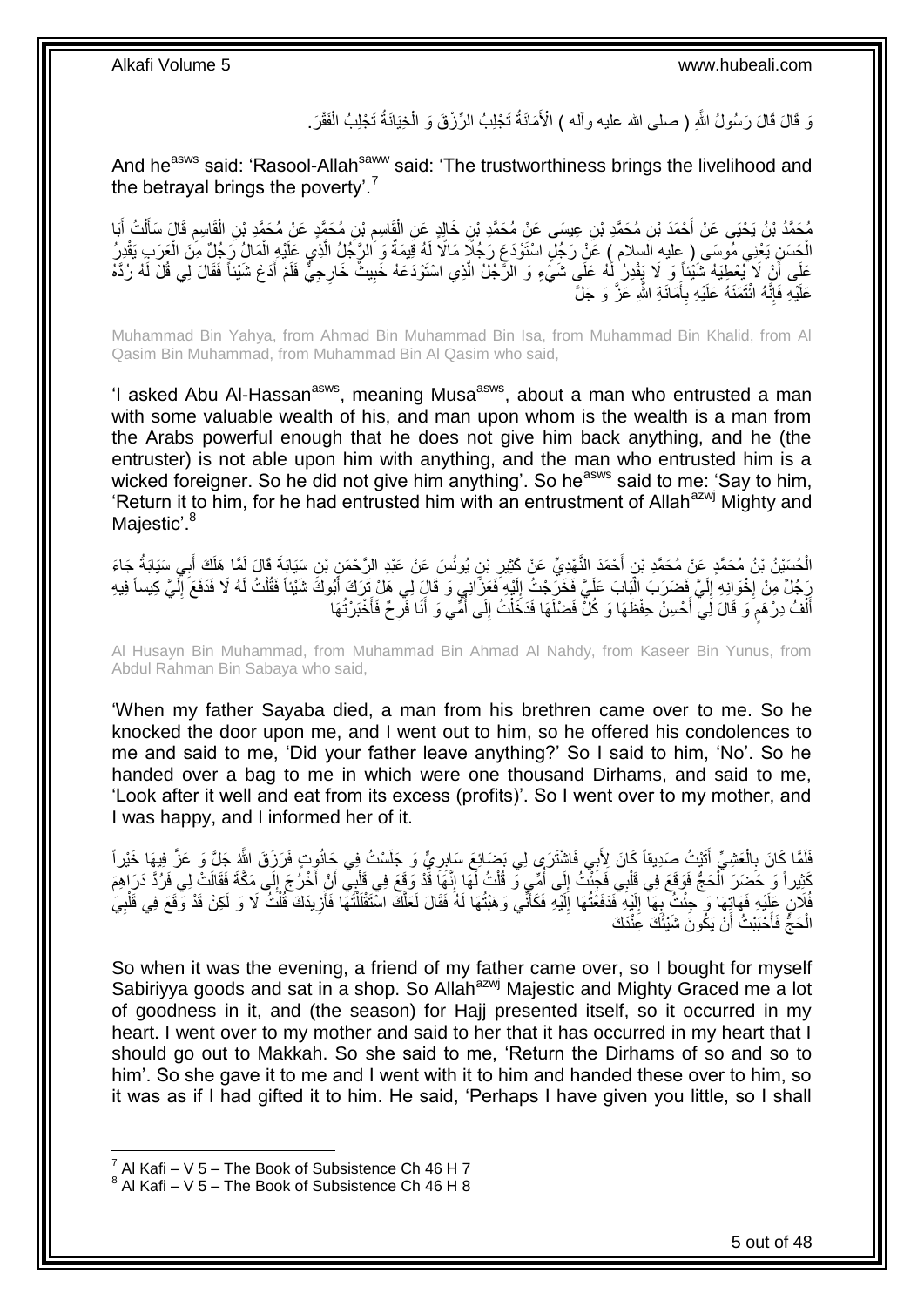increase it for you'. I said, 'No, but performing the Hajj has occurred in my heart, therefore I loved it that your thing should be with you'.

ثُمَّ خَرَجْتُ فَقَصَيْتُ نُسُكِي ثُمَّ رَجَعْتُ إِلَي الْمَدِينَةِ فَدَخَلْتُ مَعَ النَّاسِ عَلَى أَبِي عَيْدِ اللَّهِ ( عليه السلام ) وَ كَانَ يَأْذَنُ إِذْناً عَامّاً َ ْ ْ  $\frac{1}{2}$ ٔ.<br>ـ **ٔ ٔ** فَجَلَسْتُ فِي مَوَاخِيرٍ النَّاسِ وَ كُنْتُ حَدَثَاً فَأَخَذَ النَّاسُ يَسْأَلُونَهُ وَ يُجِيبُهُمْ فَلَمَّا خَفَّ النَّاسُ عَنْهُ أَشَارَ إِلَٰيُّ فَذَنِوْتُ إِلَيْهِ فَقَالَ لِي أَ َ َ ِ َ لَ ِ لَ ِ َ لَكَ حَاجَةٌ فَقُلْتُ جُعِلْتُ فِدَاكَ أَنَا عَبْدُ الرَّحْمَنِ بْنُ سَيَابَةَ فَقَالَ لِي مَا فَعَلَ أَبُوكَ فَقُلْتُ هَلَكَ قَالَ فَتَوَجَّعَ وَ تَرَحَّمَ َ ْ ْ ْ َ

Then I went out and fulfilled my rituals. Then I returned to Al-Medina, so I went over to Abu Abdullah<sup>asws</sup> along with the people, and he<sup>asws</sup> had permitted with a general permission. So I sat among the back rows of the people, and I was young. So the people went on asking him<sup>asws</sup>, and he<sup>asws</sup> kept answering them. So when the people were less from him<sup>asws</sup>, he<sup>asws</sup> gestured towards me. So I approached him<sup>asws</sup>, and heasws said to me: 'Is there a need for you?' So I said, 'May I be sacrificed for you<sup>asws</sup>! I am Abdul Rahman Bin Sabaya'. So he<sup>asws</sup> said to me: 'What work does your father do?' So I said, 'He died'. So he<sup>asws</sup> expressed condolences and mercy.

قَالَ ثُمَّ فَالَ لِي أَ فَتَرَكَ شَيْئِنًا قُلْتُ لَا فَالَ فَمِنْ أَيْنَ حَجَجْتَ قَالَ فَابْتَدَأْتُ فَحَدَّثْتُهُ بِقِصِّةِ الرَّجُلِ قَالَ فَمَا تَرَكَنِي أَفْرُجُ مِنْهَا حَتَّى ِ **ٔ** ْ َ ْ َ َ قَالَ لِي فَمَا فَعِّلْتَ فِي الْأَلْفِ قَالَ قُلْتُ رَدَدْتُهَا عَلَى صَاحِبِهَا قَالَ فِقَالَ لِي قَدْ أَحْسَنْتَ وَ قَالَ لِي أَ لَا أُوصِيكَ قُلْتُ بَلَى جُعِلْتُ ْ ْ ْ ْ ْ اُ َ َ **∶** فِدَاكَ فَّقَالَ عَلَيْكَ بِصِدْقِ الْحَدِيثِ وَ أَدَاءِ الْأَمَانَةِ تَشْرَكُ النَّاسَ فِي أَمْوَالِهِمْ ۖ هَكَذَا وَ جَمَعَ بَيْنَ أَصَابِعِهِ ِ َ َ ْ ِ ِ َ

He (the narrator) said, 'Then he<sup>asws</sup> said to me: 'Did he leave anything?' I said, 'No'. Heasws said: 'So from where did you perform Hajj?' So I initiated and narrated to him with the story of the man. So he<sup>asws</sup> did not leave me to be free from it until he<sup>asws</sup> said to me: 'So what did you do regarding the one thousand (Dirhams)?' I said, 'I returned it to its owner'. So he<sup>asws</sup> said to me: 'You have done well'. And he<sup>asws</sup> said to me: 'Shall lasws advise you?' I said, 'Yes, may I be sacrificed for you<sup>asws</sup>! So he<sup>asws</sup> said: 'Upon you is with the truthfulness of the discussion and the repayment of the entrustment. You would share the people in their wealth like this!'  $-$  and he<sup>asws</sup> gathered his<sup>asws</sup> two fingers together.

> قَالَ فَحَفِظْتُ ذَلِكَ عَنْهُ فَزَكَّيْتُ ثَلَاثَمِائَةِ أَلْفِ دِرْ هَم . ْ َ َ ٍ

He (the narrator) said, 'So I memorised that from him<sup>asws</sup>, and I attained three hundred thousand Dirhams'.<sup>9</sup>

> باب الرَّجُلِ يَأْخُذُ مِنْ مَالٍ وَلَدِهِ وَ الْوَلَدِ يَأْخُذُ مِنْ مَالِ أَبِيهِ **ِ َ ْ ْ**

<span id="page-5-0"></span>**Chapter 47 – The man takes from the wealth of his son and the son takes from the wealth of his father**

عَلِيُّ بْنُ إِبْرَاهِيمَ عَنْ أَبِيهِ عَنْ حَمَّادٍ عَنْ حَمَّدٍ بِنِ مُتَمَّدٍ بْنِ مُسْلِمٍ عَنْ أَبِي عَبْدٍ اللَّهِ ( عليه السلام ) قَالَ سَأَلْتُهُ عَنْ رَجُلٍ<br>عَلِيُّ بْنُ إِبْرَاهِيمَ عَنْ أَبِيهِ عَنْ حَمَّادٍ عَن َ ٍ ِ **∣** َ ْ َ لِابْنِهِ مَالٌ ۚ فَيَحْتَآجُ ۚ إِلَيْهِ الْأَبُ قَالَ يَأْكُلُ مِنْهُ فَأَمَّا ٱلْأُمُّ فَلَا تَأْكُلُ مِنَّهُ إِلَّا ۢ قَرْ صَاً ۡ عَلَى نَفْسِهَا ۢ لَ ِ ِ **ٔ** َ **ٔ** 

Ali Bin Ibrahim, from his father, from Hammad, from Hareyz, from Muhammad Bin Muslim,

(It has been narrated) from Abu Abdullah<sup>asws</sup>, said, 'I asked him<sup>asws</sup> about a man who had some wealth for his son, so the father had a need to it. He<sup>asws</sup> said: 'He can eat

 9 Al Kafi – V 5 – The Book of Subsistence Ch 46 H 9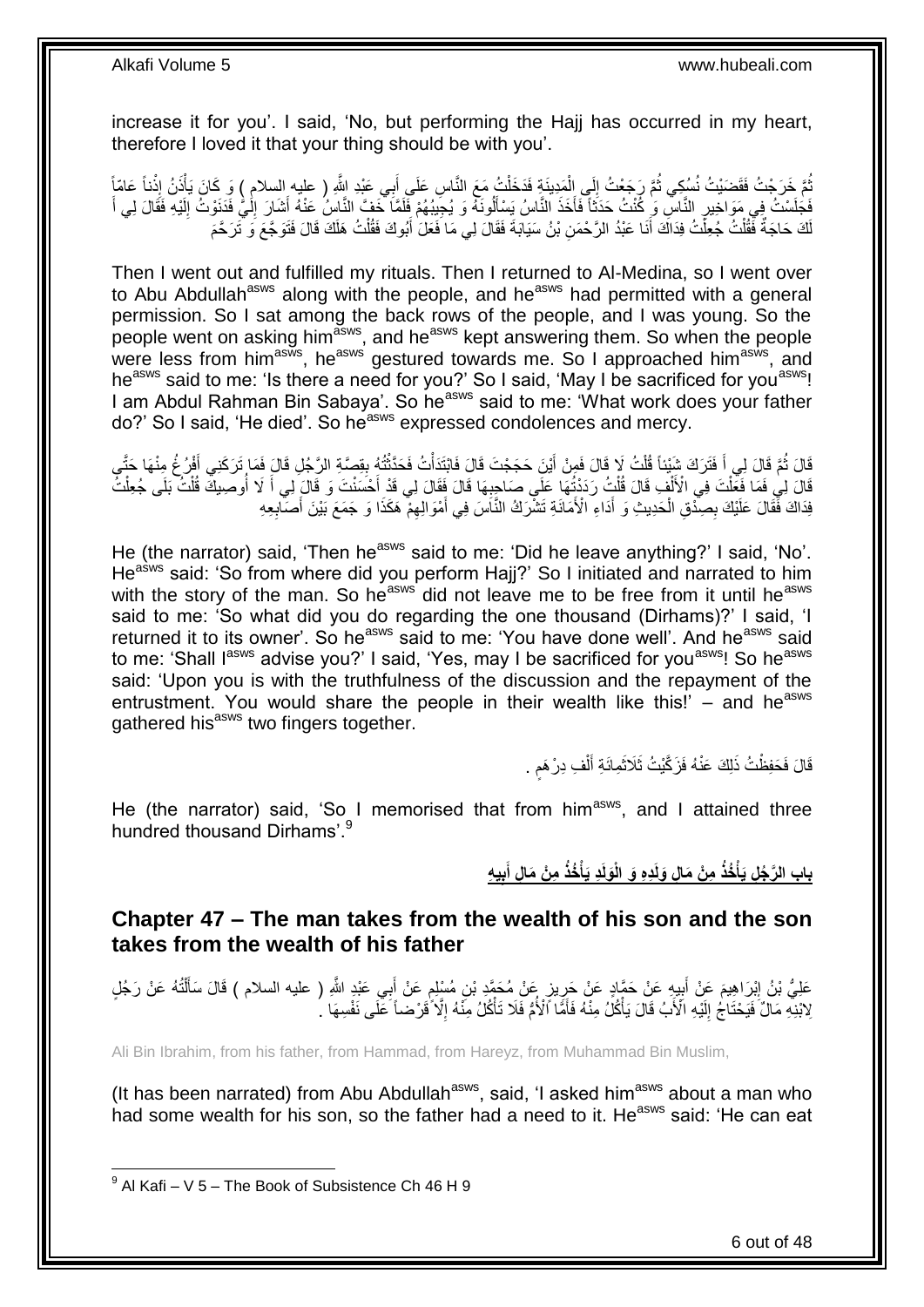from it. So as for the mother, so she cannot eat from it except as a loan upon herself'.<sup>10</sup>

عِدَّةٌ مِنْ أُصْحَابِذَا عَنْ سَهْلِ بْنِ زِيَادٍ عَنْ عَلِيِّ بْنِ أَسْبَاطٍ عَنْ عَلِيٍّ بْنِ جَعْفَرٍ عَنْ أَبِي إِبْرَاهِيمَ ( عليه السلام ) قَالَ سَأَلْتُهُ عَنِ<br>حَقَّدُ مِنْ أُمُدُ وَالِمَّاسِمَا لَّذَا وَالْقَدِيْ ِ ِ َ ْ َ  $\frac{1}{2}$ َ َ ُ الِرَّجُلِ يَأْكُلُ مِنَّ مَالِ وَلَدِهِ قَالَ لَاَ إِلَّا أَنْ يُضْطَّرَ إِلَيْهِ فَيَأْكُلَ مِنْهُ بِٱلْمَعْرُوفِ وَ لَا يَصَلْحُ لِلْوَلَدِ أَنْ يَأْخُذَ مِنْ مَالِ وَالِدِهِ شَيْئاً إِلَّا ْ **∶** ْ لَ ∣∣<br>∶ َ ِ ْ ؙ<br>أ َ ْ ِ أَنْ يَأْذَنَ وَالِدُهُ . :<br>ا اً

A number of our companions, from Sahl Bin Ziyad, from Ali Bin Asbat,

(It has been narrated) from Ali son of Ja'far<sup>asws</sup>, from Abu Ibrahim<sup>asws</sup> ( $7<sup>th</sup>$  Imam<sup>asws</sup>), said, 'I asked him<sup>asws</sup> about the man who eats from the wealth of his son. He<sup>asws</sup> said: 'No, except if he is desperate to it, so he can eat from it with the reasonableness, and it is not correct for the son that he takes anything from the wealth of his father except if his father alows him<sup>'.11</sup>

سَهْلُ بْنُ زِيَادٍ عَنِ ابْنِ مَحْبُوبٍ عَنْ أَبِي حَمْزَةَ النَّمَالِيِّ عَنْ أَبِي جَعْفَرٍ ( عِليه السلام ) قَالَ زَسُولُ اللَّهِ ( صلى الله عليه َ ُّ َ ِ وآله ) لِٓرَجُۡلٍۢ أَنْتَ َوَ مَالُكَ لِأَبِيكَ ثُمَّ قَالَ ۖ أَبُو جَعْفَرٍ ( عليه السلام ) وَ مَا أُحِبُّ لَهُ أَنْ يَأْخُذَ مِنْ مَالِ ابْنِهِ إِلَّا مَا احْتَاجَ إِلَيْهِ مِمَّا ا<br>أ َ ا دیگر **!** اُ ا<br>ا ِ ْ َ لَ لَا بُدَّ مِنْهُ إِنَّ اللَّهَ عَزَّ وَ جَلَّ لَاَ يُحِبُّ الْفَسَادَ. ْ ِ

Sahl Bin Ziyad, from Ibn Mahboub, from Abu Hamza Al Sumaly,

(It has been narrated) from Abu Ja'far $a<sup>asws</sup>$  having said: 'Rasool-Allah $<sup>saww</sup>$  said to a</sup> man: 'You and your wealth is for your father'. Then Abu Ja'far<sup>asws</sup> said: 'And I<sup>asws</sup> do not like it for him that he should take from the wealth of his son except what he is needy to it, from what is a must from it. Allah<sup>azwj</sup> Mighty does not Love the mischief'.<sup>12</sup>

أَبُو عَلِيٍّ الْأَشْعَرِيُّ عَنِ الْحَسَنِ بْنِ عَلِيٍّ الْكُوفِيِّ عَنْ عُبَيْسٍ بْنِ هِشَامٍ عَنْ عَبْدِ الْكَرِيمِ عَنِ ابْنِ أَبِي يَعْفُورٍ عَنْ أَبِي عَبْدِ الثَّمِ ِ ِ ْ ֧֖֚֚֚֝֝֝֝֝ ْ ِ َ َ َ عليه السّلام ) فِي الرَّجُلِ يَكُونَۢ لِوَلَدِهِ مَالٌ فَأَحَبَّ أَنْ يَأْخُذَ مِنْهُ قَالَ فَلْيَأْخُذْ فَإِنْ كَانَتْ أَمُّهُ حَيَّةً فَمَا أُحِبُّ أَنْ تَأْخُذَ مِنْهُ شَيْئاً إِلَّا ا<br>المعالم اُ َ ِ **ٔ** َ ُ ا<br>ا ِ **ٔ** ْ :<br>ا قَرْضاً عَلَى نَفْسِهَا .

Abu Ali Al Ashary, from Al Hassan Bin Ali Al Kufy, from Ubeys Bin Hisham, from Abdul Kareem, from Ibn Abu Yafour,

(It has been narrated) from Abu Abdullah<sup>asws</sup> regarding the man who happens to have some wealth for his son, so he would like to take from it'. He<sup>asws</sup> said: 'So let him take. So if his mother is alive, last would not like it that she takes anything from it except as a loan upon herself'. $^{13}$ 

سَهْلُ بْنُ زِيَادٍ عَنِ ابْنِ مَحْبُوبٍ عَنِ الْعَلَاءِ بْنِ رَزِينٍ عَنْ مُحَمَّدِ بْنِ مُسْلِمٍ عَنْ أَبِي جَعْفَرٍ ( عليه السلام ) قَالَ سَأَلْتُهُ عَنِ<br>مَسَمِّلُ بِنُ زِيَادٍ عَنِ ابْنِ مَحْبُوبٍ عُمْنٍ فَعُمْنٍ فَيْ َ ֧֧֧֧֧֧֧֧֓֝֓֝֓֝֓֝֬֟֓֟֓֓֓֟֓֓֟֓֓<del>֛</del> ِ ْ ِ ْ ĺ الرَّجُلِ يَحْثَاجُ إِلَى مَالِ ابْنِهِ قَالَ يَأْكُلُّ مِنْهُ مَا شَاَءَ مِنْ غَيْرِ سَرَفٍ ِ ة<br>أ  $\frac{1}{2}$ 

Sahl Bin Ziyad, from Ibn Mahboub, from Al A'ala Bin Razeyn, from Muhammad Bin Muslim,

<sup>1</sup>  $10$  Al Kafi – V 5 – The Book of Subsistence Ch 47 H 1

 $11$  Al Kafi – V 5 – The Book of Subsistence Ch 47 H 2

 $12$  Al Kafi – V  $5$  – The Book of Subsistence Ch 47 H 3

 $13$  Al Kafi – V 5 – The Book of Subsistence Ch 47 H 4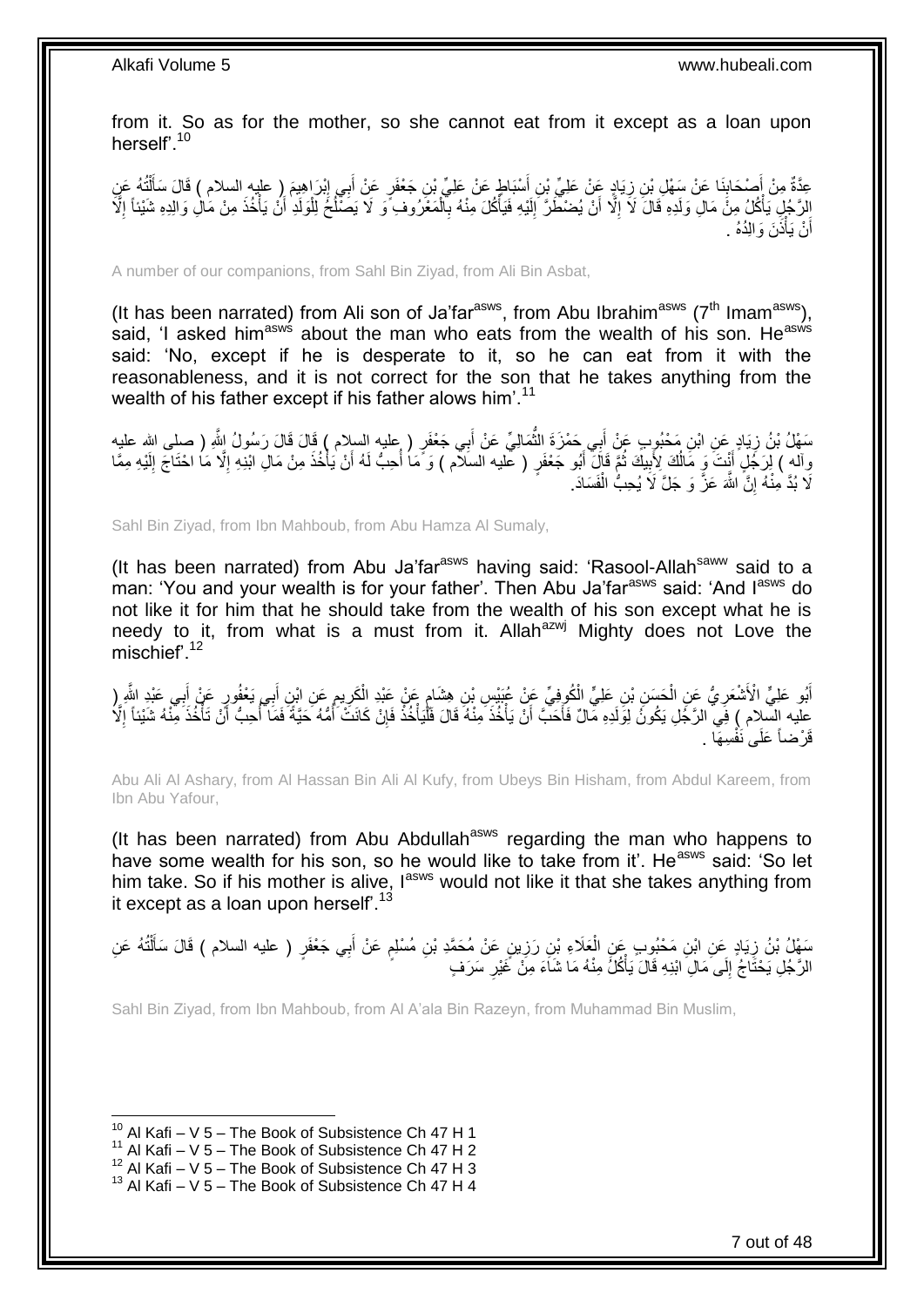(It has been narrated) from Abu Ja'far $a$ <sup>asws</sup>, said, 'I asked him $a$ <sup>asws</sup> about the man who is needy to some wealth of his son. He<sup>asws</sup> said: 'He can eat from it whatever he so desires to from without being extravagant'.

وَ قَالَ فِي كِتَابِ عَلِيٍّ ( عليه السلام ) إِنَّ الْوَلَدَ لَا يَأْخُذُ مِنْ مَالٍ وَالِدِهِ شَيْئٍاً إِلَّا بِإِنْنِهِ وَ الْوَالِدَ يَأْخُذُ مِنْ مَالِ ابْنِهِ مَا شَاءَ وَ لَهُ **ٔ** ِ ا<br>ا ْ ْ ِ ْ ْ أَنِّ يَقَعَ عَلَى جَارِيَةِ ٱلْنِـٰهِ إِذَا لَمْ يَكُنِ الْاَبْنُ وَقَعَ عَلَيْهَا وَ ذَكَرَ أَنَّ رَسُولَ اللَّهِ ( صَلَى اللہ عليه وأله ) قَالَ لِرَجُلٍ أَنْتَ وَ مَالُكَ ِ ُ َ َ ِلِأَبِيكَ . **!** 

And he<sup>asws</sup> said: 'In the Book of Ali<sup>asws</sup> (it is written): 'The son shall not take anything from the wealth of his father except by his permission, but the father can take from the wealth of his son whatever he so desires to, and for him (father) is that he can fall upon a slave girl of his son, when his son has not fallen upon her (copulated)'. And he<sup>asws</sup> mentioned that Rasool-Allah<sup>saww</sup> said to a man: 'You and your wealth are for your father'.<sup>14</sup>

َعَالِء ِي ال ب ِن أ ِن ْب ُح َسْي َع ِن ال َح َام ِن ال ِن ُم َح همٍد َع ْن َعلِ ِّي ْب ِي َعْبِد هَّللا ُم َح همُد ْب ُن َي ْحَيى َع ْن َعْبِد ِ ) عليه السالم ( هَّللاِ ْب ب ُت ِِلَ ل َقا َل قُ ْ َ ْ ِ ْ ْ مَا يَحِلُّ لِلرَّجُلِّ مِنْ مَالِ وَلَدِهِ قَالَ قُوتُهُ بِغَيْرِ سَرَّفٍ إِذَا اضَٰطُرَّ إِلَيْهِ **∶ ∶** لَ ∣∣<br>∶

Muhammad Bin Yahya, from Abdullah Bin Muhammad, from Ali Bin Al Hakam, from Al Husayn Bin Abu Al A'ala who said,

'I said to Abu Abdullah<sup>asws</sup>, 'What is Permissible for the man from the wealth of his son?' He<sup>asws</sup> said: 'Subsistence without extravagance when he is desperate to it'.

قَالَ فَقُلْتُ لَمُ فَقَوْلُ رَسُولِ اللَّهِ ( صلى الله عليه وآله ) لِلرَّ جُلِ الَّذِي أَنَاهُ فَقَدِّعَ أَبَاهُ فَقَالَ لَمُ أَنْتَ وَ مَالُكَ لِأَبِيكَ فَقَالَ إِنَّمَا جَاءَ َ َ ه ْ ِ ِ اُ َ بِأَبِيهِ إِلَى النَّبِيِّ ( صلى الله عليه وآله ) فَقَالَ يَا رَسُولُ اللَّهِ هَذَا أَبِي وَ قَدْ ظَلَمَنِي مِيرَاثِي مِنْ أُمِّي فَأَخْبَرَهُ الْأَبُ أَنَّهُ قَدْ أَنْفَقَهُ ِ  $\frac{1}{2}$ **∣** َ ِ َ َ ا<br>ا َ **ٔ** َ َعَلِّيْهِ وَ حَلَى َنَّفْسِهِ فَقَالَ أَنْتَ وَ مَالُكَ لِأَبِيكَ وَ لَمْ يَكُنْ عِنْدَ الرَّجُلِّ شَيْءٌ أَ فَكَانَ رَسُولُ اللَّهِ ( صلّحى الله عليه وآله ) يَحْبِسُ **!** اُ َ ِ الْأَبَ لِلِابْنِ ۖ.<br>ا

He (the narrator) said, 'So I said to him<sup>asws</sup>, 'So (what about) the words of Rasool-Allahsamw to the man who came over to him<sup>samw</sup> and presented his father, so he<sup>saww</sup> and presented his father, so he<sup>saww</sup> said to him: 'You and your wealth are for your father'. So he<sup>asws</sup> said: 'But rather he came with his father to the Prophet<sup>saww</sup>, so he said, 'O Rasool-Allah<sup>saww</sup>! This is my father who has been unjust to me in my inheritance from my mother. So the father informed him<sup>asws</sup> and he had spend upon him and upon himself. So he<sup>saww</sup> said: 'You and your wealth are for your father', and there did not happen to be anything with the man; would Rasool-Allah<sup>saww</sup> have withheld the father for the (sake of his) son?'<sup>15</sup>

> باب الرَّجُلِ يَأْخُذُ مِنْ مَالِ امْرَأَتِهِ وَ الْمَرْأَةِ تَأْخُذُ مِنْ مَالِ زَوْجِهَا **ْ َ َ ْ**

### <span id="page-7-0"></span>**Chapter 48 – The man takes from the wealth of his wife and the wife takes from the wealth of her husband**

عِدَّةٌ مِنْ أَصْحَابِنَا عَنْ أَحْمَدَ بْنِ مُحَمَّدٍ عَنِ الْحُسَيْنِ بْنِ سَعِيدٍ عَنْ عُثْمَانَ بْنِ عِيسَى عَنْ سَعِيدِ بْنِ يَسَارٍ قَالَ قُلْتُ لِأَبِي عَبْدِ اللَّهِ َ ِ َ ْ ْ ْ ( عليه السلام ) جُعِلْتُ فِدَاكَ اَمْرَأَةٌ دَفَعَتْ إِلَى زَوْجِهَا مَالًا مِنْ مَالِهَا لِيَعْمَلَ بِهِ وَ قَالَتْ لَهُ حِينَ دَفَعَتْ إَلَيْهِ أَنْفِقْ مِنْهُ فَإِنْ حَدَثَ ِ  $\frac{1}{2}$ َ ْ ।।<br>़ َ بِكَ حَدَثٌ فَمَا أَنْفَقْتَ مِنْهُ حَلَالًا طَيِّباً فَإِنْ حَدَثٌ بِي حَدَثٌ فَمَا أَنْفَقْتَ مِنْهُ فَهُوَ حَلَالٌ طَيِّبٌ َ ِ ِ

 $14$  Al Kafi – V 5 – The Book of Subsistence Ch 47 H 5

 $15$  Al Kafi – V 5 – The Book of Subsistence Ch 47 H 6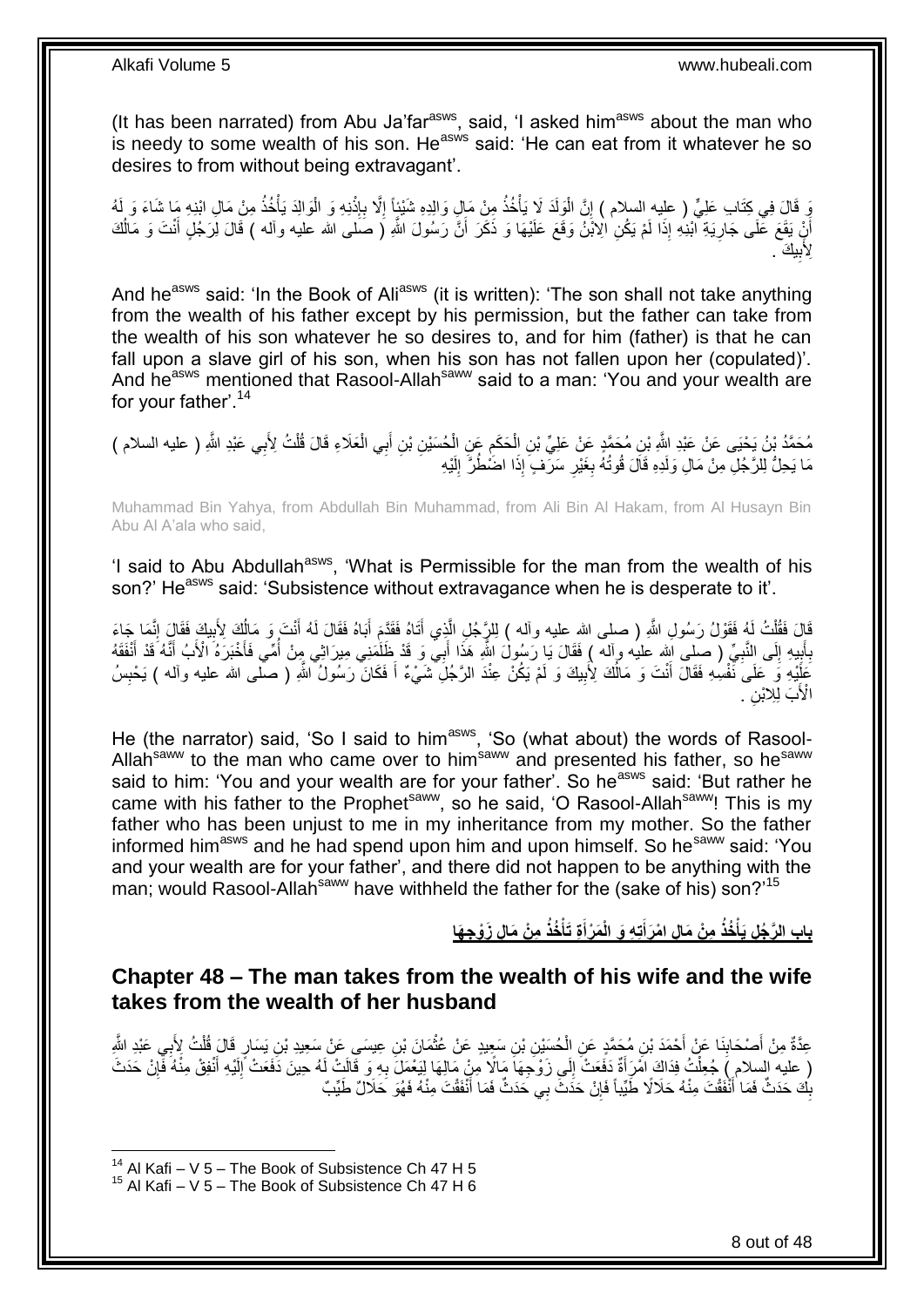A number of our companions, from Ahmad Bin Muhammad, from Al Husayn Bin Saeed, from Usman Bin Isa, from Saeed Bin Yasaar who said,

'I said to Abu Abdullah<sup>asws</sup>, 'May I be sacrificed for you<sup>asws</sup>! A woman handed over some wealth from her own wealth to her husband for him to work with and said to him when she handed it over to him, 'Spend from it, so if there occurs with you an event (of death), so whatever you would have spent from it would be Permissible and good, and if there occurs with me an event (of death), so whatever I would have spent from it, so it would be Permissible, good'.

فَقَالَ أَعِدْ عَلَيَّ بِا سَعِيدُ الْمَسْأَلَةَ فَلَمَّا ذَهَبْتُ أُعِيدُ الْمَسْأَلَةَ عَلِيْهِ اعْتَزَضَ فِيهَا صَاحِبُهَا وَ كَانَ مَعِي حَاضِراً فَأَعَادَ عَلَيْهِ مِثْلَ Í ْ المستقبل المستقبل المستقبل المستقبل المستقبل المستقبل المستقبل المستقبل المستقبل المستقبل المستقبل المستقبل ال<br>المستقبل َ ْ ا<br>السياسي<br>السياسي **ٔ** َ نَاكَ فَلَمَّا فَرَغٌ أَشَارَ بِإِصْبَعِهِ إِلَى صَاحِبِ الْمَسْأَلَةِ فَقَالَ يَا هَذَا إِنْ كُنْتَ تَعْلَمُ أَنَّهَا قَدْ أَفْضَتْ بِذَلِكَ إِلَيْكَ فِيمَا بَيْنَاكَ وَ بَيْنَهَا وَ بَيْنَ<br>وَيَجْمَعُونَ بِأَنْ الْمَارَ ف لَ Í ْ ∣l<br>∶ ِ ¦ َ َ َ ِ اللَّهِ عَزَّ وَ جَلَّ فَحَلالٌ طَيِّبٌ ثَلَاثَ مَرَّاتٍ ثُمَّ قَالَ يَقُولُ اللَّهُ جَلَّ اسْمُهُ فِي كِتَابِهِ فَإِنْ طِبْنَ لَكُمْ عَنْ شَيْءٍ مِنْهُ نَفْساً فَكُلُوهُ هَنِنِئَا ∣lٍ ِ ُ . يئاً َمر **∶** 

So he<sup>asws</sup> said: 'O Saeed! Repeat the question to me<sup>asws</sup>'. So when I went on to repeat the question to him<sup>asws</sup>, the person involved in it intervened, and he was present with me, so he repeated to him<sup>asws</sup> similar to that. So when he was free, heasws pointed with his<sup>asws</sup> finger to the person involved in the question, and he<sup>asws</sup> said: 'O you! If you knew that she delegated it to you with regards to what is between you and her and Allah<sup>azwj</sup> Mighty and Majestic, so it is Permissible, good' – three times. Then he<sup>asws</sup> said: 'Allah<sup>azwj</sup>, Majestic is His<sup>azwj</sup> Name is Saying in His<sup>azwj</sup> Book [4:4] but if they of themselves be pleased to give up to you a portion of it, then *eat it with enjoyment and with wholesome result*'.<sup>16</sup>

مُحَمَّدُ بْنُ يَحْيَى عَنْ أَحْمَدَ بْنِ مُحَمَّدٍ عَنِ ابْنٍ فَضَّالٍ عَنِ ابْنِ بُكَيْرٍ قَالَ سَأَلْتُ أَبَا عَبْدِ اللَّهِ ( عليه السلام ) عَمَّا يَحِلُّ لِلْمَرْ أَةِ أَنْ َ ْ َ َ َ ْ ُنَتَصَدَّقَ بِهِ مِنْ بَيْتِ زَوْجِهَا بِغَيْرِ إِذْنِهِ قَالَ الْمَأْدُومُ ۚ. ْ ؟<br>∶ٌ **∶** ِ ِ

Muhammad Bin Yahya, from Ahmad Bin Muhammad, from Ibn Fazzal, from Ibn Bukeyr who said,

'I asked Abu Abdullah<sup>asws</sup> about what is Permissible for the woman that she can give in charity with from the house of her husband without his permission. He<sup>asws</sup> said: The food (sauces etc.)<sup>'.17</sup>

**ِة باب اللُّقَ َط ِة َو ال َّضالَّ**

### <span id="page-8-0"></span>**Chapter 49 – The Found and the Lost Properties**

الْحُسَيْنُ يْنُ مُحَمَّدٍ عَنْ مُعَلَّي بْنِ مُحَمَّدٍ وَ عَلِيِّ بْنِ مُحَمَّدٍ الْقَاشَانِيِّ عَنْ صَالِحِ يْنِ أَبِي حَمَّادٍ جَمِيعاً عَنِ الْوَشَّاءِ عَنْ أَحْمَدَ بْنِ َ ِ ْ ْ َ ْ عَائِذٍ عَنْ أَبِي خَدِيجَةً عَنْ أَبِّي عَنْدِ اللَّهِ ( عِليه السَّلام ) قَالَ كَانَ النَّاسُ فِي الْزَمَنِ الْأَوَّلِ إِذَا وَجُدُوا شَيِّئاً فَأَخَذُوهُ احْتَبَسَ فَلَمْ َ َ َبِسْتَطِعْ أَنْ يَخْطُوَ حَتَّى يَرْمِيَ بِهِ فَيَجِيءَ طَالِبُهُ مِنْ بَعْٰدِهِ فَيَأْخُذَهُ وَ إِنَّ الَّنَّاسَ قَدِ اجْتَرَ ءُوا عَلَى مَا هُوَ أَكْثَرُ مِنْ ذَٰلِكَ وَ سَيَعُودُ ِ اُ ْ َ َ ِ كَمَا كَانَ .

Al Husayn Bin Muhammad, from Moala Bin Muhammad and Ali Bin Muhammad Al Qashany, from Salih Bin Abu Hammad, from Al Washa, from Ahmad Bin Aiz, from Abu Khadeeja,

(It has been narrated) from Abu Abdullah<sup>asws</sup> having said: 'The people during the former times, whenever they found something, so they would seize it to withhold (as

 $16$  Al Kafi – V 5 – The Book of Subsistence Ch 48 H 1

 $17$  Al Kafi – V 5 – The Book of Subsistence Ch 48 H 2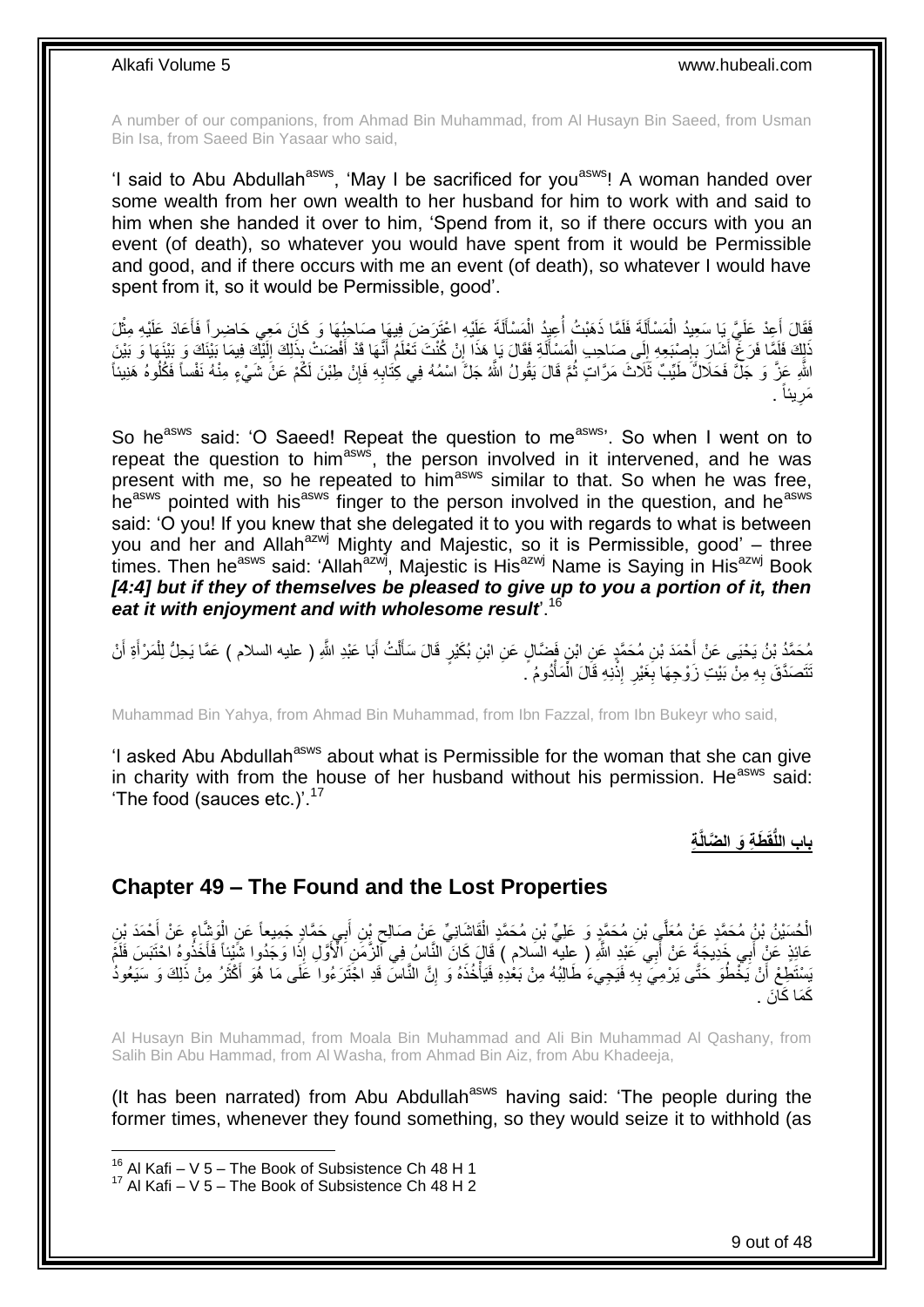theirs), but they would not be able to take a step until they had to throw it back, so its seeker would come afterwards and he would take it; and the people have become audacious upon what is more than that, and it would be returning just as what was beforehand<sup>'18</sup>

عِدَّةٌ مِنْ أَصْحَابِذَا عَنْ سَهْلِ بْنِ زِيَادٍ عَنْ أَحْمَدَ بْنِ مُحَمَّدِ بْنِ أَبِي نَصْرٍ عَنْ دَاوُدَ بْنِ سِرْحَانَ عَنْ أَبِي عَبْدِ اللَّهِ ( عليه السلام<br>حَقَّةٌ مِنْ أَصْحَابِهَ َ ِ ِ َ َ ) أَنَّهُ قَالَ فِي اللُّقَطَةِ يُعَرِّ فُهَا سَنَّةً ثُمَّ هِيَ كَسَائِرِ مَالَهِ . ِ ُ ُّ َ

A number of our companions, from Sahl Bin Ziyad, from Ahmad Bin Muhammad Bin Abu Nasr, from Dawood Sirhan,

(It has been narrated) from Abu Abdullah<sup>asws</sup> having said: 'With regards to the found property, he should raise it (look for its owner) for a year, then it would be like the rest of his own wealth'.<sup>19</sup>

عِدَّةٌ مِنْ أَصْحَابِنَا عَنْ سَهْلِ بْنِ زِيَادٍ وَ أَحْمَدَ بْنِ مُحَمَّدٍ جَمِيعاً عَنِ ابْنِ مَحْبُوبٍ عَنْ جَمِيلِ بْنِ صَالِحٍ قَالَ قُلْتُ لِأَبِي عَبْدٍ اللَّهِ ( َ **∶** ِ ْ ٍ عليه السلام ) رَجُلٌ وَجَدَ فِي مَنْزَلِهِ دِينَاراً قَالَ يَدْخُلُ مَنْزِلَهُ غَيْرُهُ قُلْتُ نَعَمْ كَثِيرٌ قَالَ هَذَا لَقَطَةٌ قُلْتٌ فَرَجُلٌ وَجَدَ فِي صُنْدُوقِهِ لَ ِ ¦ ُ دِينَار أَ قَالَ يُدْخِلُ أَحَدٌ يَدَهُ فِي صُنْذُوقِهِ غَيْرُهُ أَوْ يَضَعُ غَيْرُهُ فِيهِ شَيْئاً قُلْتُ لَا قَالَ فَهُوَ لَهُ . ْ َ

A number of our companions, from Sahl Bin Ziyad and Ahmad Bin Muhammad altogether, from Ibn Mahboub, form Jameel Bin Salih who said,

'I said to Abu Abdullah<sup>asws</sup>, 'A man found one Dinaar in his house'. He<sup>asws</sup> said: 'Does anyone else enter into his house?' I said, 'Yes, a lot of them'. He<sup>asws</sup> said: 'This is found property'. I said, 'Supposing a man finds one Dinaar in his own box?' He<sup>asws</sup> said: 'Does anyone else enter his hand in his box, or anyone else places something in it?' I said, 'No'. He<sup>asws</sup> said: 'So it is for him'.<sup>20</sup>

عَلِيُّ بْنُ إِبْرَاهِيمَ عَنْ أَبِيهِ عَنِ ابْنِ أَبِي عُمَيْرٍ عَنْ مُحَمَّدٍ بْنِ أَبِي حَمْزَةَ عَنْ بَعْضٍ أَصْبِحَابِنَا عَنْ أَبِي عَبْدِ اللَّهِ ( عليه السلام ) ِ َ َ َ **!** َ ِ َ قَالَ ۚ سَأَلْتُهُ عَنِ الْلُّقَطَةِ قَالَ تُعَرَّفُ سَنَةً قَلِيلًا كَانَ أَوْ كَثِيراً قَالَ َو ۖ مَا كَانَ دُونَ الدِّرْهَمِ فَلَا يُعَرَّفُ . َ ُّ ֦֖֖֦֧֦֦֦֖֦֧֦֦֖֦֧֦֦֧֦֦֧֦֪֦֪֪֦֧֦֪֦֧֦֧֦֪֦֧֦֪֪֦֧֦֧֦֪֪֦֧֦֧֦֧֦֧֦֧֟֟֟֟֟֟֟֟֟֟֟֟֟֟֟֟֟֟֟֟֟֬֟֟֟֟֟֓֞֟֟֟֟֬֟֟֓֞֟֟֩֕֟֟֩֞֟֟֓֞֟֟֟֟֟֝֟ َ **∶** 

Ali Bin Ibrahim, from his father, from Ibn Abu Umeyr, from Muhammad Bin Abu Hamza, from one of our companions,

(It has been narrated) from Abu Abdullah<sup>asws</sup>, said, 'I asked him<sup>asws</sup> about the found property, he<sup>asws</sup> said: 'You should introduce it (to others) for a year, be it a little or a lot'. He<sup>asws</sup> said: 'So whatever was less than the Dirham, so do not introduce it (seek for its owner)<sup>'.21</sup>

ِ عَلِيٌّ عَنْ أَبِيهِ عَنِ ابْنِ مَحْبُوبٍ عَنِ الْعَلَاءِ بْنِ رَزِينٍ عَنْ مُحَمَّدِ بْنِ مُسْلِمٍ عَنْ أَبِي جَعْفَرٍ ( عليه السلام ) قَالَ سَأَلْتُهُ عَنِ الدَّارِ ْ **!** َ ِ ْ َ َ ֧֖֖֚֚֚֓֝֬֝ ُبُوجَّدُ فِيهَا اَلْوَرِقُ فَقَالَ إِنْ كَانَتْ مَعْمُورَةً فِيهَا أَهْلُهَا فَهُوَ لَهُمْ وَ إِنْ كَانَتْ خَرِبَةً قَذَّ جَلا عَنْهَا أَهْلُهَا فَالَّذِي وَجَدَ الْمَالَ فَهُوَ أَحَقُّ **ٍ** ِ ُ ا<br>أ **׀ ∶** ْ ه ُ َ َ ْ ِه . **∶** ب

Ali, from his father, from Ibn Mahbooub, from Al A'ala Bin Razeyn, from Muhammad Bin Muslim,

(It has been narrated) from Abu Ja'far $a$ <sup>asws</sup>, said, 'I asked him $a$ <sup>asws</sup> about the house in which the paper (silver) is found. So he<sup>asws</sup> said: 'If it was that its inhabitants frequent

 $18$  Al Kafi – V 5 – The Book of Subsistence Ch 49 H 1

 $19$  Al Kafi – V 5 – The Book of Subsistence Ch 49 H 2

 $^{20}$  Al Kafi – V 5 – The Book of Subsistence Ch 49 H 3

 $21$  Al Kafi – V 5 – The Book of Subsistence Ch 49 H 4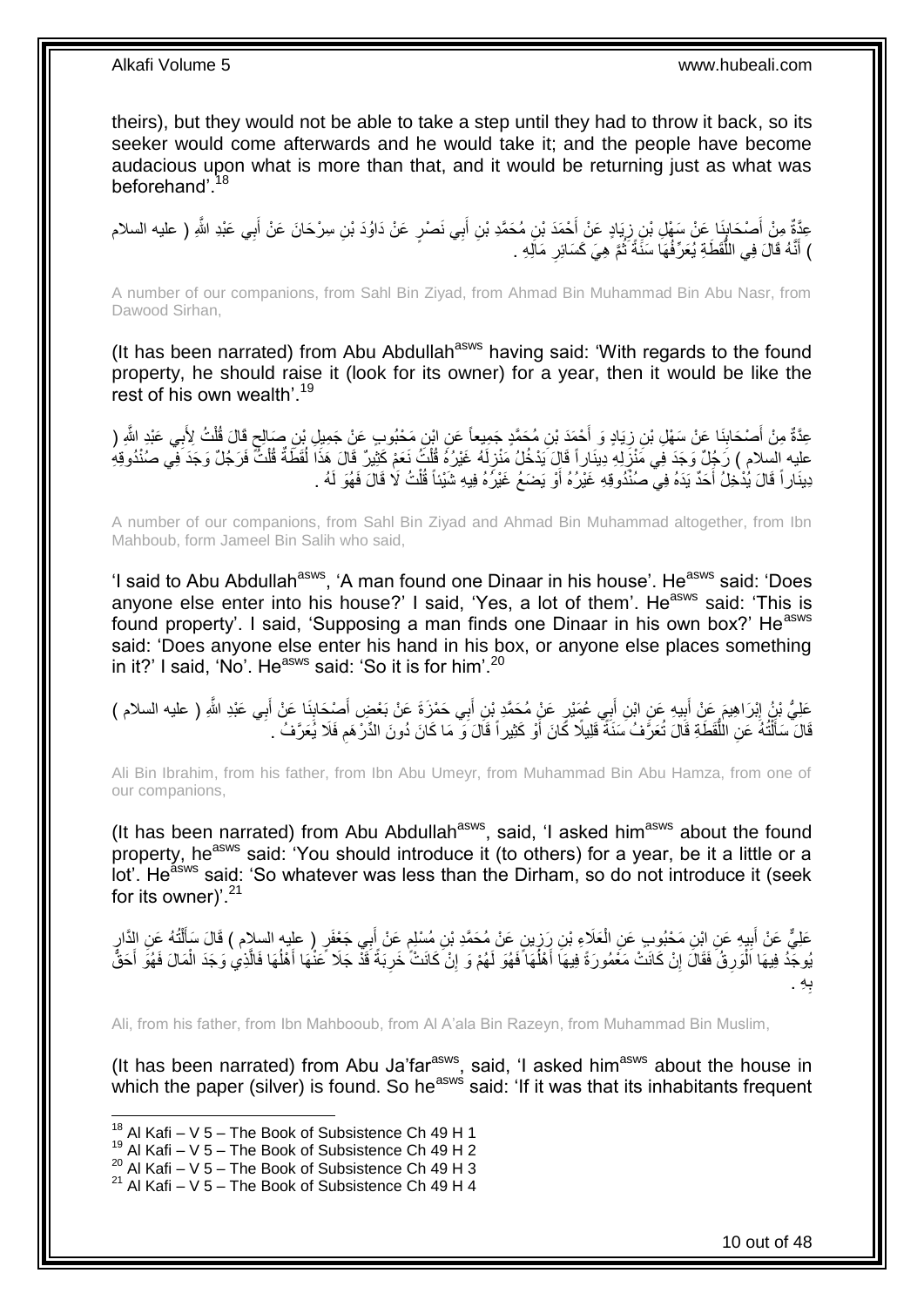it, so it is for them, and if it was in ruins, its inhabitants having evacuated from it, so the one who found the wealth, so he is more rightful for it'.<sup>22</sup>

عِدَّةٌ مِنْ أَصْحَابِذَا عَنْ أَحْمَدَ بْنِ مُحَمَّدٍ عَنْ عَبْدِ اللَّهِ بْنِ مُحَمَّدٍ الْحَجَّإِلِ عَنْ ثَعْلَبَةَ بْنِ مَيْمُونٍ عَنْ سَعِيدِ بْنِ عَمْرٍو الْجُعْفِيِّ قَالَ ِ َ ْ َ ْ خَرَجْتُ إِلَى مَكَّةَ وَ أَنَا مِنْ أَشَدٍّ النَّاسِ حَالًا فَشَكَوْتُ إِلَي أَبِي عَيْدِ اللَّهِ ( عليه السلام ) فَلَمَا خَرَجْتُ مِنْ عِنْدِهِ وَجَدْتُ عَلَى بَابِهِ َ ِ َ יִי<br>י ِ يساً فِيهِ سَبْعُمِائَةِ دِينَارٍ فَرَجَعْتُ إِلَيْهِ مِنْ فَوْرِي ذَلِكَ فَأَخْبَرْتُهُ فَقَالَ يَا سَعِيدُ اتَّقِ اللَّهَ عَزَّ وَ جَلَّ وَ عَرِّفْهُ فِي الْمَشَاهِدِ وَ كُنْتُ َ لَ ِ ْ رَجَوْتُ أَنْ يُرَخِّصَ لِيَّ فِيهِ اً

A number of our companions, from Ahmad Bin Muhammad, from Abdullah Bin Muhammad Al Hajjal, from Sa'alba Bin Maymoun, from Saeed Bin Amro Al Ju'fy who said,

'I went out to Makkah and I was with the most difficult (financial) conditions from the people, so I complained to Abu Abdullah<sup>asws</sup>. So when I went out from his<sup>asws</sup> presence, I found a bag upon his<sup>asws</sup> door in which were seven hundred Dinars. So I returned to him<sup>asws</sup> immediately from that and informed him<sup>asws</sup>. So he<sup>asws</sup> said: 'O Saeed! Fear Allah<sup>azwj</sup> Mighty and Majestic, and present it among the gatherings', and I was hopeful that he<sup>asws</sup> would have allowed for me with regards to it (to keep it).

فَخَرَجْتُ وَ<sub>ِلِ</sub> أَنَا مُغْتَمٌّ فَأَتَيْتُ مِنِّي وَ تَتَحَّيْتُ عَنِ النَّاسِ وَ تَقَصَّيْتُ جَثَّى أَيَّيْتُ الْمَوْقُوفَةَ فَنَزَلْتُ فِي بَيْتِ مُتَنَحِّياً عَنِ النَّاسِ ثُمَّ ْ َ َ َ ر<br>: ْ فُلْتُ مَنْ يَعْرِفُ الْكِبِسِ قَالَ فَأَوَّلُ صَوْتٍ صَوَّتٌّهُ فَإِذَا رَجُلٌ عَلَى رَأْسِي يَقُولُ أَنَا صَاحِبُ الْكِسِ قَالَ فَقُلْتُ فِي نَفْسِي أَنْتَ فَلَا<br>أَوْجِدِ الْمَالِمَةِ الْكِبِسِ قَالَ فَأَوَّلُ صَوْتٍ صَ َ ْ **∶** ْ َ ْ ْ َ **ٔ** كُنْتَ قُلْتُ مَاَ عَلَامَةُ الْكِيسِ فَأَخْبَرَنِي بِعَلَامَتِهِ فَدَفَعْتُهُ إِلَيْهِ لَ ِ ِ َ ْ ْ

So I went out and I was gloomy. So I went over to Mina and kept away from the people, and I searched around unil I came up to the dedicated place. So I lodged in a room away from the people. Then I said, 'Is there anyone who recognises the bag?' So the first voice was his voice, and it was a man above me saying, 'I am the owner of the bag'. So I said to myself, 'You, so (I wish) it wasn't'. I said, 'What is the marking of the bag?' So he informed me with its markings. So I handed it over to him.

َالَ فَتَنَحَّى نَاحِيَةً فَعَدَّهَا فَإِذَا الذَّنَانِيرُ عَلَى حَالِهَا ثُمَّ عَدَّ مِنْهَا سَبْعِينَ دِينَارِاً فَقَالَ خُذْهَا حَلاَلًا خَيْرٍ مِنْ سَبْعِمِائَةٍ حَرَاماً فَأَخَذْتُهَا ان<br>المقامات **ٔ** َ **ٔ** ثُمَّ دَخَلْتُ عَلَى أَبِي عَبْدٍ اللَّهِ ( عِلِيهِ السلامِ ) فَأَخْزِرْتُهُ كَيْفَ تَنَحَّيْتٍ وَ كَيْفَ صَنَعْتُ فَقَالَ أَمَا إِنَّكَ حَينَ شَكَوْتَ إِلَيَّ أَمَرْنَا لَكَ َ َ ْ َ لَ ِ ِ َ بِثَلَاثِينَ دِينَاراً يَا َجَّارِيَةُ هَاتِيهَا فَأَخَذْتُهَا وَ أَنَا مِنْ أَحْسَنِ قَوْمِي حَالًا. َ **ٔ** َ ِ **ِ** 

He (the narrator) said, 'So he went aside and counted it, and there were the Dinars upon their (original) state. Then he counted seventy Dinars from these, so he said, 'Take these as Permissible. It is better than seven hundred Prohibited ones'. So I took them, then went over to Abu Abdullah<sup>asws</sup>, so I informed him<sup>asws</sup> how I withheld (from taking it all) and how I dealt with it. So he<sup>asws</sup> said: 'But, when you complained to me<sup>asws</sup>, l<sup>asws</sup> ordered thirty Dinars (to be kept aside) for you. O Maid! Bring these!'. So I took these and I was from the good financial states of my people<sup>'.23</sup>

يَد ِي َيز ب ِن أ ِل َع ْن َداُوَد ْب َح هجا ِن ُع َم َر َع ِن ال ْح َمَد َع ْن ُمو َسى ْب ِن أ ِي َعْبِد هَّللا ُم َح همُد ْب ُن َي ْحَيى َع ْن ُم َح همِد ْب ِ ) عليه السالم ب َع ْن أ ِ َ ْ َ َ ) قَالَ قَالَ رَجُلٌ إِنِّي قَدْ أَصَبْتُ مَالًاٍ وَ إِنِّي قَدْ خِفْتُ فِيهِ عَلَى نَفْسِي فَلَوْ أَصَبْتُ صَاحَنِهُ دَفَعْتُهُ إِلَيْهِ َو تَخَلَّصْتُ مِنْهُ قَالَ فَقَالَ ِ َ ِ ه لَ ِ َ هُ أَبُو عَبْدِ اللَّهِ ( عَلَيْه السلام ) وَ اللَّهِ إِنْ لَوّْ أَصَنْتَهُ كُنْتَ تَدْفَعُهُ إِلَيْهِ قَالَ إِي وَ اللَّهِ قَالَ فَأَنَا وَ اللَّهِ مَا لَهُ صَاحِبٌ غَيْرِي لَ ِ ِ َ لَ َ ِ

Muhammad Bin Yahya, from Muhammad Bin Ahmad, from Musa Bin Umar, from Al Hajjal, from Dawood Bin Abu Yazeed,

 $^{22}$  Al Kafi – V 5 – The Book of Subsistence Ch 49 H 5  $23$  Al Kafi – V 5 – The Book of Subsistence Ch 49 H 6

1

11 out of 48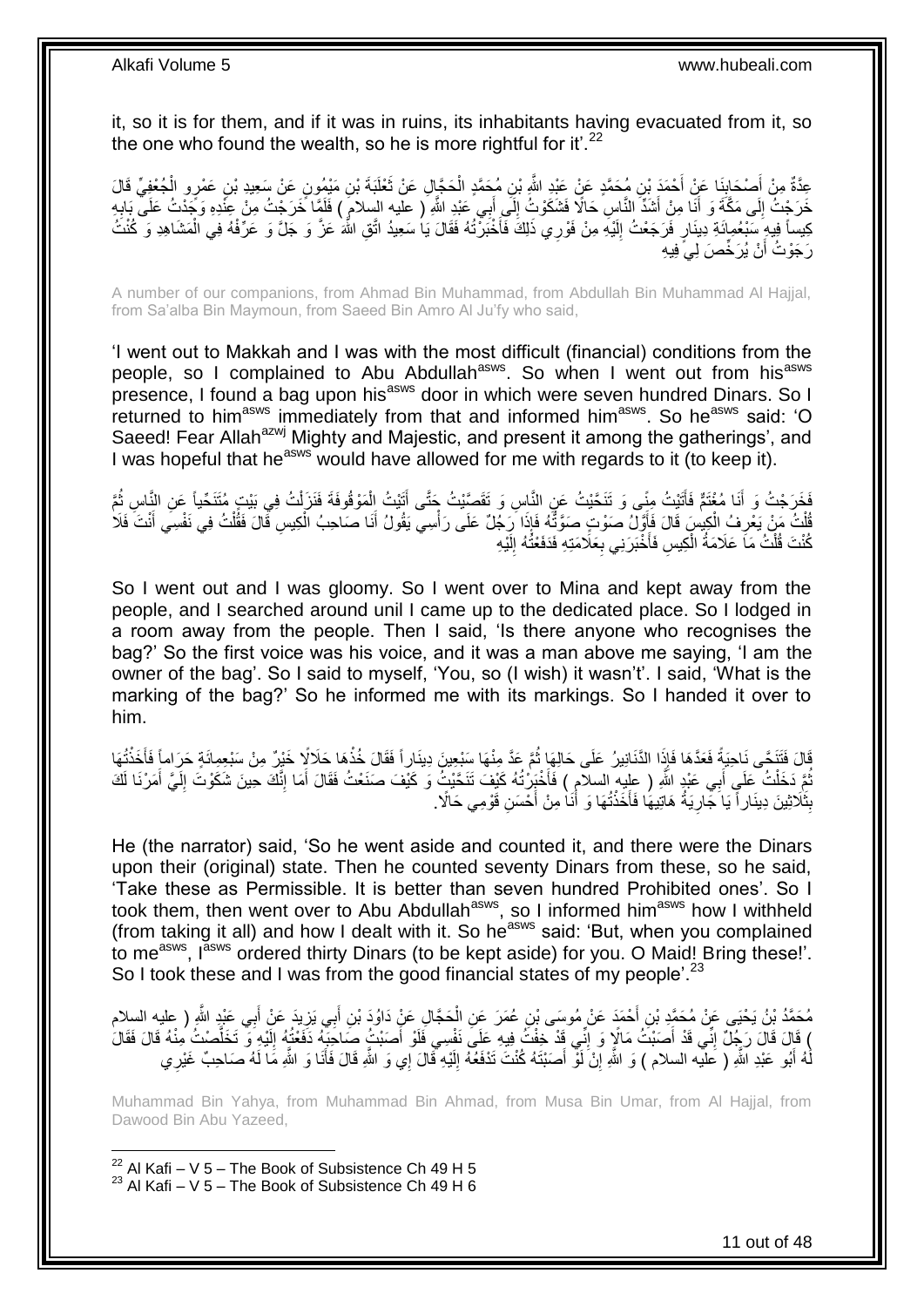(It has been narrated) from Abu Abdullah<sup>asws</sup>, said, 'A man said, 'I came across some wealth, and I feared with regards to it upon myself, so I said to myself, 'If only I could come across its owner, I would hand it over to him, and be finished from it'. So Abu Abdullah<sup>asws</sup> said to him: 'By Allah<sup>azwj</sup>! If you were to come across him you would hand it over to him?' He said, 'Yes, by Allah<sup>azwj</sup>!' He<sup>asws</sup> said: 'So it is l<sup>asws</sup>, by Allah $a^{2x}$ , there is no other owner apart from myself.

فَالَ فَاسْتَحْلَفَهُ أَنْ يَدْفَعَهُ إِلَى مَنْ يَأْمُرُهُ قَالَ فَحَلَفَ قَالَ فَاذْهَبْ فَاقْسِمْهُ فِي إِخْوَانِكَ وَ لَكَ الْأَمْنُ مِمَّا خِفْتَ مِنْهُ قَالَ فَقَسَمْتُهُ بَيْنَ ·<br>∶ **ٔ** ْ  $\frac{1}{2}$ اً إِخْوَانِي . ·<br>∶

He (the narrator) said, 'So he<sup>asws</sup> made him swear an oath that he would hand it over to the ones he<sup>asws</sup> commands him to. So he swore an oath. He<sup>asws</sup> said: 'So go and distribute it among your brethren, and for you is the security from what you feared from'. He said, 'So I distributed it among my brethren'.<sup>24</sup>

عَلِيُّ بْنُِ إِبْرَاهِيمَ عَنْ أَبِيهِ عَنْ بَعْضِ أَصْبِحَابِذَا عَنِّ أَبِي الْعَلَاءِ قَالَ قُلْتُ لِأَبِي عَبْدِ اللَّهِ ( عليه السلام ) رَجُلٌ وَجَدَ مَالًا فَعَرَّفَهُ ْ ْ َ ِ **!** <u>֖֓</u> جَنَّي إِذَا مَضَىتِ السَّنَةُ اشْتَرَى بِهِ خَادِماً فَجَاءَ طَالِبُ الْمَالِ فَوَجَدَ الْجَارِيَةَ الَّتِي اشْتُرِيَتُ بِالذَّرَاهِمِ هِيَ ابْنَتَهُ قَالَ لَيْسَ لَهُ أَنْ ْ ْ ِ َ ِ ِ ِ ه ِ يَأْخُذَ إِلَّا دَرَاهِمَهُ وَ لَيْسَ لَهُ الِابْنَةُ إِنَّمَا لَهُ رَأْسُ مَالِهِ وَ إِنَّمَا كَانَتِ ابْنَتُهُ مَمْلُوكَةَ قَوْمِ . ِ **ٔ** ِ ِ ة<br>أ ٍ

Ali Bin Ibrahim, form his father, from one of our companions, from Abu Al A'ala who said,

'I said to Abu Abdullah<sup>asws</sup>, 'A man found some wealth, so he introduced it (to others) until when the year passed by, he bought a servant with it. So the seeker of the wealth came over and found that the maid which had been bought with the Dirhams, she was his daughter'. He<sup>asws</sup> said: 'It is not for him to take except for the Dirhams, and the daughter is not for him. But rather, for him is the capital of his wealth, and rather his daughter would be an owned slave of a people<sup>'.25</sup>

مُحَمَّدُ بْنُ يَحْيَى عَنْ عَبْدِ اللَّهِ بْنِ جَعْفَرٍ قَالَ كَتَبْتُ إِلَى الرَّجُلِ أَسْأَلُهُ عَنْ رَجُلٍ اشْتَرَى جَزُوراً أَوْ بَقَرَةً لِلْأَضَاحِيِّ فَلَمَّا ذَبَحَهَا ا<br>ا َ َ  $\frac{1}{2}$ َ وَجَدَ فِي جَوْفِهَا صُرَةٌ فِيهَا دَرَاهِمُ أَوْ دَنَانِيرُ أَوْ جَوْهَرَةٌ لِمَنْ يَكُونُ ذَلِكَ فَوَقَّعَ ( عليه السلام ) عَرِّفْهَا الْبَائِعَ فَإِنْ لَمْ يَكُنْ َ ∣ٍ إ ْ َ يَعْرِ فُهَا فَالشَّيْءُ لَكَ رَزَقَكَ اللَّهُ إِيَّاهُ لِ ِ <u>֖֖֚֚֚֓</u>ׇ֛֚

Muhammad Bin Yahya, from Abdullah Bin Ja'far who said,

'I wrote to the man (Imam<sup>asws</sup>, asking him<sup>asws</sup> about a man who bought an animal or a cow for the sacrifice. So when he slaughtered it, he found in the inside of it a packet in which were Dirham, or Dinars, or jewellery. For whom would that happen to be?' So he<sup>asws</sup> signed: 'Introduce it to the seller, so if he does not recognise it, then the thing is for him which Allah<sup>azwj</sup> has Sustained him with'.<sup>26</sup>

عَلِيُّ بْنُ مُحَمَّدٍ عَنْ إِبْرَاهِيمَ بْنِ إِسْحَاقَ عَنْ عَبْدِ اللَّهِ بْنِ حَمَّادٍ عَنْ أَبِي بَصِيرٍ عَنْ أَبِي جَعْفَرٍ ( عليه السلام ) قَالَ مَنْ وَجَدَ َ َ ֖֧֓֓<u>֓</u> ِ نَنَيْئاً فَهُوَ لَهُ فَلْيَتَمَتَّعْ بِهِ حَتَّىٰ يَأْتِيَهُ طَالِبُهُ فَإِذَا جَاءَ طَالِبُهُ رَدَّهُ إِلَيْهِ . ا<br>ا ِ ֪֧֦֦֦֦֦֪֦֪֦֪֦֪֦֪֦֪֦֪֪֦֪֦֪֪֦֧֦֡֝֟֟֟֟֟֟֟֟֟֟֟֟֟֟֟֟֟֟֟֟֟֡֟֟֟֟֟֟֟֟֟֓֞֟֟֓֞֟֟֩֕֞֟֟֟֟֟֟֟֟֟֟֟ لَ ِ

Ali Bin Muhammad, from Ibrahim Bin Is'haq, from Abdullah Bin Hammad, from Abu Baseer,

<sup>&</sup>lt;sup>24</sup> Al Kafi – V 5 – The Book of Subsistence Ch 49 H 7

 $^{25}$  Al Kafi – V 5 – The Book of Subsistence Ch 49 H 8

 $26$  Al Kafi – V 5 – The Book of Subsistence Ch 49 H 9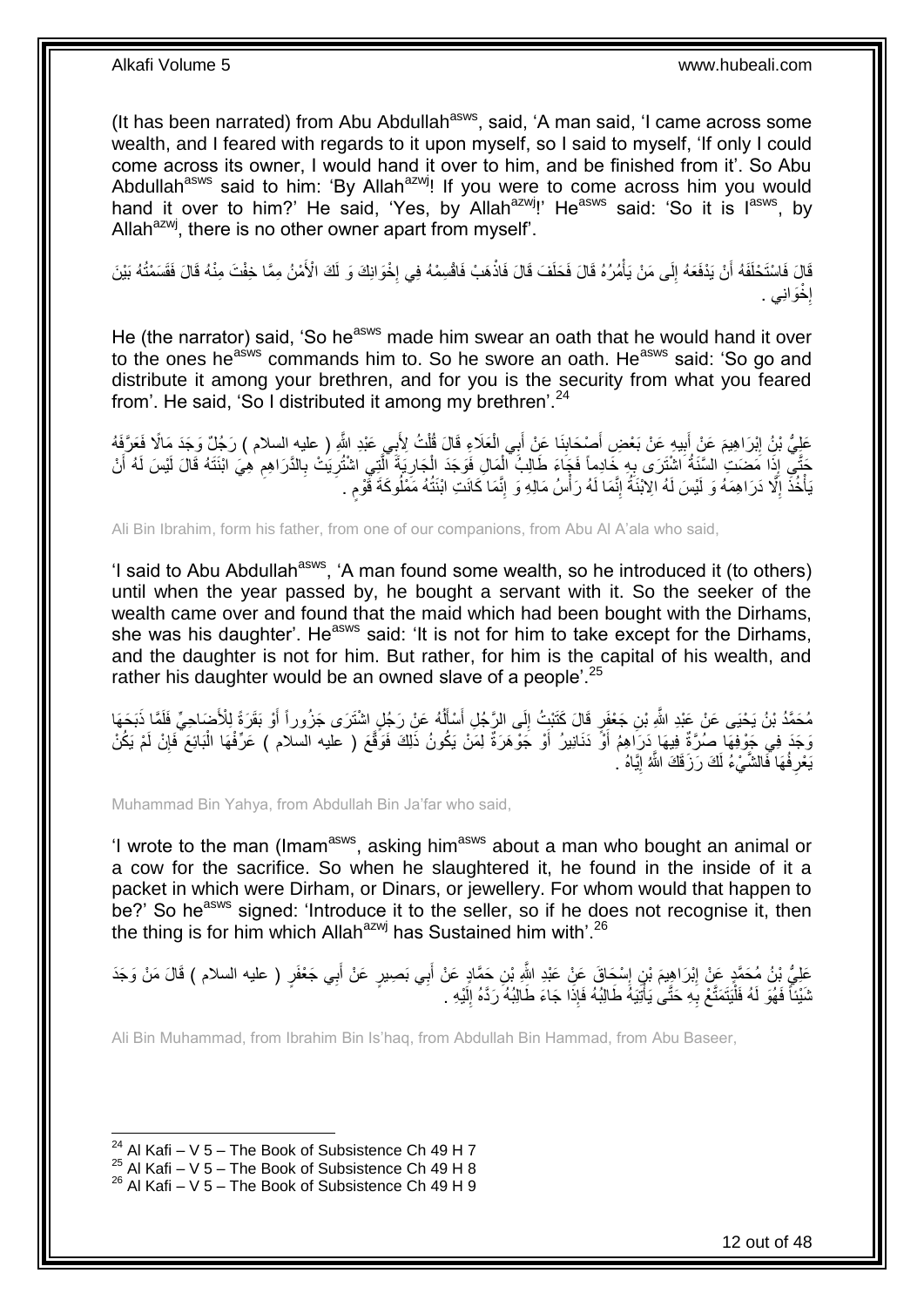(It has been narrated) from Abu Ja'far<sup>asws</sup> having said: 'The one who finds anything, so it is for him. So let him enjoy with it until its seeker comes along. So when its seeker comes along, he should return it to him'.<sup>27</sup>

عَلِيُّ بِنُ إِبْرَاهِيمَ عَنْ أَبِيهِ عَنْ حَمَّادٍ عَنْ حَمَّدٍ بِّن مُسْلِمٍ عَنْ أَبِي جَعْفَرٍ ( عليه السلام ) قَالَ سَأَلْتُهُ عَنِ اللَّقَطَةِ<br>تَحْلَيُّ بِنُ إِبْرَاهِيمَ عَنْ أَبِيهِ عَنْ حَمَّادٍ عَنْ جَرِيزٍ عَنْ َ ֧֧֧֠֝֓֝֓׆֧ ِ **!** َ ِ ُّ ْ َ ْفَقَالَ لَا تَزَفَعُهَا فَإِنِ ابْتُلِبَتَ بِهَا فَعَرِّفْهَا سَنَةً فَإِنْ َجَاءَ طَالِبُهَا وَ إِلَّا فَاجْعَلْهَا فِي عُرْضِ مَالِكَ تُجْرِي عَلَيْهَا مَا تُجْرِي عَلَى مَالِكَ<br>فَقَالَ لَا تَزَفَعُهَا وَأَيْرَ ابْتُلِ ْ ا<br>ا ِ ֢֚<u>֓</u> حَتَّى يَجِيءَ لَهَا طَاَلِبٌ فَإِنْ لَمْ يَجِئْ لَهَا طَالِبٌ فَأُوْصِ بِهَا فِي وَصِيَّتِكَ . **∶** َ ِ

Ali Bin Ibrahim, from his father, from Hammad, from Hareyz, from Muhammad Bin Muslim,

(It has been narrated) from Abu Ja'far<sup>asws</sup>, said, 'I asked him<sup>asws</sup> about the found property, so he<sup>asws</sup> said: 'You should not pick it up, but if you indulge in it, so you should introduce it for a year. So if its seeker comes over (fine), or else make it be in the display of your wealth, flowing upon it whatever flows upon your own wealth until a seeker comes for it. So if a seeker does not come for it, so bequeath with it in your bequest'.<sup>28</sup>

عَلِيُّ بْنُ إِبْرَاهِيمَ عَنْ أَبِيهِ عَنِ ابْنِ أَبِي عُمَيْرٍ عَنْ هِشَامِ بْنِ سَالِمٍ عَنْ أَبِي عَنْدٍ اللَّهِ ( عليه السلام ) قَالَ جَاءَ رَجُلٌ إِلَى النَّبِيِّ ( َ ٍ ِ َ ِ َ ِ ِ ِ صِلَّى اللهُ عليه وآله ) فَقَالَ أَمُه يَآ رَسَلُولَ اللَّهِۖ إِنِّيٓ وَجَدْنُ ثَمَاةً فَقَالَ رَسُولٌ اللَّهِ ( صلى الله عليه وآله ) هِيَ لَكَ أَوْ لِأَخِيكَ أَوُّ ِ َ َ لِلذُّنْبِ فَقَالَ يَا رَسُولَ ٰاللَّهِ إِنِّي وَجَدْتُ بَعِيراً فَقَالَ مَعَهُ حِذَاؤُهُ وَ سِقَاؤُهُ حَذَاقُهُ وَ سِقَاؤُهُ كَرِشُهُ فَلَا تَهِجْهُ ۖ. ِ ِّ ِ ِ

Ali Bin Ibrahim, from his father, from Ibn Abu Umeyr, from Hisham Bin Salim,

(It has been narrated) from Abu Abdullah<sup>asws</sup> having said: 'A man came over to the Prophet<sup>saww</sup>, so he said to him<sup>saww</sup>, 'O Rasool-Allah<sup>saww</sup>! I have found a (stray) sheep'. So Rasool-Allah<sup>saww</sup> said: 'It is for you, or for your brother, or for the wolf'. So he said, 'O Rasool-Allah<sup>saww</sup>! I found a camel'. So he<sup>saww</sup> said: 'With it are its shoes and its watering pouch.Its shoes are its hooves and its watering pouch is its hump, so do not bother it'.<sup>29</sup>

ِن ِس ِن َم ْحُبو ٍب َع ْن َعْبِد هَّللاِ ْب َياٍد َع ِن اْب ِن ز ِن ُم َح همٍد َو َس ْه ِل ْب ْح َمَد ْب َنا َع ْن أ ْص َحاب ِ ) عليه السالم ِم ْن أ ِي َعْبِد هَّللا ِعهدةٌ ب ٍن َع ْن أ َنا ِ **∣** َ َ اُ ) قَالَ مَنْ أَصَابَ مَالًا أَوْ بَعِيراً فِي فَلَاةٍ مِنَ الْأَزْمَٰنِ قَدْ كَلَّتٌ وَ قَامَتْ وَ سَيَّبَهَا صَاجِبُهَا مِمَّا لَمْ يَثْبَعُهُ فَأَخَذَهُا غَيْرُهُ فَأَقَامَ َ َ ْعَلَيْهَا وَ أَنْفَقَ نَفَقَةً حَتَّى أَحْيَاهَا مِنَ الْكَلالِ وَ مِنَ الْمَوْتِ فَهِيَ لَهُ وَ لَا سَبِيلَ لَهُ عَلَيْهَا وَ إِنَّمَا هِيَ مِثْلُ الشَّيْءِ الْمُبَاحِ . ِ ِ ْ ْ َ َ ْ ِ ْ ِ

A number of our companions, from Ahmad Bin Muhammad, and Sahl Bin Ziyad, from Ibn Mahboub, from Abdullah Bin Sinan,

(It has been narrated) from Abu Abdullah $^{asws}$  having said: 'The one who comes across some wealth, or a camel in the wilderness from the earth which was exhausted and its owner had abandoned from what he did not pursue it, so someone else finds it and stands to look after it and spends expenditure until he revives it from the exhaustion and from the death, so it is for him, and there is no way for him (the previous owner) upon it. But rather it is like the ownerless thing'.<sup>30</sup>

 $^{27}$  Al Kafi – V 5 – The Book of Subsistence Ch 49 H 10

 $^{28}$  Al Kafi – V 5 – The Book of Subsistence Ch 49 H 11

 $^{29}$  Al Kafi – V 5 – The Book of Subsistence Ch 49 H 12

 $30$  Al Kafi – V 5 – The Book of Subsistence Ch 49 H 13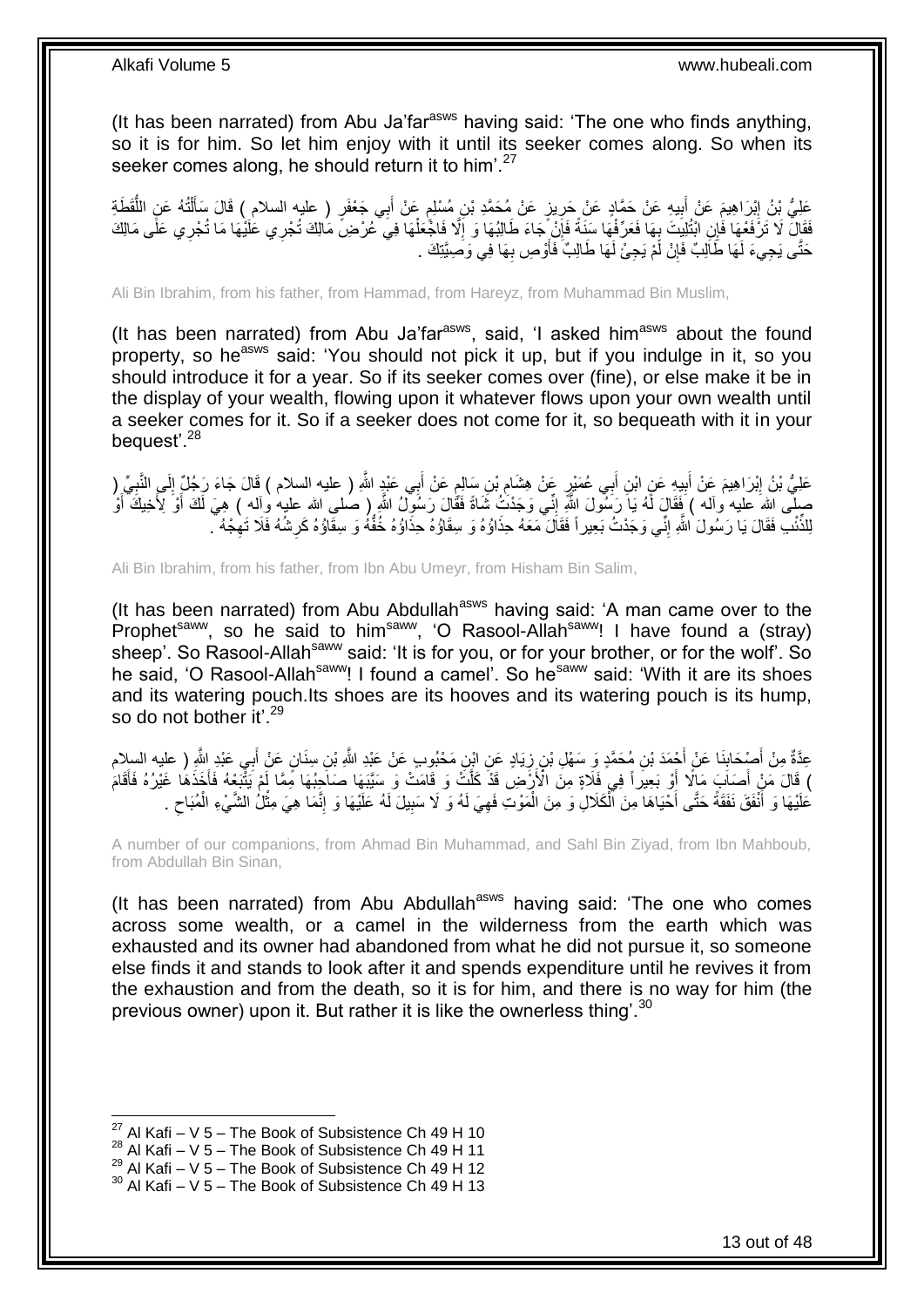مُحَمَّدُ بْنُ يَحْيَى عَنْ عَبْدِ اللَّهِ بْنِ مُحَمَّدٍ عَنْ أَبِيهِ عَنْ عَيْدِ اللَّهِ بْنِ الْمُغِيرَةِ عَنِ السَّكُونِيِّ عَنْ أَبِي عَبْدِ اللَّهِ ( عليه السلام ) أَنَّ ْ ِ َ َ َ أَمِيرَ الْمُؤْمِنِينَ ( صَلوات الله عَلَيه ) قَضَمَى فِيَ رَجُلٍ تَرَكَ دَائِّتَهُ مِنْ جَهْدٍ قَالَ إِنْ تَرَكَهَا فِي كَلَإٍ وَ مَاءٍ وَ أُمْنٍ فَهِيَ لَهُ يَأْخُذُهَا ْ َ ْ ِ أ ِ حَيْثُ أَصَابَهَا وَ ْإِنْ كَانَ تَرَكَهَا فِي خُوْفٍ وَ عَلَى غَيْرِ مَاءٍ وَ لَا كَلَإٍ فَهِيَ لِمَنْ أَصَابَهَا . َ ِ ِ ِ َ

Muhammad Bin Yahya, from Abdullah Bin Muhammad, from his father, from Abdullah Bin Al Mugheira, from Al Sakuny,

(It has been narrated) from Abu Abdullah<sup>asws</sup> that Amir Al-Momineen<sup>asws</sup> judged regarding a man who neglected his animal from it being exhausted, saying: 'If he left it among a pasture and water and security, so it is for him, he can take it wherever he finds it; but if he had left it in fear and upon other than water and there was no pasture, so it is for the one who comes across it'.<sup>31</sup>

عَلِيُّ بْنُ إِبْرَاهِيمَ عَنْ جَمَّادٍ عَنْ حَمَّادٍ عَنْ حَرِيزٍ عَنْ أَبِي عَبْدِ اللَّهِ ( عليه السلام ) قَالَ لَا بَأْسَ بِلُقَطَةِ الْعَصَا وَ الشَّطَاظِ وَ الْوَتِدِ ِ ۱. َ ِ ْ ْ ا:<br>ا ِ ىَ الْحَبْلِ وَ الْعِقَالِ وَ أَشْبَاهِهِ َ ْ ْ

Ali Bin Ibrahim, from his father, from Hammad, from Hareyz,

(It has been narrated) from Abu Abdullah $a<sup>asws</sup>$  having said: 'There is no problem with the found staff, and the splinters, and the pegs, and the ropes, and the harnesses, and the likes of it'.

> قَالَ وَ قَالَ أَبُو جَعْفَرٍ ( عليه السلام ) لَيْسَ لِهَذَا طَالِبٌ <sub>.</sub> لَ

He (the narrator) said, 'And Abu Ja'far<sup>asws</sup> said: 'There are no seekers for these'.<sup>32</sup>

ٍ عِدَّةٌ مِنْ أَصْحَابِنَا عَنْ سَهْلِ بْنِ زِيَادٍ عَنْ مُحَمَّدِ بْنِ الْحَسَنِ بْنِ شَمُّونٍ عَنِ الْأَصَمِّ عَنْ مِسْمَعٍ عَنْ أَبِي عَبْدِ اللَّهِ إِ عِلِيهِ السِلام ْ ِ ِ َ َ ) قَالَ إِنَّ أَمِيرَ الْمُؤْمِنِينَ ( صلوات الله عليه ) كَانَ يَقُولُ فِي الذَّابَّةِ إِذَا سَرَّحَهَا أَهْلُهَا أَوْ كَّمَجَزُوا عَنْ عَلَفِهَا أَوْ نَفَقَتِهَا فَهِيَ َ ُ َ ْ َ م<br>ا لِلَّذِي أَحْيَاهَا َ ه

A number of our companions, from Sahl Bin Ziyad, from Muhammad Bin Al Hassan Bin Shamoun, from Al Asamma, from Misma'a,

(It has been narrated) from Abu Abdullah<sup>asws</sup> having said: 'Amir Al-Momineen<sup>asws</sup> was saying regarding the animal when it is released by its owners, or if they are frustrated from feeding it, or spending upon it, so it is for the one who revives it'.

نَا إِنْ تَضِّى أَمِيرُ الْمُؤْمِنِينَ ( عليهِ السِلام ) فِي رَجُلٍ تَرَكَ دَابَّتَهُ فِي مَضِيعَةٍ فَقَالَ إِنْ تَرَكَهَا فِي كَلَإٍ وَ مَاءٍ وَ أَمْنٍ فَهِيَ لَهُ ِ ْ َ ِ َ َبَأْخُذُهَا مَتَى شَاءَ وَ إِنْ تَرَكَهَا فِي غَيْرِ كَلَإٍ وَ لَا مَاءٍ فَهِيَ لِمَنْ أَحْيَاهَا ۖ َ ِ ِ ِ ا<br>المستقبل

He<sup>asws</sup> said: 'And Amir Al-Momineen<sup>asws</sup> judged regarding a man who neglected his animal in a place, so he<sup>asws</sup> said: 'If he had left it among a pasture, and water, and security, so it is for him, he can take it whenever he so desires to; but if he had left it in other than a pasture, and there was no water, so it is for the one who revives it'.<sup>33</sup>

ِن يَوْادٍ عَنِ ابْنِ مَحْبُوبٍ عَنْ صَفْوَانٍَ الْجَمَّالِ أَنَّهُ سَمِعَ أَبَا عَبْدِ اللَّهِ ( عليه السلام ) يَقُولُ مَنْ وَجَدَ ضَالَّةً فَلَمْ يُعَرِّفْهَا ثُمَّ َ َ ْ ِ ه ا<br>ا زُجِدَتْ عِنْدَهُ فَإِنَّهَا لِرَبِّهَا وَ مِثْلَهَا مِنْ مَالِ الَّذِي كَتَمَهَا . ه لَ **ٔ** ِ

 $31$  Al Kafi – V 5 – The Book of Subsistence Ch 49 H 14

 $32$  Al Kafi – V 5 – The Book of Subsistence Ch 49 H 15

 $33$  Al Kafi – V 5 – The Book of Subsistence Ch 49 H 16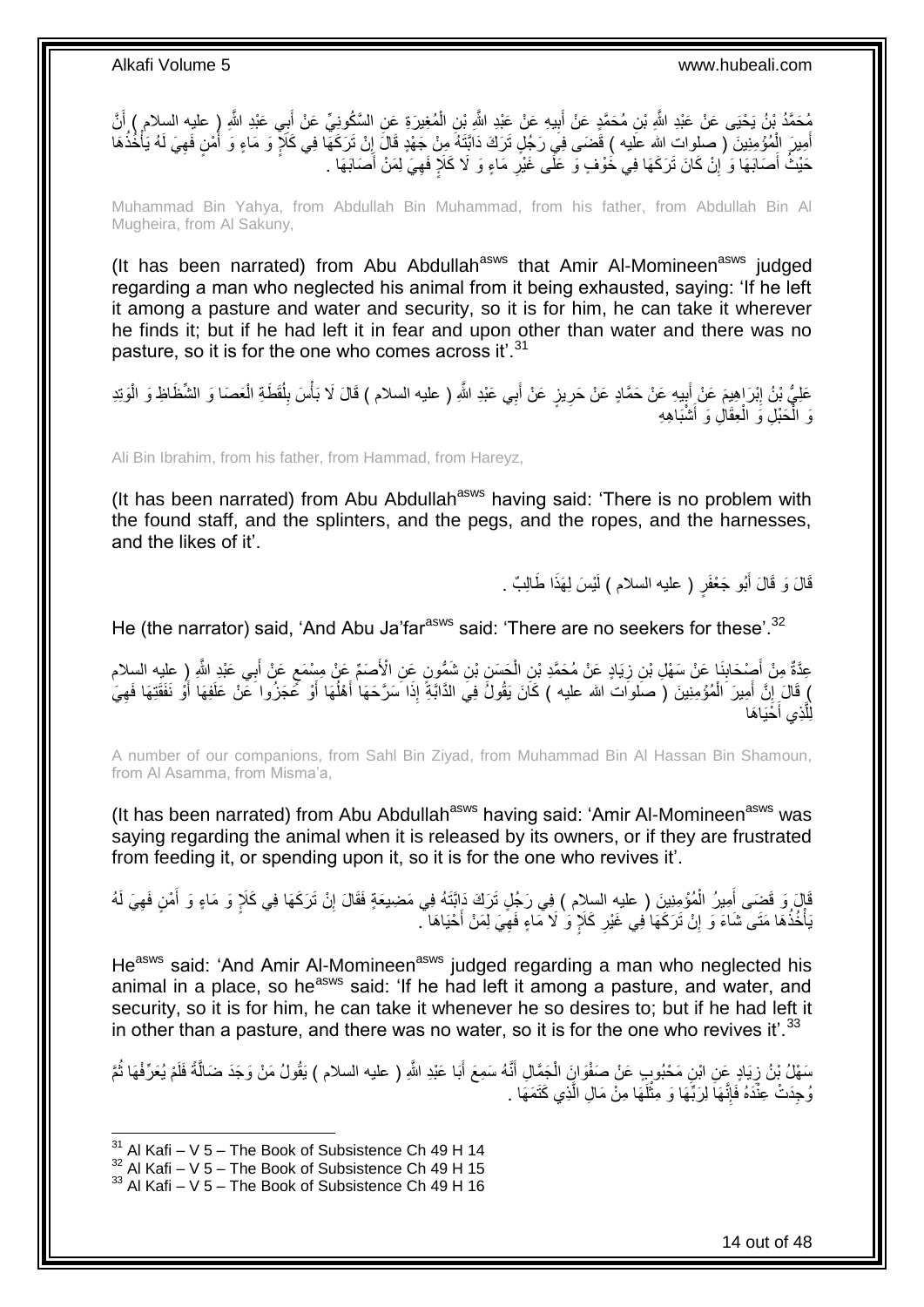Sahl, Bin Ziyad, from Ibn Mahboub,

(It has been narrated) from Safwan Al-Jammal, who heard Abu Abdullah<sup>asws</sup> saying: 'The one who finds a stray animal, so he does not introduce it, then it is found to be in his presence, so it is for its lord (owner), and similar to it is from the wealth which he had concealed'.<sup>34</sup>

> **َهِدَّي ِة باب الْ**

### <span id="page-14-0"></span>**Chapter 50 – The Gift**

عَلِيُّ بْنُ إِبْرَاهِيمَ عَنِْ أَبِيهٍ عَنِ النَّوْفَلِيِّ عَنِ السَّكُونِيِّ عَنْ أَبِي عَبْدِ النَّهِ ( عِليه السلام ) قَالَ قَالَ رَسُولُ النَّهِ ( صلى الله عليه **! ֽוּ** َ وآلهٌ ) الْهَدِيَّةُ عَلَى ثَلاَثَةِ أَوْجُهٍ هَدِيَّةُ مُّكَافَأَةٍ وَ هَدِيَّةُ مُّصَانَعَةٍ وَ هَدِيَّةٌ شِّهِ عَزَّ وَ جَلَّ . َ َ َ ْ

Ali Bin Ibrahim, from his father, from Al Nowfaly, from Al Sakuny,

(It has been narrated) from Abu Abdullah<sup>asws</sup> having said: 'Rasool-Allah<sup>saww</sup> said: 'The gifts are upon three aspects – A gift as a reward, and a gift for getting some work done, and a gift for (the Sake of) Allah<sup>azwj</sup> Mighty and Majestic'.<sup>35</sup>

عِدَّةٌ مِنْ أَصْحَابِنَا عَنْ سَهْلِ بْنِ زِيَادٍ وَ أَحْمَدَ بْنِ مُحَمَّدٍ جَمِيعاً عَنِ ابْنٍ مَحْبُوبٍ عَنْ إِبْرَاهِيمَ الْكَرْخِيِّ قَالَ سَأَلْتُ أَبَا عَبْدِ الثَّهِ ( ِ َ ِ **∣** َ َ ْ َ ْ عليه السلام ) عَنِ الرَّجُلِ تَكُونُ لَهُ الضَّيْعَةُ الْكَبِيرَةُ فَإِذَا كَانَ يَوْمُ الْمِهْرَجَانِ أَوِ النَّيْرُوزِ أَهْدَوْا إِلَيْهِ الشَّيْءَ لَيْسَ هُوَ عَلَيْهِمْ ِ ْ لَ ِ َ ِ َ ْ ِ يَتَقَرَّبُونَ بِذَلِكَ إِلَيْهِ لَ  $\frac{1}{2}$ 

A number of our companions, from Sahl Bin Ziyad, and Ahmad Bin Muhammad, altogether from Ibn Mahboub, from Ibrahim Al Karkhy who said,

'I asked Abu Abdullah<sup>asws</sup> about the man who happened to have a big place for him. So whenever it was the day of Al-Mihrjaan or Neyrouz, they would gift him something. It was not upon them (to do so) but they wanted to be closer to him with that'.

فَقَالَ أَ لَيْسَ هُمْ مُصَلِّينَ قُلْتُ بَلَى قَالَ فَلْيَقْبَلْ هِدِيَّتَهُمْ وَ لِٰيُكَافِهِمْ فَإِنَّ رَسُولَ اللَّهِ ( صلى الله عليه وآله ) قَالَ لَوْ إُهْدِيَ إِلَيَّ كُرَاعٌ ا ِ ْ ْ ْ ِّ لَ لَ ِ ُ لَقِبْكُ وَ كَانَ ذَٰلِكَ مِنَ الدِّينِ وَ لَّوْ أَنَّ كَافِراً أَوْ مُنَافِقاً أَهْدَىَ إِلَيٍّ ۖ وَسْقاً مَا قَبِلْتُ وَ كَانَ ذَٰلِكَ مِنَ الدِّينِ أَبَى الثَّهُ عَزَّ وَ جَلَّ لِي َ َ ْ **「** َ ْ ِ لَ ِ َ زَبَّدَ الْمُشْرِكِينَ وَ الْمُنَافِقِينَ وَ طَعَامَهُمْ . ْ ِ ْ

So he<sup>asws</sup> said: 'Are they not from the Praying ones?' I said, 'Yes'. He<sup>asws</sup> said: 'So let him accept their gifts, and suffice them, for Rasool-Allah<sup>saww</sup> said: '(Even) if a limb of an animal was to be gifted to me<sup>saww</sup>, I<sup>saww</sup> would accept it, and that was always from the Religion; and if an Infidel or a hypocrite were to gift to me<sup>saww</sup> a load, I<sup>saww</sup> would not accept it, and that was always from the Religion. Allah $a^{2}$ <sup>wj</sup> Mighty and Majestic Refused to me<sup>saww</sup> the scum of the Polytheists and the hypocrites, and their meals'.<sup>36</sup>

عِدَّةٌ مِنْ أَصْحَابِذَا عَنْ سَهْلِ بْنِ زِيَادٍ عَنْ إِسْمَاعِيلَ بْنِ مِهْرَانَ عَنْ أَبِي جَرِيرٍ الْقُمِّيِّ عَنْ أَبِي الْحَسَنِ ( عِليه السلام ) فِي<br>حَقَّةٌ مِنْ أَصْحَابِذَا عَنْ سَهْلِ بْنِ زِيَادٍ عَنْ إِسْمَاعِ َ ْ **∶** َ ِ **∶ ∣** َ ْ الِرَّجُلِ يُهْدِي بِالْهَدِيَّةِ إِلَى ذِي قَرَابَتِهِ يُرِيدُ النَّوَابَ وَ هُوَ سُلْطَانٌ فَقَالَ مَا كَانَ لِلَّهِ عَزَّ وَ جَلَّ وَ لِصِلَةِ الرَّحِمُ فَهُوَ جَائِزٌ وَ لَٰهُ أَنَّ ه ِ  $\frac{1}{2}$ ْ **∶** َ ِ يَقْبِضَهَا إِذَا كَانَ لِلثَّوَابَ . ه ِ

<sup>1</sup>  $34$  Al Kafi – V 5 – The Book of Subsistence Ch 49 H 17

 $35$  Al Kafi – V  $5$  – The Book of Subsistence Ch 50 H 1

<sup>36</sup> Al Kafi – V 5 – The Book of Subsistence Ch 50 H 2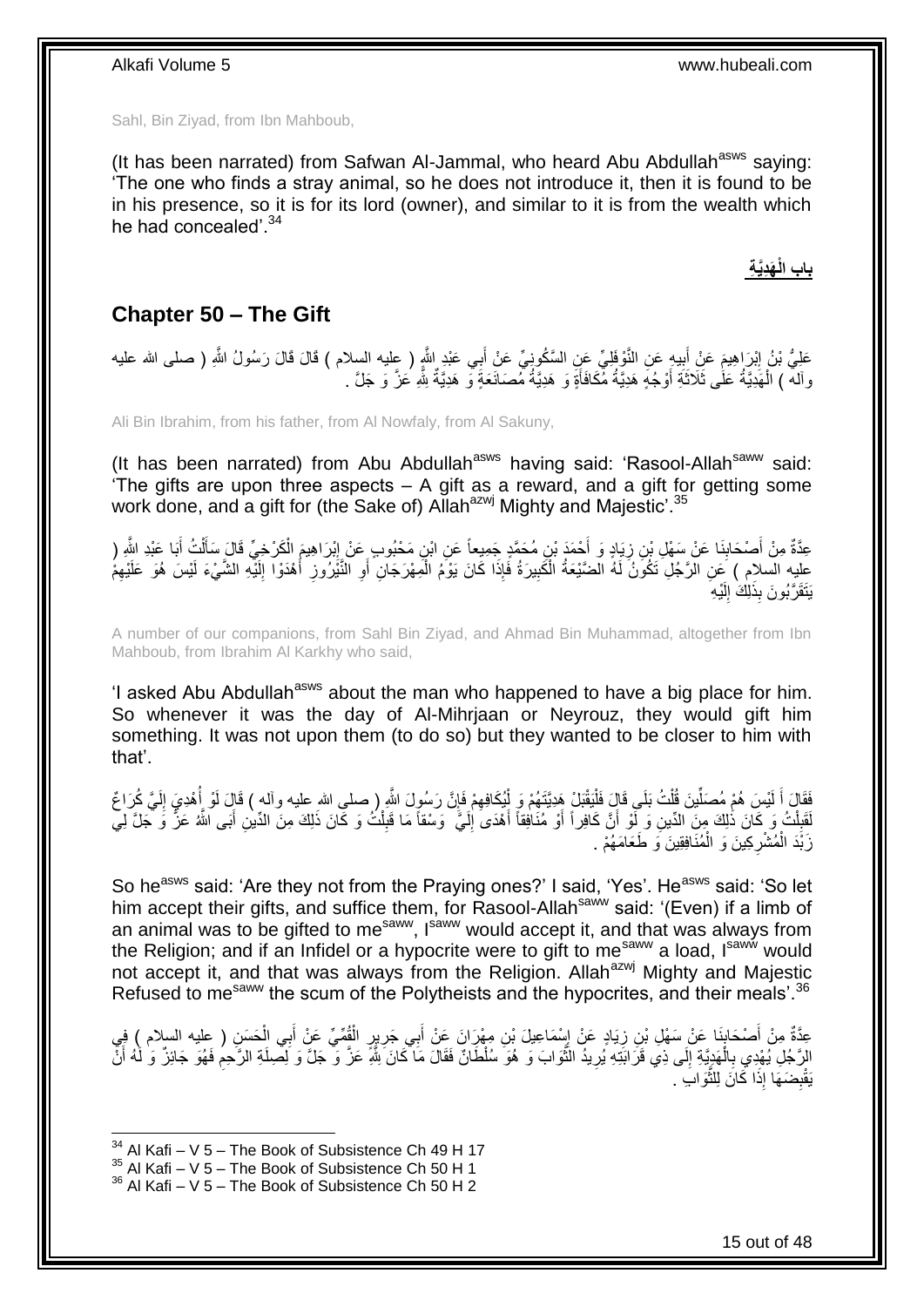A number of our companions, from Sahl Bin Ziyad, from Ismail Bin Mihran, from Abu Jareer Al Qummy,

(It has been narrated) from Abu Al-Hassan<sup>asws</sup> regarding the man who gifts with the gift to his near relatives intending the Rewards, and he is a Sultan (ruling authority). So he<sup>asws</sup> said: 'Whatever was for the Sake of Allah<sup>azwj</sup> Mighty and Majestic and for maintenance of good relationships, so it is allowed, and for him is that he takes it when it was for the Rewards'.<sup>37</sup>

َح َس ِن ) عليه السالم ( َق ِي ال ب ُمِغي َرِة َع ْن أ ِن ال ِن ُم َح همٍد َع ْن َعْبِد هَّللاِ ْب ْح َمَد ْب َياٍد َع ْن أ ُه ُم َح همُد ْب ُن َعْبِد هَّللا َس ْه ُل ْب ُن ز ِ ا َل َقا َل لَ ْ َ ْ َ ِ الْقُمِّيُّ إِنَّ لَّنَا ضِيَاحاً فِيهَا بُيُوتُ النُّيرَانِ تُهْدِي إِلَيْهَا الْمَجُوِّسُ الْبَقَرَ وَّ الْغَنَمَ وَ الدَّرَاهِمَ فَهَلْ لِأَرْبَاب الْقُرَى أَنْ يَأْخُذُوا ذَلِكَ وَ ْ لَ  $\frac{1}{2}$ ِ ْ َ ْ ْ ْ لِبُيُوتِ نِيرَ انِهِمْ قُوَّامٌ يَقُومُونَ ۚ عَلَيْهَا قَالَ لِيَأْخُذْهُ صَاحِبُ الْقُرَى لَيْسَ بِهِ بَأْسٌ ْ **∶** ْ ֦֧<u>֓</u>֪֚֝ ة<br>أ ِ

Sahl Bin Ziyad, from Ahmad Bin Muhammad, from Abdullah Bin Al Mugheira,

(It has been narrated) from Abu Al-Hassan<sup>asws</sup>, said: 'Muhammad Bin Abdullah Al-Qummy said to him<sup>asws</sup>, 'We have an estate wherein are house of fire-worship, the Magians tend to gift to it the cows, and the sheep and the Dirhams. So is it Permissible for the lords of the town that they should be taking that, and for the houses of the fire-worship there are people who are standing (in charge) over it?' He<sup>asws</sup> said: 'Let the masters of the town take it. There is no problem with it'.<sup>38</sup>

مُحَمَّدُ بِنُ يَجْيَىِ عَمَّنْ حَدَّثَهُ عَنْ يَحْيَىِ بِْنِ الْمُبَارَكِ عَنْ عَبْدٍ اللَّهِ بْنِ جَبَلَةَ عَنْ إِسْحَاقَ بْنِ عَمَّارٍ قَالَ قُلْتُ لَهُ الرَّجُلُ الْفَقِيرُ.<br>. ِ ْ َ ْ ْ يُهْدِي إِلَيَّ الْهَدِيَّةَ يَتَعَرَّضُ لِمَا عِنْدِي فَأَخَذَهَا وَ لَا أُعْطِيهِ شَيْئاً أَ يَحِلُّ لِي قَالَ نَعَمْ هِيَ لَكَ حَلَالٌ وَ لَكِنْ لَا تَدَعْ أَنْ تُعْطِيَهُ . ا<br>أ َ ْ لَ  $\frac{1}{2}$ َ َ

Muhammad Bin Yahya, from the one who narrated it, from Yahya Bin Al Mubarak, from Abdullah Bin Jabala, from Is'haq Bin Ammar who said,

'I said to him, 'The poor man gifts the gift to me, to be exposed to what is in my presence. So I take it and I do not give him anything. Is it Perissible for me?' He<sup>asws</sup> said: 'Yes, it is Permissible for you, but do not leave out giving him'.<sup>39</sup>

عِدَّةٍ مِنْ أَصْحَابِذَا عَنْ أَحْمَدَ بْنِ مُحَمَّدِ بْنِ خَالِدٍ عَنْ إِسْمَاعِيلَ بْنِ مِهْرَانَ عَنْ سَبْفٍ بْنِ عَمِيرَةَ عَنْ عَمْرِو بْنِ شِمْرٍ عَنْ جَابِرٍ<br>عَدَّةٍ مِنْ أَصْحَابِذَا عَنْ أَحْمَدَ بْنِ مُحَمَّدٍ ب َ **∣** َ ∫<br>∶ ِ عَنْ أَبِي جَعْفَرٍ ( عِليه السلام ) قَالَ كَانَ رَسُولُ اللَّهِ ( صِلى الله عليه وأله ) يَأْكُلُ الْهَدِيَّةَ وَ لَا يَأْكُلُ الْصَدَقَةَ وَ يَقُولُ تَهَادَوًا ة<br>أ ْ ة<br>أ َ فَإِنَّ الْمَهْدِيَّةَ تَسُأَّلُ السَّخَائِمَ وَ تُجْلِي ضَغَائِنَ الْعَدَاوَةِ وَ الْأُحْقَادِ ۖ ْ ا<br>ا ِ

A number of our companions, from Ahmad Bin Muhammad Bin Khalid, from Ismail Bin Mihran, form Sayf Bin Ameyra, from Amro Bin Shimr, from Jabir,

(It has been narrated) from Abu Ja'far<sup>asws</sup> having said: 'Rasool-Allah<sup>saww</sup> used to eat the gift but he<sup>saww</sup> did not eat the charity, and he<sup>saww</sup> was saying: 'Give gifts, for the gift removes the resentmens and the clears out the misgivings, and the enmities, and the grudges'.<sup>40</sup>

عَلِيُّ بْنُ إِبْرَاهِيمَ عَنْ أَبِيهِ عَنِ النَّوْفَلِيِّ عَنِ السَّكُونِيِّ عَنْ أَبِي عَبْدِ النَّهِ ( عليه السلام ) قَالَ قَالَ رَسُولُ اللَّهِ ( صلى الله عليه َ **∣** ِ وآله ۖ ) مِنْ تَكْرِمَٰةِ الرَّجُلِ لِأَخِيَهِ الْمُسْلِمِ أَنْ يَقْبَلَ تُحْفَثَهُ وَ يُتْحَفَّهُ بِمَا عِنْدَهُ وَ لَا يَتَكَلَّفَ لَهُ شَيْئاً ۚ ـ ِ ْ ِ ه

 $37$  Al Kafi – V 5 – The Book of Subsistence Ch 50 H 3

 $38$  Al Kafi – V 5 – The Book of Subsistence Ch 50 H 4

 $39$  Al Kafi – V  $5$  – The Book of Subsistence Ch 50 H 5

 $40$  Al Kafi – V 5 – The Book of Subsistence Ch 50 H 6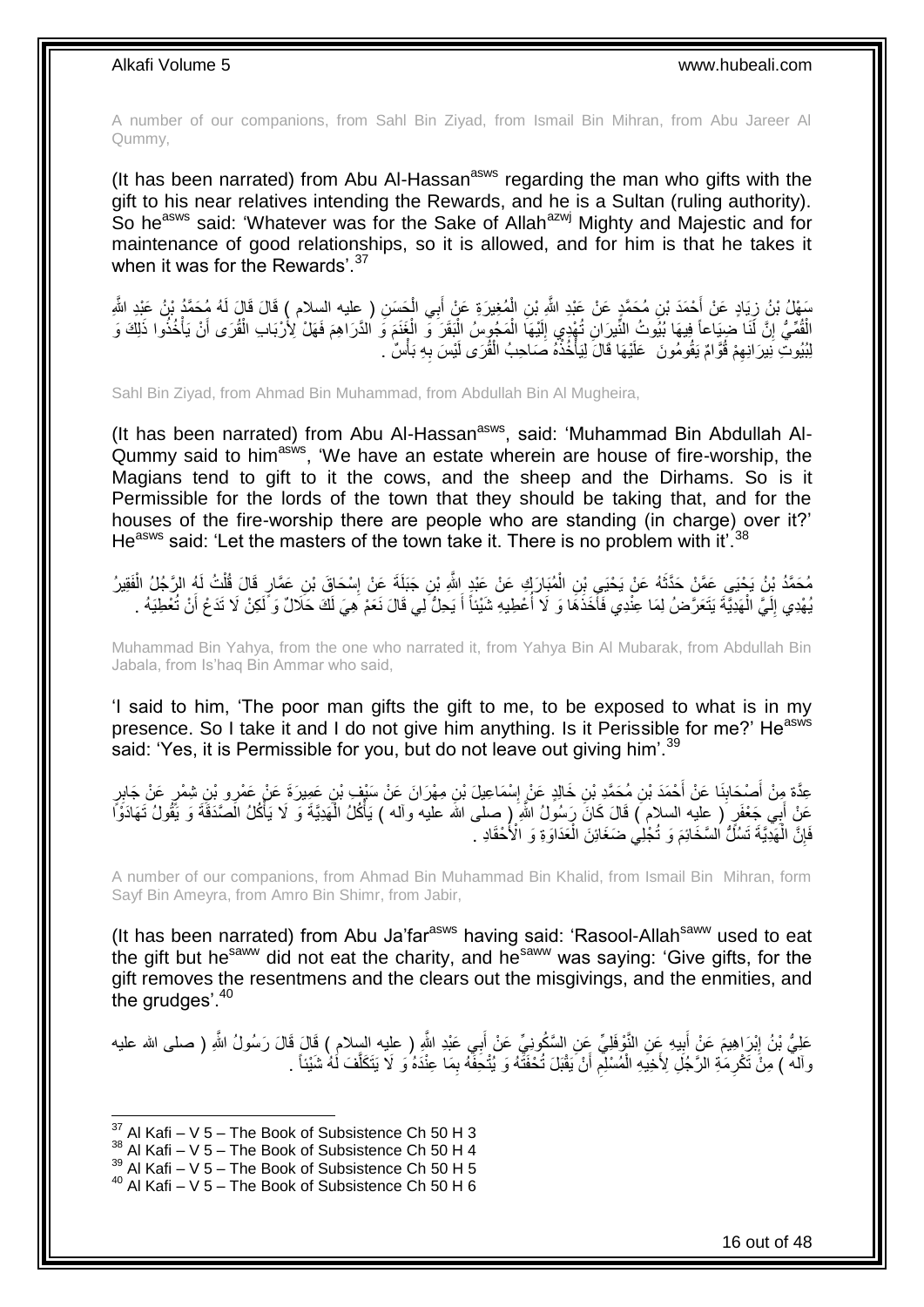Ali Bin Ibrahim, form his father, from Al Nowfaly, from Al Sakuny,

(It has been narrated) from Abu Abdullah<sup>asws</sup> having said: 'Rasool-Allah<sup>saww</sup> said: 'From the honouring of the man to his Muslim brother is that he accepts his gifts and gifts him with what is with him, and he does not burden anything for him'.<sup>41</sup>

> وَ بِإِسْنَادِهِ قَالَ قَالَ رَسُولُ اللَّهِ ( صلى الله عليه وآله ) لَمْو أُهْدِيَ إِلَيَّ كُرَاعٌ لَقَبِلْنُهُ . ْ ِ لَ ِ المناسب المستقبل المستقبل المستقبل المستقبل المستقبل المستقبل المستقبل المستقبل المستقبل المستقبل المستقبل الم<br>المستقبل المستقبل المستقبل المستقبل المستقبل المستقبل المستقبل المستقبل المستقبل المستقبل المستقبل المستقبل ال ِ ِ

And by his chain,

He<sup>asws</sup> said: 'Rasool-Allah<sup>saww</sup> said: 'If an animal limb is gifted to me<sup>asws</sup>, Isaww would accept it'.<sup>42</sup>

عَلِيُّ بْنُ مُحَمَّدٍ عَنْ أَحْمَدَ بْنِ مُحَمَّدٍ عَنْ بَعْضِ أَصْحَابِهِ عَنْ أَبَانٍ عَنْ إِبْرَاهِيمَ بْنِ عُمَرَ عَنْ مُحَمَّدِ بْنِ مُسْلِمٍ قَالَ جُلَسَاءُ الرَّجُلِ ِ َ ِ َ ہ<br>پ شُرَكَاؤُهُ فِي الْهَدِيَّةِ ْ

Ali Bin Muhammad, form Ahmad Bin Muhammad, form one of his companions, from Aban, from Ibrahim Bin Umar, from Muhammad Bin Muslim who said,

'The ones sitting around the man are participants in the  $\text{air}$ '.<sup>43</sup>

أَحْمَدُ بْنُ مُحَمَّدٍ عَنْ عُثْمَانَ بْنِ عِيسَى رَفَعَهُ قَالَ إِذَا أُهْدِيَ إِلَى الرَّجُلِ هَدِيَّةُ طَعَامٍ وَ عِنْدَهُ قَوْمٌ فَهُمْ شُرَكَاؤُهُ فِيهَا الْفَاكِهَةُ وَ ֧֧֧֖֧֧֧֧֦֧֧֧֚֓֝֬֝֝֓֝֬֟֓֟֓֓֝֓֝֬֝֓֝֓֟֓֟֓֝֬ ِ ْ خَيْرُ ۚ هَا ۚ ِ

Ahmad Bin Muhammad, from Usman Bin Isa, raising it,

'He<sup>asws</sup> having said: 'When a gift of food is gifted to the man, and in his presence is a group, so they are his participants in it, the fruits and other such items'.<sup>44</sup>

عَلِيُّ بْنُ إِبْرَاهِيمَ عَنْ أَبِيهِ عَنِ النَّوْفَلِيِّ عَنِ السَّكُونِيِّ عَنْ أَبِي عَبْدِ اللَّهِ ( عليه السلام ) قَالَ قَالَ أَمِيرُ الْمُؤْمِنِينَ ( عليه السلام َ ِ َ ِ ْ َ ) لَأَنْ أُهْدِيَ لِأُخِي الْمُسَلِمِ هَدِيَّةً تَنْفَعُهُ أَحَبٌّ إِلَيَّ مِنْ أَنْ أَتَصَدِّقَ بِمِثْلِهَا كُ ْ ِ َ َ لَ  $\frac{1}{2}$ َ ِ ْ اب<br>ا

Ali Bin Ibrahim, form his father, from Al Nowfaly, from Al Sakuny,

(It has been narrated) from Abu Abdullah<sup>asws</sup> having said: 'Amir Al-Momineen<sup>asws</sup> said: 'If I<sup>asws</sup> were to gift to my Muslim brother a gift which is beneficial to him, it would be more beloved to me<sup>asws</sup> than if  $I^{asws}$  were to give in charity with similar to  $it'$ . 45

إِلْحُسَيْنُ يْنُ مُحَمَّدٍ عَنْ جَعْفَرِ بْنِ مُحَمَّدٍ عَنْ عَيْدِ الرَّحْمَنِ بْنِ مُحَمَّدٍ عَنْ مُحَمَّدٍ بْنِ إِبْرَاهِيمَ الْمُوفِيِّ عَنِ الْحُسَيْنِ بْنِ زَيْدٍ عَنْ ْ ِ ِ أَبِي عَبْدِ اللَّهِ ( عليه السلام ) قَالَ قَالَ رَسُولُ اللَّهِ ( صلى َالله َعليه وَاله ) تَهَادَوْا بِالَّنَبِقِ تَحْيَا الْمَوَدَّةُ وَ الْمُوَالَاةُ . ِ َ ْ ْ

Al Husayn Bin Muhammad, from Ja'far Bin Muhammad, from Abdul Rahman Bin Muhammad, from Muhammad Bin Ibrahim Al Kufy, from Al Husayn Bin Zayd,

 $41$  Al Kafi – V 5 – The Book of Subsistence Ch 50 H 7

 $^{42}$  Al Kafi – V 5 – The Book of Subsistence Ch 50 H 8

<sup>43</sup> Al Kafi – V 5 – The Book of Subsistence Ch 50 H 9

<sup>44</sup> Al Kafi – V 5 – The Book of Subsistence Ch 50 H 10

<sup>45</sup> Al Kafi – V 5 – The Book of Subsistence Ch 50 H 11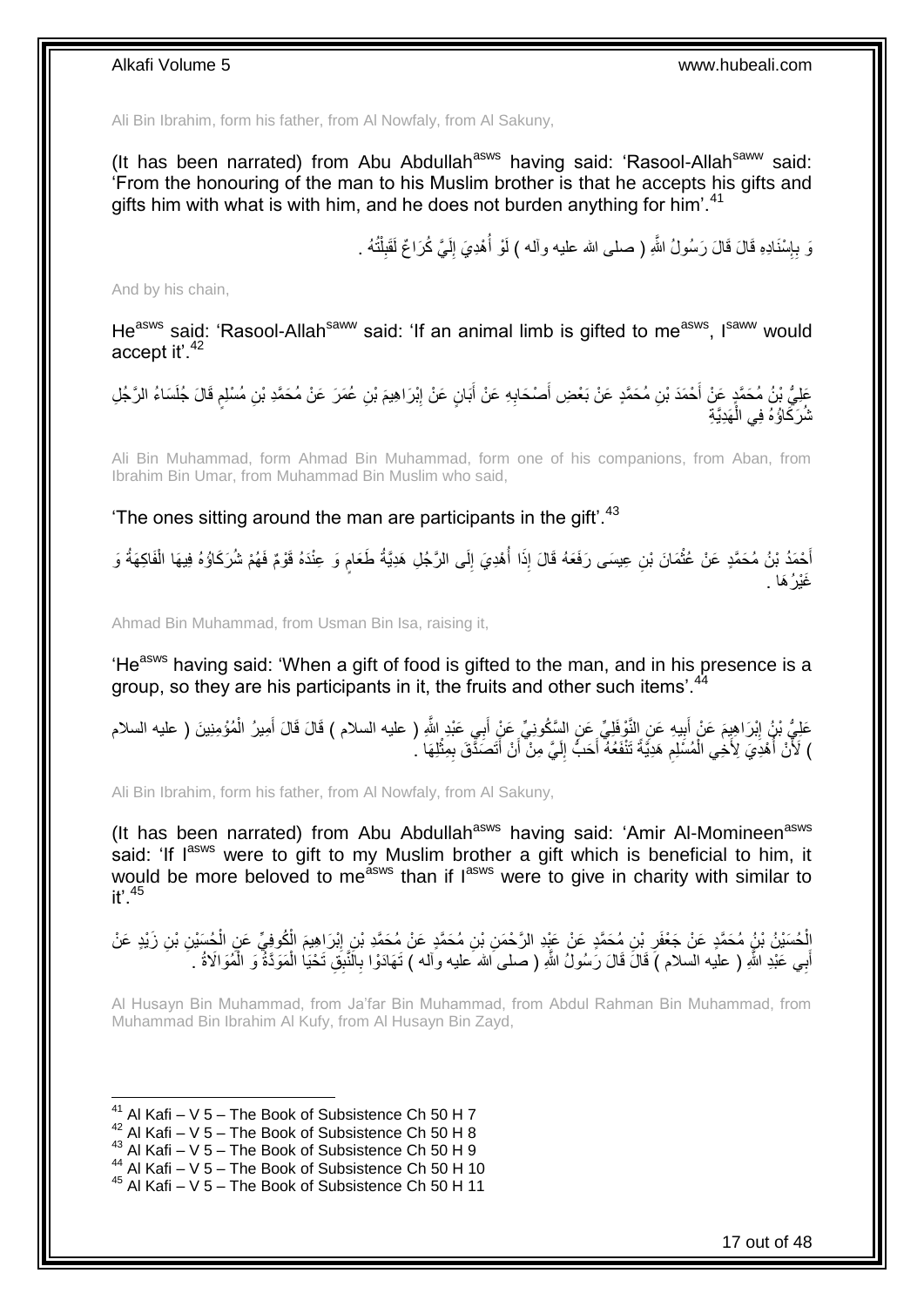(It has been narrated) from Abu Abdullah<sup>asws</sup> having said: 'Rasool-Allah<sup>saww</sup> said: 'Giving gifts with the fruit-bearing trees revives the cordiality and the loyalty'.  $46$ 

عَلِيُّ بْنُ إِبْرَاهِيمَ عَنْ أَبِيهِ عَنِ النَّوْفَلِيِّ عَنِ السَّكُونِيِّ عَنْ أَبِي عَبْدِ اللَّهِ ( عليه السلام ) قَالَ قَالَ رَسُولُ اللَّهِ ( صلى الله عليه َ **!**  ِ وآلة ) تَهَاْدَوْا تَحَابُّوا تَهَادَوْا فَإِنَّهَا تَذْهَبُ بِالْضَّغَائِنِ ۚ. ِ **ٔ** ∣اٍ<br>∶

Ali Bin Ibrahim, from his father, form Al Nowfaly, from Al Sakuny,

(It has been narrated) from Abu Abdullah<sup>asws</sup> having said: 'Rasool-Allah<sup>saww</sup> said: 'Give gifts, you would find love. Give gifts, you would remove the malice'.<sup>47</sup>

**باب ال ِّرَبا**

### <span id="page-17-0"></span>**Chapter 51 – The Usury (Interest)**

َ عِدَّةٌ مِنْ أَصْحَابِنَا عَنْ أَحْمَدَ بْنٍ مُحَمَّدِ بْنِ عِيسَى عَنِ ابْنِ أَبِي عُمَيْرٍ عَنْ هِشَامِ بْنِ سَالِمٍ عَنْ أَبِي عَبْدِ اللَّهِ ( عليه السلام ) قَالَ ֧֖֧֚֚֓֝֝֝ ِ َ َ ِ دِرْ هَمٌ رِبًا أَشَدُّ مِنْ سَبْعِينَ زَنْيَةً كُلُّهَا بِذَاتَ مَحْرَمٍ . ٍ ُّ َ ِ

A number of our companions, from Ahmad Bin Muhammad Bin Isa, from Ibn Abu Umeyr, form Hisham Bin Salim,

(It has been narrated) from Abu Abdullah<sup>asws</sup> having said: 'One Dirham of interest is more grievous than seventy adulteries, all of these being with the ones with sanctity (incestuous)'.<sup>48</sup>

عَلِيُّ بْنُ إِبْرَاهِيمَ عَنْ أَبِيهِ عَنِ ابْنِ أَبِي نَجْرَانَ عَنْ عَاصِمِ بْنِ حُمَيْدٍ عَنْ مُحَمَّدِ بْنِ قَيْسٍ عَنْ أَبِي جَعْفَرٍ ( عليه السلام ) قَالَ ِ ِ َ ِ ِ قَالَ أُمِيرُ ٱلْمُؤْمِنِينَ ( عَليه السّلام ) آكِلُ الرِّبَا وَ مُؤْكِلُهُ وَ كَاتِبُهُ وَ شَاهِدُهُ فِيهِ سَوَاءٌ . ُ ْ َ

Ali Bin Ibrahim, form his father, from Ibn Abu Najran, from Aasim Bin Humeyd, from Muhammad Bin Qays,

(It has been narrated) from Abu Ja'far $a<sup>asws</sup>$  having said: 'Amir Al-Momineen $a<sup>asws</sup>$  said: 'The eater of the interest and its feeder, and its contractor, and its witness with regards to it are equal'.<sup>49</sup>

مُحَمَّدُ بِنُ يَحْيَى عَنْ أَحْمَدَ بْنِ مُحَمَّدٍ عَنْ مُحَمَّدٍ بْنِ عِيسَى عَنْ مَنْصُورٍ عَنْ هِشَامِ بْنِ سَالِمٍ عَنْ أَبِي عَبْدِ اللَّهِ ( عِليه السلام )<br>. َ َ ֧֧֖֧֖֧֖֧֧֧֧֧֧֧֧֧֧֧֧֚֚֚֓֝֝֝֝֝֟֓֝֓֬֝֓֝֬֟֓֟֓֝֬֟֓֟֓֝֬֝֬֝֓֟֓֝֬֜֝֬֝֓֝֬֝֓ ِ قَالَ سَأَلْتُهُ عَنِ الرَّجُلِ يَأْكُلُ الرِّبَا وَ هُوَ يَرَى أَنَّهُ لَهُ حَرَامٌ قَالَ لَا يَضُرُّهُ حَتَّى يُصِّيبَهُ مُتَعَمِّّداً فَلَهُ مَنْ فَقَمَّداً فَهُوَ بِالْمَنْزِلَةِ َ ْ ֺ֦֧֦֦֧֦֧֦֦֧֦֧֦֪֦֧֦֪֦֪֦֪֦֪֦֪֦֧֦֪֦֪֪֦֪֪֦֝֟֟֟֟֟֟֟֟֟֟֟֟֟֟֟֟֟֟֟֟֟֓֟֟֟֓֟֓֟֓֕֟֓֟֓֟֓֟֓֟֓֟֟֓֟֟֓֟֟֟֟֟֟֟֟ َ َ لَ **∶** ْ ِ الَّذِي قَالَ اللَّهُ عَزَّ وَ جَلَّ . ه

Muhammad Bin Yahya, from Ahmad Bin Muhammad, from Muhammad Bin Isa, from Mansour, from Hisham Bin Salim,

(It has been narrated) from Abu Abdullah<sup>asws</sup>, said, 'I asked him<sup>asws</sup> about the man who eats the interest and he sees that it is Prohibited for him. He<sup>asws</sup> said: 'It does

 $46$  Al Kafi – V 5 – The Book of Subsistence Ch 50 H 12

<sup>&</sup>lt;sup>47</sup> Al Kafi – V 5 – The Book of Subsistence Ch 50 H 13

 $48$  Al Kafi – V  $5$  – The Book of Subsistence Ch 51 H 1

 $49$  Al Kafi – V 5 – The Book of Subsistence Ch 51 H 2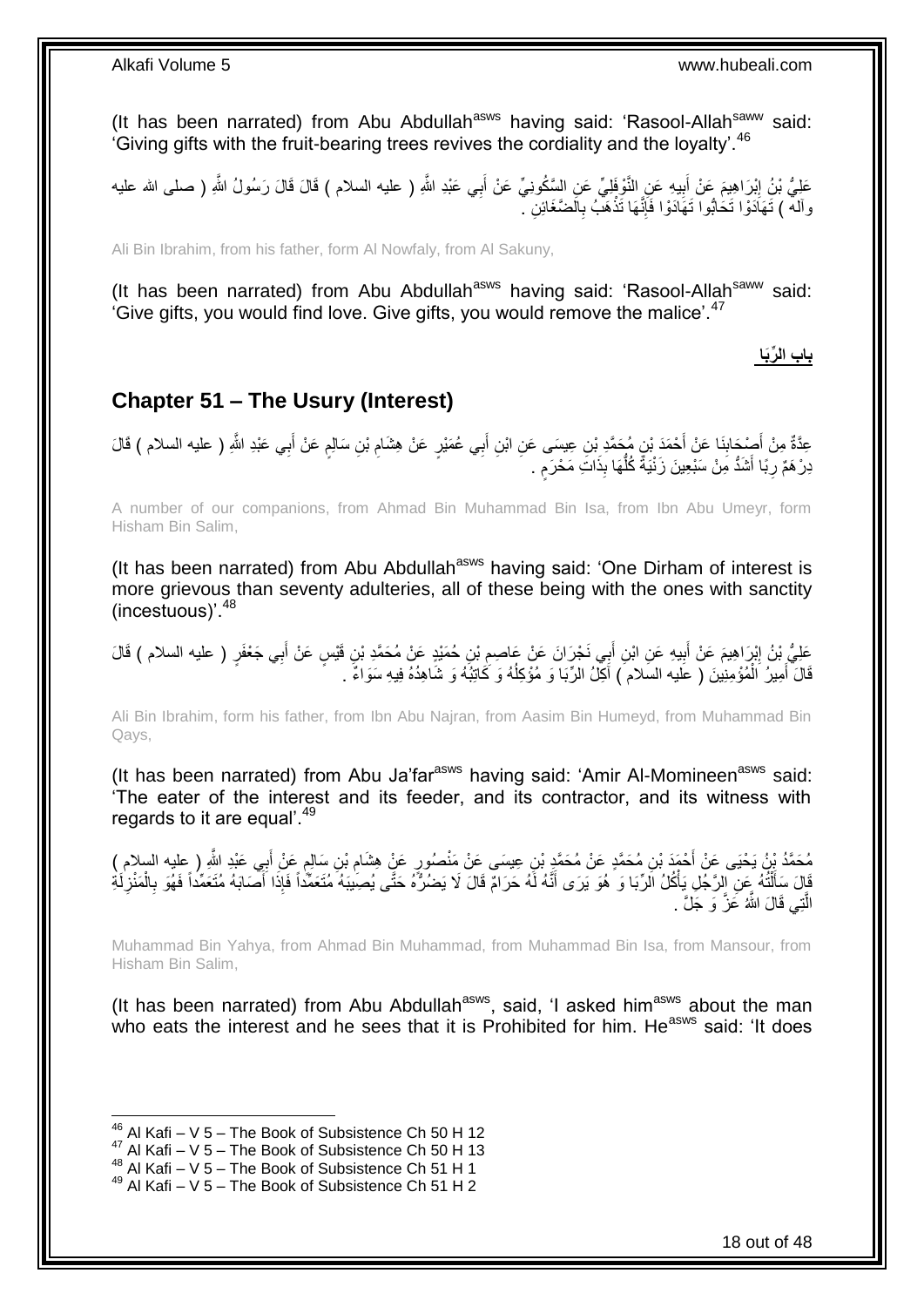not harm him until he attains it deliberately. So when he attains it deliverately, so he would be at the status which Allah<sup>azwj</sup> Mighty and Majestic has Spoken of'.<sup>50</sup>

أَحْمَدُ بْنُ مُحَمَّدٍ عَنِ الْوَشَّاءِ عَنْ أَبِي الْمَغْرَاءِ عَنِ الْحَلَبِيِّ قَالَ قَالَ أَبُو عَبْدِ اللَّهِ ( عليه السلام ) كُلُّ رِبَا أَكَلَهُ النَّاسُ بِجَهَالَةٍ ثُمَّ َ ِ ْ ْ َ :<br>ا ر<br>ا ِ َ ِ َابُوا فَإِنَّهُ يُقْبَلُ مِنْهُمْ إِذَا عُرِفَ مِنْهُمْ النَّوْبَةُ ِ יִיµ

Ahmad Bin Muhammad, from Al Washa, from Abu Al Magra, from Al Halby who said,

'Abu Abdullah<sup>asws</sup> said: 'Every interest which the people consume due to ignorance, then repent, so it would be Accepted from them, then the repentance is recognised from them'.

وَ قَالَ لَوْ أَنَّ رَجُلًا وَرِثَ مِنْ أَبِيهِ مَالًا وَ قَدْ عَرَفَ أَنَّ فِي ذَلِكَ الْمَالِ رِبًا وَ لَكِنْ قَدِ اخْتَلَطَ فِي التِّجَارَةِ بِغَيْرِهِ حَلَالٍ كَانَ ِ ْ  $\frac{1}{2}$ َ ِ ِ ِ حَلاَلًا طَيِّباً فَلْيَأْكُلْهُ وَ إِنَّ عَرَفَ مِنْهُ شَيْئاً أَنَّهُ رِبَا فَلْيَأْخُذْ رَأْسَ مَالِهِ وَ لْيَرُدَّ الرِّبَا **ٔ** ْ ْ **∶** َ ِ ْ ا<br>ا ֦֧֦֖֧֦֧֦֧֦֧֦֧֦֧֦֧֦֧֦֧֦֧֧֦֧֦֧֧֡֝֟֟֓֕֝֟֟֓֓֝֓֓֟֓֡֟֓֓֝֓֓֞֟֓֓֞֟֓֓֞֓֓֞֟֓֡֟֓֓֞֟֓֡֟֓֓֟֓֓֟֓֝֓֝֬֝֬֝֓֝֬ ْ **ٔ** 

And he<sup>asws</sup> said: 'If a man were to inherit some wealth from his father and has recognised that interest is among that wealth, but it has been mixed up in the business with other than Permissible that which was Permissible and good, so let him eat it; and if he recognises anything from it that is interest, so let him take the capital of his wealth and let him return the interest.

وَ أَيُّهَا رَجُلٍ أَفَادَ مَالًا كَثِيراً قَدْ أَكْثَرَ فِيهِ مِنَ الرِّبَا فَجَهِلَ ذَلِكَ ثُمَّ عَرَفَهُ بَعْدُ فَأَرَادَ أَنْ يَنْزِعَهُ فِيمَا مَضَى فَلَهُ وَ يَدَعُهُ فِيمَا ِ َ َ َ َ ِ َ َ ُ يَسْتَأْنِفُ . ْ

And whichever man benefits with a lot of wealth and most of it is from the interest, so he was ignorant of that, then he recognises it afterwards, so he intends that he removes it from it regarding what is past, so it is for him, and he should leave with regards to what he resumes'.<sup>51</sup>

عَلِيُّ بْنُ إِبْرَاهِيمَ عَنْ أَبِيهِ عَنِ ابْنِ أَبِي عُمَيْرٍ عَنْ جَمَّادٍ عَنِ الْحَلَبِيِّ عَنْ أَبِي عَبْدِ اللَّهِ ( عليه السلام ) قَالَ أَتَي رَجُلٌ أَبِي فَقَالَ<br>- يَمْسُلِمُ الْمَسْلَمُ بِهِ الْمَرْضَافِي مَعْ ا َ ِ ْ َ ِ َ أ َ إِنِّي وَرِثْتُ مَالًا وَ قَدْ عَلِمْتُ أَنَّ صَنَاحَبَهُ الَّذِي وَرِثْتُهُ مِنْهُ قَدْ كَانَ يَرْبُو وَ قَذْ أَعْرِفُ أَنَّ فِيهِ رِبَا وَ أَسْتَيْقِنُ ذَلِكَ وَ لَيْسَ يَطِيبُ َ ِ َ **ٔ ∶** ه َ ֦֘<u>֓</u>֖֖֖֖֖֧֓֓֓֓֓֓֝ ِ ِ َ **∶** لِّي حَلَالُهُ لِحَالِ عِلْمِي فِيهِ وَ قَدْ سَأَلْتُ فُقَهَاءَ أَهْلِ الْعِرَاقِ وَ أَهْلِ الْحِجَازِ فَقَالُوا لَا يَحِلُّ أَكْلُهُ ْ ا<br>ا ان<br>ا َ **∶** ْ َ ْ ا<br>ا ْ َ

Ali Bin Ibrahim, from his father, from Ibn Abu Umeyr, from Hammad, from Al Halby,

(It has been narrated) from Abu Abdullah<sup>asws</sup> having said: 'A man came over to  $my<sup>asws</sup>$  father<sup>asws</sup>, so he said, 'I inherited some wealth and have come to know that its owner whom I inherited it from used to earn interest, and I do recognise that there is interest among it, and I am certain of that, and its Permissibility is not good for me due to the state of my knowledge with regards to it. And I have asked the jurists of the people of Al-Iraq and the people of Al-Hijaz, so they said, 'It is not Permissible to eat it'.

**ٔ** فَقَالَ أَبُو جَعْفَرٍ ( عليه السلام ) إِنْ كُنْتَ تَعْلَمُ بِأَنَّ فِيهِ مَالًا مَعْرُوفاً رِبَّا وَ تَعْرِفُ أَهْلَهُ فَخُذْ رَأْسَ مَالِكَ وَ رُدَّ مَا سِوَى ذَلِكَ وَ<br>. َ ِ ِ َ ¦ ֧<u>׀</u> َ **ٔ** إِنْ كَانَ مُخْتَلِطًاً فَكُلْهُ هَنِيئاً مَرِينًاً فَإِنَّ الْمَالَ مَالُكَ وَ اجْتَنِبْ مَا كَانَ يَصْنِغُ صِنَاحِبُهُ فَإِنَّ رَسُولَ اللّهِ ( صلى الله عليه وآله ) قَدْ ا<br>ا ْ ِ ِ ْ اٍ ِ يَٰٓضِعَ مَا مَضَى مِنَ الرِّبَا وَ خَرَّمَ عَلَيْهِمْ مَا بَقِيَ فَمَنْ جَهِلَهُ وَسِعَ لَهُ جَهْلُهُ حَتَّى يَعْرِفَهُ فَإِذَا عَرَفَ تَخْرِيمَهُ حَرُمَ عَلَيْهِ وَ وَجَبَتْ ِ ا<br>ا لَ ِ ِ ِ عَلَيْهِ ۖ فِيهِ الْعُقُوبَةُ إِذَا رَكِبَهُ كَمَا يَجِبُ عَلَى مَنْ يَأْكُلُ الرِّبَا ۖ ـ **ٔ** ْ

 $50$  Al Kafi – V 5 – The Book of Subsistence Ch 51 H 3

 $51$  Al Kafi – V 5 – The Book of Subsistence Ch 51 H 4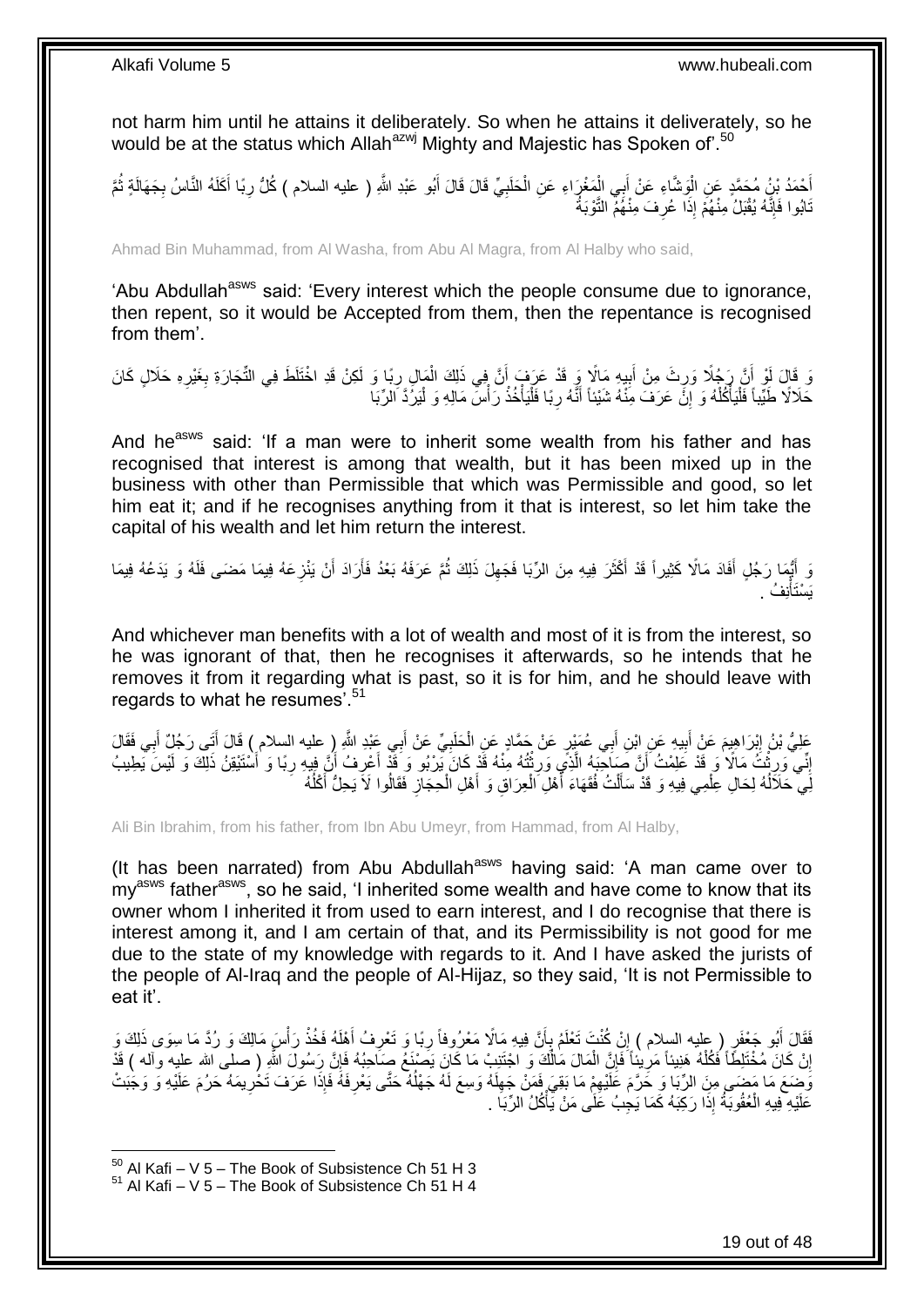So Abu Ja'far<sup>asws</sup> said: 'If you know for certain that therein is wealth well known as interest, and you recognise its owner, so take the capital of your wealth and return what is besides that; and if it was mixed up, so eat it with enjoyment and wholesomely, for the wealth is your wealth, and keep away from what your companion had done, for Rasool-Allah<sup>saww</sup> had placed whatever was made from the interest, and Prohibited unto them what remained. Therefore, the one who is ignorant of it, his ignorance is a leeway for him until he recognises it. So when he recognises its Prohibition, it is Prohibited unto him, and the Punishment is Obligated upon him with regards to it, when he indulges in it just as it is Obligated upon the one who eats the interest'  $52$ 

عَلِيُّ بْنُ إِبْرَاهِيمَ عَنْ أَبِيهِ عَنْ حَمَّادِ بْنِ عِيسَى عَنْ إِبْرَاهِيمَ بْنِ عُمَرَ الْبَمَانِيِّ عَنْ أَبِي عَبْدِ اللَّهِ ( عِليه السلام ) قَالَ الرِّبَا<br>وَفَي اللَّهِ ( عَيْنَ الْبَرَاهِيمَ عَنْ أَبِيهِ مَنْ َ ْ ِ ِ َ ِ رِ بَاءَانٍ ۖ رِبَّا إِيُوْكَلُ وَ رِبَا ۖ لَا يُوْكَلُ فَأَمَّا الَّذِي يُوْكَلُ فَهَدِيَّتُكَ إِلَى الرَّجُلِ تَطْلُبُ مِثَّهٍ الثَّوَابَ أَفْضَلَ مِنْهَا فَذَلِكَ الرِّبَا الَّذِي يُوْكَلُ وَ ِ َ ه ُ ِ ه َ ِ ِ ه هَّوَ قَوْلُهُ عَنَّ وَ جَلَّ وَ ما آتَيْتُمْ مِنْ رِباً لِيَرْبُوا فِي أَمْوالِ النَّاسِ فَلا يَرْبُوا عِنْدَ اللَّهِ َ **∶** ا<br>ا

Ali Bin Ibrahim, from his father, from Hammad Bin Isa, from Ibrahim Bin Umar Al Yamani,

(It has been narrated) from Abu Abdullah<sup>asws</sup> having said: 'The interest are two (types) of interest – an interest which can be eaten and an interest which cannot be eaten. So as for the interest which can be eaten, so it is a gift to the man. Seeking the Rewards from it is better than (eating) it. So that is the interest which can be eaten, and these are the Words of the Mighty and Majestic *[30:39] And whatever you give out as interest, so that it may increase in the property of the people, it will not increase in the Presence of Allah*.

> نَ أَمَّا الَّذِي لَا يُؤْكَلُ فَهُوَ الرِّبَا الَّذِي نَهَى اللَّهُ عَزَّ وَ جَلَّ عَنْهُ وَ أَوْعَدَ عَلَيْهِ النَّارَ . َ ه ه َ

And as for that which cannot be eaten, so it is the interest which Allah<sup>azwj</sup> Mighty and Majestic has Forbidden from it, and Prepared the Fire upon it'.<sup>53</sup>

عِدَّةٌ مِنْ أَصِحْابِنَا عَنْ أَحْمَدَ بْنِ أَبِي عَبْدِ اللَّهِ عَنْ عُثْمَانَ بْنِ عِيسَى عَنْ سَمَاعَةَ قَالَ قُلْتُ لِأَبِي عَبْدِ اللَّهِ ( عليه السلام ) إِنِّي ْ **ٔ** َ َ ِ ِ َ أَيْثُ اللَّهَ تَعَالَى قَدْ ذَكَرَ الرِّبَاَ فِيَ غَيْرِ آيَةٍ وَ كَرَّرَهُ فَقَالَ أَ وَ تَدْرِي لِمَ ذَاكَ قُلْتُ لَا قَالَ لِّئَلَّا يَمْتَنِعَ النَّاسُ مِنِ اصْطِنَاعِ ِ َ ِ ْ َ مَعْرُوفِ ِ ْ ال

A number of our companions, from Ahmad Bin Abu Abdullah, form Usman Bin Isa, from Sama'at who said,

'I said to Abu Abdullah<sup>asws</sup>, 'I see that Allah<sup>azwj</sup> the Exalted has Mentioned the interest in another Verse and Repeated it'. So he<sup>asws</sup> said: 'Or do you know why that is so?' I said, 'No'. He<sup>asws</sup> said: 'Lest the people refrain from doing the good deeds'.<sup>54</sup>

عَلِيُّ بْنُ إِبْرَاهِيمَ عَنْ أَبِيهِ عَنِ ابْنِ أَبِي عُمَيْرٍ عَنْ هِشَامِ بْنِ سَالِمٍ عَنْ أَبِي عَبْدِ اللَّهِ ( عليه السلام ) قَالَ إِنَّمَا حَرَّمَ اللَّهُ عَزَّ وَ ِ َ יִין<br>∶ ِ َ ٍ ِ جَلَّ الرِّبَا لِكَيْلَا يَمْتَنِعَ النَّاسُ مِنِ اصْطِّنَاعِ الْمَعْرُوفِ . ْ ِ

Ali Bin Ibrahim, from his father, from Ibn Abu Umeyr, from Hisham Bin Salim,

 $52$  Al Kafi – V 5 – The Book of Subsistence Ch 51 H 5

 $^{53}$  Al Kafi – V  $\overline{5}$  – The Book of Subsistence Ch 51 H 6

 $54$  Al Kafi – V 5 – The Book of Subsistence Ch 51 H 7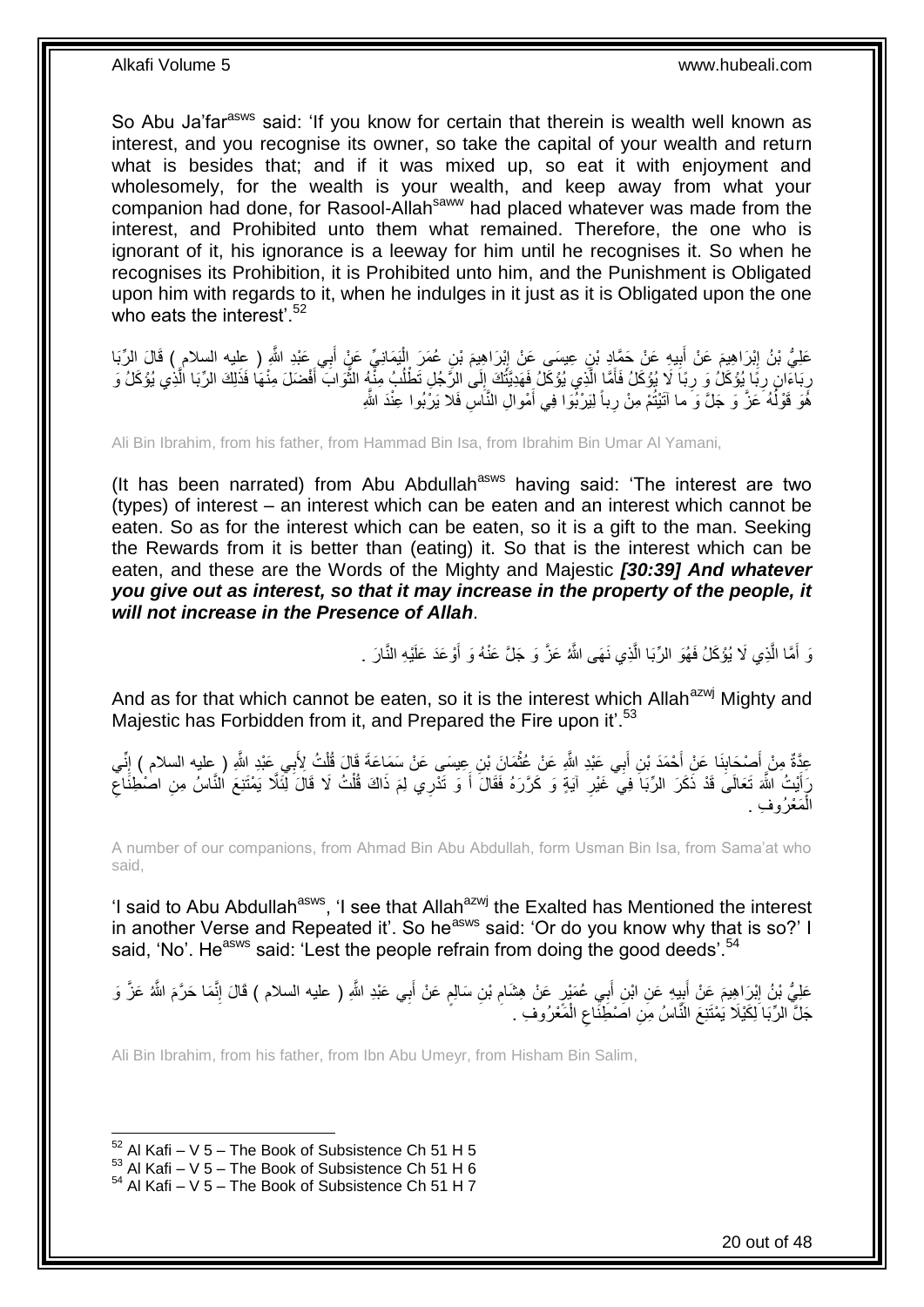(It has been narrated) from Abu Abdullah<sup>asws</sup> having said: 'But rather, Allah<sup>azwj</sup> Mighty and Majestic Prohibited the interest, lest the people refrain from doing the good deeds'.<sup>55</sup>

عِدَّةٌ مِنْ أُصْحَابِذَا عَنْ سَهْلِ بْنِ زِيَادٍ وَ أَحْمَدَ بْنِ مُحَمَّدٍ جَمِيعاً عَنِ ابْنِ مَحْبُوبٍ عَنْ خَالِدِ بْنِ جَرِيرٍ عَنْ أَبِي الرَّبِيعِ الشَّامِيِّ<br>رَبِّ مَنْ أُمِي الرَّبِيعِ الشَّامِيِّ ِ ِ ِ َ ِ ِ قَالَ سَأَلْتُ أَبَا عَبْدِ اللَّهِ ( عليه السلام ) عَنْ رَجُلٍ أَرْبَى بِجَهَالَةٍ ثُمَّ أَرَادَ أَنْ يَتْرُكَهُ فَقَالَ أَمَّا مَا مَضَىَ فَلَهُ وَ لْيَتَّرِكُهُ فِيَمَّا يَسْتَقْبِلُ َ َ َ ُ ِ َ َ ْ َ ِ ْ

A number of our companions, from Sahl Bin Ziyad, and Ahmad Bin Muhammad, altogether from Ibn Mahboub, from Khalid Bin Jareer, from Abu Al Rabie Al Shamy who said,

'I asked Abu Abdullah<sup>asws</sup> about a man who consumed interest out of ignorance, then he intended to leave it'. So he<sup>asws</sup> said: 'As for what is past, so it is for him, and let him leave it with regards to what is in the future'.

ثُمَّ قَالَ إِنَّ رَجُلًا أَتَى أَبَا جَعْفَرٍ ( عِلِيهِ السلامِ ) فَقَالَ إِنِّي قَدْ وَرِثْتُ مَالًا وَ قَدْ عَلِمْتُ أَنَّ صَاحِبَهُ كَانَ يَرْبُو وَ قَدْ سَأَلْتُ فُقَهَاءَ َ َ اٍ ْ ĺ َ **ٔ ∶** ِ ْهَا الْعِرَاقِ وَ فُقَهَاءَ أَهْلِ الْحِجَازِ فَذَكَرُوا أَنَّهُ لَا يَحِلُّ أَكْلُهُ فَقَالَ أَبُو جَعْفَرٍ ( عليه السلام ) إِنْ كُنْتَ تَعْرِفُ مِنْهُ شَيْئاً مَعْزُولًا َ ُ َ َ ₫, ْ َ ْ َ **∶** ِ نْعْرِفُ أَهْلَهُ وَ تَعْرِفُ أَنَّهُ رِبًا فَخُذْ رَأْسَ مَالِكَ وَ دَعْ مَا سِوَاهُ **ٔ** ْ ِ َ ِ َ ِ

Then he<sup>asws</sup> said: 'A man came over to Abu Ja'far<sup>asws</sup>, so he said, 'I have inherited some wealth and have come to know that its owner used to consume interest, and I have asked the jurists of the people of Al-Iraq and the jurists of Al-Hijaz, so they mentioned that it is not Permissible to consume it'. So Abu Ja'far<sup>asws</sup> said: 'If you recognise anything from it in particular and for it you recognise its owners and recognise that it is interest, so take the capital of your wealth and leave what is besides it.

وَ إِنْ كَانَ الْمَالُ مُخْتَلِطاً فَكُلْهُ هَنِيئاً مَرِيئاً فَإِنَّ الْمَالَ مَالُكَ وَ اجْتَنِبْ مَا كَانَ يَصْنَعُ صَاحِبُكَ فَإِنَّ رَسُولِ اللَّهِ ( صلى الله عليه ُ ْ ِ ِ ْ ْ ِ ا وآلَه ) قَدْ وَضعَ مَا مَضمَى مِنَ الرِّبَا فَمَنْ جَهِلَهُ وَسِعَهُ أَكْلُهُ فَإِذَا عَرَفَهُ حَرُمَ عَلَيْهِ أَكْلُهُ فَإِنْ أَكَلَهُ بَعْدَ الْمَعْرِفَةِ وَجَبَ عَلَيْهِ مَا<br>وَأَمْلُهُ بَعْدَ الْمَعْرِفَةِ وَجَبَ عَلَيْ ُ َ لَ ِ ْ َ ∣lٍ ا<br>ا َ وَجَبَ عَلَى آكِلِ الرِّبَا .

However, if the wealth was mixed up, so eat it with enjoyment and wholesomely, for the wealth is your wealth, and keep away from what your companion used to do, for Rasool-Allah<sup>saww</sup> had placed (dropped) what was done from the interest. Therefore, the one who is ignorant of it, would be in a leeway of consuming it, so whenever he comes to recognise that its consumption is Prohibited unto him, and if he were to consume it after the recognition, it would Obligate upon him whatever is Obligated upon the consumer of the interest'.<sup>56</sup>

عِدَّةٌ مِنْ أَصْحَابِذَا عَنْ أَحْمَدَ بْنِ مُحَمَّدٍ عَنِ ابْنِ فَضَّالٍ عَنِ ابْنِ بُكَيْرٍ عَنْ عُبَيْدِ بْنِ زُرَارَةَ قَالَ سَمِعْتُ أَبَا عَبْدِ اللَّهِ ( عليه َ ِ َ َ السلام ) يَقُولُ لَا يَكُونُ الرِّبَا إِلَّا فِيمَا يُكَالُ أَوْ يُوَزَنُ . َ ِ

A number of our companions, from Ahmad Bin Muhammad, from Ibn Fazzal, from Ibn Bukeyr, from Ubeyd Bin Zurara who said,

'I heard Abu Abdullah<sup>asws</sup> saying: 'The interest does not happen to be except in what is measured or weighed'.<sup>57</sup>

 $55$  Al Kafi – V 5 – The Book of Subsistence Ch 51 H 8

 $^{56}_{-8}$  Al Kafi – V 5 – The Book of Subsistence Ch 51 H 9

 $57$  Al Kafi – V 5 – The Book of Subsistence Ch 51 H 10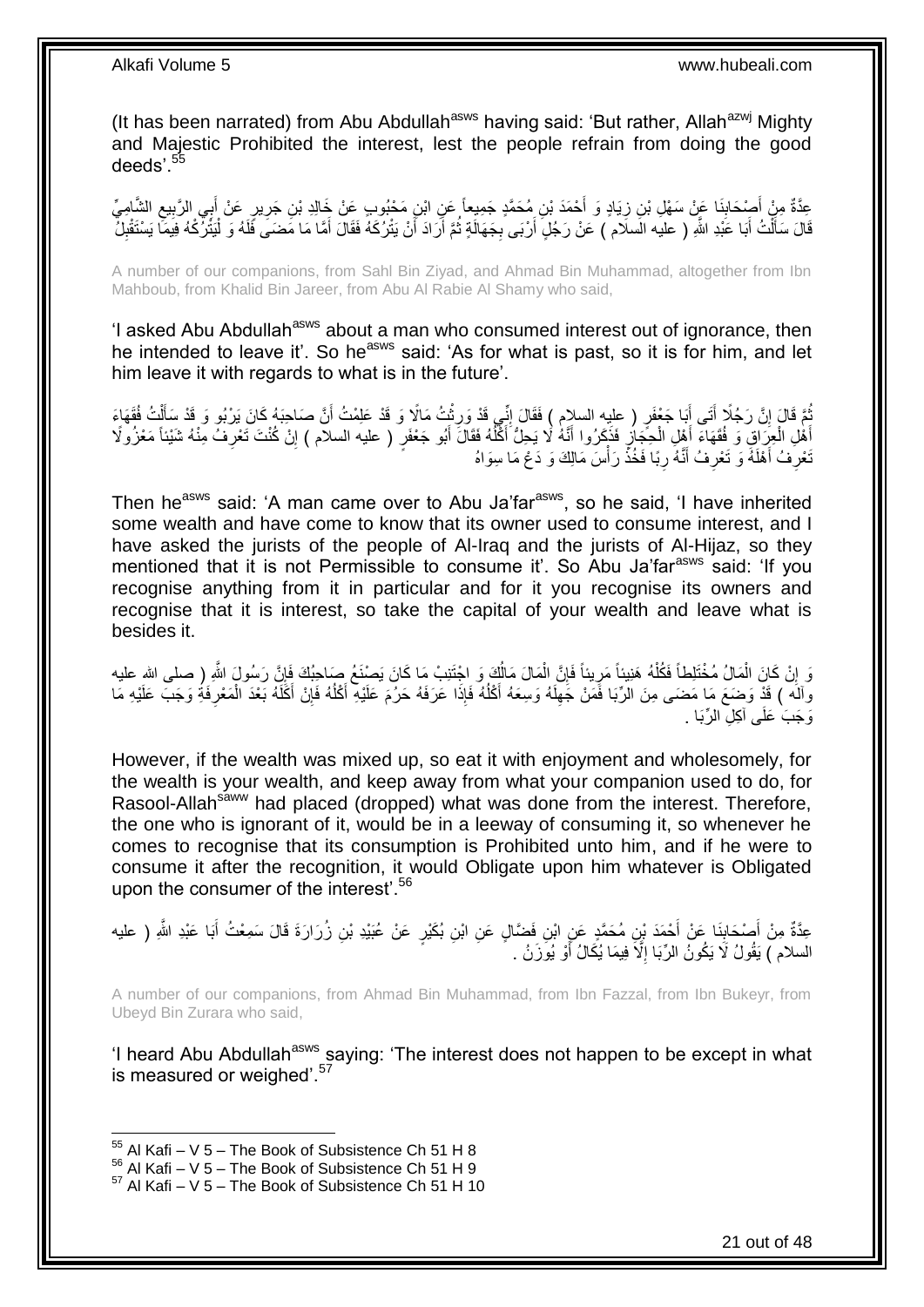أَحْمَدُ بْنُ مُحَمَّدٍ عَنِ ابْنِ فَضَّالٍ عَنِ اِبْنِ بُكَيْرٍ. [عَنْ عُبَيْدِ بْنِ زُرِ إِرَةَ] قَالَ بَلَغَ<br>أَمُن نَّبُ مُحَمَّدٍ عَنِ ابْنِ عَضَالٍ عَنِ اِبْنِ بُكَيْرٍ. [عِنْ عُبَيْدِ بْنِ زُرِ إِرَةَ] قَالَ بَلَغَ َ َ بَأْكُلُ الرِّبَا وَ يُسَمِّيهِ اللَّهَ ۖ فَقَالَ لَٰٓئِنْ أَمْكَنَنِي اللَّهُ عَزَّ وَ جَلَّ [مِنَّهُ] لَأَضْرِبَنَّ عُنُقَهُ . ِ َ َ ِّ **ٔ** 

Ahmad Bin Muhammad, from Ibn Fazzal, from Ibn Bukeyr, from Ubeyd Bin Zurara who said,

'It reached Abu Abdullah<sup>asws</sup> on behalf of a man that he was consuming the interest and he had referred to it as the milk, so he<sup>asws</sup> said: 'If Allah<sup>azwj</sup> Mighty and Majestic were to Make me<sup>asws</sup> to be able over him.  $I^{asws}$  would strike his neck<sup>758</sup>

أَحْمَدُ بْنُ مُحَمَّدٍ عَنِ ابْنِ فَضَّالٍ عَنْ أَبِي جَمِيلَةَ عَنْ سَعْدِ بْنِ طَرِيفٍ عَنْ أَبِي جَعْفَرٍ ( عليه السلام ) قَالَ أَخْبَثُ الْمَكَاسِبِ َ ِ َ ْ َ كَسْبُ الرِّبَا <sub>.</sub>

Ahmad Bin Muhammad, from Ibn Fazzal, from Abu Jameela, from Sa'ad Bin Tareyf,

(It has been narrated) from Abu Ja'far<sup>asws</sup> having said: 'The worst of the earnings is the earning of the interest<sup>'.59</sup>

> باب أَنَّهُ لَيْسَ بَيْنَ الرَّجُلِ وَ بَيْنَ وَلَدِهِ وَ مَا يَمْلِكُهُ رِبًا **َ ِ**

### <span id="page-21-0"></span>**Chapter 52 – It is not interest what is between the man and his son and what he owns**

ُهِمَنْدُ بْنِ زِيَادٍ عَنِ الْخَشَّابِ عَنِ ابْنِ بَقَّاحٍ عَنْ مُعَاذِ بْنِ ثَابِتٍ عَنْ عَمْرِو بْنِ جُمَيْعٍ عَنْ أَبِي عَبْدِ اللَّهِ ( عليه السلام ) قَالَ قَالَ َ ٍ َ ٍ ْ ِ أَمِيرُ الْمُؤْمِنِينَ ( عَليه السلام ) لَيْسَ بَيْنَ الرَّجُلِ وَ وَلَدِهِ رِبَاً وَ لَيْسَ بَيْنَ السَّنِّدِ وَ عَّبْدِهِ رِبَاً ـ ِ **∶** ْ َ

Humeyd Bin Ziyad, from Al Khashaab, from Ibn Baqqah, from Muaz Bin Sabit, from Amro Bin Jumie,

(It has been narrated) from Abu Abdullah<sup>asws</sup> having said: 'Amir Al-Momineen<sup>asws</sup> said: 'There is no interest (usury) in between the man and his son, and there is no interest (usury) in between the master and his slave'.<sup>60</sup>

وَ بِهَذَا الْإِسْنَادِ قَالَ قَالَ رَسُولُ اللَّهِ ( صلى الله عليه وآله ) لَيْسَ بَيْنَنَا وَ بَيْنَ أَهْلِ حَرْبِنَا رِبًا نَأْخُذُ مِنْهُمْ أَلْفَ دِرْهَمٍ بِدِرْهَمٍ وَ ِ **ื** ِ ֧֖֧֖֖֖֖֖֧֧֖֧֧֧֧ׅ֧֧֧֚֚֚֚֚֚֚֝֝֟֓֝֓֝֓֟֓֝֬֟֓֟֓֟֓֟֓֝֬֜֝֓֝֬֜֓֝֬֜֓֝֬ ْ َ ْ **∶** َ َأَخَٰذُ مِنْهُمْۤ وَ لَا نُعْطِيهِمْ ۚ ِ ة<br>أ

And by this chain,

1

'He<sup>asws</sup> said: 'Rasool-Allah<sup>saww</sup> said: 'There is no interest (usury) in between us and the people who war against us. We can take a thousand Dirhams from them with one Dirham, and we can take from them and we cannot give them'.<sup>61</sup>

مُحَمَّدُ بْنُ يَحْيَي عَنْ مُحَمَّدِ بْنِ أَحْمَدَ عَنْ مُحَمَّدِ بْنِ عِيسَى عَنْ يَاسِينَ الضَّرِّرِيرِ عَنْ حَرِيزٍ عَنْ زُرَارَةَ عَنْ أَبِي جَعْفَرٍ ( عليه<br>. ِ ِ َ ِ ِ السلام ) قَالَ لَيْسَ بَيْنَ الرَّجُلِّ وَ وَلَدِهِ وَ بَيْنَهُ وَ بَيْنَ عَبْدِهِ وَ لَا بَيْنَهُ وَ بَيْنَ أَهْلِهِ رِبَا إِنَّمَا الرَّبَا فِيمَا بَيْنَكَ وَ بَيْنَ مَا لَا تَمُّلِكُ قُلْتُ ِ َ ْ فَالْمُشْرِكُونَ بَيْنِي وَ بَيْنَهُمْ رِبَا قَالَ نَعَمْ قُلْتُ فَإِنَّهُمْ مَمَالِيكُ فَقَالَ إِنَّكَ لَسْتَ تَمْلِكُهُمْ إِنَّمَا تَمْلِكُهُمْ مَعَ غَيْرِكَ أَنْتَ وَ غَيْرُكَ فِيهِمْ **∶** ِ ِ  $\frac{1}{2}$ ْ ِ ِ َ ِ سَوَاءٌ فَالَّذِي بَيْنَكَ ۖ وَ بَيْنَهُمْ لَيْسَ مِنْ ذَلِكَ لِأَنَّ عَبْدَكَ لَيْسَ مِثْلَ عَبْدِكَ وَ عَبْدِ غَيْرِكَ ۚ ـَ **∶ ٔ** 

 $58$  Al Kafi – V 5 – The Book of Subsistence Ch 51 H 11

 $59$  Al Kafi – V 5 – The Book of Subsistence Ch 51 H 12

 $^{60}$  Al Kafi – V 5 – The Book of Subsistence Ch 52 H 1

 $61$  Al Kafi – V 5 – The Book of Subsistence Ch 52 H 2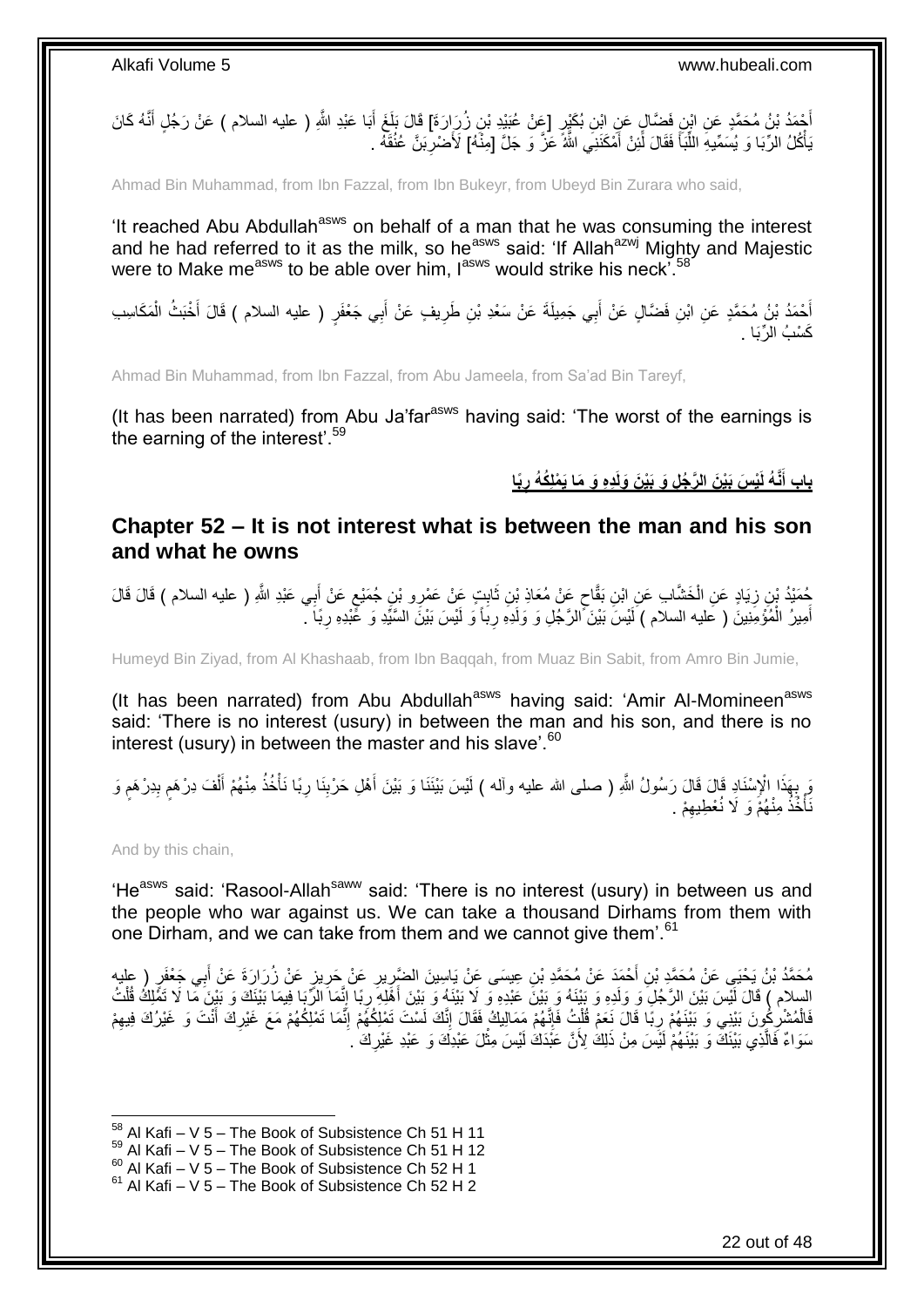Muhammad Bin Yahya, from Muhammad Bin Ahmad, from Muhammad Bin Isa, from Yaseen Al Zareer, from Hareyz, from Zurara,

(It has been narrated) from Abu Ja'far<sup>asws</sup> having said: 'There is no interest (usury) between the man and his son, and between him and his slave, nor between him and his family. But rather, the interest (usury) is in what is between you and what you do not own'.

I said, 'So the Polytheists, is there interest (usury) in between me and them?' He<sup>asws</sup> said: 'Yes'. I said, 'But they are owned slaves'. So he<sup>asws</sup> said: 'You do not own them. But rather you own them along with other. You and other are equal regarding them. Thus, that which is between you and them is not from that, because your slave is not like (one who is) your slave as well as a slave of others (jointly owned)<sup>'.62</sup>

**ْي َها َظَب ِة َعلَ ُمَوا ْض ِل الِّت َجا َر ِة َو الْ باب فَ**

### <span id="page-22-0"></span>**Chapter 53 – The Preference of the business and the attentiveness over it**

عَلِيُّ بْنُ إِبْرَاهِيمَ عَنْ أَبِيهِ عَنِ ابْنِ أَبِي عُمَيْرٍ عَنْ حَمَّادِ بْنِ عُثْمَانَ عَنْ أَبِي عَبْدِ اللَّهِ ( عليه السلام ) قَالَ تَرْكُ النِّجَارَةِ يَنْقُصُ **!** َ ِ َ ْ الْعَقْلَ . ْ

Ali Bin Ibrahim, from his father, from Ibn Abu Umeyr, from Hammad Bin Usman,

(It has been narrated) from Abu Abdullah<sup>asws</sup> having said: 'Neglecting the business reduces the intellect'.<sup>63</sup>

عِدَّةٌ مِنْ أَصْدَابِنَا عَنْ أَحْمَدَ بْنِ مُحَمَّدٍ عَنِ ابْنِ فَضَّالٍ عَنِ ابْنِ بُكَيْرٍ عَمَّنْ حَذَّثَهُ عَنْ أَبِي عَبْدِ اللَّهِ ( عليه السلام ) قَالَ الثِّجَارَةُ َ َ َ **∣** َ تَزِيدُ فِي الْعَقْلِ َ ْ **∶** 

A number of our companions, from Ahmad Bin Muhammad, from Ibn Fazzal, from Ibn Bukeyr, from the one who narrated it,

(It has been narrated) from Abu Abdullah<sup>asws</sup> having said: 'The business increases in the intellect'  $64$ 

عَلِيُّ بْنُ إِبْرَاهِيمَ عَنْ أَبِيهِ عَنِ ابْنِ أَبِي عُمَيْرٍ عَنْ مُحَمَّدٍ الزَّعْفَرَِانِيِّ عَنْ أَبِي عَبْدٍ الثَّهِ ( عليه السلام ) قَالَ مَنْ طَلَبَ التِّجَارَةَ **!** َ ِ َ اسْتَغْنَى عَنِ النَّاسِ قُلْتُ وَ إِنْ كَانَ مُعِيلًا قَالَ وَ إِنْ كَانَ مُعِيلًا إِنَّ تِسْعَةَ أَعْشَالِ الرِّزْقِ فِي النِّجَارَةِ . ِ َ ِ ِ יֲ<br>י ْ

Ali Bin Ibrahim, from his father, from Ibn Abu Umeyr, from Muhammad Al Za'afrany,

(It has been narrated) from Abu Abdullah<sup>asws</sup> having said: 'The one who seeks the business becomes needless from the people'. I said, 'And even if he was the (only) breadwinner?' He<sup>asws</sup> said: 'And even if he was the (only) breadwinner. None-tenths of the livelihood is in the business<sup>'.65</sup>

 $62$  Al Kafi – V 5 – The Book of Subsistence Ch 52 H 3

 $63$  Al Kafi – V 5 – The Book of Subsistence Ch 53 H 1

 $64$  Al Kafi – V  $5$  – The Book of Subsistence Ch 53 H 2

 $65$  Al Kafi – V 5 – The Book of Subsistence Ch 53 H 3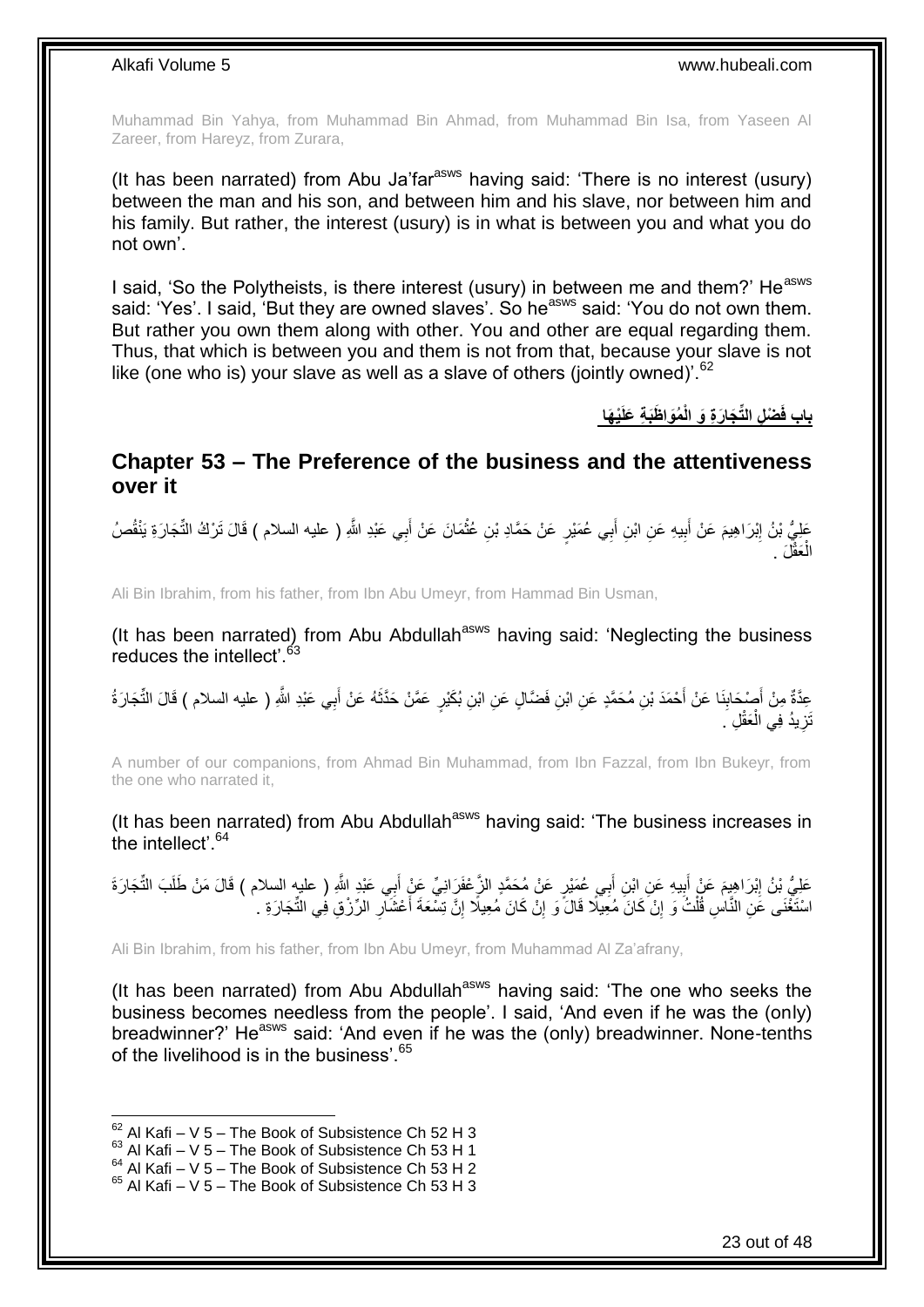ِّخْمَدُ بْنُ عَبْدٍ اللَّهِ عَنْ أَجْمَدَ بْنِ مُحَمَّدٍ عَنْ أَبِيهِ عَنِ ابْنِ أَبِي عُمَيْرٍ عَنْ أَبِي الْجَهْمِ عَنْ فُضَيْلٍ الْأَعْوَرِ قَالَ شَهِدْتُ مُعَاذَ بْنَ  $\ddot{\phantom{a}}$ ْ َ َ **!** َ َ ِ ِ كَثِيرٍ وَ قَالَ لِأَبِي عَبْدِ اللَّهِ ( عليه السلام ) إِنِّيَ قَدْ أَيْسَرْتُ فَأَدَّعُ الثِّجَّارَةَ فَقَالَ إِنَّكَ إِنَّ فَعَلْتَ قَلَّ عَقْلُكَ أَوْ َنَحْوَهُ . ِ ِ َ َ ِ َ ُ ْ

Ahmad Bin Abdullah, from Ahmad Bin Muhammad, from his father, from Ibn Abu Umeyr, from Abu Al Jahm, from Fuzayl Al Awr who said,

'I witnessed Muaz Bin Kaseer and he said to Abu Abdullah<sup>asws</sup>, 'I have become affluent, so I want to leave the business'. So he<sup>asws</sup> said: 'If you do, your intellect would be lost' – or similar to it'.<sup>66</sup>

عَلِيُّ بْنُ إِبْرَاهِيمَ عَنْ أَبِيهِ عَنِ ابْنِ أَبِي عُمَيْرٍ عَنْ أَبِي إِسْمَاعِيلَ عَنْ فُضَيْلٍ بْنِ يَسَارٍ قَالَ قَالَ أَبُو عَبْدِ اللَّهِ ( عليه السلام ) أَيَّ<br>حَيِّ بْنُ إِبْرَاهِيمَ عَنْ أَبِيهِ عَنِ ابْنِ رَح ِ َ َ **!**  ِ َ َ شَيْءٍ تُعَالَِجُ قُلْتُ مَا أُعَالِجُ الْيَوْمَ شَيْئاً فَقَالَ كَذَلِكَ تَذْهَبُ أَمْوَالُكُمْ وَ اشْتَدَّ عَلَيْهِ كَ َ **ٔ** :<br>ا ْ

Ali Bin Ibrahim, from his father, from Ibn Abu Umeyr, from Abu Ismail, from Fuzayl Bin Yasaar who said,

'Abu Abdullah<sup>asws</sup> said: 'Which thing do you for work?' I said, 'I do not do any work these days'. So he<sup>asws</sup> said: 'Like that your wealth would go away and it will be difficult upon you'.<sup>67</sup>

مُحَمَّدُ بْنُ يَحْيَى عَنْ أَحْمَدَ بْنِ مُحَمَّدٍ بِْنِ عِيسَى عَنْ عَلِيِّ بْنِ الْحَكَمِ عَنْ أَبِي الْفَرَجِ الْفُمِّيِّ عَنْ مُعَاذٍ بَيَّاعِ الْأَكْسِيَةِ قَالَ قَالَ لِي<br>يُسْتَمَدُ بْنُ يَحْيَى عَنْ أَحْمَدَ بْنِ م ْ ِ ْ َ ֺ֖֚֚֚֚<br>֧֩֕׆ ْ ِ أُبُو عَنْدِ اللَّهِ ( عَلِيه السلام ) يَا مُعَاذُ أَ ضَعُفْتَ عَنِ التِّجَارَةِ أَوْ زَهِذْتَ فِيهَا قَلْتُ م<br>أَوْسِمُ يَسْتَمِدُ اللَّهِ ( عَلِيه السلام ) يَا مُعَاذُ أَ ضَعُفْتَ عَنِ التِّجَارَةِ أَوْ زَهِذْتُ فِيهَا ع ْ َ َ ُلْكُ كُنَّا نَنْتَظِنُ أَمْراً وَ ذَلِكَ حِينَ قُتِلَ الْوَلِيدُ وَ عِنْدِّي مَالٌ كَثِيرٌ وَ هُوَ فِي يَدِي وَ لَيْسَ لِأَحَدٍ ۚ عَلَيَّ شَيْءٌ وَ لَا أَرَانِي آكُلُهُ حَتَّى ْ َ ْ  $\overline{a}$ َ أَمُوتَ فَقَالَ نَتْرُكُهَا فَإِنَّ تَرْكَهَا مَذْهَبَةٌ لِلْعَقْلِ اسْعَ عَلَى عِيَالِكَ وَ إِيَّاكَ أَنْ يَكُونَ هُمُ السُّعَاةَ عَلَيْكَ ِ َ ֖֧֦֧֦֧֦֧֦֧֦֧֦֧ׅ֧֦֧֦֧֦֧֦֧֦֧֦֧֦֧֦֧֦֧֦֧֦֧֦֧֦֧֦֧֦֧֦֧֧֦֧ׅ֧֦֧֧֦֧֧֧֦֧֧֦֚֜֓֓֓֞֓֜֓֓֓֓֡֓֡֬ ْ **ٔ** ِ َ

Muhammad Bin Yahya, from Ahmad Bin Muhammad Bin Isa, from Ali Bin Al Hakam, from Abu Al Faraj Al Qummy, from Muaz Baya'a Al Aksiyya who said,

'Abu Abdullah<sup>asws</sup> said to me: 'O Muaz! Have you weakened from the business or abstained with regards to it?' I said, 'I have not weakened from it and I have not abstained from it. He<sup>asws</sup> said: 'So what is the matter with you?' I said, 'We were awaiting a matter, and that is when Al-Waleed was killed and in my possession was a lot of wealth, and it was in my hands, and there was nothing for anyone upon me (a debt), nor did I see myself eating it all up until I die'. So he<sup>asws</sup> said: 'You have neglected it, and the neglecting of it is a depletion for the intellect. Strive for your dependents and for yourself so that they would be happy over you'.<sup>68</sup>

مُحَمَّدٌ وَ غَيْرُهُ عَنْ أَحْمَدَ بْنِ عِيِسَى عَنِ ابْنِ أَبِي عُمَيْرٍ عَنْ عَلِيِّ بْنِ عَطِيَّةَ عَنْ هِشَامِ بْنِ أَحْمَرَ قَالَ كَانَ أَبُو الْحَسَنِ ( عليه َ ِ َ ْ َ السلام ) يَقُولُ لِمُصَادِفٍ اغْدُ إِلَى عِزِّكَ يَعْنِيَ اَلسُّوقَ ۚ أَ  $\frac{1}{2}$ 

Muhammad and someone else, from Ahmad Bin Isa, from Ibn Abu Umeyr, from Ali Bin Atiyya, from Hisham Bin Ahmad who said,

'Abu Al-Hassan<sup>asws</sup> was saying to Musadif: 'Go early to your honour- meaning the marketplace'.<sup>69</sup>

 $66$  Al Kafi – V 5 – The Book of Subsistence Ch 53 H 4

 $67$  Al Kafi – V 5 – The Book of Subsistence Ch 53 H 5

 $68$  Al Kafi – V  $5$  – The Book of Subsistence Ch 53 H 6

 $69$  Al Kafi – V 5 – The Book of Subsistence Ch 53 H 7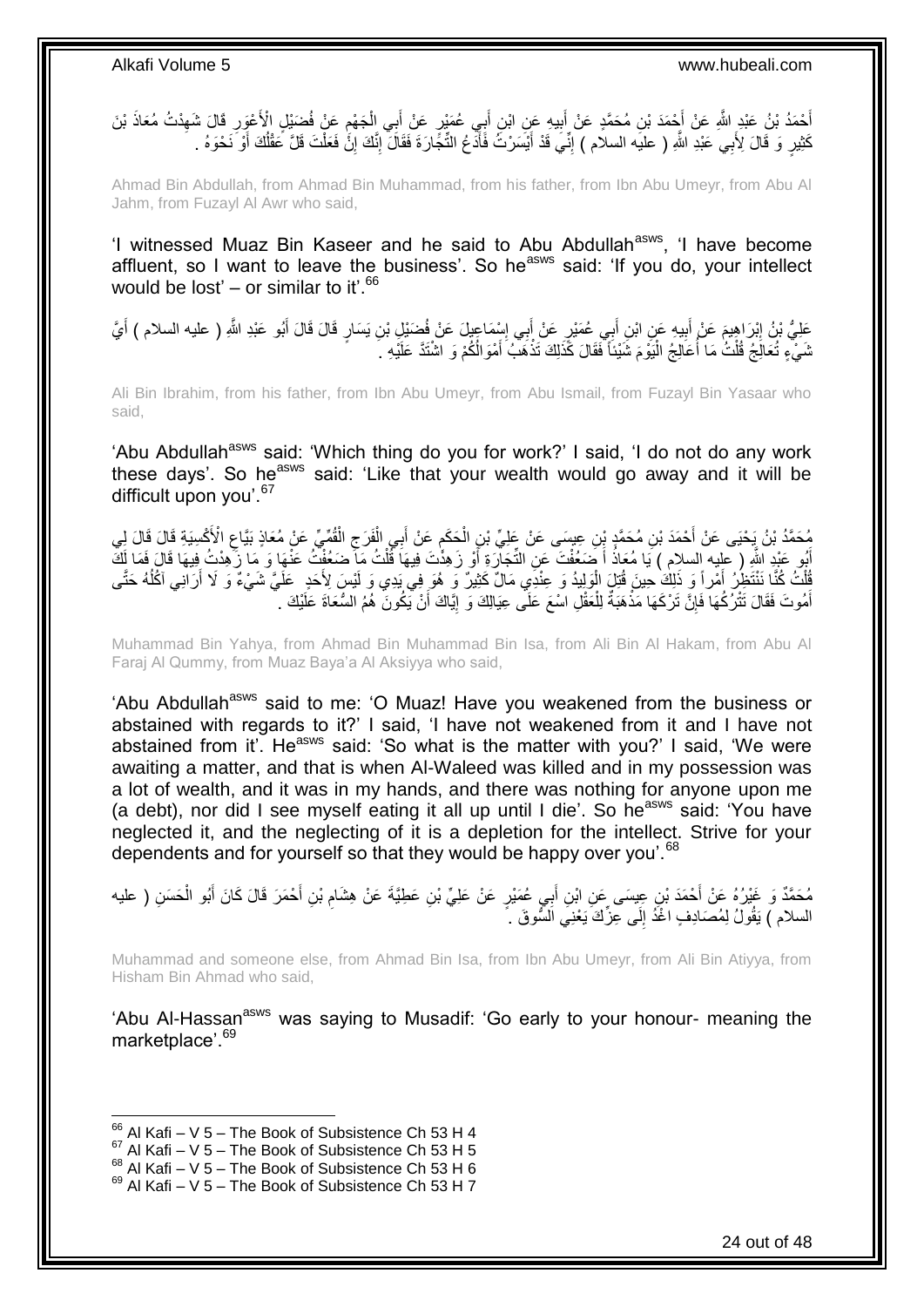عَلِيُّ بْنُ مُحَمَّدِ بْنِ بُنْدَارَ عَنْ أَحْمَدَ بْنِ أَبِي عَبْدِ اللَّهِ عَنْ شَرِيفٍ بْنِ سَابِقٍ عَنِ الْفُضَيْلِ بْنِ أَبِي وُرَّةَ قَالَ سُئِلَ أَبُو عَبْدِ اللَّهِ ( َ َ َ ْ **∶** عليه السلام ) عَلَّ رَجُلٍ وَ أَنَا حَاضِرٌ فَقَالَ مَا حَبَسَهُ عَنٍ الْحَجِّ فَقِيلَ تَرَكَ النُّجَارَةَ وَ قَلَّ شَيْئُهُ قَالَ وَ كَانَ مُتَّكِئاً فَاسْتَوَىٰ ْ َ جَالِساً ثُمَّ قَالَ لَهُمْ لَا نَدَعُوا النَّجَارَةَ فَتَهُونُوا اتَّجِرُوا بَارَكَ اللَّهُ لَكُمْ ۖ. ُ

Ali Bin Muhammad Bin Bundar, from Ahmad Bin Abu Abdullah, from Shareef Bin Sabiq, from Al Fuzayl Bin Abu Qurra who said,

'Abu Abdullah<sup>asws</sup> was asked about a man and I was present, so he<sup>asws</sup> said:' And what has withheld him from the Hajj'. So it was said, 'Neglect of the business and scarcity of his assets'. He (the narrator) said, 'And he<sup>asws</sup> was leaning, so he<sup>asws</sup> sat upright then said to them: 'Do not leave the business for you would be belittled. Do business, may Allah<sup>azwj</sup> Bless you all'.<sup>70</sup>

َ أَحْمَدُ بْنُ مُحَمَّدٍ عَنِ الْقَاسِمِ بْنِ يَحْيَى عَنْ جَدِّهٍ الْحَسَنِ بْنِ رَاشِدٍ عَنْ مُحَمَّدِ بْنِ مُسْلِمٍ عَنْ أَبِي عَبْدِ اللَّهِ ( عليه السلام ) قَالَ قَالَ ֧֖֧֖֖֖֖֖֧֧֖֧֧֧֧ׅ֧֧֧֚֚֚֚֚֚֚֝֝֟֓֝֓֝֓֟֓֝֬֟֓֟֓֟֓֟֓֝֬֜֝֓֝֬֜֓֝֬֜֓֝֬ ْ م<br>پا :<br>ا أَمِيرُ الْمُؤْمِنِينَ صَلَوَاتُ النَّهِ عَلَيْهِ تَعَرَّضُوا لِلثِّجَارَةِ فَإِنَّ فِيهَا غِنًى لَكُمْ عَمَّا فِيَ أَيْدِيُّ النَّاسِ ۖ. ِ ْ َ َ

Ahmad Bin Muhammad, from Al Qasim Bin Yahya, from his grandfather Al Hassan Bin Rashid, from Muhammad Bin Muslim,

(It has been narrated) from Abu Abdullah<sup>asws</sup> having said:'Amir Al-Momineen<sup>asws</sup> said: 'Display (your goods) for the business, for therein is rightness for you from what is in the hands of the people'.<sup>71</sup>

مُحَمَّدُ بْنُ يَحْيَى عَنْ أَحْمَدَ بْنِ مُحَمَّدِ بْنِ عِيسَى عَنْ مُحَمَّدٍ بْنِ سِنَانٍ عَنْ حُذَيْفَةَ بْنِ مَنْصُورٍ عَنْ مُعَاذِ بْنٍ كَثِيرٍ بَيَّاعِ الْأَكْسِيَةِ ِ قَالٍَ قُلْتُ لِأَبِي عَبْدِ اللَّهِ ( عليه السلام ) إِنِّي قَدْ هَمَمْتُ أَنْ أَدَعَ السُّوْقَ وَ فِي يَدِي شَيْءٌ قَالٍّ إِذاً يَسْقُطَ رَأَيُكَ وَ لَا يُسْتَعَانَ بِكَ َ َ ِ ْ ِ ا<br>ا عَلَى شَيْءٍ ۚ.

Muhammad Bin Yahya, from Ahmad Bin Muhammad Bin Isa, from Muhammad Bin Sinan, from Huzeyfa Bin Mansour, from Muaz Bin Kaseer Baya'a Al Aksiya who said,

'I said to Abu Abdullah<sup>asws</sup>, 'I have thought that I shall leave the marketplace and in my hand is something (acquired wealth)'. He<sup>asws</sup> said: 'Then (the value of) your opinion would deteriorate and no one would like to seek consultation with you upon anything'.<sup>72</sup>

ٍر َقا َل ِن َي َسا ِل ْب َضْي ْيَن َة َع ْن فُ ذَ ِن أ ٍر َع ْن ُع َم َر ْب ِي ُع َمْي ب ِن أ ي ِه َع ِن اْب ب َم َع ْن أ ْب َرا ِهي ِي َعْبِد هَّللا َعلِ ُّي ْب ُن <sup>إ</sup> ِ ) عليه السالم ( ب ُت ِِلَ ل قُ ُ َ ِ َ ∣ٍ<br>; ْ َ إِنِّي قَدْ كَفَّفْتُ عَنِ التِّجَارَةِ وَ أَمْسَكْتُ عَنْهَا قَالَ وَ لِمَ ذَلِكَ أَ عَجْزٌ بِكَ كَذَلِكَ تَذْهَبُ أَمْوَّالُكُمْ لَا تَكُفُّوا عَنِ التِّجَارَةِ وَ الْتَمِسُوا مِنْ َ ِ ْ َ **ٔ** ِ فَضْا الله عَزَّ وَ جَلَّ .

Ali Bin Ibrahim, from his father, from Ibn Abu Umeyr, from Umar Bin Azina, from Fuzayl Bin Yasaar who said,

'I said to Abu Abdullah<sup>asws</sup>, 'I had refrained from the business and have withheld from it'. He<sup>asws</sup> said: 'And why is that so? Are you crippled with? That is how your wealth goes away. Do not refrain from the business and seek from the Grace of Allah<sup>azwj</sup> Mighty and Majestic'.<sup>73</sup>

- $71$  Al Kafi V  $5$  The Book of Subsistence Ch 53 H 9
- $72$  Al Kafi V 5 The Book of Subsistence Ch 53 H 10

 $^{70}$  Al Kafi – V 5 – The Book of Subsistence Ch 53 H 8

 $^{73}$  Al Kafi – V 5 – The Book of Subsistence Ch 53 H 11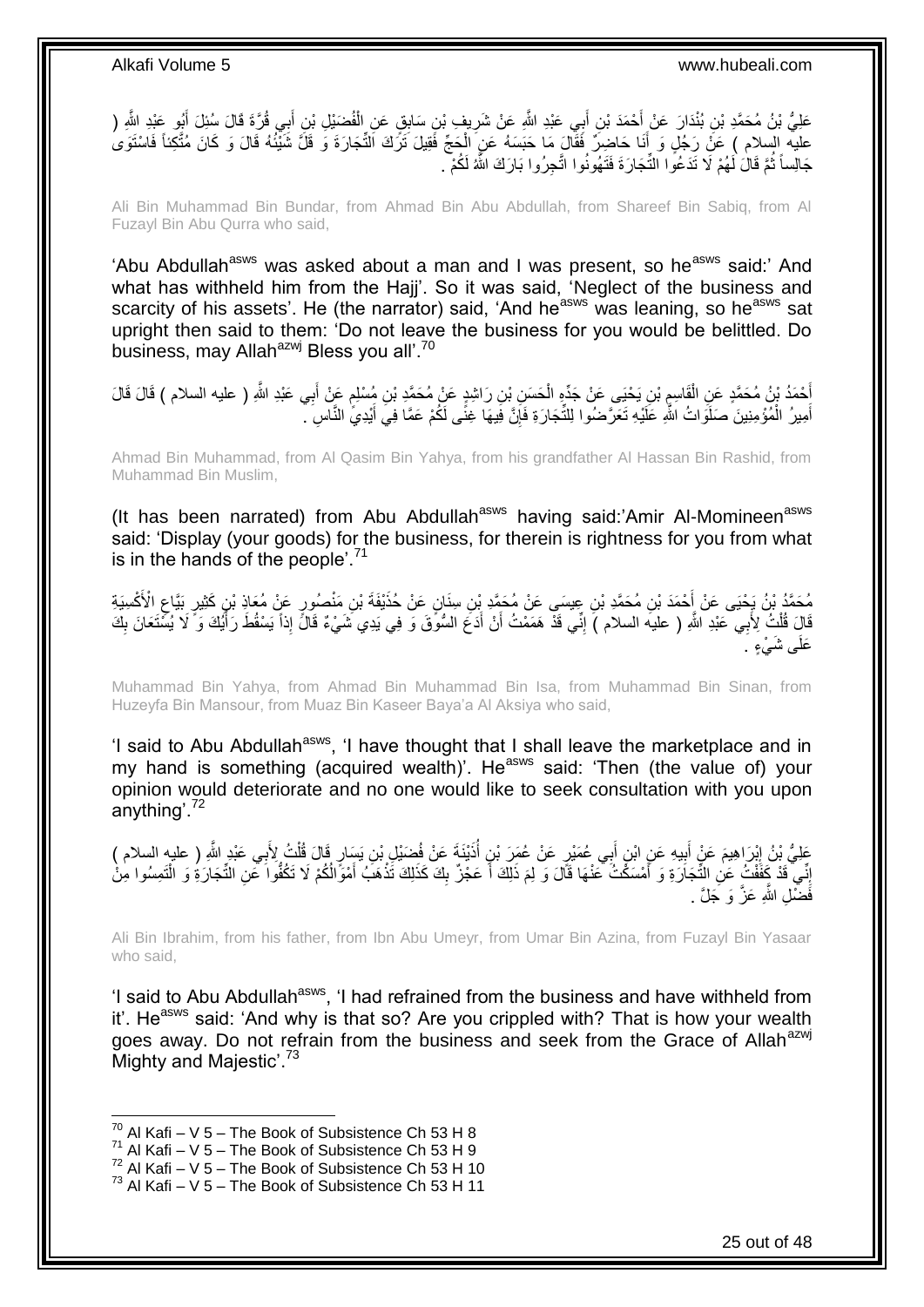عِدَّةٌ مِنْ أَصْحَابِنَا عَنْ أَجْمَدَ بْنِ مُجَمَّدٍ عَنْ عَبْدِ اللَّهِ الْحَجَّالِ عَنْ عَلِيِّ بْنِ عُقْبَةَ عَنْ مُحَمَّدِ بْنِ مُسْلِمٍ وَ كَانَ خَتَنَ بُرَيْدٍ الْعِجْلِيِّ<br>حَدَّةُ مِنْ أَصْحَابِنَا عَنْ أَجْمَدَ ب ْ ِ َ ْ م<br>م قَالَ بُرَيِّدٌ لِمُحَمَّدٍ سَلْ لِّي أَبَا عَبْدِ اللَّهِ ( عليه السلام ) عَنْ شَيْءٍ أَرِيدُ أَنْ أَصْنَعَهُ إِنَّ لِلنَّاسِ فِي يَدِي وُدَائِعَ وَ أَمْوَالًا وَ أَنَا أَتَقَلَّبُ ه َ َ َ ِ َ َ **∶** ُ فِيهَا وَ قَدْ أَرَدْتُ أَنْ أَتَخَلَّى مِنَ الدُّنْيَا وَ أَدْفَعَ إِلَى كُلٌّ ذِي حَقٌّ حَقَّهُ ∣ا<br>∶ َ َ اً َ

A number of our companions, from Ahmad Bin Muhammad, from Abdullah Al Hajjal, from Ali Bin Uqba, from Muhammad Bin Muslim, and he was the in-law of Bureyd Al Ijaly.

Bureyd said to Muhammad, 'Ask Abu Abdullah<sup>asws</sup> for me about something. I want to do such that the deposits and the wealth which I hold for the people, and I keep turning in these, and I have intended that I shall empty myself from the world and hand over to each one with his right, (from the) rights (I have with me)'.

قَالَ فَسَأَلَ مُحَمَّدٌ أَبَا عَبْدِ اللَّهِ ( عليه السلام ) عَنْ ذَلِكَ وَ خَبَّرَهُ بِالْقِصَّةِ وَ قَالَ مَا تَرَى لَهُ فَقَالَ يَا مُحَمَّدُ أَ يَبْدَأُ نَفْسَهُ بِالْحَرَبِ لَا ْ ِ َ َ ْ ِ ُ َ وَ لَكِنْ يَأْخُذُ وَ يُعْطِي عَلَى الثَّهِ جَلَّ اسْمُهُ لِ ة<br>المسابق

He (the narrator) said, 'So Muhammad asked Abu Abdullah<sup>asws</sup> about that, and informed him<sup>asws</sup> of the story and said, 'What do you<sup>asws</sup> see for him?' So he<sup>asws</sup> said: 'O Muhammad! Has he initiated the war against himself. No! But, he should take and give, upon Allah<sup>azwj</sup>, Majestic is His<sup>azwj</sup> Name'.<sup>74</sup>

مُحَمَّدُ بْنُ يَحْيَى عَنْ أَحْمَدَ بْنِ مُحَمَّدِ بْنِ عِيسَى عَنْ عَلِيِّ بْنِ إِلْحَكَمِ عَنْ عَلِيٍّ بْنِ عُقْبَةَ قَالَ كَانَ أَبُو الْخَطَّابِ قَبْلَ أَنْ يَفْسُدَ وَ ِ ْ َ ْ َ هُوَ يَحْمِلُ الْمَسَائِلَ لِأَصْحَابِنَاً وَ يَجِيءُ بِجَوَابَاتِهَا رَوَى ۖعَنْ أَبِي عَٰبْدِ اللّهِ ( ۖعليه السلام ) قَالَ اشْتَرُوا وَ إِنْ كَانَ غَالِياً فَإِنَّ **∣** ْ َ **∶** ∣ļ ِ الرِّزْقَ يَنْزِلُ مَعَ الشَّرَاءِ . **∶** 

Muhammad Bin Yahya, from Ahmad Bin Muhammad Bin Isa, from Ali Bin Al Hakam, from Ali Bin Uqba who said,

'Abu Al-Khatab, before he was spoil, and he used to carry the questions of our companions, and come back with their answers, (he) reported from Abu Abdullah<sup>asws</sup> having said: 'Buy, even though it may be expensive, as the sustenance descends for the buyer (when he spends)'. $^{75}$ 

**باب آَدا ِب الِّت َجا َر ِة**

### <span id="page-25-0"></span>**Chapter 54 – Ettiquettes of the business**

عِدَّةٌ مِنْ أَصْحَابِذَا عَنْ أَحْمَدَ بْنِ مُحَمَّدٍ عَنْ عُثْمَانَ بْنِ عِيسَى عَنْ أَبِي الْجَارُودِ عَنِ الْأَصْبَغِ بْنِ نُبَاتَةَ قَالَ سَمِعْتُ أَمِيرَ ِ ْ َ **ٔ ∣** َ َ الْمُؤْمِنِينَ ( ِعِليهَ السلام ) يَقُولُ عَلَى الْمِنْبَرِ يَا مَعْشَرَ النَّجَارِ الْفِقْهَ ثُمَّ الْمَنْدَدَل الْفَقْهَ ثُمَّ الْمَنْجَرَ وَ اللَّهِ لَلأَبَا فِي ْ الموالي<br>السنة ْ ْ ا<br>ا ْ ْ ُ ْ **∶** ِ ه هَذِهِ الْأُمَّةِ أَخْفَى مِنْ دَبِيبِ النَّمْلِ عَلَى الصَّفَا شُوبُوا ۖ أَيْمَانَكُمْ بِالْصِّدْقِٰ التَّاجِرُ فَاجِرٌ وَٰ الْفَاجِرُ فِي النَّارِ ۚ إِلَّا مَنْ أَخَذَ الْحَقَّ وَّ ِ َ **!** َ ْ َ ا<br>ا ِ ْ عْطَى الْحَقَّ . ْ َ أ

A number of our companions, from Ahmad Bin Muhammad, from usman Bin Isa, from Abu Al Jaroud, from Al Asbagh Bin Nubata who said,

'I heard Amir Al-Momineen<sup>asws</sup> saying upon the Pulpit: 'O group of businessmen! The jurisprudence, then the business! The jurisprudence, then the business! The jurisprudence, then the business! By Allah $a^2w$ <sup> $j$ </sup>! The interest (usury) in this community is more hidden than the footsteps of the ant upon the dark rock. Immerse your

 $74$  Al Kafi – V 5 – The Book of Subsistence Ch 53 H 12

 $75$  Al Kafi – V 5 – The Book of Subsistence Ch 53 H 13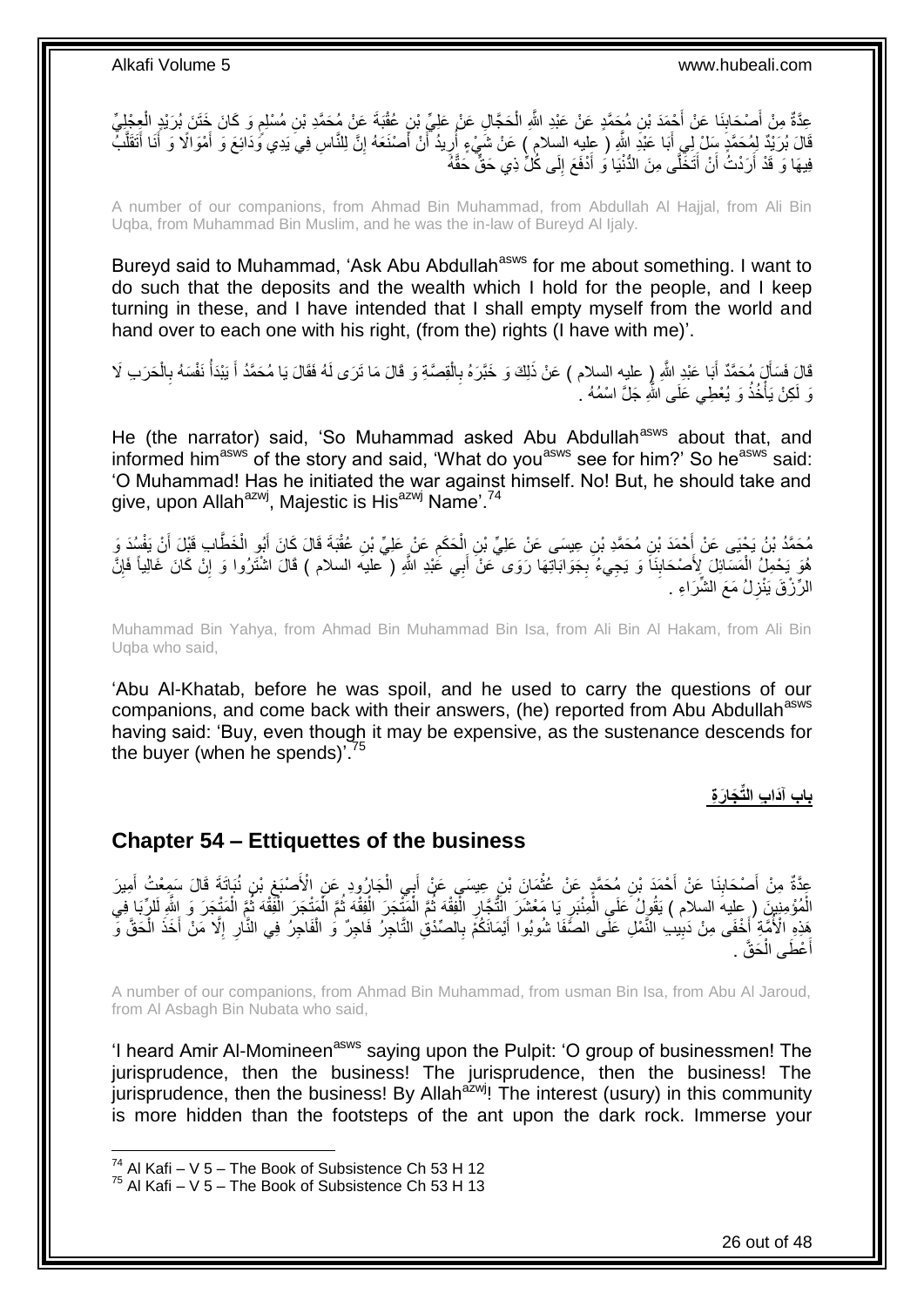beliefs with the truthfulness. If the business man is an immoral, then immoral is in the Fire except for the one who takes the right and gives the right'.<sup>76</sup>

عَلِيُّ بْنُ إِبْرَاهِيمَ عَنْ أَبِيهِ عَنِ النَّوْفَلِيِّ عَنِ السَّكُونِيِّ عَنْ أَبِي عَبْدِ اللَّهِ ( عليه السلام ) قَالَ قَالَ رَسُولُ اللَّهِ ( صلى اللهِ عليه َ **!** ِ وَالَمْ ۖ إِكْمَاعَ وَ اشْتَرَى فَلْيَخَفَظْ خَمْسٌ خِصَالٍ وَ إِلَّا فَلَا يَشْثُّرِينَ وَ لَا يُبِيعَنَّ الرِّبَا وَ الْحَلْفَ وَ كِتْمَانَ الْعَيْبِ وَ الْحَمْدَ إِذَا بَاعَ ِ ِ ا<br>ا  $\ddot{\cdot}$ ْ ْ ْ ْ ِ <sub>َ</sub> للذَّمُّ إِذَا اشْتَرَى <sub>.</sub>

Ali Bin Ibrahim, from his father, from Al Nowfaly, from Al Sakuny,

(It has been narrated) from Abu Abdullah $a<sup>asws</sup>$  having said: 'Rasool-Allah $<sup>saww</sup>$  said:</sup> 'The one who sells and buys, so let him not practice five characteristics, or else he whould neither be buying nor selling – The interest (usury), and the oath, and concealment of the faults (in the goods), and the praise (of the goods) when he sells, and the condemnation (of the goods sold by others) when he buys'.<sup>11</sup>

عِدَّةٌ مِنْ أَصْحَابِنَا عَنْ سَهْلٍ بْنِ زِيَادٍ وَ أَحْمَدُ بْنُ مُحَمَّدٍ وَ عَلِيُّ بْنُ إِبْرَاهِيمَ عَن<br>عَذَّةٌ مِنْ أَصْحَابِنَا عَنْ سَهْلٍ بْنِ زِيَادٍ وَ أَحْمَدُ بْنُ مُحَمَّدٍ وَ عَلِيُّ بِنُ إِبْرَاهِيمَ عَن ِ َ ِ َ ِ **∣** َ أَبِي الْمِقْدَامِ عَنْ جَابِرٍ عَنْ أَبِي جَغَفَرٍ ۚ ( عليه السلام ) قَالَ كَانَ أَمِيرُ الْمُؤْمِنِينَ ( علَيه السلام ) بِالْكُوفَةِ عِنْدَكُمْ يَغْتَدِي كُلَّ يَوْمَ َ َ ِ ْ َ ¦ **∶** ْ بُكِّرَةً مِنَ الْقَصْرِ فَيَطُّوفُ فِي أَسْوَاقِّ الْكُوفَةِ سُوقاً سُوقاً وَ مَعَهُ الدِّرَّةُ عَلَى عَاتِقِهِ وَ كَانَ لَهَا طَرُفَانِ وَ كَانَتْ تُسُمَّى الْسَّبِيبَةَ َ ِ ْ ِ

A number of our companions, from Sahl Bin Ziyad and Ahmad Bin Muhammad and Ali Bin Ibrahim, from his father, altogether from Ibn Mahboub, from Amro Bin Abu Al Miqdam, from Jabir,

(It has been narrated) from Abu Ja'far<sup>asws</sup> having said: 'Amir Al-Momineen<sup>asws</sup> was at Al-Kufa among you all, every day having breakfast early morning from the bread. So he<sup>asws</sup> would circle in the markets of Al-Kufa, market after market, and with him<sup>asws</sup> was a whip upon his<sup>asws</sup> shoulder, and for it were two end bits, and it was called Al-*Sabayba*.

فَيَقِفُ عَلَى أَهْلِ كُلِّ سُوقٍ فَيُنَادِي يَا مَعْشَرَ النُّجَارِ اتَّقُوا اللَّهَ عَزَّ وَ جَلَّ فَإِذَا سَمِعُوا صَوْتَهُ ( عليه السلام ) أَلْقَوْا مَا بِأَيْدِيهِمْ وَ **ٍ** َ ِ َ ِ ْ َ أَرْعَوْا إِلَيْهِ بِقُلُوبِهِمْ وَ سَمِعُوا بِآذَانِهِمْ ِ ِ ِ **ِ** لَ  $\frac{1}{2}$ اً

So he<sup>asws</sup> would pause at the people of each market, and he<sup>asws</sup> would call out: 'O group of businessmen! Fear Allah<sup>azwj</sup> Mighty and Majestic!' So whenever they heard his<sup>asws</sup> voice, they would throw down what was in their hands and they would hearken to him<sup>asws</sup> with their hearts, and listen to him with their ears'.

فَيَقُولُ ( عِليه السلام ) فَدَّمُوا الِإِسْتِخَارَةَ وَ تَبَرَّكُوا بِإِلسُّهُولَةِ وَ افْتَرِبُوا مِنَ الْمُبْتَاعِينَ وَ تَزَيَّنُوا بِالْحِلْمِ وَ تَنَاهَوْا عَنِ الْيَمِينِ وَ ْ ِ ; ْ ِ ْ ْ ِ جَانِبُوا الْكَذِبَ وَ تَجَافَوْا عَنِ الظَّلْمِ وَ أَنْصِفُوا الْمَظْلُومِينَ وَ لَا تَقْرَبُوا الرِّبَا وَ أَوْفُوا الْكَيْلَ وَ الْمِيزَانَ وَ لاَ تَبْخَسُوا النَّاسَ ْ َ ِ ْ ْ ْ َ أَشْياءَهُمْ وَ لا تَعْثَوْا فِيَ الْأَرْضَ مُفْسِدِينَ َ َ

So he<sup>asws</sup> would be saying: 'Procced with the Choice of Allah<sup>azwj</sup> (Al-Istikhara) and Blessings with the ease, and be closer to the buyers, and adorn yourselves with the forbearance and keep away from the oaths, and keep aside from the lies and the betrayals of the injustices, and do justice with the oppressed, and do not go near the interest (usury), and be loyal in the measuring and weighing, and do not belittle the things of the people and do not go around the land creating mischief!'

> فَيَطُوفُ ( عليه السلام ) فِي جَمِيعِ أَسْوَاقِ الْمُوفَةِ ثُمَّ يَرْجِعُ فَيَقْعُدُ لِلنَّاسِ . ُ َ  $\zeta$

1

27 out of 48

 $^{76}$  Al Kafi – V 5 – The Book of Subsistence Ch 54 H 1

 $77$  Al Kafi – V 5 – The Book of Subsistence Ch 54 H 2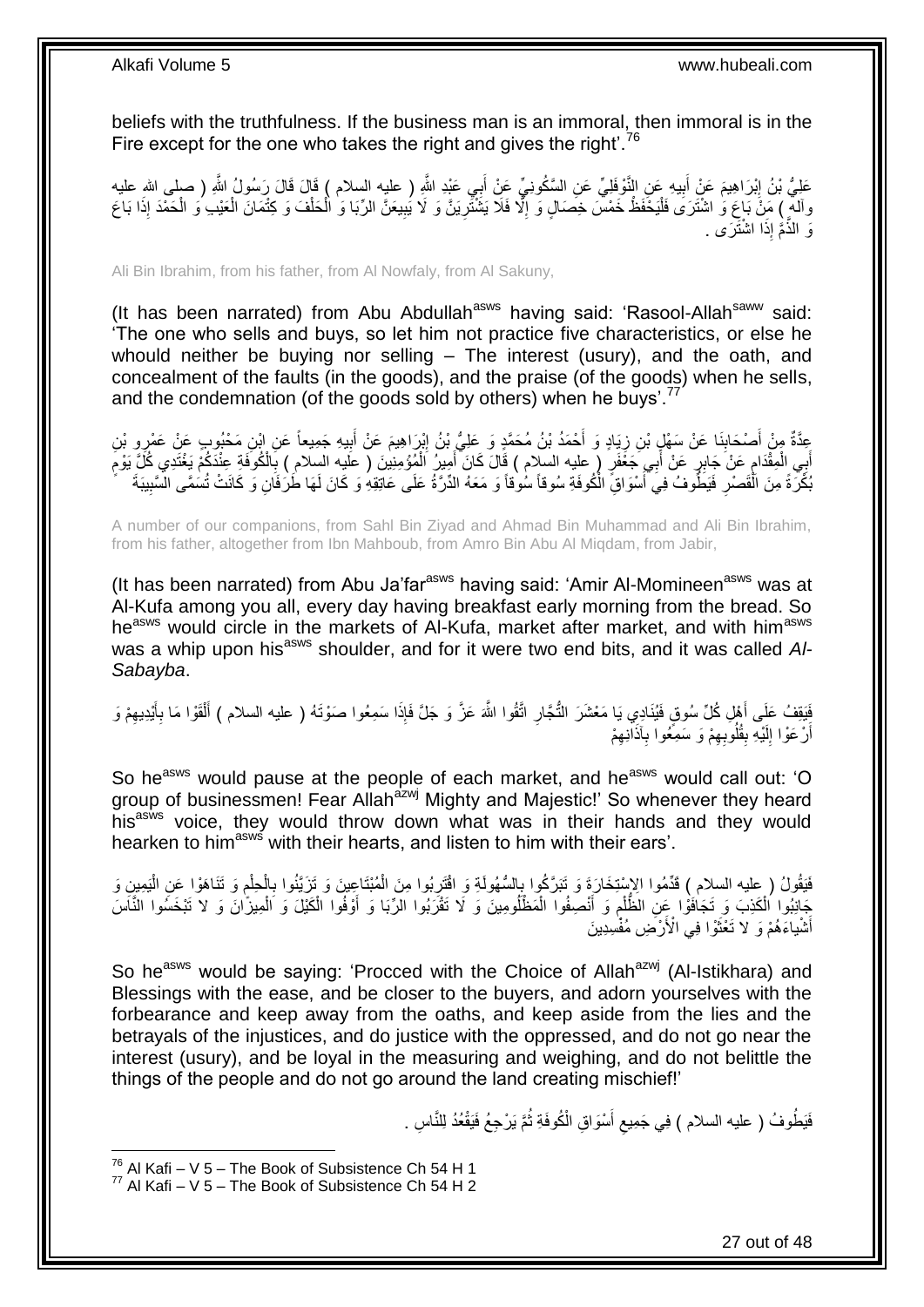Thus, he<sup>asws</sup> would be circling in the entirety of the markets of Al-Kufa, then he<sup>asws</sup> would return, so he<sup>asws</sup> would sit (in judgement) for the people'.<sup>78</sup>

عَلِيُّ بْنُ إِبْرَاهِيمَ عَنْ عَلِيِّ بْنِ مُحَمَّدٍ الْقَاسَانِيِّ عَنْ عَلِيِّ بْنِ أَسْبَاطٍ عَنْ عَبْدِ اللَّهِ بْنِ الْقَاسِمِ الْجَعْفَرِ يِّ عَنْ بَعْضِ أَهْلِ بَيْتِهِ قَالَِ ِ ْ َ ْ َ ِ ْ ٍ إِنَّ رَبِسُولَ اللَّهِ (صلى الله علَيه وآله ) لَمْ يَأْذَنْ لِحَكِيمِ نَّينِ حِزَامٍ بِالتَّجَارَةِ حَتَّى ضَمَينَ لَمُ إِقَالَةَ النَّادِّمِ وَ الْنِظَارَ الْمُعْسِرِ وَ أَخْذَ ِ ْ ֝<u>֓</u> َ ِ ْ ِ ِ ِ ِ اُلْحَقٌّ وَافِياً وَ غَيْرَ وَافٍ <sub>.</sub> ْ

Ali Bin Ibrahim, from Ali Bin Muhammad Al Qasany, form Ali Bin Asbaat, from Abdullah Bin Al Qasim Al Ja'fary, from sone of his family members who said that,

'Rasool-Allah<sup>saww</sup> did not give permission for Hakeem Bin Hizam for the doing of business until he guaranteed to him<sup>saww</sup> for the settlement (accepting returned goods) from the regretful buyer, and the respite for the insolvent, and taking (price for his goods) in full or less'.<sup>79</sup>

عِدَّةٌ مِنْ أَصْحَابِنَا عَنْ أَحْمَدَ بْنِ أَبِي عَبْدٍ اللَّهِ عَنْ أَبِيهِ عَنْ خَلَفٍ بْنِ حَمَّادٍ عَنِ الْحُسَيْنِ بْنِ زَيْدٍ الْهَاشِمِيِّ عَنْ أَبِي عَبْدِ اللَّهِ ( ْ ِ َ َ **∣** َ َ ْ عليهِ السّلام ) قَالَ جَآءَتْ زَيْنَكُ الۡعَطَّارَةُ الْحَوْلَآءُ إِلَى نِسَآءِ النَّبِيِّ (َ صلى الله عليه وآلَه ) فَجَآءَ النَّبِيُّ ( صلَّى الله عليه وآله ِ ْ ْ ِ ِ ) فَإِذَا هِيَ عِنْْدَهُمْ فَقَالَ النَّبِيُّ ( صلى الله عليه وآله ) إِذَا أَتَيْتِنَا طَآبَتُ بِبُوتُنَا فَقَالَتْ بُيُوتُنَا مَا فَقَالَ اللَّهِ فَقَالَ لَهَا  $\frac{1}{2}$  إِذَا أَتَيْتِنَا طَآبَتُ بِبُوتُنَا فَقَالَ لَهَا َ **∶** ِ رَسُولُ اللهِ ( صلى الله عليه وأله ) إِذَا بِعْتِ فَأَحْسِنِيْ وَ لَا تَغُشِّي فَإِنَّهُ أَنْقَى لِلَّهِ وَ أَبْقَى لِلْمَالَ ِ . ْ َ َ ِ َ ِ

A number of our companions, from Ahmad Bin Abu Abdullah, from his father, from Khalaf Bin Hammad, from Al Husayn Bin Zayd Al Hashimy,

(It has been narrated) from Abu Abdullah<sup>asws</sup> having said: 'Zaynab Al-Attar Al-Hawla came over to the wives of the Prophet<sup>saww</sup>. So the Prophet<sup>saww</sup> came over and she was with them. So the Prophet<sup>saww</sup> said: 'Whenever you come over to us, you aromatise our rooms'. So she said, 'You<sup>saww</sup> room is more aromatic by your<sup>asws</sup> aroma, O Rasool-Allah<sup>saww</sup>! So Rasool-Allah<sup>saww</sup> said to her: 'Whenever you sell, so make it good (pure) and do not mix it up, for it is more fearful of Allah<sup>azwj</sup> and more remaining for the wealth'.<sup>80</sup>

عَلِيُّ بْنُ إِيْرَاهِيمَ عَنْ أَبِيهِ وَ مُحَمَّدُ بْنُ إِسْمَاعِيلَ عَنِ الْفَضْلِ بْنِ شَاذَانَ جَمِيعاً عَنِ ابْنِ أَبِي عُمَيْرٍ عَنْ هِشَامٍ بْنِ الْحَكَمِ عَنْ َ ْ ِ **!** َ ِ ِ ْ ֺ֖֧֧֧ׅ֧ׅ֧ׅ֧ׅ֧ׅ֧֪֧֚֚֚֚֚֚֚֚֚֚֚֚֚֚֚֚֚֚֚֚֚֚֚֚֝֝֝֘֝֝֓֝֓֜֓֡֜֓֡֜֓֡֜֓֜֓֡֝֓ أَبِي عَبْدِ اللَّهِ ( عليه السلام ) قَالَ إِذَا قَالَ لَكَ الرَّجُلُ اَشْتَرِ لِي فَلَا تُعْطِهِ مِنْ عِنْدِكَ وَ إِنْ كَانَ الَّذِي عَنْدَكَ خَيْر أَ مِنْهُ . ِ َ ه ِ

Ali Bin Ibrahim, from his father and Muhammad Bin Ismail, from Al Fazl Bin Shazaan, altogether from Ibn Abu Umeyr, from Hisham Bin Al Hakam,

(It has been narrated) from Abu Abdullah<sup>asws</sup> having said: 'Whenever the man says to you, 'Buy for me', so do not give it to him from your (goods), and even though that which was with you is better than it (what you would buy for him from others)<sup>'.8</sup>

عَلِيُّ بْنُ إِبْرَاهِيمَ عَنْ أَبِيهِ عَنِ النَّوْفَلِيِّ عَنِ السَّكُونِيِّ عَنْ أَبِي عَبْدِ اللَّهِ ( عليه السلام ) قَالَ قَالَ رَسُولُ اللَّهِ ( صلى الله عليه **!** ِ َ وآله ) السَّمَاحَةُ مِنَ الرَّبَاحِ قَالَ ذَلِكَ لِرَجُلٍ يُوصِيهِ وّ مَعَهُ سِلْعَةٌ يَبِيعُهَا ۚ ـُ ِ ْ  $\zeta$ 

Ali Bin Ibrahim, from his father, from Al Nowfaly, from Al Sakuny,

 $^{78}$  Al Kafi – V 5 – The Book of Subsistence Ch 54 H 3

 $79$  Al Kafi – V 5 – The Book of Subsistence Ch 54 H 4

 $80$  Al Kafi – V  $5$  – The Book of Subsistence Ch 54 H 5

 $81$  Al Kafi – V 5 – The Book of Subsistence Ch 54 H 6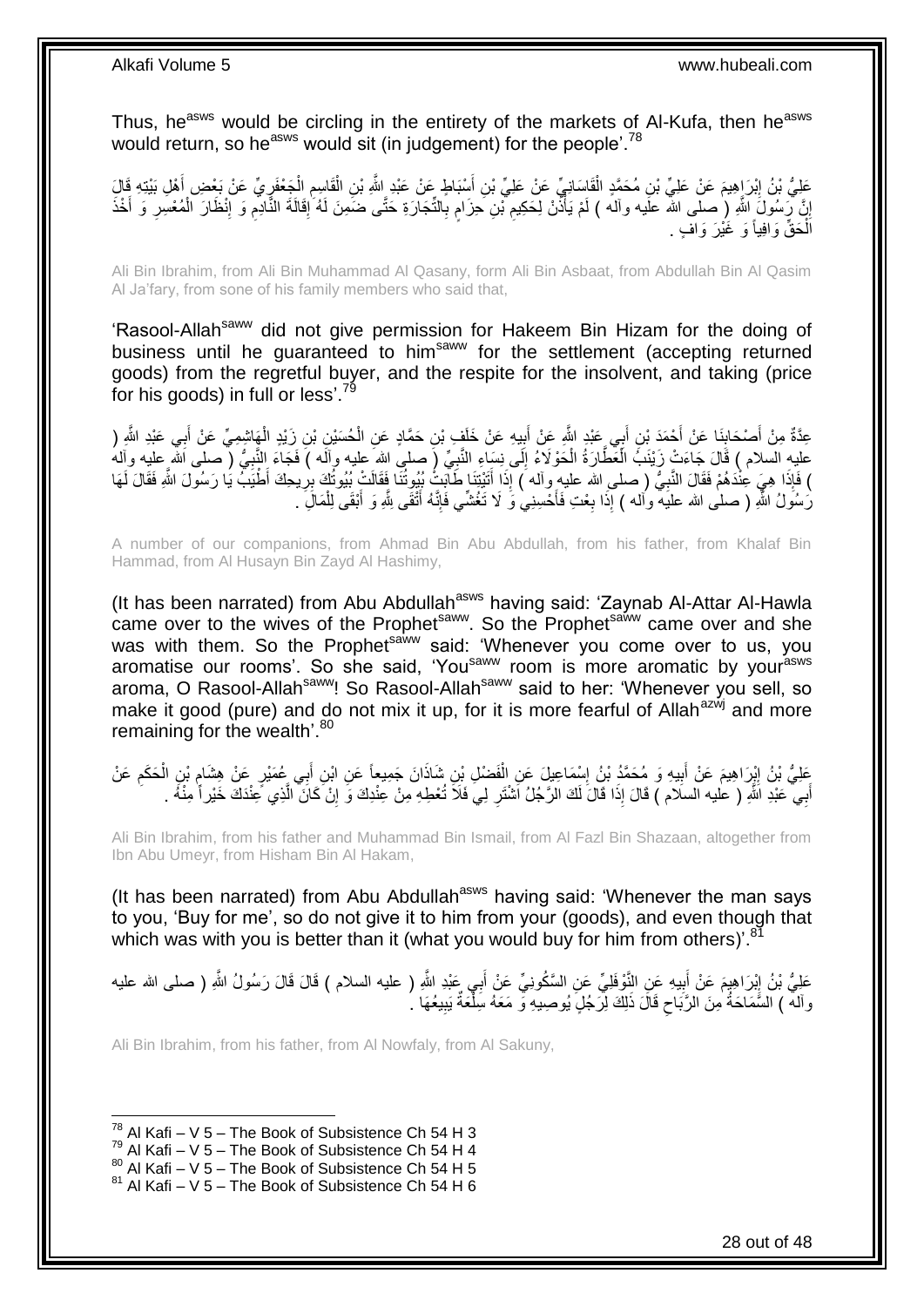(It has been narrated) from Abu Abdullah<sup>asws</sup> having said: 'Rasool-Allah<sup>saww</sup> said:  $\overline{r}$  Tolerance (discounting) is from the gains'. He<sup>saww</sup> said that to a man whom he<sup>saww</sup> advised and with him was a commodity he wanted to sell'.<sup>82</sup>

وَ بِإِسْنَادِهِ قَالَ مَنِّ أَمِيرُ الْمُؤْمِنِينَ ( عليه السلام ) عَلَى جَارِيَةٍ قَدِ اشْتَرَتْ لَحْماً مِنْ قَصَّابٍ وَ هِيَ تَقُولُ زِدْنِي فَقَالَ لَهُ أَمِيرُ **∶** ْ َ ון<br>∶ ِ َ ِ الْمُؤَمِنِينَ صَلَوَاتُ اللَّهِ عَلَيْهِ زِدْهَا فَإِنَّهُ أَعْظَمُ لِلْبَرَكَٰةِ . ا.<br>ا َ יִיµ **∶** ْ

And by his chain,

'(The Imam<sup>asws</sup>) said: 'Amir Al-Momineen<sup>asws</sup> said to a slave girl who had bought meat from a butcher, and she was saying, 'Increase it for me', so Amir Al-Momineen<sup>asws</sup> said to him: 'Increase it for her, for it is greater for the Blessings'.<sup>83</sup>

مُحَمَّدُ بِنُ يَحْيَى عَنْ أَحْمَدَ بْنِ مُحَمَّدِ بْنِ عِيسَى عَنْ عَبْدِ الرَّحْمَنِ بْنِ أَبِي نَجْرَانَ عَنْ عَلِيٍّ بْنِ عَبْدِ الرَّحِيمِ عَنْ رَجُلٍ عَنْ أَبِي َ ِ َ ِ عَبْدِ اللَّهِ ( عليه السلام ) قَالَ َسَمِعْتُهُ يَقُولُ إِذَا قَالَ الرَّجُلُ لِلرَّجُلِ هَلُّمَّ أَحْسِنْ بَيْعَكَ يَحْرُمُ عَلَيْهِ الرِّبْحُ . ا<br>ا

Muhammad Bin Yahya, from Ahmad Bin Muhammad Bin Isa, from Abdul Rahman Bin Abu Najran, from Ali Bin Abdul Raheem, from a man,

(It has been narrated) from Abu Abdullah<sup>asws</sup>, said, 'I heard him<sup>asws</sup> saying: 'Whenever the man says to the man, 'Come with me, I will sell you (something) with a good deal, (taking) the profit (in that condition) would be Prohibited upon him<sup>784</sup>

الْحُسَيْنُ بْنُ مُحَمَّدٍ عَنْ مُعَلَّى بْنِ مُحَمَّدٍ عَنْ بَعْضٍ أَصْحَابِنَا عَنْ أَبَانٍ عَنْ عَامِرٍ بْنِ جُذَاعَةَ عَنْ أَبِي عَبْدِ اللَّهِ ( عِليه السلام )<br>أ **∣** َ َ ِ َ ِّنَّهُ قَالَ فِي رَجُلٍ عِنْدَهُ بَيْعٌ فَسَعَّرَهُ سِعْراً مَعْلُوماً فَمَنْ سَكَتَ عَنْهُ مِمَّنْ يَشْتَرِي مِنْهُ بَاعَهُ بِذَلِكَ السَّعْرِ وَ مَنْ مَكَسَهُ وَ أَبَى أَنْ<br>وَمَدِ الْأَوْسَ الْمَسْرَدِ فَقَدْ بَنِي أَن َ َ ِ َبْنَتَاعِ مِنْهُ زَادَهُ قَالَ لَوْ كَالَّ بَزِيدُ الرَّجُلَيْنِ وَ الثَّلَاثَةَ لَمْ يَكُنْ بِذَلِكَ بَأْسٌ فَأَمَّا أَنْ يَفْعَلَهُ بِمَنْ أَبَى عَلَيْهِ وَ كَايَسَهُ وَ يَمْنَعُهُ مِمَّنْ لَمْ َ َ ْ ه ِ َ ِ يَفْعَلْ ذَلِكَ فَلَا يُعْجِبُنِي إِلَّا أَنْ يَبِيعَهُ بَيْعاً وَاحِداً . ِ َ ِ

Al Husayn Bin Muhammad, from Moalla Bin Muhammad, from one of our companions, from Aban, from Aamir Bin Juza'at,

(It has been narrated) from Abu Abdullah $a<sup>asws</sup>$  having said regarding a man so he fixed a price tag with a known (fixed) price. So the one who remained silent from it from the ones who bought from him, he sold it with that price, and the one who bargained and refused, he sold it to him for an increased price'. He<sup>asws</sup> said: 'If he had increased it for two men or three, there would not happen to be any problem with that. But if he did it with (every) one who refused to him and bargained it and prevented it from the ones who did not do that, so l<sup>asws</sup> do not like it except that he should sell with one price (for everyone)'.<sup>85</sup>

عَلِيُّ بْنُ إِبْرَاهِيمَ عَنْ أَبِيهِ عَنِ النَّوْفَلِيِّ عَنِ السَّكُونِيِّ عَنْ أَبِي عَبْدِ اللَّهِ ( عليه السلام ) قَالَ قَالَ رَسُولُ اللَّهِ ( صلى الله عليه َ ׇ֧֦֧<u>֓</u> َ ِ وأله ) صَاحِبُ السِّلْعَةِ أَحَقَّ بِالسَّوْمِ . ِ **∶** َ ْ

Ali Bin Ibrahim, form his father, form Al Nowfaly, from Al Sakuny,

 $82$  Al Kafi – V 5 – The Book of Subsistence Ch 54 H 7

 $83$  Al Kafi – V 5 – The Book of Subsistence Ch 54 H 8

 $^{84}$  Al Kafi – V 5 – The Book of Subsistence Ch 54 H 9

 $85$  Al Kafi – V 5 – The Book of Subsistence Ch 54 H 10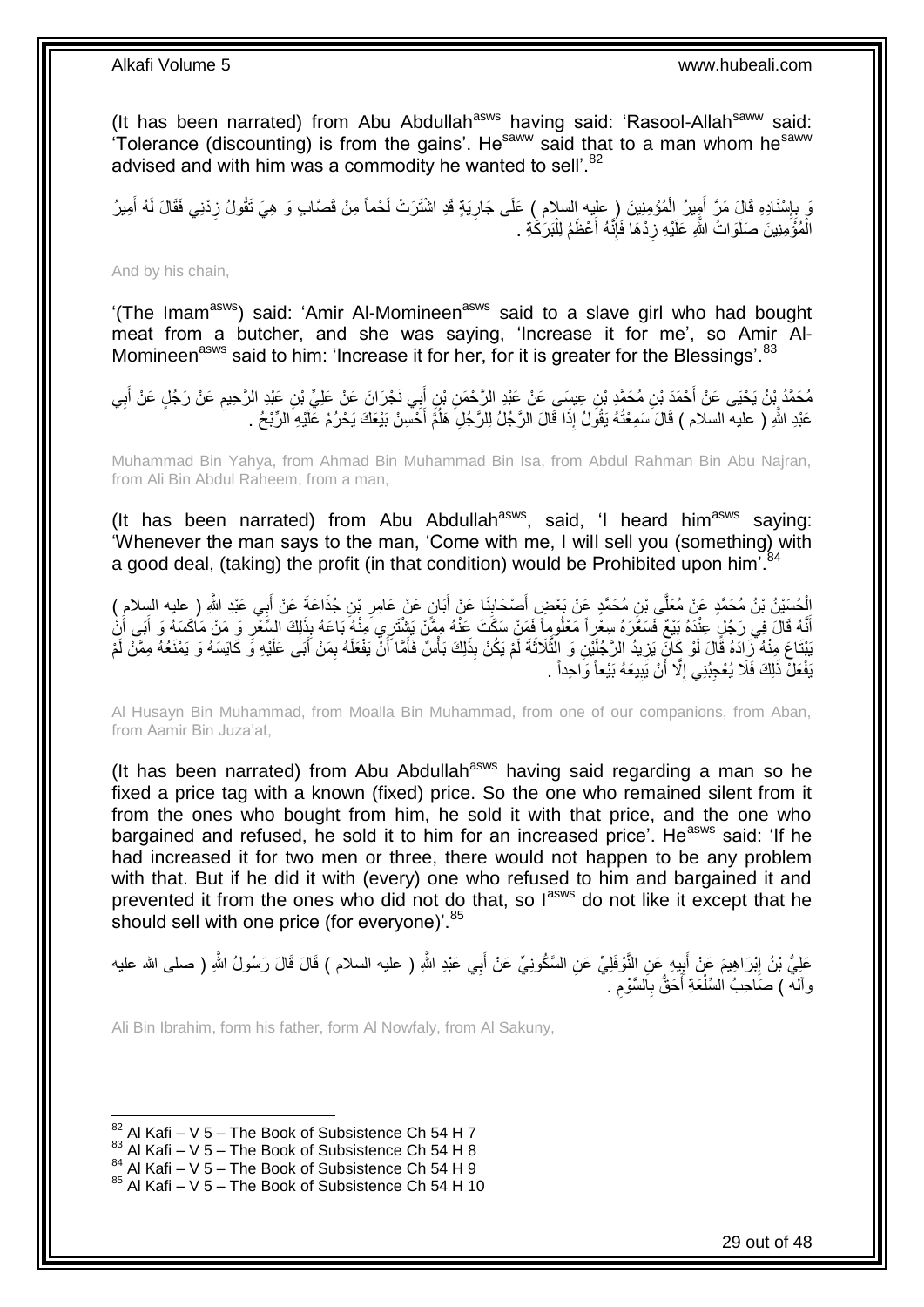(It has been narrated) from Abu Abdullah<sup>asws</sup> having said: 'Rasool-Allah<sup>saww</sup> said: The owner of the commodity is more rightful to (putting) the price tag'. $86$ 

عِدَّةٌ مِنْ أَصْحَابِنَا عَنْ أَحْمَدَ بْنِ مُحَمَّدِ بْنٍ خَالِدٍ عَنْ عَلِيٍّ بْنِ أَسْبَاطٍ رَفَعَهُ قَالَ نَهَى رَسُولُ اللَّهِ ( صلى الله عليه وأله ) عَنِ ِ َ َ السَّوْمِ مَا بَيْنَ طُلُوعِ الْفَجْرِ إِلَى ۖطُلُوعِ الشَّمْسِ ۚ. ِ  $\frac{1}{2}$ ِ ْ ِ ِ

A number of our companions, form Ahmad Bin Muhammad Bin Khalid, from Ali Bin Asbaat, raising it, said,

'Rasool-Allah<sup>saww</sup> forbade from the bargaining during what is between the emergence of the dawn up to the emergence of the sun (early morning)<sup>'.87</sup>

أُجْمَدُ بْنُ مُحَمَّدٍ عَنْ عَبْدِ الرَّحْمَنِ بْنِ حَمَّادٍ عَنْ مُحَمَّدِ بْنِ سِنَانٍ قَالَ نُبِّئْتُ عَنْ أَبِي جَعْفَرٍ ( عليه السلام ) أَنَّهُ كَرِهَ بَيْعَيْنِ َ َ ِ َ اطْرَحْ وَ خُذْ عَلَى غَيْرِ تَقْلِيبٌ وَ شِّرَاءَ مَا لَمْ يُرَ ۚ. ِ **ٔ** 

Ahmad Bin Muhammad, from Abdul Rahman Bin Hammad, from Muhammad Bin Sinan who said,

'It has emerged from Abu Ja'far<sup>asws</sup> that he<sup>asws</sup> disliked selling of the dropped goods taken upon with being turned around (checked for any damage), and buying what has not been seen'  $88$ 

أَحْمَدُ عَنْ مُحَمَّدِ بْنِ عَلِيٍّ عَنْ أَبِي جَمِيلَةَ عَنْ إِسْحَاقَ بْنِ عَمَّارٍ عَنْ أَبِي عَبْدِ اللَّهِ ( عليه السلام ) قَالَ غَبْنُ الْمُسْتَرْسِلِ سُحْتٌ. َ ِ َ َ ْ

Ahmad, from Muhammad Bin Ali, from Abu Jameela, from Is'haq Bin Ammar,

(It has been narrated) from Abu Abdullah<sup>asws</sup> having said: 'Deliberate cheating is an ill-gotten gain'.<sup>89</sup>

> عَنْهُ عَنْ عُثْمَانَ بْنِ عِيسَى عَنْ مُيَسِّرٍ عَنْ أَبِي عَبْدِ اللَّهِ ( عليه السلام ) قَالَ غَيْنُ الْمُؤْمِنِ حَرَامٌ . ْ ْ َ

From him, from Usman Bin Isa, from Muyassar,

(It has been narrated) from Abu Abdullah<sup>asws</sup> having said: 'Cheating the Believer is Prohibited'.<sup>90</sup>

أُحْمَدُ عَنْ مُحَمَّدِ بْنِ عَلِيٍّ عَنٍْ يَزِيدَ بْنِ إِسْحَاقٍ عَنْ هَارُونَ بْنِ حَمْزَةَ عَنْ أَبِي حَمْزَةَ عَنْ أَبِي عَبْدِ اللَّهِ ( عليه السلام ) قَالَ<br>\* َ َ َ ِ ِ أَيُّمَا عَبْدٍ أَقَالَ مُسْلِماً فِي بَيْعِ أَقَالَهُ اللَّهُ تَعَالَى عَثْرَتَهُ يَوْمَ الْقِيَامَةِ ۖ. ْ **ٔ** َ ٍ َ َ

Ahmad Bin Muhammad Bin Ali, from Yazeed Bin Is'haq, from Haroun Bin Hamza, from Abu Hamza,

(It has been narrated) from Abu Abdullah<sup>asws</sup> having said: 'Whichever servant settles (accepts returned goods) regarding his sale, Allahazwj the Exalted would Settle his mistakes on the Day of Judgement<sup>'.91</sup>

<sup>1</sup>  $86$  Al Kafi – V 5 – The Book of Subsistence Ch 54 H 11

 $87$  Al Kafi – V 5 – The Book of Subsistence Ch 54 H 12

 $88$  Al Kafi – V 5 – The Book of Subsistence Ch 54 H 13

 $89$  Al Kafi – V 5 – The Book of Subsistence Ch 54 H 14

 $90$  Al Kafi – V 5 – The Book of Subsistence Ch 54 H 15

 $91$  Al Kafi – V 5 – The Book of Subsistence Ch 54 H 16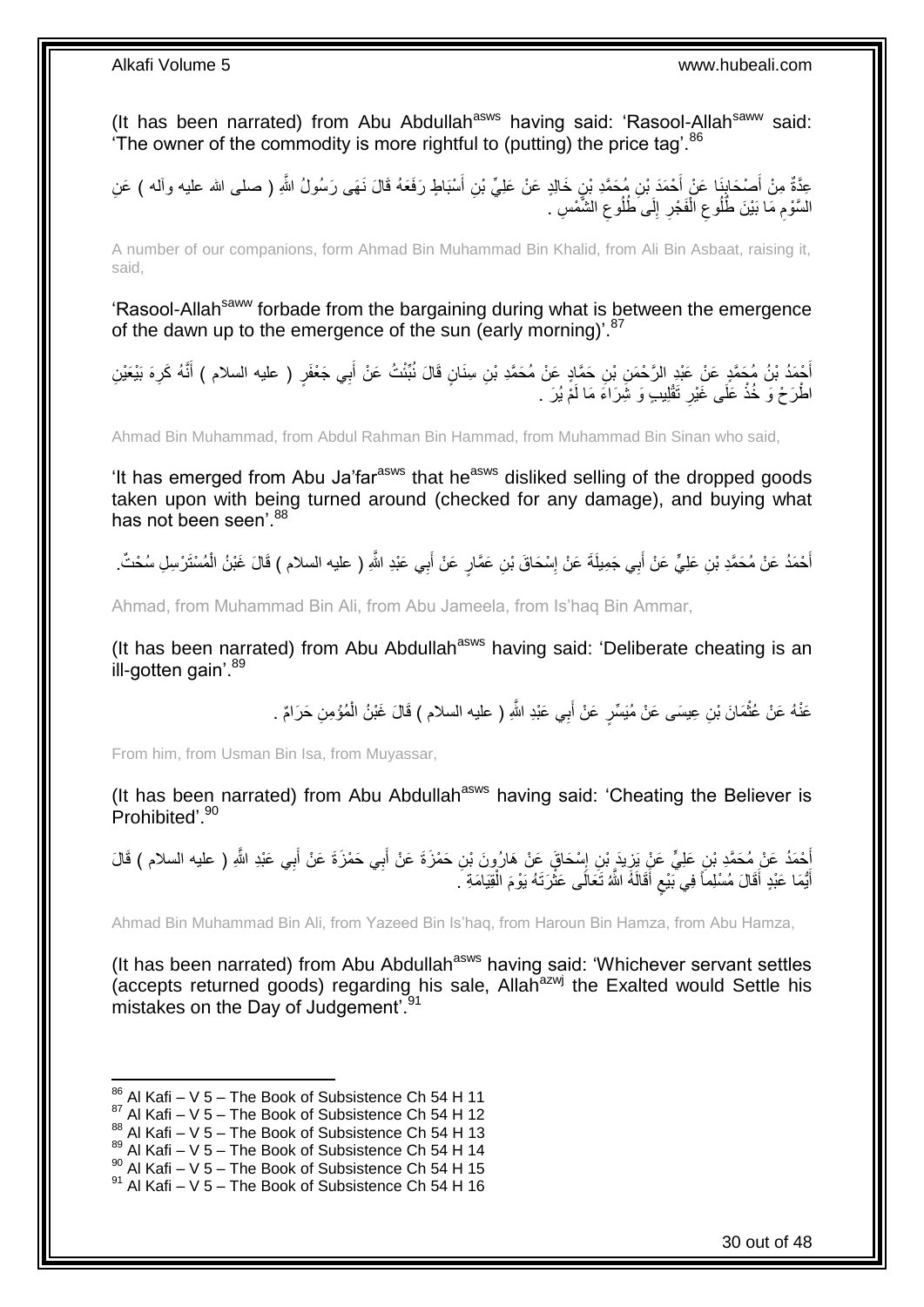أَحْمَدُ عَنْ عَلِيِّ بْنِ أَحْمَدَ عَنْ إِسْكَاقَ بْنِ سَعْدٍ الْأَشْعَرِ يِّ عَنْ عَبْدِ اللَّهِ بْنِ سَعِيدٍ الدَّغْشِيِّ قَالَ كُنْتُ عَلَى بَابِ شِهَابِ بْنِ عَبْدِ **∶** ׇ֧֦֧֦֧֦֧֦֧֢֦֧֓֜֜ َ رَبِّهِ فَخَرَجَ غُلِّامُ شِهَابٍ فَقَالَ إِنِّي أُرِيدُ أَنْ أَسْأَلَ هَاشِمَ الْصَّيْدَنَانِيَّ عَنْ حَدِيثِ السِّلْعَةِ وَ الْبِضَاعَةِ َ اً ِ ُ ِ ِ ْ ْ

Ahmad, from Ali Bin Ahmad, from Is'haq Bin Sa'ad Al Ashary, from Abdullah Bin Saeed Al Daghashy who said,

'I was at the door of Shihab Bin Abd Rabbih, so a slave of Shiab came out and said, 'I want to ask Hisham Al-Saydani about a Hadeeth of the items and the merchandise'.

َضا َع ِة ب َبا َعْبِد هَّللاِ ) عليه السالم ( َع ِن ال ُت أ ل َحِدي ِث َفَقا َل َسأ ُه َع ِن ال تُ ل َتْي ُت َها ِشماً َف َسأ َعِة َفَقا َل َن َعْم َما ِم َقا َل ْن َفأ َو ال ِّسل َحٍد ْ أ ِ ْ َ ْ َ ْ ْ َ َ َ َبَكُونُ عِنْدَهُ سِلْعَةٌ أَوْ بِضَاعَةٌ إِلَّا قَيَّضَ اللَّهُ عَزَّ وَ جَلَّ مَنْ يُرْبِحُهُ فَإِنْ قَبِلَ وَ إِلَّا صَرَفَهُ إِلَى غَيْرِهِ وَ ذَلِكَ أَنَّهُ رَدَّ عَلَى اللَّهِ عَزَّ ِ ِ ِ **∶** ِ ِ َ ْ َ ِ  $\frac{1}{2}$ ، حَلَّ

He (the narrator) said, 'So I went over to Hashim and asked him about the Hadeeth. So he said, 'I asked Abu Abdullah<sup>asws</sup> said the merchandise and the items, so he<sup>asws</sup> said: 'Yes, there is none who happens to have some merchandise with him or an item (for sale) except that Allah<sup>azwj</sup> Mighty and Majestic Ordains one who would profit him. So either he accepts (the offer of the buyer) or else it is exchanged to someone else, and that is because he rejected upon Allah<sup>azwj</sup> Mighty and Majestic'.<sup>92</sup>

مُحَمَّدُ بْنُ يَحْيَى عَنْ أَجْمَدَ بْنِ مُحَمَّدِ بْنِ عِيسَى رَفَعَ الْحَدِيثَ قَالَ كَانَ أَبُو أَمَامَةً صَاحِبُ رَسُولِ اللَّهِ ( صلى الله عليه وأله )<br>مُحتَمَّدُ بْنُ يَحْيَى عَنْ أَجْمَدَ بْنِ مُحَمَّدِ بْنِ عِيسَى ا<br>ا َ ْ ُنْقُولُ سَمِعْتُ رَسُولَ اللَّهِ ( صَلِمى الله عَليه وأله ) يَّقُولُ أَرْبَعٌ مَنْ كُنَّ فِيهِ فَقَدْ طَابَ مَكْسَبُهُ إِذَا اشْتَرَى لَمْ يَعِبْ وَ إِذَا بَاعَ لَمْ َ يَحْمَدْ وَ لَا يُدَلِّسُ وَ فِيمَا بَيْنَ ذَلِكَ لَا يَحْلِفُ . ِّ

Muhammad Bin Yahya, from Ahmad Bin Muhammad Bin Isa, raising the Hadeeth, said,

'Abu Amama, a companion of Rasool-Allah<sup>saww</sup> was saying, 'I heard Rasool-Allah<sup>saww</sup> saying: 'If four things happen to be in someone, so his earnings are good – whenever he buyes, he does not fault (the merchandise to have its price reduced); and whenever he sells, he does not praise (the merchandise to get it sold); and he does not cheat (conceal defects of the merchandise being sold); and in what is between that, he does not swear oaths (to get the merchandise sold or bought)<sup>'.93</sup>

ِّفْمَدُ بْنُ مُحَمَّدٍ عَنْ صَالِحٍ بْنِ أَبِي حَمَّادٍ عَنْ مُحَمَّدِ بْنِ سِنَانٍ عَنْ حُذَيْفَةَ بْنِ مَنْصُورٍ عَنْ مُنِسِّرٍ قَالٍَ قُلْتُ لِأَبِي عَبْدِ اللَّهِ ( عليه<br>. َ  $\zeta$ ْ السلام ) إِنَّ عَامَّةَ مَنْ يَأْتِيَنِيَ مِنَْ إِخْوَانِي فَحُدَّ لِي مِنْ مُعَامَلَتِهِمْ مَا لَا أُجُوزُهُ إِلَى غَيْرِهِ فَقَالَ إِنَّ وَلَّيْتَ أَخَاكَ فَحَسَنٌ وَ إِلَّا فَبِعْ ِ  $\frac{1}{2}$ َ ِ ·<br>∶ ْ ِ ِ ا<br>ا َ ه ِ بَيْعَ الْبَصِيْرِ الْمُدَاقِّ . ْ **∶** :<br>ا

Ahmad Bin Muhammad, from Salih Bin Abu Hammad, from Muhammad Bin Sinan, from Huzeyfa Bin Mansour, from Muyassar who said,

'I said to Abu Abdullah<sup>asws</sup> that, 'The general Muslims are the ones who are coming to me (as buyers), from my brethren, so establish a limit for me from their affaris what I cannot exceed to others'. So he<sup>asws</sup> said: 'If you protect your brethren, good, or else, sell a sale of the one with insight, the hair-splitter'.<sup>94</sup>

 $92$  Al Kafi – V 5 – The Book of Subsistence Ch 54 H 17

 $^{93}$  Al Kafi – V 5 – The Book of Subsistence Ch 54 H 18

<sup>94</sup> Al Kafi – V 5 – The Book of Subsistence Ch 54 H 19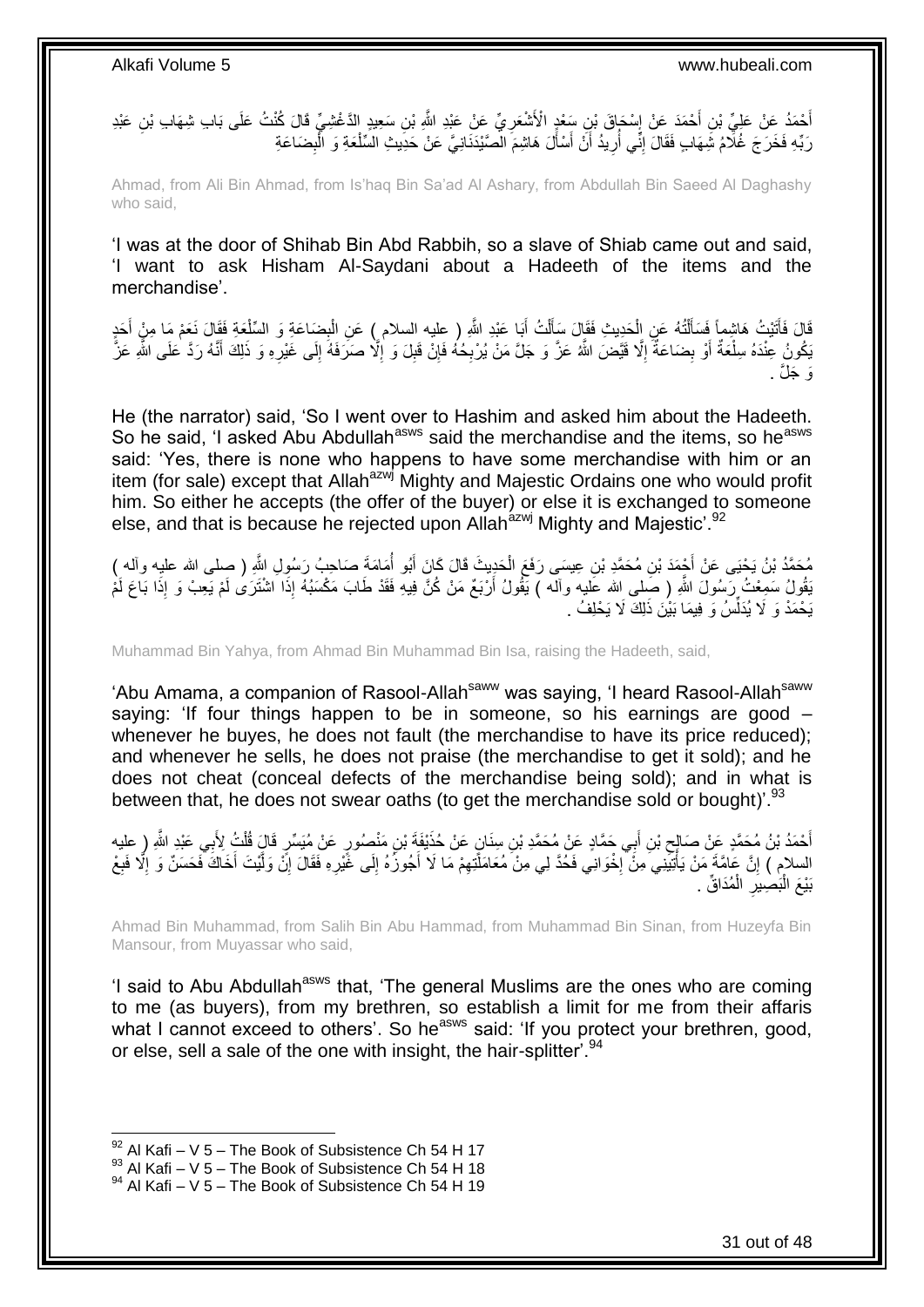عِدَّةٌ مِنْ أَصِدْحَابِذَا عَنْ أَحْمَدَ بْنِ مُحَمَّدٍ بْنِ عِيسَى عَنِ ابْنِ سِنَانٍ عَنْ يُونُسَ بْنِ يَعْقُوبَ عَنْ عَبْدِ الْأَعْلَى بْنِ أَعْيَنَ قَالَ قَالَ<br>" َ ِ َ نُبِّئْتُ عَنْ أَبِي جَعْفَرٍ ( عليه السَّلام ) أَنَّهُ كَرِهَ بَيْعَيْنِ اطَّرَخَ وَ خُذَّ عَلَى غَيْرِ تَقْلِيبَ وَ شِرَاءَ مَا لَمْ يُرَ . ِ ا<br>: ِ َ َ لَ

A number of our companions, from Ahmad Bin Muhammad Bin Isa, from Ibn Sinan, from Yunus, from Ibn Sinan, from Yunus Bin Yaqoub, from Abdul Al A'ala Bin Ayn who said,

'It has emerged from Abu Ja'far<sup>asws</sup> that he<sup>asws</sup> disliked selling the dropped (goods) taken upon without be turned around (checked for any damage), and buying what has not been seen'. 95

عِدَّةٌ مِنْ أَصْحَابِنَا عَنْ سَهْلِ بْنِ زِيَادٍ عَنِ الْجُسَيْنِ بْنِ بَشَّارٍ عَنْ رَجُلٍ رَفَعَهُ فِي قَوْلِ اللَّهِ عَزَّ وَ جَلَّ رِجالٌ لا تُلْهِبِهِمْ تَجارَةٌ وَ ْ ِ **∣** َ ِ ِ ْ لاٍ بَيْعٌ عَنْ ذِكْرِ اللَّهِ قَالَ هُمُ النُّجَارُ الَّذِينَ لَا تُلْهِيهِمْ تِجَارَةٌ وَّ لَا بَيْعٌ عَنْ ذِكْرِ اللَّهِ عَزَ وَ جَلَّ إِذَا دَخَلَ مَوَاقِيتُ الصَّلَاةِ أَنَّوْا إِلَى ِ ِ َ َ ِ ْ ه اللَّهِ حَقَّهُ فِيهَا ...

A number of our companions, from Sahl Bin Ziyad, from Al Husayn Bin Bashar, from a man, raising it,

'Regarding the Words of Allah<sup>azwj</sup> Mighty and Majestic *[24:37] Men whom neither merchandise nor selling diverts from the Remembrance of Allah, he<sup>asws</sup> said:* 'They are the merchants whom neither the business nor the selling diverts them from the Remembrance of Allah<sup>azwj</sup> Mighty and Majestic, whenever the timings of the Prayer come up, they deliver to Allah<sup>azwj</sup>, His<sup>azwj</sup> Rights with regards to it'.<sup>96</sup>

مُحَمَّدُ بْنُ يَحْيَى عَنْ مُحَمَّدِ بْنِ الْحُسَيْنِ عَنْ مُحَمَّدِ بْنِ إِسْمَاعِيلَ بْنِ بَزِيعٍ عَنْ صَالِحٍ بْنِ عُقْبَةَ عَنْ سُلَيْمَانَ بْنِ صَالِحٍ وَ أَبِي<br>منذ يعني الصحيح العام العام العام العام العام العام ال ِ ْ ِ َ ٍ ِ ٍ ِ َ بْنِبْلٍ عَنْ أَبِي عَبْدٍ اللَّهِ ( عليه السلام ) قَالَ رِبْحُ الْمُؤْمِنَ عَلَى الْمُؤْمِنَ رِّبًا إِلَّا أَنْ يَثْنُتَرِيَ بِأَكْثَرَ مِنْ مِائَةِ دِرْهَمٍ فَارْبَّحْ عَلَيْهِ ِ ِ َ ِ **∶** ْ ْ **∶** َ ٍ َ قُوتََ يَوْمِكَ أَوْ يَشْتَرِيَهُ لِلْتِّجَارَةِ فَارْبَحُوا عَلَيْهِمْ وَ ارْفُقُوا بِهِمْ . ِ ِ ِ َ

Muhammad Bin Yahya, from Muhammad Bin Al Husayn, from Muhammad Bin Ismail Bin Bazie, from Salih Bin Uqba, from Suleyman Bin Salih and Abu Shibl,

(It has been narrated) from Abu Abdullah<sup>asws</sup> having said: Taking profit from a Believer (on a small item) is like taking interest, except if he were to buy in excess of one hundred Dirhams, so the profit upon it would be his living for his day, or if he buys for the business (for re-selling), so make a profit upon them and be kind with them<sup>'97</sup>

مُحَمَّدُ بْنُ يَحْيَى عَنْ أَحْمَدَ بْنِ مُحَمَّدٍ عَنْ مُحَمَّدِ بْنِ يَحْيَى عَنْ طَلْحَةَ بْنِ زَيْدٍ عَنْ أَبِي عَبْدِ اللَّهِ ( عليه السلام ) قَالَ قَالَ أَمِيرُ<br>وَمَدَّ اللَّهُ فَي اللَّهِ عَلَيْ أَحْمَدَ بْنِ مُحَ َ ْ أَ الْمُؤْمِنِينَ صَلَوَاتُ النَّهِ عَلَيْهِ مَنِ اتَّجَرَ بِغَيْرِ عِلْمٍ ارْتَطَمَ فِي الرِّبَا ثُمَّ ارْتَطْمَ ْ ان<br>المقامات المقامات المقامات المقامات المقامات المقامات المقامات المقامات المقامات المقامات المقامات المقامات<br>المقامات المقامات المقامات المقامات المقامات المقامات المقامات المقامات المقامات المقامات المقامات المقامات ֧֖֖֖֧֧֖֧֧֧֧֧ׅ֧֧֧֧֧֚֚֚֚֓֝֝֝֝֟֓֟֓֝֬֝֓֝֓֝֬֟֓֟֓֟֓֟֓֝֬֝֬֝֓֝֬֜֓֝֬֝֓֝֬֝֬֝ ْ ِ **∶** 

Muhammad Bin Yahya, from Ahmad Bin Muhammad, from Muhammad Bin Yahya, from Talha Bin Zayd,

(It has been narrated) from Abu Abdullah<sup>asws</sup> having said: 'Amir Al-Momineen<sup>asws</sup> said: 'The one who trades without knowledge would run into interest (usury), then run into it (repeatedly)'.

> قَالَ وَ كَانَ أَمِيرُ الْمُؤْمِنِينَ ( عليه السلام ) يَقُولُ لَا يَقْعُدَنَّ فِي السُّوقِ إِلَّا مَنْ يَعْقِلُ الشِّرَاءَ وَ الْبَيْعَ . ِ ْ َ ْ

 $95$  Al Kafi – V 5 – The Book of Subsistence Ch 54 H 20

 $^{96}$  Al Kafi – V 5 – The Book of Subsistence Ch 54 H 21

 $97$  Al Kafi – V 5 – The Book of Subsistence Ch 54 H 22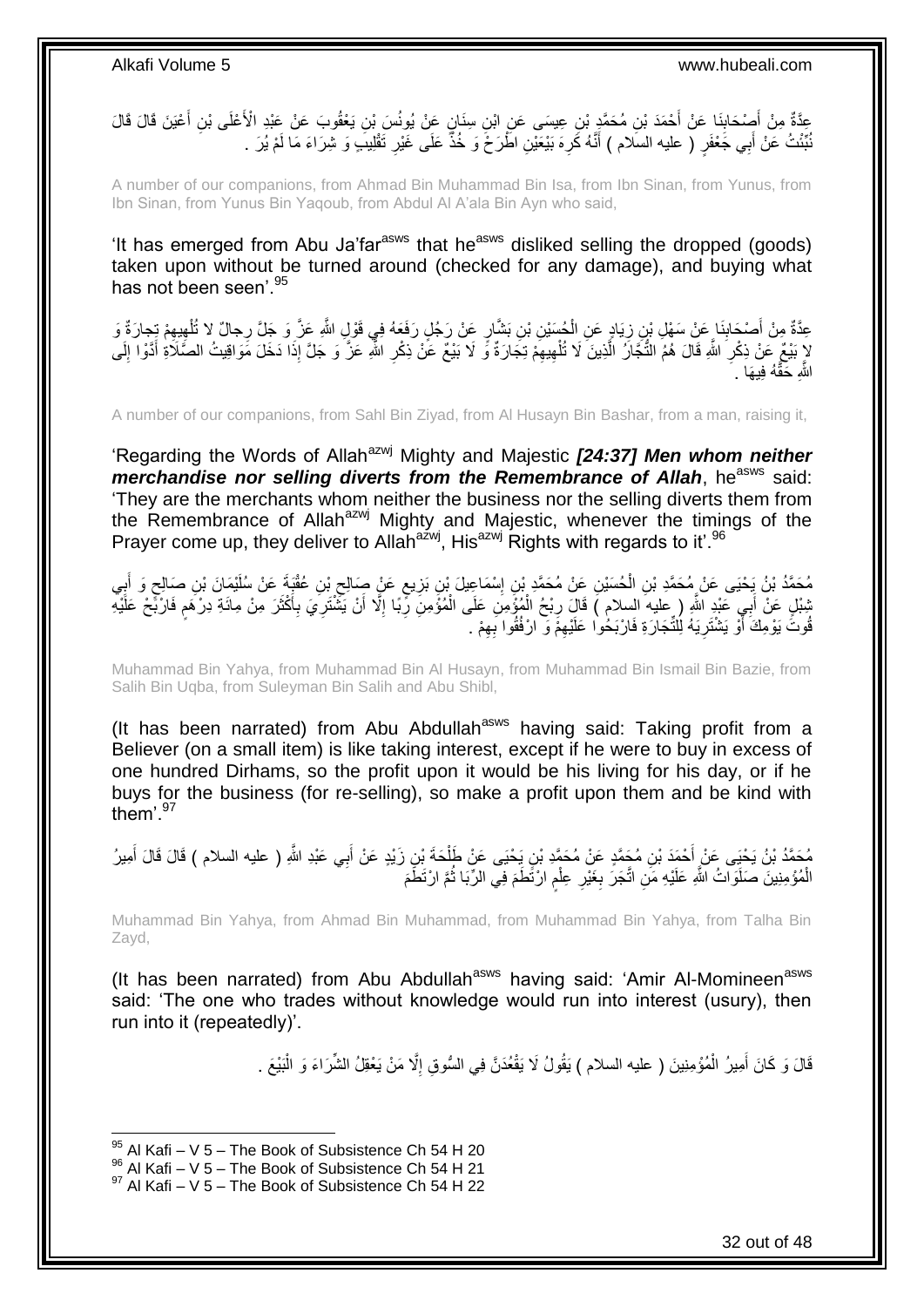He<sup>asws</sup> said: 'And Amir Al-Momineen<sup>asws</sup> was saying: 'He should not sit in the marketplace except the one who comprehends (fully understands) the buying and the selling (principles)'.<sup>98</sup>

**ِكَتاَب ِة ِح َسا ِب َو الْ ْض ِل الْ باب فَ**

### <span id="page-32-0"></span>**Chapter 55 – Merits of the accounting and the writing**

ِ مُحَمَّدُ بْنُ يَحْيَى عَنٍْ أَحْمَدَ بْنِ مُحَمَّدٍ عَنْ أَحْمَدَ بْنِ أَبِي عَبْدِ اللَّهِ عَنْ رَجُلٍ عَنْ جَمِيلٍ عَنْ أَبِي عَبْدٍ اللَّهِ ( عليه السلام ) قَالَ َ َ َ سَمِعْتُهُ يَقُولُ مَنَّ اللَّهَ عَنَّ وَ جَلَّ عَلَى النَّاسِ بَرِّهِمْ وَ فَاَحْرِ هِمْ بِالْكِتَابِ وَ الْحِسَابِ وَ لَوْ ۗ لَا ذَٰلِكَ لَّتَغَالَطُوا . ْ ْ ِ ِ

Muhammad Bin Yahya, from Ahmad Bin Muhammad, from Ahmad Bin Abu Abdullah, from a man, from Jameel,

(It has been narrated) from Abu Abdullah<sup>asws</sup>, said, 'I heard him<sup>asws</sup> saying: 'It is a Favour from Allah<sup>azwj</sup> Mighty and Majestic upon the people, their righteous ones and their immoral ones, with the writing and the accounting; and had it not been for that, they would make mistakes'.<sup>99</sup>

> **لَى ال ُّسو ِق ِق إ باب ال َّسْب ِ**

### <span id="page-32-1"></span>**Chapter 56 – The preceding to the marketplace**

ِي َعْبِد هَّللاِ ب ِن َزْيٍد َع ْن أ َح َة ْب ِن َي ْحَيى َع ْن َطل ِن ُم َح همٍد َع ْن ُم َح همِد ْب ْح َمَد ْب ُم َح همُد ْب ُن َي ْحَيى َع ْن أ ِمي ُر َ ) عليه السالم ( َقا َل َقا َل أ َ ْ أَ الْمُؤْمِنِينَ ( عَلَيه السلام ) سُوَقُ الْمُسْلِمِينَ كَمَسْجِدِّهِمْ فَمَنْ سَبَقَ إِلَى مَكَّانٍ فَهُوَ أَحَقٌّ بِهِ إِلَى اللَّيْلِ وَ كَانَ لَا يَأْخُذُ عَلَى بُيُوتِ ْ ْ ه ِ ِ َ ِ السَّوقِ الْكِرَاءَ <sub>.</sub> ْ

Muhammad Bin Yahya, from Ahmad Bin Muhammad, from Muhammad Bin Yahya, from Talha Bin Zayd,

(It has been narrated) from Abu Abdullah<sup>asws</sup> having said: 'Amir Al Momineen<sup>asws</sup> said: 'A market of the Muslims is like their Masjid, so the one who preceded to a place is he would be more rightful with it up to the night', and he<sup>asws</sup> did not charge rent upon the rooms of the market place'.<sup>100</sup>

عَلِيُّ بْنُ إِبْرَاهِيمَ عَنْ أَبِيهِ عَنِ ابْنِ أَبِي عُمَيْرٍ عَنْ بَعْضِ أَصْحَابِنَا عَنْ أَبِي عَبْدِ اللَّهِ ( عليه السلام ) قَالَ سُوقُ الْمُسْلِمِينَ َ َ َ **∣** َ ِ ْ كَمَسْجِدِهِمْ يَعْنِي ْإِذَا سَبَقَ إِلَى اَلسُّوقِ كَانَ لَهُ مِّثْلَ الْمَسْجِدِ . ْ **ٔ** ِ

Ali Bin Ibrahim, from his father, from Ibn Abu Umeyr, from one of our companions,

(It has been narrated) from Abu Abdullah<sup>asws</sup> having said: 'A market of the Muslims is like their Masjid, meaning when they go to the market, it would be like (going to) the Masjid for him'.<sup>101</sup>

 $98$  Al Kafi – V 5 – The Book of Subsistence Ch 54 H 23

<sup>99</sup> Al Kafi – V 5 – The Book of Subsistence Ch 55 H 1

 $100$  Al Kafi – V 5 – The Book of Subsistence Ch 56 H 1

 $101$  Al Kafi – V 5 – The Book of Subsistence Ch 56 H 2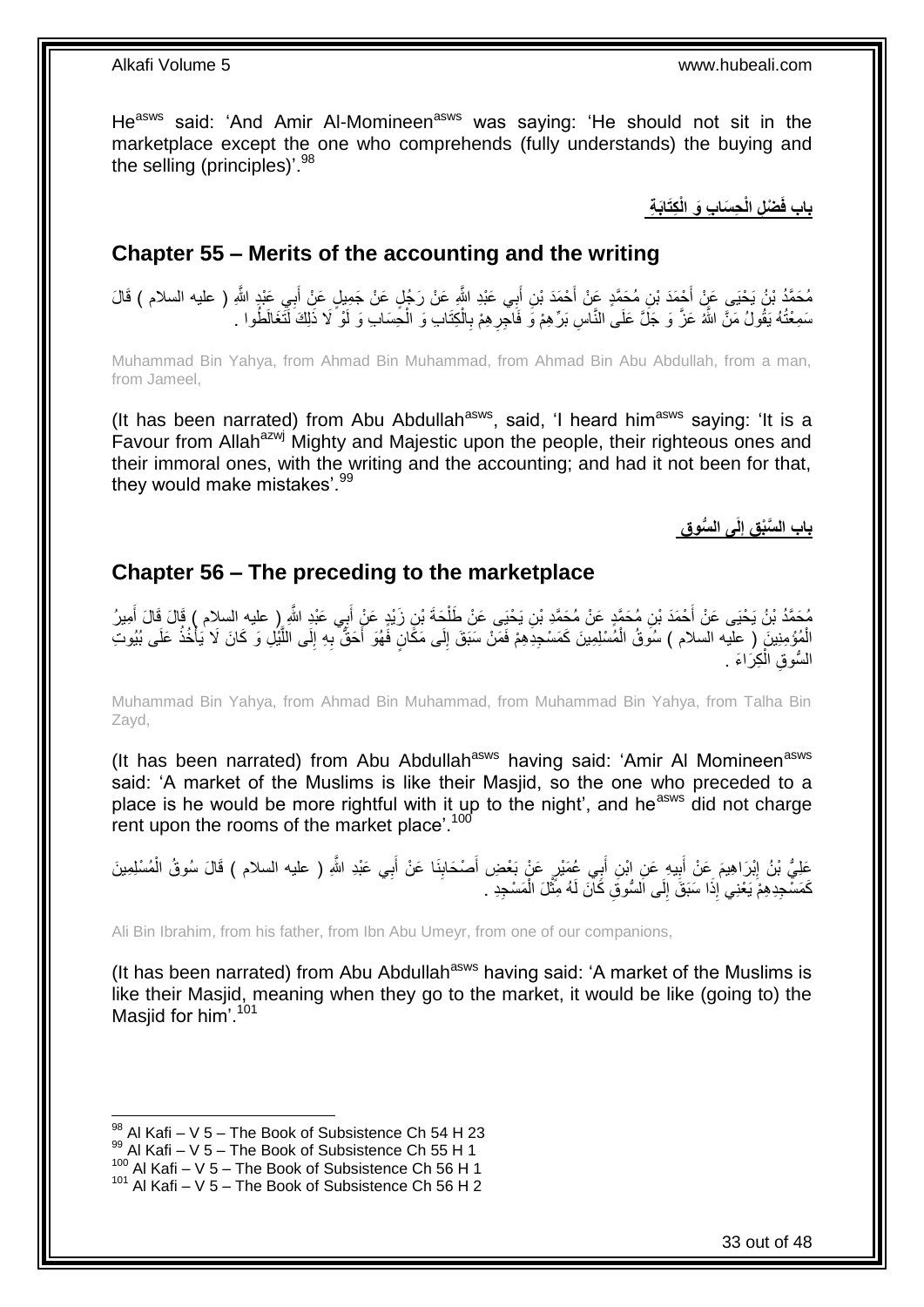**َتَعالَى فِي ال ُّسو ِق َكَر َّهللاَ باب َم ْن ذَ**

### <span id="page-33-0"></span>**Chapter 57 – The one who remembers Allahazwj the Exalted in the marketplace**

مُحَمَّدُ بْنُ يَحْيَى عَنْ أَحْمَدَ بْنِ مُحَمَّدٍ عَنْ مُحَمَّدِ بْنِ إِسْمَاعِيلَ عَنْ حَذَانٍ عَنْ أَبِيهِ قَالَ لِي أَبُو جَعْفَوٍ ( عليه السلام ) يَا أَبَا<br>وَجَمَعَتُ بِأَبَاثِ عَنْ أَحْمَدَ بِّنِ مُحَمَّدٍ عَنْ مُح ِ َ ِ َ َ َ الْفَضْلِ أَ مَا لَكَ مَكَانٌ تَقْعُدُ فِيهِ فَتُعَامِلَ النَّاسِ قَالَ قُلْتُ بَلَى قَالَ مَا مِنْ رَجُلٍ مُؤمِنٍ يَرُوحُ أَوْ يَغْدُو إِلَى مَجْلِسِهِ أَوْ سُوقِهِ فَيَقُولُ ْ َ َ ِ حِينَ يَضِعُ رِجْلَهُ فِي السُّوقِ اللَّهُمَّ إِنِّي أَسْأَلُكَ مِنْ خَيْرِ هَا ۖ وَ خَيْرِ أَهْلِهَا إِلَّا وَكِّلَ أَللَّهُ عَنْ ۚ وَ جَلَّ بِهِ مَنْ يَحْفَظُهُ وَ يَحْفَظُ عَلَيْهِ ِ **∶** ِ َ ِ ِ اُ َ َ ِ ه َخَّتَى يَرْجِعَ إِلَى مَنْزِلِّهِ فَيَقُولُ لَهُ قَدْ أُجِّرْتَ مِنْ شَرِّهَا وَ شَرِّ أَهْلِهَا يَوْمَكَ هَذَا بِإِنْنِ اللَّهِ عَزَّ وَ خَلَّ وَ قَدْ رُزِقْتَ خَيْرَهَا وَ خَيْرَ َ ا<br>ا **∶**  $\frac{1}{2}$ ِ **ٔ** ِ أَهْلِهَا فِي َيَوْمِكَ هَذَاَ َ

Muhammad Bin Yahya, from Ahmad Bin Muhammad, from Muhammad Bin Ismail, from Hanaan, from his father wo said,

'Abu Ja'far<sup>asws</sup> said to me: 'O Abu Al-Fazi! Is there any place for you whereby you can sit in and do business with the people?' I said, 'Yes'. He<sup>asws</sup> said: 'There is none from a Believing man who goes or comes to his gathering or his marketplace, so he is saying when he places his foot in the marketplace,

> 'اللَّهُمَّ إِنِّي أَسْأَلُكَ مِنْ خَيْرِ هَا وَ خَيْرِ أَهْلِهَا' َ ِ ِ ُ َ َ ِ ه

'O Allah<sup>azwj</sup>! I ask You<sup>azwj</sup> from its goodness and the goodness of its people', except that Allah<sup>azwj</sup> Mighty and Majestic would Allcoate with him one (Angel) who would protect him, and guard him until he returns to his house. So he (the Angel) would be saying to him: 'I have rescued you from its evil and the evil of its people on this day of yours by the Permission of Allah<sup>azwj</sup> Mighty and Majestic, and I have graced its goodness and the goodness of its people to you in this day of yours'.

فَإِذَا جَلَسَ مَجْلِسَهُ قَالَ حِينَ يَجْلِسُ

So when he sits is his seat, he says when he sits,

'أَشْهَدُ أَنِْ لَإٍ إِلَهَ إِلَّا إِلَيْهِ وَحْدَهُ لَا شَرِيكَ لَهُ وَ أَشْهَدُ أَنَّ مُحَمَّداً عَبْدُهُ وَ رَسُولُهُ اللَّهُمَّ إِنِّي أَسْأَلُكَ مِنْ فَضْلِكَ حَلَالًا طَيِّباً وَ أَعُوذُ َ َ ِ  $\frac{1}{2}$ لَ  $\frac{1}{2}$ َ َ َ اُ َ َ ِ ه ُ بِكَ مِنْ أَنْ أَظُّلِمَ أَوْ أُظْلَمَ وَ أَعُوذُ بِكَّ مِنْ صَفْقَةٍ خَاسِرَةٍ وَ يَمِينٍ كَاذِبَةٍ ۖ ِ َ م<br>ا **ِ** 

'I testify that there is no god except for Allah<sup>azwj</sup>, One, not having any associates for Him<sup>azwj</sup>, and I testify that Muhammad<sup>saww</sup> is His<sup>azwj</sup> servant and His<sup>azwj</sup> Rasool<sup>saww</sup>. O Allah<sup>azwj</sup>! I ask You<sup>azwj</sup> from Your<sup>azwj</sup> Grace, Permissible, good, and I seek Refuge with You<sup>azwj</sup> from being unjust and suffering injustice; and I seek Refuge with You<sup>azwj</sup> from loss-making deals and false oaths'.

َإِذَا قَالَ ذَلِكَ قَالَ لَهُ الْمَلَكُ الْمُوَكَّلُ بِهِ أَبْشِرْ فَمَا فِي سُوقِكَ الْيَوْمَ أَحَدٌ أَوْفَرَ مِنْكَ حَظَّاً قَدْ تَعَجَّلْتَ الْحَسَنَاتِ وَ مُحِيَتْ عَنْكَ<br>يَجْمَعُنَاتِ الْحَسَنَاتِ وَ مُحِيَتْ عَنْكَ اُ َ ْ َ ِ ْ ْ ْ ْ الَسَّيِّئَاتُ وَ سَيَأْتِيكَ مَا قَسَمَ اللَّهُ لَكَ مُوَفَّرٍ أَ حَلَالًا طَيِّباً مُبَارَكاً فِيهِ . ْ

So when he says that, the Angel who is Allocated with him, says to him: 'Receive glad tidings! There is no one in your market which is more ampler than you in a share. The good has been hastened and the evil has been obliterated from you, and

34 out of 48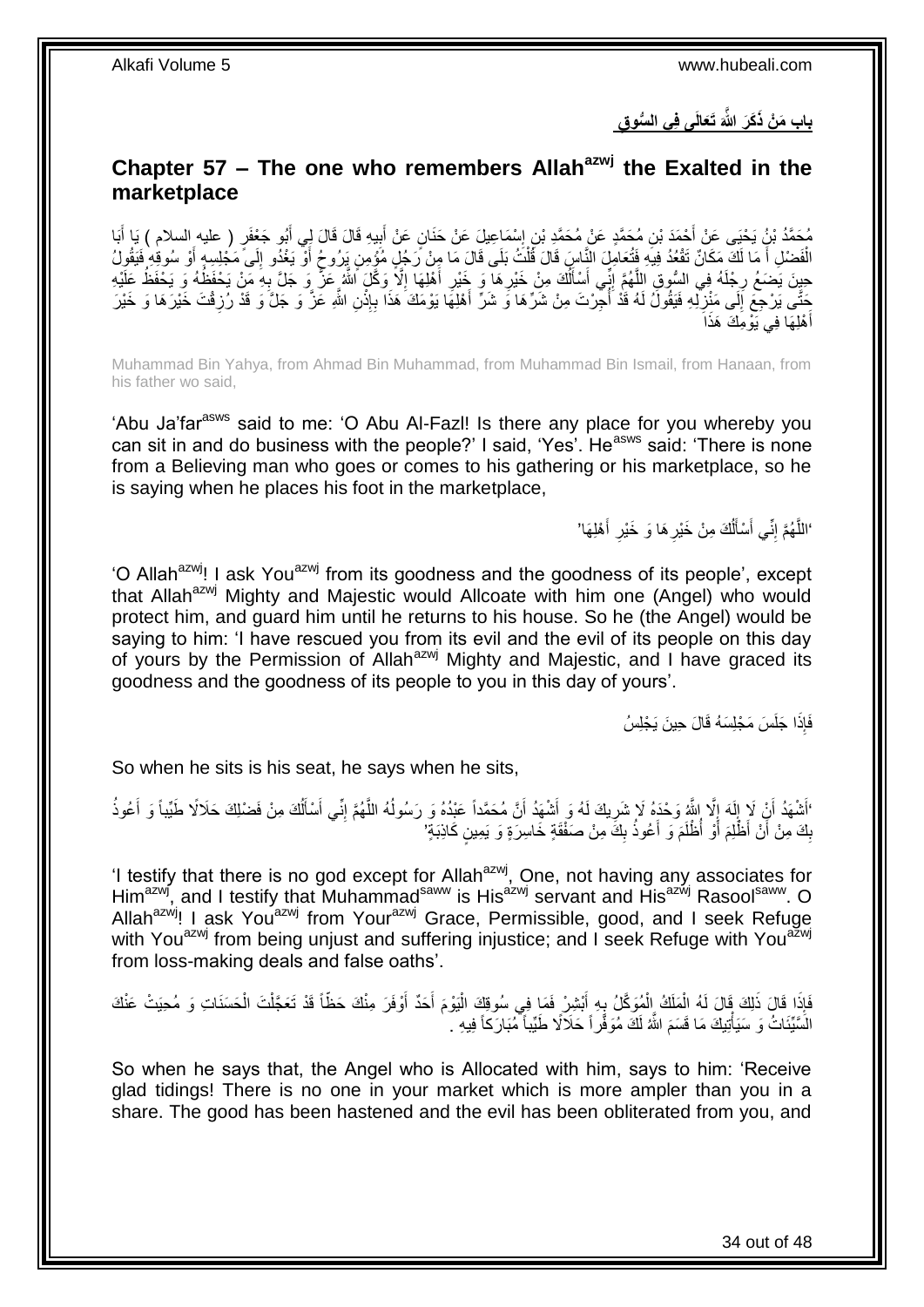you will be receiving what Allah<sup>azwj</sup> has Apportioned for you with ampleness, Permissible, good, with Blessings therein<sup>'.102</sup>

عِدَّةٌ مِنْ أَصْحَابِنَا عَنْ أَحْمَدَ بْنِ مُحَمَّدٍ عَنِ ابْنِ مَجْبُوبٍ عَنْ مُعَاوِيَةَ بْنِ عَمَّارٍ عَنْ أَبِي عَبْدِ اللَّهِ ( عِليه السلام ) قَالَ إِذَا دَخَلْتَ<br>وَيَمَدُّجُ مِنْ أَصْبَحْ بِنَا عَنْ أَجْمَدَ بْنِ **∣** َ ْ َ ِ سُوقَكَ فَقُلِ اللَّهُمَّ إِنِّي أَسْأَلُكَ مِنْ خَيْرِ هَا وَ خَيْرِ أَهْلِهَا وَ أَغْوِذُ بِكَ مِنْ شَرِّهَا وَ شَرِّ أَهْلِهَا اللَّهُمَّ إِنِّي أَعُوذُ بِكَ مِنْ أَنْ أَظْلِمَ أَوْ َ ِ َ َ ِ ِ اً َ َ יִי (ו ه ∣l<br>∶ َ َ ِ َ أُظْلَمَ أَوْ أَبْغِيَ أَوْ يُبْغَى عَلَيَّ أَوْ أَعْثَدِيَ أَوْ يُغْنَدَى عَلَيَّ اللَّهُمَّ إِنِّي أَعُوذُ بِكَ مِنْ شَرِّ إِبْلِيسَ وَ جُنُوِّدِهِ وَ شَرِّ فَسَقَةِ الْعَرَبِ وَ ِ َ ِ ه اُ َ َ َ َ ْ ِ الْعَجَمِ وَ حَسْبِيَ اللَّهُ لَا إِلَهَ إِلَّا هُوَ عَلَيْهِ نَوَكَّلْتُ وَ هُوَ رَبُّ الْعَرْشَ الْعَظِيمِ . لَ ِ **∶** ِ ْ ِ ْ ْ ْ ِ

A number of our companions, from Ahmad Bin Muhammad, from Ibn Mahboub, from Muawiya Bin Ammar,

(It has been narrated) from Abu Abdullah<sup>asws</sup> having said: 'Whenever you enter your marketplace, so say, 'O Allah<sup>azwj</sup>! I ask You<sup>asws</sup> from its goodness and the goodness of its people, and I seek Refuge with you from its evil and the evil of its people! O Allah $a^2$ <sub>w</sub> I seek Refuge with You<sup>azwj</sup> from being unjust or suffering injustice, or rebelling or being rebelled against, or exceeding or being exceeded against. O Allah<sup>azwj</sup>! I seek Refuge with You<sup>azwj</sup> from the evil of Iblees<sup>la</sup> and his<sup>la</sup> army, and evil of the wickeds ones of the Arabs and the non-Arabs; and Sufficient is Allah<sup>azwj</sup> for me, there being no god except for Him<sup>azwj</sup>, and upon Him<sup>azwj</sup> do I rely, and He<sup>azwj</sup> is the Lord<sup>azwj</sup> of the Magnificent Throne'.<sup>103</sup>

**ْو ِل ِعْنَد َما ُي ْشَت َرى لِلِّت َجا َر ِة باب الْقَ**

### <span id="page-34-0"></span>**Chapter 58 – The words during what one buys for the business**

عَلِيُّ بْنُ إِبْرَاهِيمَ عَنْ أَبِيهِ عَنْ جَمَّادٍ عَنْ حَرِيزٍ عَنْ أَبِي عَيْدِ اللَّهِ ( عليه السلام ) قَالَ إِذَا اشْتَرَيْتَ شَيْئاً مِنْ مَتَاعٍ أَوْ غَيْرِهِ ِ َ **ٍ** ِ **!** َ ِ فَكَيِّرٌ ۚ ثُمَّ قُلِ اللَّهُمَّ إِنِّي اَشْتَرَيْتُهُ أَلْتَمِسُ فِيهِ مِنْ َفَضْلِكَ فَصِلٍّ عَلَى مُحَمَّدٍ وَ آلِ مُحْمَّدٍ اللَّهُمَّ فَاجْعَلْ لِي فِيهِ فَضْلاً ۚ اللَّهُمَّ إِنِّي ֡֝֟֟֓֟֓֟֓֟֓֟׆<br>֧֧֧֧֦֧֦֦֧֦֧֦֘֟ َ ֺ֧֖ׅ֧ׅ֧֧֚֚֚֚֚֚֚֚֚֚֚֚֚֚֝֝֬֓֡֡֓֡֟֡֡֡֡֡֡֬֓֡֟֓֡֟֓֡֟֓֡֡֡֬֩֓֓֩ ه ِ ه ه اشْتَرَيْتُهُ أَلْتَمِسُ فِيهِ مِنْ رِزْقِكَ [اللَّهُمَّ] فَاجْعَلْ لِي فِيهِ رِزْقاً ثُمَّ أَعِدْ كُلَّ وَاحِدَةٍ ثَلَاثَ مَرَّاتٍ . َ ُ **∶** ه ِ ֺ֧֦֧֝֟֓<u>֓</u>֖֦֧֦֓֡֝ َ

Ali Bin Ibrahim, from his father, from Hammad, from Hareyz,

(It has been narrated) from Abu Abdullah<sup>asws</sup> having said: 'Whenever you buy anything from a shop or something else, so exclaim Takbeer, then say, 'O Allah<sup>azwj</sup>! I am buyind it, seeking therein from Your<sup>azwj</sup> Grace, so Send Blessings upon Muhammad<sup>saww</sup> and the Progeny<sup>asws</sup> of Muhammad<sup>saww</sup>! O Allah<sup>azwj</sup>! So Make Grace to be therein for me! O Allah<sup>azwj</sup>! I am buying it seeking therein Grace from Your<sup>azwj</sup> sustenance. O Allah<sup>azwj</sup>! So Make sustenance to be therein for me'. Then repeat each one three times'.<sup>104</sup>

عِدَّةٌ مِنْ أَصِـْحَابِذَا عَنْ أَحْمَدَ بْنِ مُحَمَّدٍ عَنِ ابْنِ فَضَّالٍ عَنْ ثَعْلَبَةَ بْنِ مَيْمُونٍ عَنْ هُذَيْلٍ عَنْ أَبِي عَبْدِ اللَّهِ ( عليه السلام ) قَالَ ِ َ َ **∣** إِذَا اشْتَرَيْتَ جَارِيَةً فَقُلِ اللَّهُمَّ إِنِّي أَسْتَثِيرُكَ وَ أَسْتَخِيرُكَ . َ َ ِ ه ِ

A number of our companions, from Ahmad Bin Muhammad, from Ibn Fazzal, from Sa'alba Bin Maymoun, from Huzayl,

 $102$  Al Kafi – V 5 – The Book of Subsistence Ch 57 H 1

 $103$  Al Kafi – V 5 – The Book of Subsistence Ch 57 H 2

<sup>104</sup> Al Kafi – V 5 – The Book of Subsistence Ch 58 H 1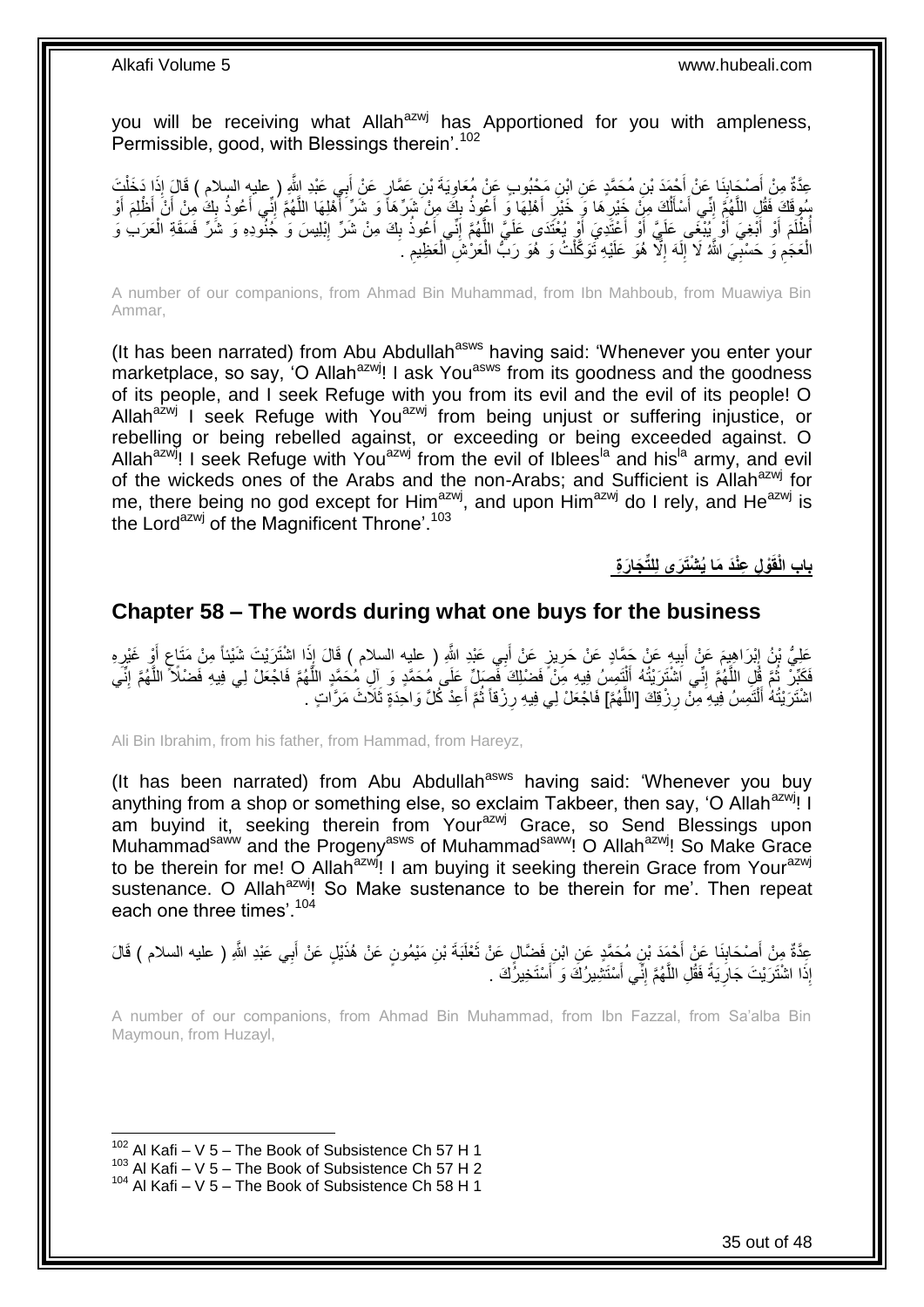(It has been narrated) from Abu Abdullah<sup>asws</sup> having said: 'Whenever you buy a slave girl, so say, 'O Allah<sup>azwj</sup>! I consult You<sup>azwj</sup> and opt for Your<sup>azwj</sup> Choice of goodness (*Istikhara*)'.<sup>105</sup>

عِدَّةٌ مِنْ أَصْحَابِنَا عَنْ أَحْمَدَ بْنِ مُحَمَّدٍ وَ سَهْلِ بْنِ زِيَادٍ عَنِ ابْنِ مَحْبُوبٍ عَنْ مُعَاوِيَةَ بْنِ عَمَّارٍ عَنْ أَبِي عَبْدِ اللَّهِ ( عِليه السلام<br>-ِ **∶ ∣** َ َ ْ إِذَا أَرَدْتَ أَنْ تَشْتَرِيَ شَنُّلٍ فَقُلْ يَا حَيُّ يَا فَيُومُ يَا دَائِمُ يَا رَءُوفُ يَا رَحِيمُ أَسْأَلُكَ بِعِزَتِكَ وَ قُدْرَتِكَ وَ مَا أَحَاطَ بِهِ عِلْمُكَ ِ َ اُ ْ ِ َ ِ ُ َ َ أَنْ تَقْسِمَ لِي مِنَ التِّجَارَةِ اَلْيَوْمَ أَعْظَمَهَا رِزْقاً وَ أَوْسَعَهَا فَضْلًا وَ خَيْرَهَا عَاقِبَةً فَإِنَّهُ لَا خَيْرَ فِيمَا لَا عَاقِبَةَ لَهُ ا∣<br>ِ∘ِ َ **∶** اً<br>ا :<br>ا

A number of our companions, from Ahmad Bin Muhammad, and Sahl Bin Ziyad, from Ibn Mahboub, from Muawiya Bin Ammar,

(It has been narrated) from Abu Abdullah<sup>asws</sup> having said, 'Whenever you intend to buy something, so say, 'O Living, O Guardian, Oh Eternal, O Kind, O Merciful! I ask Youazwj by Yourazwj Honour, and Yourazwj Power and what Yourazwj Knowledge eencompasses, that You<sup>azwj</sup> Apportion for me from the business today with a great sustenance, and extensive Grace, and its goodness being the end result, so there is no goodness in what there is no end result for it'.

قَالَ وَ قَالَ أَبُو عَبْدِ اللَّهِ ( عليه السلام ) إِذَا اشْتَرَيْتَ دَابَّةً أَوْ رَأْساً فَقُلِ اللَّهُمَّ اقْدِرْ لِي أَطْوَلَهَا حَيَاةً وَ أَكْثَرَهَا مَنْفَعَةً وَ خَيْرَهَا ه ْ َ َ َ َ . َعاِقَبةً

He (the narrator) said, 'And Abu Ja'far<sup>asws</sup> said: 'Whenever you buy an animal, or a head (slave), so say, 'O Allah<sup>azwj</sup>! Enable for me the longevity of its life, and the abundance of its benefit, and the goodness of its end result<sup>'.106</sup>

عَلِيُّ بِنُ إِبْرَاهِيمَ عَنْ أَبِيهِ عَنٍ ابْنِ أَبِي عُمَيْرٍ عَنْ مُعَاوِيَةَ بْنِ عَمَّارٍ عَنْ أَبِي عَبْدِ اللَّهِ ( عليه السلام ) قَالَ إِذَا اشْتَرَيْتَ دَابَّةً ِ َ **!** َ ِ فَقُلِ اللَّهُمَّ إِنْ كَانَتْ عَظِيمَةَ الْبَرَكَةِ فَاضَلِلَةَ الْمَنَّفَعَةِ مَيْمُونََةَ النَّاصِيَةِ فَيَسِّرْ لِيَ شِرَاهَا وَ إِنْ كَانَتْ غَيْرَ ذَلِكَ فَاصْرِفْنِي عَنْهَا إِلَى ْ ْ ِ ه ِ ِ ِ الَّذِي هُوَ خَيْرٌ لِي مِنْهَا فَإِنَّكَ تَعْلَمُ وَ لَا أَعْلَمُ وَ تَقْدِرُ وَ لَا أَقْدِرُ وَ أَنْتَ عَلَّامُ الْغُيُوبِ تَقُولُ ذَلِكَ ثَلَاثَ مَرَّاتٍ . ْ َ َ َ ∣اٍ<br>∶

Ali Bin Ibrahim, from his father, from Ibn Abu Umeyr, from Muawiya Bin Ammar,

(It has been narrated) from Abu Abdullah<sup>asws</sup> having said: 'Whenever you buy an animal (a vehicle), so say, 'O Allah<sup>azwj</sup>! If there will be great Blessings, Grace, profits, of auspicious forelocks, so Ease its buying for me; and if there are to be other than that, so Turn me away from it to that one which is better for me than it, for You<sup>azwj</sup> Know and I do not know, and You<sup>azwj</sup> are Able and I am not able, and You<sup>azwj</sup> are the Knower of the unseen'  $-$  You should be saying that three times'.<sup>107</sup>

**باب َم ْن ُتْكَرهُ ُمَعا َملَُت ُه َو ُم َخالَ َطُت ُه**

### <span id="page-35-0"></span>**Chapter 59 – The ones with whom dealings and inter-mingling is abhorred**

عِدَّةٌ مِنْ أَصْحَابِنَا عِنْ أَحْمَدَ بْنِ مُحَمَّدٍ عَنِ ابْنِ مَحْبُوبٍ عَنِ الْعَبَّاسِ بْنِ الْوَلِيدِ بْنِ صَبِيعٍ عَنْ أَبِيهِ قَالَ قَالَ لِي أَبُو عَبْدِ اللَّهِ ( **∣** َ َ ِ َ ٍ ِ ْ ْ عليه السلام ) لَا تَشْتَرِ مِنْ مُحَارَفٍ فَإِنَّ صَفْقَتَهُ لَا بَرَكَةَ فِيهَا . ِ ِ

 $105$  Al Kafi – V 5 – The Book of Subsistence Ch 58 H 2

 $106$  Al Kafi – V 5 – The Book of Subsistence Ch 58 H 3

 $107$  Al Kafi – V 5 – The Book of Subsistence Ch 58 H 4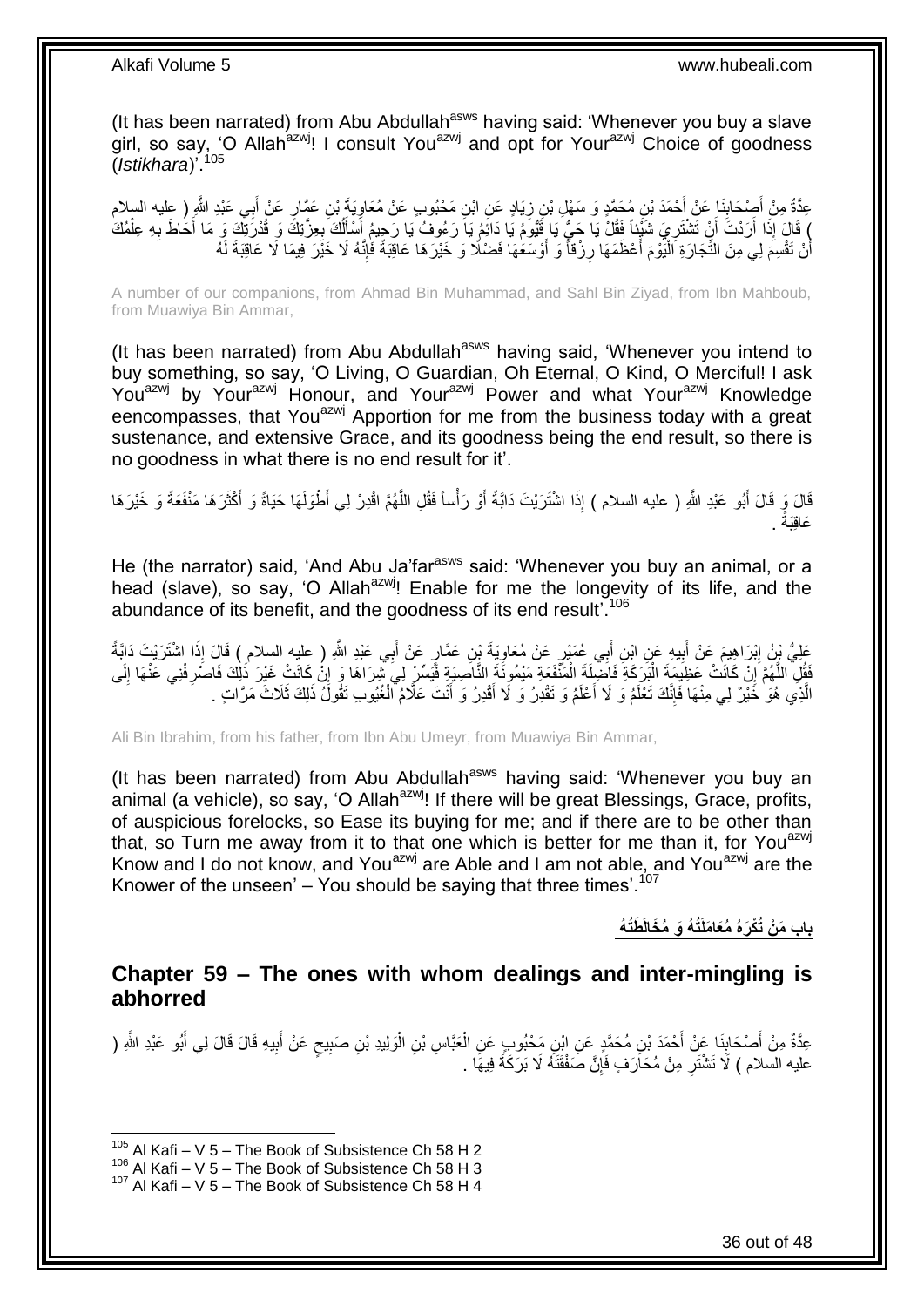A number of our companions, from Ahmad Bin Muhammad, from Ibn Mahboub, from Al Abbas Bin Al Waleed Bin Sabeeh, from his father who said,

'Abu Abdullah<sup>asws</sup> said to me: 'Do not buy from a corrupter (mixer of the goods), for there is no Blessing in his deal'.<sup>108</sup>

مُحَمَّدُ بْنُ يَحْيَى وَ غَيْرُهُ عَنْ أَحْمَدَ بْنِ مُحَمَّدٍ عَنْ عَلِيٍّ بْنِ الْحَكَمِ عَمَّنْ حَدَّثَهُ عَنْ أَبِي الرَّبِيعِ الشَّامِيِّ قَالَ سَأَلْتُ أَبَا عَبْدِ الثَّهِ ( َ َ ْ َ ِ ِ َ َ **∶** ْ عليه السلام ) فَقُلْتُ إِنَّ عِنْدَنَا قَوْماً مِنَ الْأَكْرَادِ وَ إِنَّهُمْ لَا يَزَالُونَ يَجِيئُونَ بِالْبَيْعِ فَنَّخَالِطُهُمْ وَ نُبَالِغُهُمْ فَقَالَ يَا أَبَا الرَّبِيعِ لَا<br>يَرَبْدُ وُ وُ وَيَوْ يَوْفَقَ بَرَبَّ ِ ْ ِ ِ ِ ْ ِ َ ِ ُّخَالِطُوهُمْ فَٰإِنَّ الْأَكْرَادَّ حَيٍّ مِنْ أَحْيَاءِ الْْجِنِّ كَشَفَ اللَّهُ عَنْهُمُ الْغِطَّاءَ فَلَا تُخَالِطُوهُمْٓ . ْ ْ َ ِ

Muhammad Bin Yahya, and someone else from Ahmad Bin Muhammad, from Ali Bin Al Hakam, from the one who narrated it, from Abu Al Rabie Al Shamy who said,

'I asked Abu Abdullah<sup>asws</sup>, so I said, 'With us there are people from the Kurds, and they are not ceasing to come with the sale of goods, so we tend to inter-mingle with them and buy from them'. So he<sup>asws</sup> said: 'O Abu Al-Rabie! Do not inter-mingle with them, for the Kurds are a section from the sections of the Jinn. Allah<sup>azwj</sup> has Uncovered the covering from them. So do not inter-mingle with them'.<sup>109</sup>

أَحْمَدُ بْنُ عَبْدِ اللَّهِ عَنْ أَحْمَدَ بْنِ أَبِي عَبْدِ اللَّهِ عَنْ غَيْرِ وَاحِدٍ مِنْ أَصْبَحَابِهِ عَنْ عَلِيٍّ بْنِ أَسْبَاطٍ عَنْ حُسَيْنِ بْنِ خَارِجَةَ عَنْ َ ِ َ ِ َ ِ َ َ مُيَسِّرِ بْنِ عَبْدِ الْعَزِيزِ قَالَ قَالَ لِّي أَبُّو عَبْدِ اللَّهِ ( عليه الَسلام ) لَا تُعَامِلْ ذَا عَاهَةٍ فَإِنَّهُمْ أَظْلَمُ شَيْءٍ . ∣اٍ َ ِ ِ ْ ِ

Ahmad Bin Abdullah, from Ahmad Bin Abu Abdullah, from someone else from his companions, from Ali Bin Asbaat, from Husayn Bin Kharjat, from Maysar Bin Abdul Aziz who said,

'Abu Abdullah<sup>asws</sup> said to me: 'Do not deal with people with the defects, for they are the most unjust ones'.<sup>110</sup>

عِدَّةٌ مِنْ أَصِحْابِذَا عَنْ أَحْمَدَ بْنِ مُحَمَّدٍ عَنِ ابْنِ فَضَّالٍ عَنْ ظَرِيفِ بْنِ نَاصِحٍ عَنْ أَبِي عَبْدِ اللَّهِ ( عليه السلام ) قَالَ لَا َ ٍ ِ َ **∣** َ ُّخَالِطُوا وَ لَا تُعَامِلُوا إِلَّا مَنْ نَشَأَ فِي الْخَيْرِ ۚ . ِ ْ َ ِ

A number of our companions, from Ahmad Bin Muhammad, from Ibn Fazzal, from Zareyf Bin Nasih,

(It has been narrated) from Abu Abdullah<sup>asws</sup> having said: 'Do not inter-mingle and do not have dealings except with the ones who have grown in the goodness'.<sup>111</sup>

> أَحْمَدُ بْنُ مُحَمَّدٍ رَفَعَهُ قَالَ قَالَ أَبُو عَبْدِ اللَّهِ ( عليه السلام ) احْذَرُوا مُعَامَلَةَ أَصْحَابِ الْعَاهَاتِ فَإِنَّهُمْ أَظْلَمُ شَيْءٍ . َ ا∣<br>ِ∘ِ ْ َ َ

Ahmad Bin Muhammad, raising it, said,

1

'Abu Abdullah<sup>asws</sup> said: 'Be cautious of having dealings with the people with deformities, for they are the most unjust ones'.<sup>112</sup>

مُحَمَّدُ بْنُ يَحْيَيِ عَنْ مُحَمَّدِ بْنِ أَحْمَدَ عَنْ مُحَمَّدِ بْنِ عِيسَى عَنِ الْحَسَنِ بْنِ عَلِيِّ بْنِ يَقْطِينِ عَنِ الْحُسَيْنِ بْنِ مَيَّاحٍ عَنْ عِيسَى ْ َ ٍ ْ عَنْ أَبِي عَبْدِ اللَّهِ ( عليه السلام ) أَنَّهُ قَالَ إِيَّاكَ وَ مُخَالَطَةَ السَّفِلَّةِ فَإِنَّ الَسَّفِلَّةَ لَا يَّئُولُ إِلَى خَّيْرٍ ۚ رَ ِ ِ ِ َ

 $108$  Al Kafi – V 5 – The Book of Subsistence Ch 59 H 1

<sup>109</sup> Al Kafi – V 5 – The Book of Subsistence Ch 59 H 2

 $110$  Al Kafi – V 5 – The Book of Subsistence Ch 59 H 3

<sup>111</sup> Al Kafi – V 5 – The Book of Subsistence Ch 59 H 4

 $112$  Al Kafi – V 5 – The Book of Subsistence Ch 59 H 5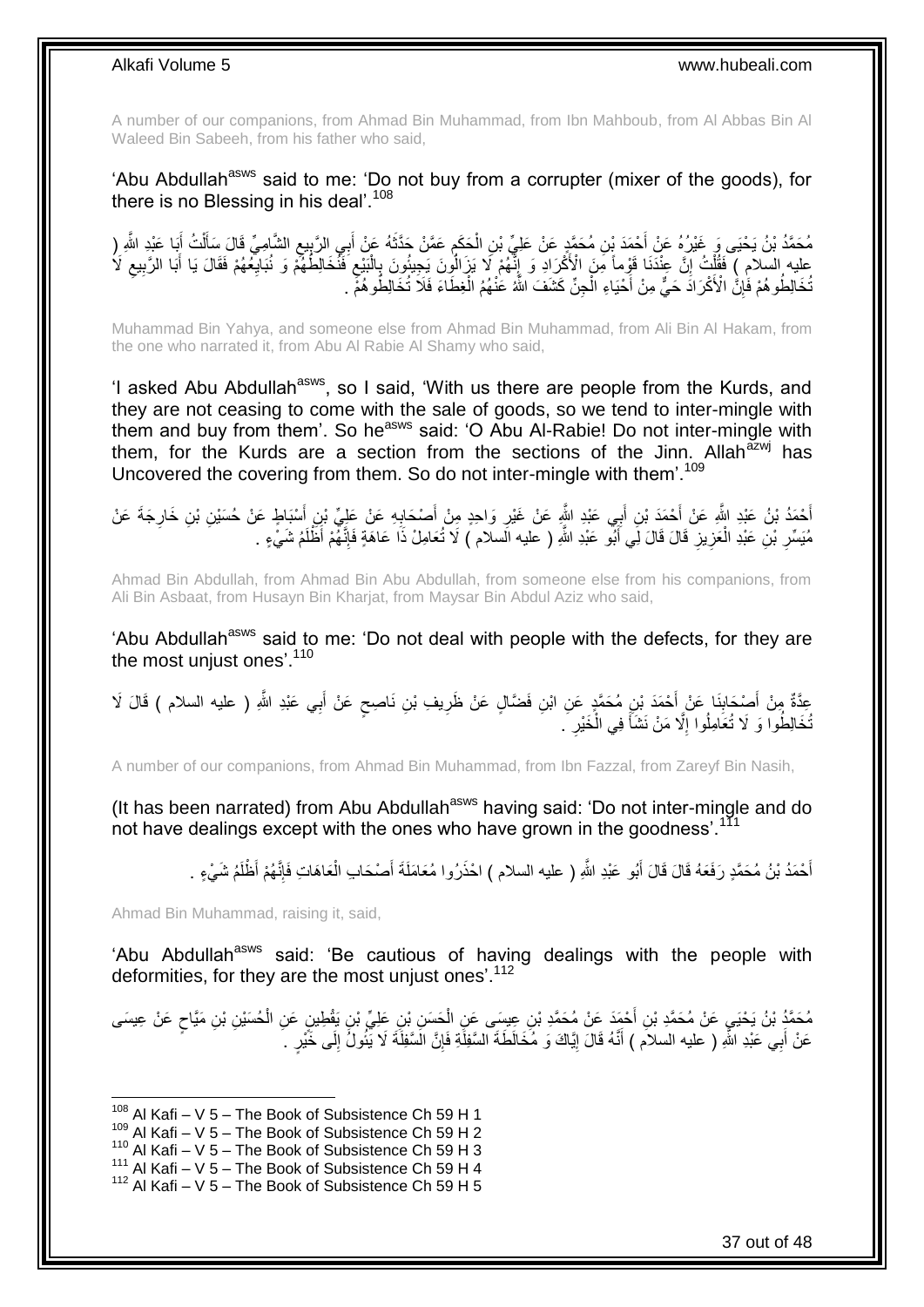Muhammad Bin Yahya, from Muhammad Bin Ahmad, from Muhammad Bin Isa, from Al Hassan Bin Ali Bin Yaqteen, from Al Husayn Bin Mayyah, from Isa,

(It has been narrated) from Abu Abdullah<sup>asws</sup> having said: 'Beware of inter-mingling with the lowly people (rif-raff), for the lowly do not lead to the goodness'.<sup>113</sup>

عَلِيُّ بْنُ مُحَمَّدِ بْنِ بُنْدَارَ عَنْ أَحْمَدَ بْنِ أَبِي عَيْدٍ اللَّهِ عَنِْ أَبِيهِ عَنْ فَضْلِ النَّوْفَلِيِّ عَنِ ابْنِ أَبِي يَحْيَى الرَّازِيِّ قَالَ قَالَ أَبُو عَبْدِ ِ َ َ َ ِ َ اللَّهِ لَّ عليه السلامَ ) لَا تُخَالِطُوا وَ لَا تُعَامِلُوا إِلَّا مَنْ نَشَأَ فِي الْخَيْرِ . **∶** ْ َ ِ

Ali Bin Muhammad Bin Bundar, from Ahmad Bin Abu Abdullah, from his father, from Fazl Al Nowfaly, from Ibn Abu Yahya Al Razy who said,

'Abu Abdullah<sup>asws</sup> said: 'Neither inter-mingle nor have dealings with anyone except the one who grew up in the goodness'. $114$ 

ِعدَّةٌ مِنْ أُصْحَابِذَا عَنْ أَحْمَدَ بْنِ مُحَمَّدٍ بْنِ خَالِدٍ عَنْ عِدَّةٍ مِنْ أُصْحَابِذَا عَنْ عَلِيِّ بِنِ أُسْبَاطٍ عَنْ حُسَيْنِ بْنِ خَارِجَةَ عَنْ مُيَسِّرِ َ ِ َ ِ ِ َ ِ َ بْنِ عَبْدِ الْعَزِيزِ قَالَ قَالَ لِي أَبُو ۖ عَبْدِ اللَّهِ (َ عليهُ السلّام ) لَا ثَّعَامِلْ ذَا عَاهَةٍ فَإِنَّهُمْ أَظْلَمُ شَيْءٍ . ا∣<br>ِ∘ِ َ **∶** ِ ْ

A number of our companions, from Ahmad Bin Muhammad Bin Khalid, from a number of our companions, from Ali Bin Asbaat, from Husayn Bin Kharjat, from Maysar Bin Abdul Aziz who said,

'Abu Abdullah<sup>asws</sup> said to me: 'Do not have dealings with the ones with deformities, for they are the most unjust ones'.<sup>115</sup>

**َب ْخ ِس ا ِء َو الْ َوفَ باب الْ**

### <span id="page-37-0"></span>**Chapter 60 – Fulfilment and the undervalutation (of measuring and weighing)**

عِدَّةٌ مِنْ أَصْحَابِنَا عَنْ أَحْمَدَ بْنَِ مُحَمَّدِ بْنِ خَالِدٍ عَنِ ابْنِ فَضَّالٍ عَنِ ابْنِ بُكَيْرٍ عَنْ حَمَّادِ بْنِ بَشِيرٍ عَنْ أَبِي عَبْدِ اللَّهِ ( عليه **∣** َ َ السلام ) قَالَ لَا يَكُونُ الْوَفَاءُ حَتَّى يَمِيلَ الْمِيزَانُ . ْ ْ

A number of our companions, from Ahmad Bin Muhammad Bin Khalid, from Ibn Fazzal, from Ibn Bakeyr, from Hammad Bin Basheer,

(It has been narrated) from Abu Abdullah<sup>asws</sup> having said: 'The fulfilment does not occur unless the 'scale' inclines (tilts in favour of the buyer)'.<sup>116</sup>

َ عَذْهُ عَنْ يَعْقُوبَ بْنِ يَزِيدَ عَنْ مُحَمَّدِ بْنِ مُرَازِمٍ عَنْ رَجُلٍ عَنْ إِسْحَاقَ بْنِ عَمَّارٍ قَالَ قَالَ مَنْ أَخَذَ الْمِيزَانَ بِيَدِهِ فَنَوَى أَنْ يَأْخُذَ<br>ِ ∣l<br>∶ ٍ ِ ِ ْ ْ َ ِ لِنَفْسِهِ وَافِياً لَمْ يَأْخُذُ إِلَّا رَاجِحاً وَ مَنْ أَغَطَى فَنَّوَى أَنْ يُعْطِّيَ سَوَاءً لَمْ يُعْطِ إِلَّا نَّاقِصاً . ا<br>ا َ َ ِ **ٔ**<br>: :<br>. لَ

From him, from Yaqoub Bin Yazeed, from Muhammad Bin Murazim,, from a man, from Is'haq Bin Ammar who said,

'The one who takes the scale in his hands, so he intends that he take a full measure for himself, does not take except for an overweighing (measure); and the one who

 $113$  Al Kafi – V 5 – The Book of Subsistence Ch 59 H 6

 $114$  Al Kafi – V 5 – The Book of Subsistence Ch 59 H 7

 $115$  Al Kafi – V  $5$  – The Book of Subsistence Ch 59 H 8

<sup>116</sup> Al Kafi – V 5 – The Book of Subsistence Ch 60 H 1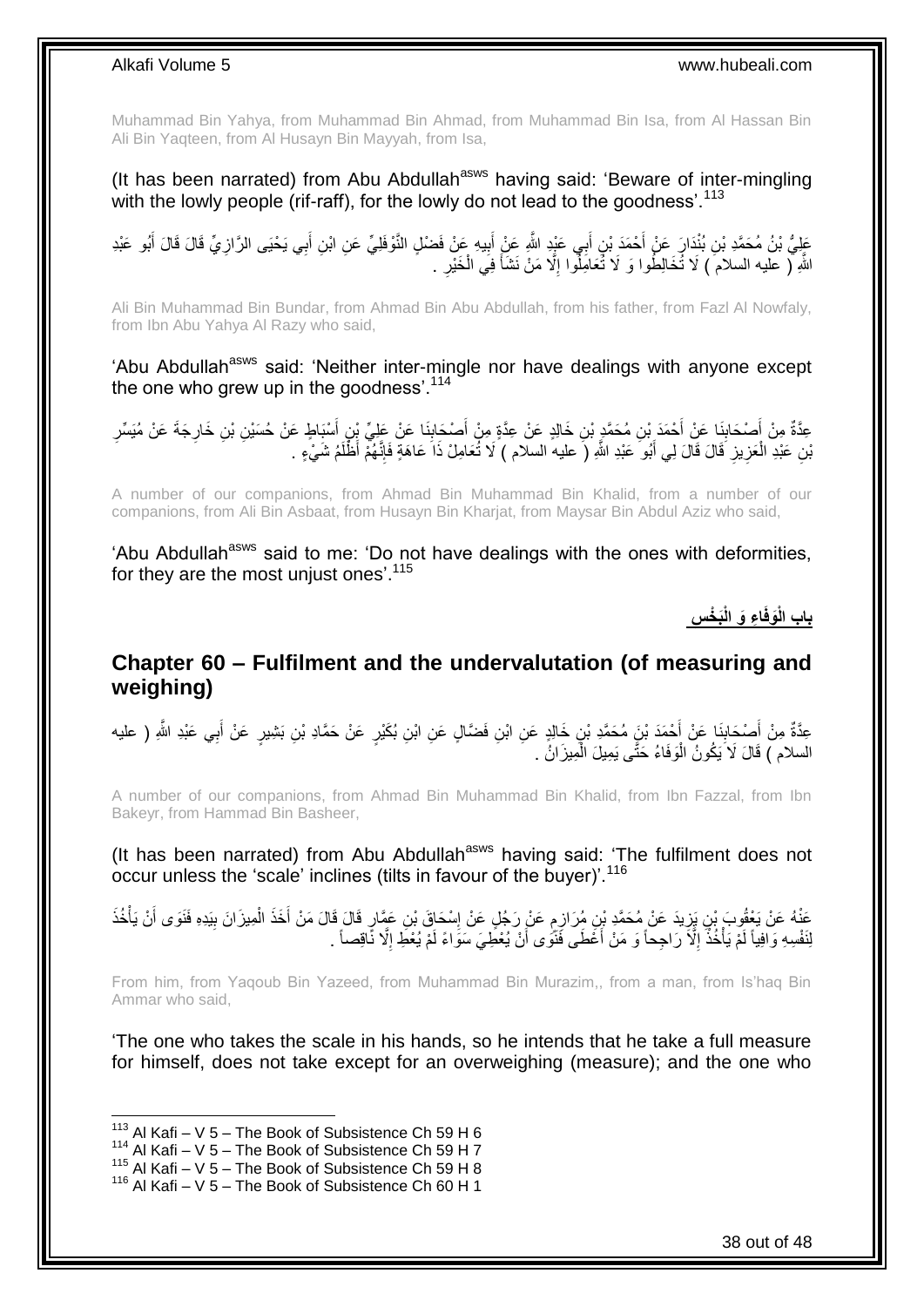gives, so he intends that he would give equal, does not give except for a deficient (measure)<sup>'.117</sup>

عَنْهُ عَنِ الْحَجَّالِ عَنْ عُبَيْدٍ بْنِ إِسْحَاقَ قَالَ قُلْتُ لِأَبِي عَبْدِ النَّهِرِ ( عليه السلام ) إِنِّي صَاحِبُ نَخْلٍ فَخَيِّرْ نِي بِحَدٍّ أَنْتَهِي إِلَيْهِ فِيهِ ِ ْ ِ ْ لَ  $\frac{1}{1}$ َ **∶** مِنَ الْوَفَاءِ فَقَالَ أَبُو عَيْدِ اللَّهِ (َ عَليه السِلام ) إِنْوِ الْوَفَاءَ فَإِنْ أَتَى عَلَى يَدِكَ وَٰ قَذَ نَوَيْتَ الْوَفَاءَ نُقُصَانٌ كُنْتَ مِنْ أَهْلَ الْوَفَاءِ وَ َ ْ َ ْ َ ِ ْ **∶** إِنْ نَوَيْتَ النُّقْصَانَ ثُمَّ أُوْفَيْتَ كُنْتَ مِنْ أَهْلِ النُّقْصَانِ . َ ُ <u>֖֚֚֚֚֚֚֚֓</u>

From him, from Al Hajjal, from Ubeyd Bin Is'haq who said,

'I said to Abu Abdullah<sup>asws</sup>, 'I am an owner of plam trees, so inform me with a limit that I should end up to with regards to it from the full measurement'. So Abu Abdullah<sup>asws</sup> said: 'Intend the full measurement. So if you give by your hand with a deficiency and you have intended the full measurement, you would be from the people of the full measurement; and if you were to intend the deficiency, then you (by fluke) give the full measurement, you would be from people who have measured out deficiently'.<sup>118</sup>

مُحَمَّدُ بْنُ يَحْيَى عَنْ أَحْمَدَ بْنِ مُحَمَّدِ بْنِ عِيسَى عَنْ عَلِيِّ بْنِ الْحَكَمِ عَنْ مُثَنَّى الْحَلَاطِ عَنْ بَعْضٍ أَصْحَابِنَا عَنْ أَبِي عَبْدِ اللَّهِ (<br>. َ ْ ً َ ِ ْ َ َ  $\frac{1}{2}$ ِعليه السلام ) قَالَ قُلْتُ لَهُ رِجُلٌ مِنْ نِيَّتِهِ الْوَفَاءُ وَ هُوَ إِذَا كَالَ لَمْ يُحْسِنْ أَنْ يَكِيلَ قَالَ فَمَا يَقُولُ الَّذِينَ حَوْلَهُ قَالَ قُلْتُ يَقُولُونَ :<br>ا ْ ه َ لَا يُوفِي قَالَ هَذَا لَا يَنْبَغِي لَهُ أَنْ يَكِيلَ . َ

Muhammad Bin Yahya, from Ahmad Bin Muhammad Bin Isa, from Ali Bin Al Hakam, from Musna Al Hannat, from one of our companions,

(It has been narrated) from Abu Abdullah<sup>asws</sup>, said, 'I said to him<sup>asws</sup>, 'A man intends the full measurement, and he, when he weighs, is not good at it in weighing'. He<sup>asws</sup> said: 'So what are they saying, those who are around him?' I said, 'They are saying, 'He does no give full measure'. He<sup>asws</sup> said: 'This one, it is not befitting for him that he weighs'.<sup>119</sup>

عَلِيُّ بْنُ إِبْرَاهِيمَ عَنْ أَبِيهِ عَنِ ابْنِ أَبِي عُمَيْرٍ عَنْ غَيْرِ وَاحِدٍ عَنْ أَبِي عَبْدِ اللَّهِ ( عليه السلام ) قَالَ لَا يَكُونُ الْوَفَاءُ حَتَّى َ ِ َ ِ َ <u>֖֚֚֓</u> ْ يَرْجَحَ .

Ali Bin Ibrahim, from his father, from Ibn Abu Umeyr, from someone else,

(It has been narrated) from Abu Abdullah<sup>asws</sup> having said: 'The full measurement does not happen until it swings (scale tilts in favour of the buyer)'.<sup>120</sup>

باب الْـغِشَّ

### <span id="page-38-0"></span>**Chapter 61 – The Cheating**

1

عَلِيُّ بْنُ إِبْرَاهِيمَ عَنْ أَبِيهٍ وَ مُحَمَّدُ بْنُ يَحْيَى عَنْ أَحْمَدَ بْنِ مُحَمَّدٍ جَمِيعاً عَنِ ابْنِ أَبِي عُمَيْرٍ عَنْ هِشَام بْنِ سَالِمٍ عَنْ أَبِي عَبْدِ َ َ ِ َ ِ **∶** َ **ื** ِ اللَّهِ ( عليهَ السلام ) قَالَ لَيْسَ مِنَّا مَنْ غَشَّنَا ۖ.

 $117$  Al Kafi – V 5 – The Book of Subsistence Ch 60 H 2

 $118$  Al Kafi – V 5 – The Book of Subsistence Ch 60 H 3

<sup>119</sup> Al Kafi – V 5 – The Book of Subsistence Ch 60 H 4

 $120$  Al Kafi – V 5 – The Book of Subsistence Ch 60 H 5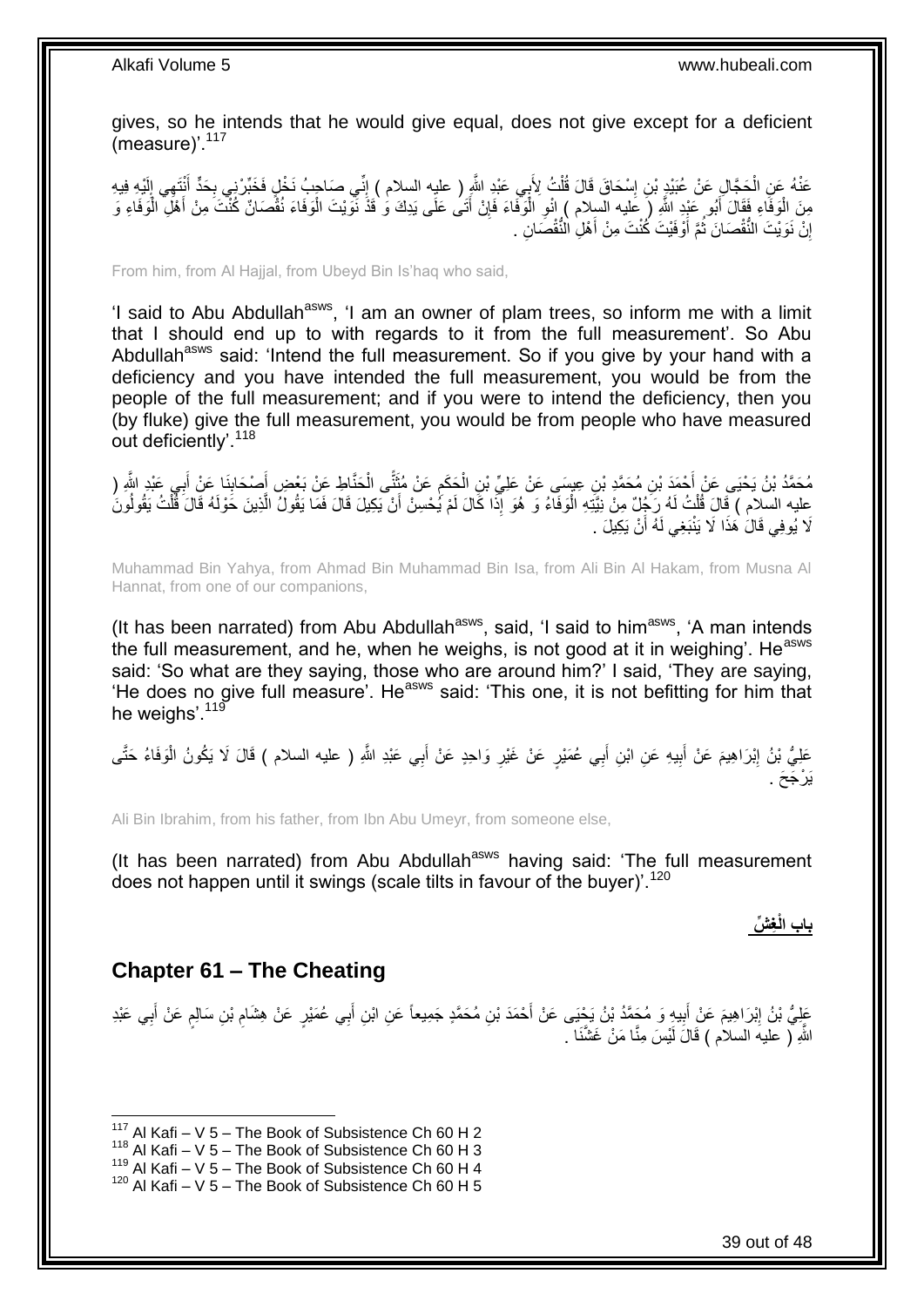Ali Bin Ibrahim, from his father, and Muhammad Bin Yahya, from Ahmad Bin Muhammad, altogether from Ibn Abu Umeyr, from Hisham Bin Salim,

(It has been narrated) from Abu Abdullah<sup>asws</sup> having said: 'He is not from us<sup>asws</sup> the one who cheats usasws, 121

رَ بِهَذَا الْإِسْنَادِ عَنْ أَبِي عَنْدِ اللَّهِ ( عِليه السلام ) قَالَ قَالَ رَسُولُ اللَّهِ ( صلى الله عليه وأله ) لِرَجُلٍ نِبِيعُ النَّمْرَ يَا فُلَانُ أَ مَا<br>رَبِّيَ تَمَّذُ نَبِيعُ النَّمْرَ لَهُ وَالْقَدِيْنِ الْع َ **∶** َ ِ عَلِمُتَ أَنَّهُ لَيْسَ مِنَ الْمُسْلِمِينَ مَنْ غَشَّهُمْ . ْ َ

And by this chain,

(It has been narrated) from Abu Abdullah<sup>asws</sup> having said: 'Rasool-Allah<sup>saww</sup> said to a man selling dates: 'O so and so! Do you not know that he is not from the Muslims, the one who cheats them?'<sup>122</sup>

مُحَمَّدُ بْنُ يَحْيَى عَنْ بَعْضِ أَصْحَابِذَا عَنْ سِجَادَةَ عَنْ مُوسَى بْنِ بَكْرٍ قَالَ كُنَّا عِنْدَ أَبِي الْحَسَنِ ( عليه السلام ) فَإِذَا دَنَانِيرُ ِ َ ْ َ مَصْبُوبَةٌ بَيْنَ يَدَيْهِ فَنَظَرَ إِلَى دِينَارٍ فَأَخَذَهُ بِبَدِهِ ثُمَّ قَطَعَهُ بِنِصْفَيْنِ ثُمَّ قَالَ لِي أَلْقِهِ فِي الْبَالُو عَةِ حَتَّى لَا بُيَاعَ شَيْءٌ فِيهِ غَشٍّ . ْ َ ُ **∶** ُ **!** َ ِ

Muhammad Bin Yahya, from one of our companions, from Sajada, from Musa Bin Bakr who said,

'We were in the presence of Abu Al-Hassan<sup>asws</sup>, and there were some Dinars in front of him<sup>asws</sup>. So he<sup>asws</sup> looked at a Dinar, took it in his<sup>asws</sup> hand, then broke it into two halves, then said to me: 'Throw it in the sewer until something in which is cheating would not be sold (again)'. $123$ 

أَبُو عَلِيٍّ الْأَشْعَرِيُّ عَنِ الْحَسَنِ بْنِ عَلِيٍّ بْنِ عَبْدٍ اللَّهِ عَنْ عُبَيْسٍ بْنِ هِشَامٍ عَنْ رَجُلٍ مِنْ أَصنْحَابِهِ عَنْ أَبِي عَبْدِ اللَّهِ رِ عليه ֧֖֧֖֖֖֖֖֧֧֖֧֧֧֧ׅ֧֧֧֚֚֚֚֚֚֚֝֝֟֓֝֓֝֓֟֓֝֬֟֓֟֓֟֓֟֓֝֬֜֝֓֝֬֜֓֝֬֜֓֝֬ ْ ِ َ ِ َ السلام ) قَالَ دَخَّلَ عَلَيْهِ رَجُلٌ يَبِيعُ الدَّقِيقَ فَقَالَ إِيَّاكَ وَ الْغِشَّ فَإِنَّ مَنْ غَشَّ غُشَّ فِي مَالِهِ فَإِنْ لَمْ يَكُنْ لَهُ مَالٌ غُشَّ فِي أَهْلِهِ . ِ ْ ِ **!** َ ∣ٍ إ

Abu Ali Al Ashary, from Al Hassan Bin Ali Bin Abdullah, from Ubeys Bin Hisham, from a man from his companions,

(It has been narrated) from Abu Abdullah<sup>asws</sup>, said, 'A man came over to him<sup>asws</sup> selling the flour, so he<sup>asws</sup> said: 'Beware of the cheating, for the one who cheats, would himself be cheated in his wealth. So if there does not happen to be wealth for him, he would be cheated in his family'.<sup>124</sup>

عَلِيُّ بْنُ إِبْرَاهِيمَ عَنْ أَبِيهِ عَنِ ابْنِ أَبِي عُمَيْرٍ عَنِ النَّوْفَلِيِّ عَنِ السَّكُونِيِّ عَنْ أَبِي عَبْدِ اللَّهِ ( عليه السلام ) قَالَ نَهَى رَسُولُ اللَّهِ َ َ **!** ِ ( صلى الله عليه وأله ) عَنْ أَنْ يُشَابَ اللَّبَنُّ بِالْمَاءِ لِلْبَيْعِ <sub>.</sub> ِ ْ ْ ِ ه َ

Ali Bin Ibrahim, from his father, from Ibn Abu Umeyr, from Al Nowfaly, from Al Sakuny,

(It has been narrated) from Abu Abdullah<sup>asws</sup> having said: 'Rasool-Allah<sup>azwj</sup> forbade from the milk be mixed with the water for the selling'.<sup>125</sup>

عَلِيُّ بْنُ إِبْرَاهِيمَ عَنْ أَبِيهِ عَنِ ابْنِ أَبِي عُمَيْرٍ عَنْ هِشَامٍ بْنِ الْحَكَمِ قَالَ كُنْتُ أَبِيعُ السَّابِرِيَّ فِي الظُّلَالِ فَمَرَّ بِي أَبُو الْحَسَنِ ِ ِ َ ِ ْ ; **! ֽוּ** ْ َ مُوسَّى ( عَلَيه السلام ) فَقَالَ لِّي يَا هِشَآْمُ إِنَّ اَلْبَيْعَ فِي الظِّلِّ غِشٌّ وَ ٰإِنَّ الْغِشَّ لَا يَحِلُّ . ْ ِ ْ ِ

 $121$  Al Kafi – V 5 – The Book of Subsistence Ch 61 H 1

 $122$  Al Kafi – V 5 – The Book of Subsistence Ch 61 H 2

 $123$  Al Kafi – V 5 – The Book of Subsistence Ch 61 H 3

 $124$  Al Kafi – V 5 – The Book of Subsistence Ch 61 H 4

 $125$  Al Kafi – V 5 – The Book of Subsistence Ch 61 H 5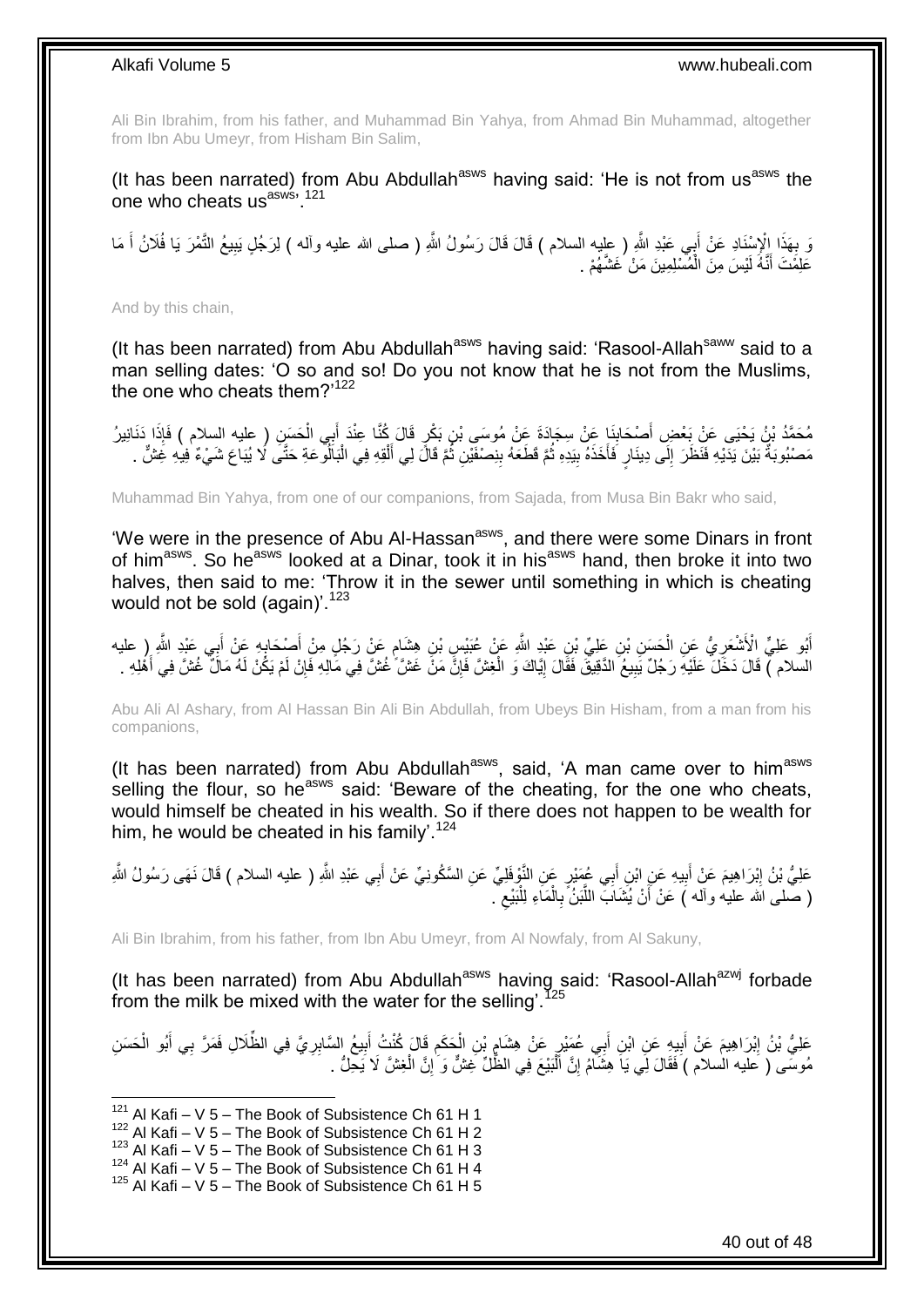Ali Bin Ibrahim, from his father, from Ibn Abu Umeyr, from Hisham Bin Al Hakam who said,

'I was selling Al-Sabiriyya (a fabric) in the shade, so Abu Al-Hassan Musa<sup>asws</sup> passed by me, so he<sup>asws</sup> said to me: 'O Hisham! The selling in the shade (in darkness) is cheating, and that cheating is not Permissible'.<sup>126</sup>

عَلِيُّ بْنُ إِبْرَاهِيمَ عَنْ أَبِيهِ عَنِ ابْنِ أَبِي عُمَيْرٍ عَنِ ابْنِ مَخْبُوبٍ عَنْ أَبِي جَمِيلَةَ عَنْ سَعْدِ الْإِسْكَافِ عَنْ أَبِي جَعْفَرٍ ( عليه<br>. يَعْفُ بَيْنَ إِبْرَاهِيمَ بِيَّةٍ مِنْ أَبِيهِ عَنِ الْبَيْ َ **!** َ ِ َ َ السِلّام ) قَالَ مَرٍّ النَّبِيُّ ( صلى اللهِ عَلَيْه وآله ً ) فِي سُوَقِ الْمَدِينَةِ بِطَعَامٍ فَقَالَ لِصَـاحِبِهِ مَا أَرَى طَعَامَكَ إِلَّا طُّيِّباً وَ سَأَلُّهُ عَنْ َ ِ ֧֧֧֧֧֧֧֧֓֝֓֝֓֝֓֝֬֟֓֟֓֓֓֟֓֓֟֓֓<del>֛</del> ِ ْ ِ لَ َ ا<br>ا سِعْرِهِ فَأَوْحَىِ اللَّهُ عَزَّ وَ ُجَلَّ إِلَيْهِ أَنْ يَدُسَّ يَدَيْهِ فِي الطَّعَامِ فَفَعَلَ فَأَخْرَجُّ طَعَاماً رَدِيّاً فَقَالَ لِصَاحِبِهِ مَا أَرَاكَ إِلَّا وَ قَدْ جَمَعْتَ َ ِ ِ َ ِ َ لَ ِ ا<br>ا َ خِيَانَةً وَ غِشَّاً لِلْمُسْلِمِينَ . ْ

Ali Bin Ibrahim, from his father, from Ibn Abu Umeyr, from Ibn Mahboub, from Abu Jameela, from Sa'ad Al Askaaf,

(It has been narrated) from Abu Ja'far<sup>asws</sup> having said: 'The Prophet<sup>saww</sup> passed in a food market stall of Al-Medina, so hesaww said to its owner: 'Isaww do not see your food except as good', and he<sup>saww</sup> asked him about its price. So Allah<sup>azwj</sup> Mighty and Majestic Revealed unto him<sup>saww</sup> that he<sup>saww</sup> should insert his<sup>saww</sup> hand in the food. So he<sup>saww</sup> did it, and there came out food which had perished. So he<sup>saww</sup> said to its owner: 'Isaww do not see you except as having gathered betrayal and cheating for the Muslims<sup>' 127</sup>

> **ِ َبْيع ِف فِي ال ِّشَرا ِء َو الْ َحلْ باب الْ**

### <span id="page-40-0"></span>**Chapter 62 – The oath during the buying and the selling**

أَبُو عَلِيٍّ الْأَشْعَرِيُّ عَنْ مُحَمَّدِ بْنِ عَيْدِ الْجَنَّإِرِ عَنْ أَحْمَدَ بْنِ النَّضْرِ عَنْ أَبِي جَعْفَرٍ الْفَزَارِيِّ قَالَ دَعَا أَبُو عَيْدِ اللَّهِ ( عليه<br>- يَهْمَمْ الْأَشْعَرِيُّ بَنَ بَيْنَ الْمَجْمَعَ َ **∶** ْ ِ َ ِ ْ َ ِ السلام ) مَوْلًى لَهُ يُقَالُ لَهُ مُصَادِفٌ فَأَعْطَاهُ أَلْفَ دِينَارٍ وَ قَالَ لَهُ تَجَهَّزُ حَتَّى تَخْرُجَ إِلَّى مِصْرَ فَإِنَّ عِيَالِي قَدْ كَثُرُوا ِ ْ َ َ ا<br>انہ ∣ļ

Abu Ali Al Ashary, from Muhammad Bin Abdul Jabbar, from Ahmad Bin Al Nazar, from Abu Ja'far Al Fazary who said,

'Abu Abdullah called over a slave of his<sup>asws</sup> called Musadif. So he<sup>asws</sup> gave him a thousand Dinars and said to him: 'Equip yourself until you go out to Egypt, for my<sup>asws</sup> dependents have multiplied'.

قَالَ فَتَجَهَّزَ بِمَتَاعٍ وَ خَرَجَ مَعَ التُّجَّارِ إِلَى مِصْرٍ فَلَمَّا دَنِّوْا مِنْ مِصْرَ اسْتَقْبَلَتْهُمْ قَافِلَةٌ خَارِجَةٌ مِنْ مِصْرَ فَسَأَلُوهُمْ عَنِ الْمَتَاعِ ∣∣<br>∶ ِ ֖֖֖֧֚֚֚֚֚֚֚֚֚֬֟֓֟֓֟֓֟֓֟֓֟֓֟֓֡֟֓֟֓֟֓֟֓֟֓֟֓֟֓֟֓֟֓֡֟֓֟֓֟֓֟֓֞֓ ِ ِ ْ أا ِ الَّذِي مَعَهُمْ مَا خَّالُهُ فِي الْمَدِينَةِ وَ كَانَ مَتَاعَ الْعَامَّةِ فَأَخْبَرُوهُمْ أَنَّهُ لَيْسَ بِمِصْرَ مِنْهُ شَيْءٌ فَتَحَالَفُوا وَ تَعَاقَدُوا عَلَى أَنْ لَآ ْ .<br>ا ِ َ َ ْ َ يَنْقُصْوا مَثَاعَهُمْ مِنْ رِبْحِ الدِّينَارِ دِينَار أ ِ ِ ِ

He said, 'So I equipped myself with belongings and went out along with the merchants to Egypt. So when we approached Egypt, a caravan met them outside of Egypt. So they asked them (Egyptians) about the belongings which were with them, what was its state in the city, and the belongings were general (items). So they (Egyptians) informed them that there was nothing from it available in Egypt. So they vowed and agreed upon that they would not draw out their belongings of a Dinar for a profit less than a Dinar (100% mark-up).

 $126$  Al Kafi – V 5 – The Book of Subsistence Ch 61 H 6

 $127$  Al Kafi – V 5 – The Book of Subsistence Ch 61 H 7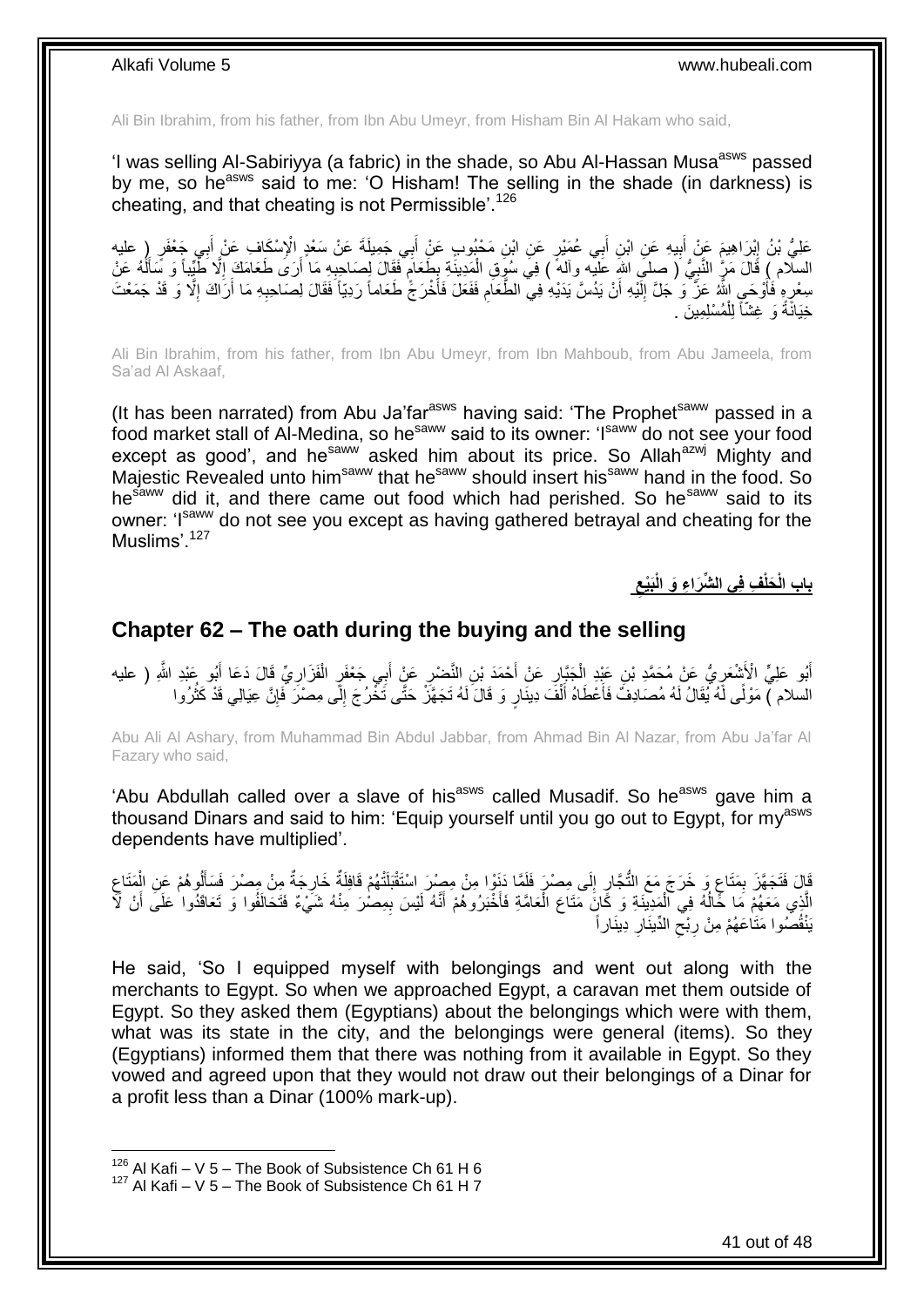لَ  $\frac{1}{2}$ فَلَمَّا فَبَضُوا أَمْوَالَهُمْ وَ انْصَرَفُوا إِلَى الْمَدِينَةِ فَدَخَلَ مُصَادِفٌ عَلَى أَبِي عَبْدِ اللَّهِ ( عليه السلام ) وَ مَعَهُ كِيسَانِ فِي كُلِّ وَاحِدٍ َ َ ْ أَنْفُ دِينَارٍ فَقَالَ جُعِلْتُ فِدَاكَ هَذَا رَأْسُ الْمَالِ وَ هَذَا الْآخَرُ رِبْحٌ فَقَالَ أَإِنَّ هَذَا الرّبُجَ كَثِيرٌ وَ لَكِنْ مَا صَنَعْتَهُ فِيَ الْمُتَاعِ فَحَدَّثَهُ ِ **∶** ْ .<br>ا ْ ْ َ ِ ْ كَيْفَ صَنَّعُوا وَ كَيْفَ تَحَالَفُوا

So when they grabbed their wealth (profits) and left to go to Al-Medina, Musadif came over to Abu Abdullah<sup>asws</sup> and with him were two bags, in each of the bags being a thousand Dinars. So he said, 'May I be sacrificed for you<sup>asws</sup>! This is the capital of the wealth, and this is another, a profit'. So he<sup>asws</sup> said: 'This profit is a lot, but what did you do regarding the goods?' So he narrated to him<sup>asws</sup> how he had dealt and how they had all oathed (for doubling of the price).

فَقَالَ سُبْحَانَ اللَّهِ تَحْلِفُونَ عَلَى قَوْمٍ مُسْلِمِينَ أَلَّا تَبِيعُوهُمْ إِلَّا رِبْحَ الدِّينَارِ دِينَار أَ ثُمَّ أَخَذَ أَحَدَ الْكِيسَيْنِ فَقَالَ هَذَا رَأْسُ مَالِي وَ لَا ُ ِ ِ ِ ِ ٍ **ٔ** ْ َ َ حَاجَةَ ۖ لَنَا فِي هَذَا الرِّبْحِ ثُمَّ قَالَ يَأْ مُصَادِفُ مُجَادَلَةُ السُّيُوفِ أَهْوَنُ مِنْ طَلَبِ الْحَلَالِ . ْ َ ُ ِ

So he<sup>asws</sup> said: 'Glory be to Allah<sup>azwj</sup>! They were oathing against a group of Muslims that they would not be selling to them except for a profit of a Dinar with the Dinar?' Then he<sup>asws</sup> took one of the bags, so he<sup>asws</sup> said: 'This is the capital of my<sup>asws</sup> wealth, and there is no need for us<sup>asws</sup> with regards to this profit'. Then he<sup>asws</sup> said: 'O Musadif! A dispute of the swords is easier than seeking the Permissible'.<sup>128</sup>

وَ عَنْهُ عَنِ الْحَسَنِ بْنِ عَلِيٍّ الْكُوفِيِّ عَنْ عُبَيْسِ بْنِ هِشَامٍ عَنْ أَبَانِ بْنِ تَغْلِبَ عَنْ أَبِي حَمْزَةَ رَفَعَهُ قَالَ قَامَ أَمِيرُ الْمُؤْمِنِينَ ( َ َ ٍ ْ ْ َ عليه السلاَّم ) عَلَّى ذَارِ ابْنِ أَبِي مُعَيْطٍ وَ كَانَ يُقَّامُ فِيهًا الْإِبِلُ فَقَالَ يَا مَعَاشِرَ السَّمَّاسِرَةِ أَقِلُّوا الْأَيْمَانَ فَإِنَّهَا مَنْفَقَةٌ لِلسَّلْعَةِ<br>بِمَدَّةٍ بِنَّذَا بِهَا مَنْفَقَةٌ لِلس **ِ** َ **∶** ه  $\frac{1}{2}$ َ مَمْحَقَّةٌ لِلرِّبْح<sup>`</sup>.  $\zeta$ 

And from him, from Al Hassan Bin Ali Al Kufy, from Ubeys Bin Hisham, from Aban Bin Taghlub, from Abu Hamza, raising it, said,

'Amir Al-Momineen<sup>asws</sup> stood at the door of Ibn Abu Mueet, and the camels used to stand therein, so he<sup>asws</sup> said: 'O group of middlemen! Lessen the oaths, for (although) these are more profitable for the price, (but) are (eventually) destructive for the profits'.<sup>129</sup>

عِدَّةٌ مِنْ أَصْحَابِنَا عَنْ أَحْمَدَ بِنِ مُحَمَّدِ بْنِ خَالِدٍ عَنْ مُحَمَّدٍ بْنِ عِيسَى عِنْ عُبَيْدِ اللَّهِ الدِّهْقَانِ عَنْ دُرُسْتَ بْنِ أَبِي مَنْصُورٍ عَنْ **∣** َ إِبْرَاهِيمَ بْنِ عَبْدٍ الْحَمِيدِ عَنْ أَبِيَ الْحَسَنِ مُوسَى (ٍ عليه السلاَم ) قَالَ ثَلاَثَةٌ لَا يَنْظُرُ اللَّهُ تَعَالَى إِلَيْهِمْ يَوْمَ الْقِيَامَةِ أَحَدُهُمْ رَجُلٌ َ ْ َ ْ َ ْ ِ لَ ِ اتَّخَذَ اللَّهَ بِضَاعَةً لَا يَشْتَرِي إِلَّا بِّيَمِينٍ وَ لَا يَبِيعُ إِلَّا بِيَمِينٍ . ِ ِ ِ **!** ِ ِ

A number of our companions, from Ahmad Bin Muhammad Bin Khalid, from Muhammad Bin Isa, from Ubeydullah Al Dahqaan, from Dorost Bin Abu mansour, from Ibrahim Bin Abdul Hameed,

(It has been narrated) from Abu Al-Hassan Musa<sup>asws</sup> having said: 'Three (types of people), Allah<sup>azwj</sup> the Exalted would not be Considering them on the Day of Judgement – one of them is a man who takes Allah<sup>azwj</sup> with a commodity. He neither buys except with an oath, and he does not sell except with an oath'.<sup>130</sup>

َ مُحَمَّدُ بْنُ يَحْيَي عَنْ أَحْمَدَ بْنِ مُحَمَّدِ بْنِ عِيسَي عَنْ مُحَمَّدٍ بْنِ الْحَسَنِ زَعْلَانِ عَنْ أَبِي إِسْمَاعِيلَ رَفَعَهُ عَنْ أَمِيرِ الْمُؤْمِنِينَ (<br>. ْ َ ْ ِ َ ِ عليه السلام ) أَنَّهُ كَانَ يَقُولُ إِيَّاكُمْ وَ الْحَلْفَ فَإِنَّهُ يُنَفِّقُ السَّلْعَةَ وَ يَمْحَقُّ الْبَرَكَةَ . ْ ْ ِ ْ ْ <u>֖֖֚֚֚֚֓</u>֦֧֦֧֦֓֡֝ َ

 $128$  Al Kafi – V 5 – The Book of Subsistence Ch 62 H 1

 $^{129}$  Al Kafi – V 5 – The Book of Subsistence Ch 62 H 2

 $130$  Al Kafi – V 5 – The Book of Subsistence Ch 62 H 3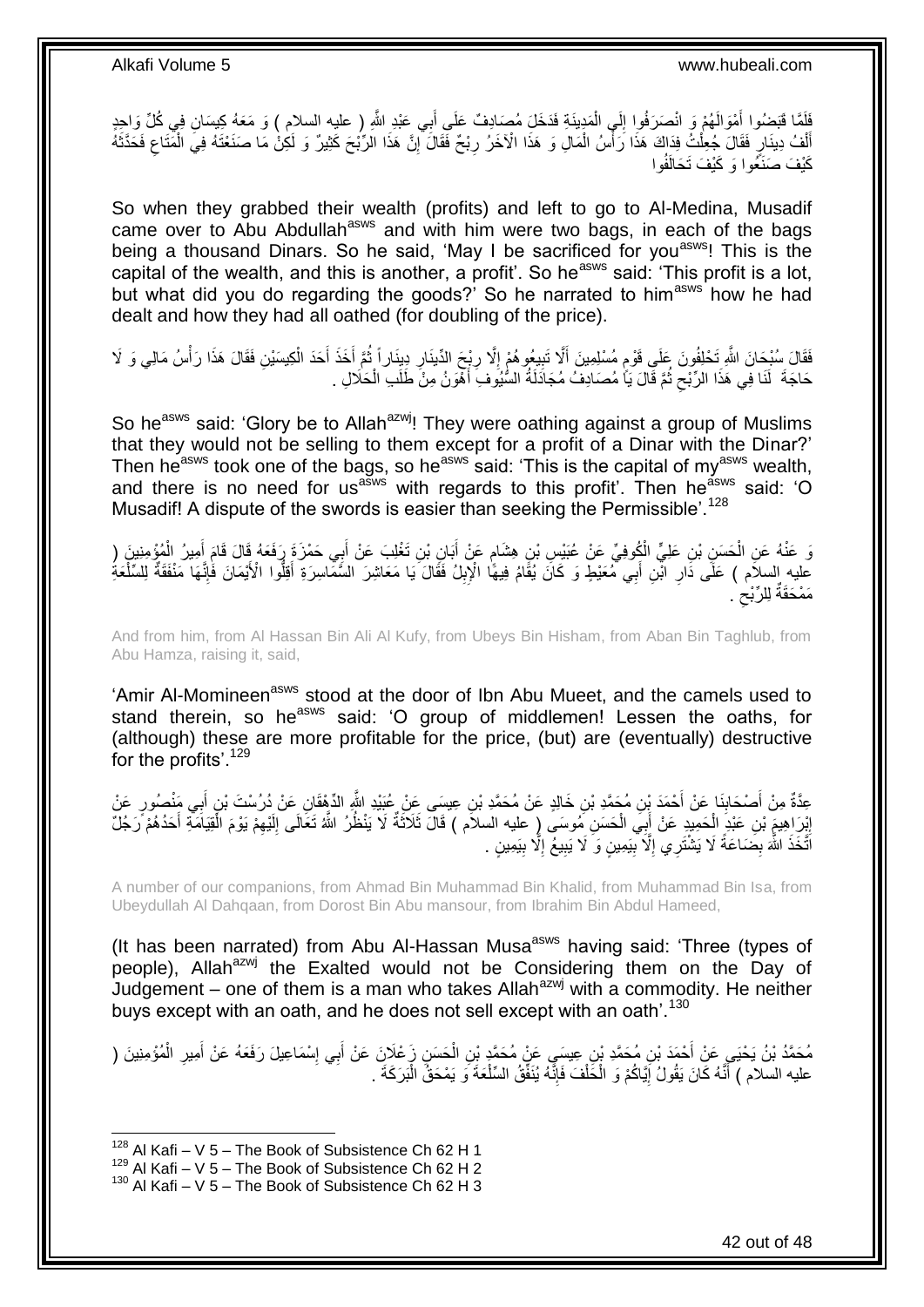Muhammad Bin Yahya, from Ahmad Bin Muhammad Bin Isa, from Muhammad Bin Al Hassan Za'laan, from Abu Ismail,

(It has been narrated) raising it from Amir Al-Momineen<sup>asws</sup> that he<sup>asws</sup> was saying: 'Beware of swearing the oath, for it frees up the price and it obliterates the Blessings'.<sup>131</sup>

**ِ ْسَعار باب اْْلَ**

### <span id="page-42-0"></span>**Chapter 63 – The Inflation**

مُحَمَّدُ بْنُ يَحْيَى عَنْ مُحَمَّدِ بْنِ أَحْمَدَ عَنْ يَعْقُوبَ بْنِ يَزِيدَ عَنِ الْغِفَارِيِّ عَنِ الْقَاسِمِ بْنِ إِسْحَاقٍ عَنْ أَبِيهِ عَنْ جَدِّهِ قَالَ قَالٍَ<br>. ِ ِ ْ ِ ْ ِ َ ِ َ ْ رَسُولُ اللَّهِ ( صلى الله عليه وَاله ) عَلامَةُ رِضَا اللَّهِ تَعَالَى فِيَ خَلْقِهِ عَذْلُ سُلْطَانِهِمْ وَ رُخْصُ أَسْعَارِهِمْ وَ عَلامَةُ غَضَب اللَّهِ ْ ِ ِ َ ِ نَبَارَكَ وَ تَعَالَى عَلَى خَلْقِهِ جَوْرُ سُلْطَانِهِمْ وَ غَلَاءُ أَسْعَارِهِمْ . ِ َ ِ ْ

Muhammad Bin Yahya, from Muhammad Bin Ahmad, from Yaqoub Bin Yazeed, from Al Ghufary, from Al Qasim Bin Is'haq, from his father, from his grandfather who said,

'Rasool-Allah<sup>saww</sup> said: 'A sign of Pleasure of Allah<sup>azwj</sup> the exalted among His<sup>azwj</sup> creatures is the justice of their Sultan (ruling authority), and cheapness of their prices (low inflation); and a Sign of the Anger of Allah<sup>azwj</sup> Blessed and High upon His<sup>azwj</sup> creatures is the inequity of their Sultan (ruling authority) and the expensiveness of their prices (high inflation)'.<sup>132</sup>

عِدَّةٌ مِنْ أَصْحَابِنَا عَنْ سَهْلِ بْنِ زِيَادٍ عَنْ يَعْقُوبَ بْنِ يَزِيدَ عَنْ مُحَمَّدِ بْنِ أَسْلَمَ عَمَّنْ ذَكَرَهُ عَنْ أَبِي عَبْدِ اللَّهِ ( عليه السلام )<br>ِ ِ ِ ِ َ َ قَالَ إِنَّ اللَّهَ جَلَّ وَ عَزَّ وَكَّلَ بِالسَّعْرِ مَلَكاً فَلَنْ يَغْلُوَ مِنَّ قِلَّةٍ وَ لَا يَرْخُصَ مِنْ كَثْرُةٍ . **ٔ** ه ُ ِ **∶** ِ

A number of our companions, from Sahl Bin Ziyad, from Yaqoub Bin Yazeed, from Muhammad Bin Aslam, from the one who mentioned it,

(It has been narrated) from Abu Abdullah<sup>asws</sup> having said: 'Allah<sup>azwj</sup> Majestic and Mighty has Allocated an Angel to (regulate) the prices, so these would never be high from scarcity, nor would be be low from abundance'.<sup>133</sup>

مُحَمَّدُ بْنُ يَحْيَى عَنْ مُحَمَّدِ بْنِ أَحْمَدَ عَنِ الْعَبَّاسِ بْنِ مَعْرُوِهِ عَنِ الْحَجَّالِ عَنْ بَعْضِ أَصْحَابِهِ عَنْ أَبِي حَمْزَةَ الثَّمَالِيِّ عَنْ ِ َ ْ ْ َ ُّ َ عَلِيِّ بْنِ الْحُسَيْنِ ( عليه السلاَم ) قَالَ إِنَّ اللَّهَ عَزَّ وَ جَلَّ وَكَّلَ بِالسِّعْرِ مَلَكاً يُدَبِّرُهُ بِأَمْرِهِ . ْ ِ َ ِ ِ **∶** ِ

Muhammad Bin Yahya, from Muhammad Bin Ahmad, from Al Abbas Bin marouf, from Al Hajjal, from one of his companions, from Abu Hamza Al Sumaly,

(It has been narrated) from Ali<sup>asws</sup> Bin Al-Husayn<sup>asws</sup> having said: 'Allah<sup>azwj</sup> Mighty and Majestic has Allocated an Angel with the prices, managing these by His<sup>azwj</sup> Command'.<sup>134</sup>

سَهْلُ بْنُ زِيَادٍ عَنْ يَعْقُوبَ بْنِ يَزِيدَ عَمَّنْ ذَكَرَهُ عَنْ أَبِي عَبْدِ اللَّهِ ( عليه السلام ) قَالَ إِنَّ اللَّهَ عَزَّ وَ جَلَّ وَكَّلَ بِالْأَسْعَارِ مَلَكاً<br>سِمَّا ِ ِ ِ ِ ِ يُدَبِّرُ هَا .

 $131$  Al Kafi – V 5 – The Book of Subsistence Ch 62 H 4

 $132$  Al Kafi – V 5 – The Book of Subsistence Ch 63 H 1

 $133$  Al Kafi – V 5 – The Book of Subsistence Ch 63 H 2

 $134$  Al Kafi – V 5 – The Book of Subsistence Ch 63 H 3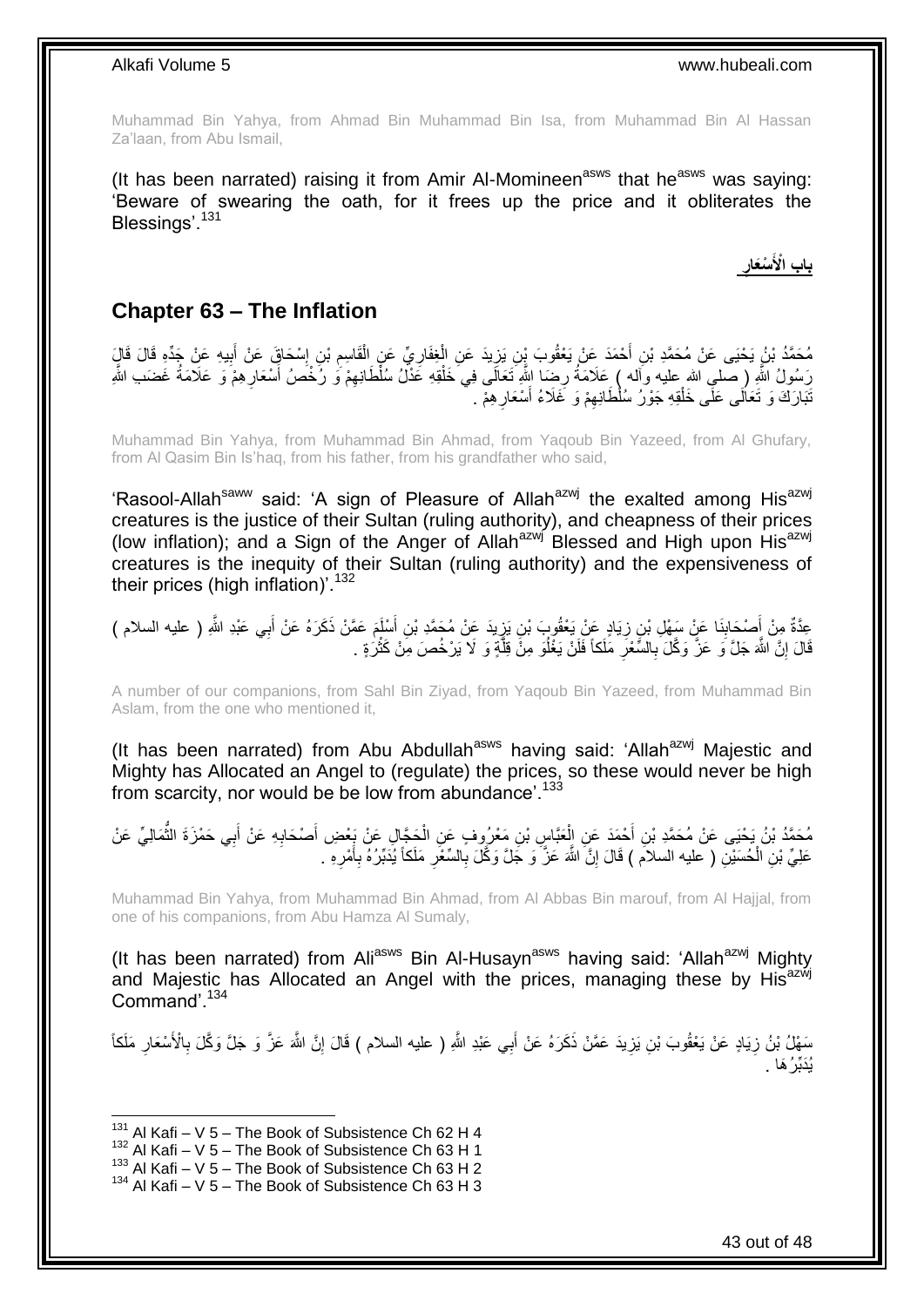Sahl Bin Ziyad, from Yaqoub Bin Yazeed, from the one who mentioned it,

(It has been narrated) from Abu Abdullah<sup>asws</sup> having said: 'Allah<sup>azwj</sup> Mighty and Majestic has Allocated an Angel with the prices, to manage it'.<sup>135</sup>

عِدَّةٌ مِنْ أَصْحَابِنَا عَنْ أَحْمَدَ بْنِ مُحَمَّدِ بْنِ خَالِدٍ عَنْ عَبْدِ الرَّحْمَنِ بْنِ حَمَّادٍ عَنْ يُونُسَ بْنِ يَعْقُوبَ عَنْ سَعْدٍ عَنْ رَجُلٍ عَنْ أَبِي َ ِ ِ َ عَيْدِ اللَّهِ (ِ عليه السلام ) قَالَ لَمَّا صَارَتِ الْأَشْيَاءُ لِّيُوسُفَ بِّنٍ يَغْفُوبُ ( عِليهما السلام ) جَعَلَ الطَّعَامَ فِي بُيُوتٍ وَ أَمَرَ بَعْضَ َ رُكَلائِهِ فَكَانَ يَقُولُ بِعْ بِكَذَا وَ كَذَا وَ السِّعْرُ قَائِمٌ فَلَمَّا عَلِمَ أَنَّهُ يَزِيدُ فِي ذَلِكَ الْيَوْمِ كَرِه ٰأَنْ يَجْرِيَ الْغَلاَءُ عَلَى لِسَانِهِ فَقَالَ لَهُ ِ ْ ِ َ ِ ِ ِ َ ِ اذْهَبْ فَبِعْ وَ لَمْ يُسَمِّ لَّهُ سِعْر أَ ِ **ٔ** 

A number of our companions, from Ahmad Bin Muhammad Bin Khalid, from Abdul Rahman Bin Hammad, from Yunus Bin Yaqoub, from Sa'ad, from a man,

(It has been narrated) from Abu Abdullah<sup>asws</sup> having said: 'When the things came to be for Yusuf<sup>as</sup> Bin Yagoub<sup>as</sup>, he<sup>as</sup> made the good to be in the houses (granaries) and ordered one of his representatives, so he<sup>as</sup> was saying: 'Sell for such and such', and the price was fixed. So when he<sup>as</sup> came to know that it had increased during that day, he<sup>as</sup> dislike that he speak of the high prices upon his<sup>as</sup> tongue, so he<sup>as</sup> said to him: 'Go and sell', but did not name the price for him.

ْفَذَهَبَ الْوَكِيلُ غَيْرَ بَعِيدٍ ثُمَّ رَجَعَ إِلَيْهِ فَقَالَ لَهُ اذْهَبْ فَبِعْ وَ كَرِهَ أَنْ يَجْرِيَ الْغَلَاءُ عَلَى لِسَانِهِ فَذَهَبَ الْوَكِيلُ فَجَاءَ أَوَّلُ مَنِ<br>فَقَدْ مَثَّلَ الْقَرْبِ الْمَرْضَةِ مِنْ ت لَ ِ .<br>• • • • ا<br>ا َ ْ ْ ِ ِ ِ **ٔ** اجْتَالَ فَلَمَّا بَلَغَ دُونَ مَا كَانَ ٰبِالْأَمْسِ بِمِكْيَالٍ قَالَ الْمُشْتَرِيَ حَسْبُكَ ۚ إِنَّمَا أَرَدْتُ بِكَذَا وَ كَذَا فَعَلِمَ الْوَكِيلُ أَنَّهُ قَدْ غَلَا بِمِكْيَالٍ ِ اُ ِ ْ ِ **∶** ْ ِ َ

So the representative did not go far, then returned to him<sup>as</sup>. So he<sup>asws</sup> said to him: 'Go and sell', and he<sup>asws</sup> did not speak of the high price upon his<sup>as</sup> tongue. So the representative went. So the first (buyer) came for the measurement. So when it reached less that what was the day before with the measurement, the buyer said, 'But rather, I wanted with such and such'. So the representative came to that he had priced it high with the measurement.

ثُمَّ جَاءَهُ آخَرُ فَقَالَ لَهُ كِلْ لِي فَكَالَ فَلَمًا بَلَغَ دُونَ الَّذِي كَالَ لِلْأَوَّلِ بِمِكْيَالٍ قَالَ لَهُ الْمُشْتَرِي حَسْبُكَ إِنَّمَا أَرَدْتُ بِكَذَا وَ كَذَا فَعَلِمَ<br>ثُمَّ يَدَوْ بَيَّنَا وَرَّدُ وَالْ ُ َ ِ ْ ِ ه ِ الْوَكِيلُ أَنَّهُ قَدْ غَلَا بِمِكْيَالٍ حَتَّى صَارَ إِلَى وَاحِدٍ بِوَاحِدٍ . ِ ∣ا<br>∶ ِ َ ا<br>ا

Then another one came other, so he said to him, 'Measure out for me'. So he measure out. So when it reached less than that which he had measured out for the first one, the buyer said to him, 'Sufficient for you! But rather, I wanted with such and such'. So the representative came to know that he had priced it high (by giving out less measure) with the measurement, to the extent that it (prices came down) to one with one<sup>'</sup> 136

ِ مُحَمَّدُ بْنُ يَحْيَى عَنْ أَحْمَدَ بْنِ مُحَمَّدٍ عَنْ مُحَمَّدٍ بْنِ إِسْمَاعِيلَ عَنْ أَبِي إِسْمَاعِيلَ السَّرَّاجِ عَنْ حَفْصٍ بْنِ عُمَرَ عَنْ رَجُلٍ عَنْ<br>مُحَمَّدُ بْنُ يَحْيَى عَنْ أَحْمَدَ بْنِ مُحَمَّدٍ عَنْ مُح َ ∣∣<br>∶ ِ أَبِي عَبْدِ اللَّهِ ( عليه السلام ) قَالَ غَلَاءُ السِّعْرِ يُسِيءُ الْخُلُقَ وَ يُذْهِبُ أَلْأَمَانَةَ وَ يُضْجِرُ ٱلْمَرْءَ الْمُسْلِمَ . ِ َ ْ ْ **ٔ** ُ

Muhammad Bin Yahya, from Ahman Bin Muhammad, from Muhammad Bin Ismail, from Abu Ismail Al Sarraj, from Hafs Bin Umar, from a man,

 $135$  Al Kafi – V 5 – The Book of Subsistence Ch 63 H 4  $136$  Al Kafi – V 5 – The Book of Subsistence Ch 63 H 5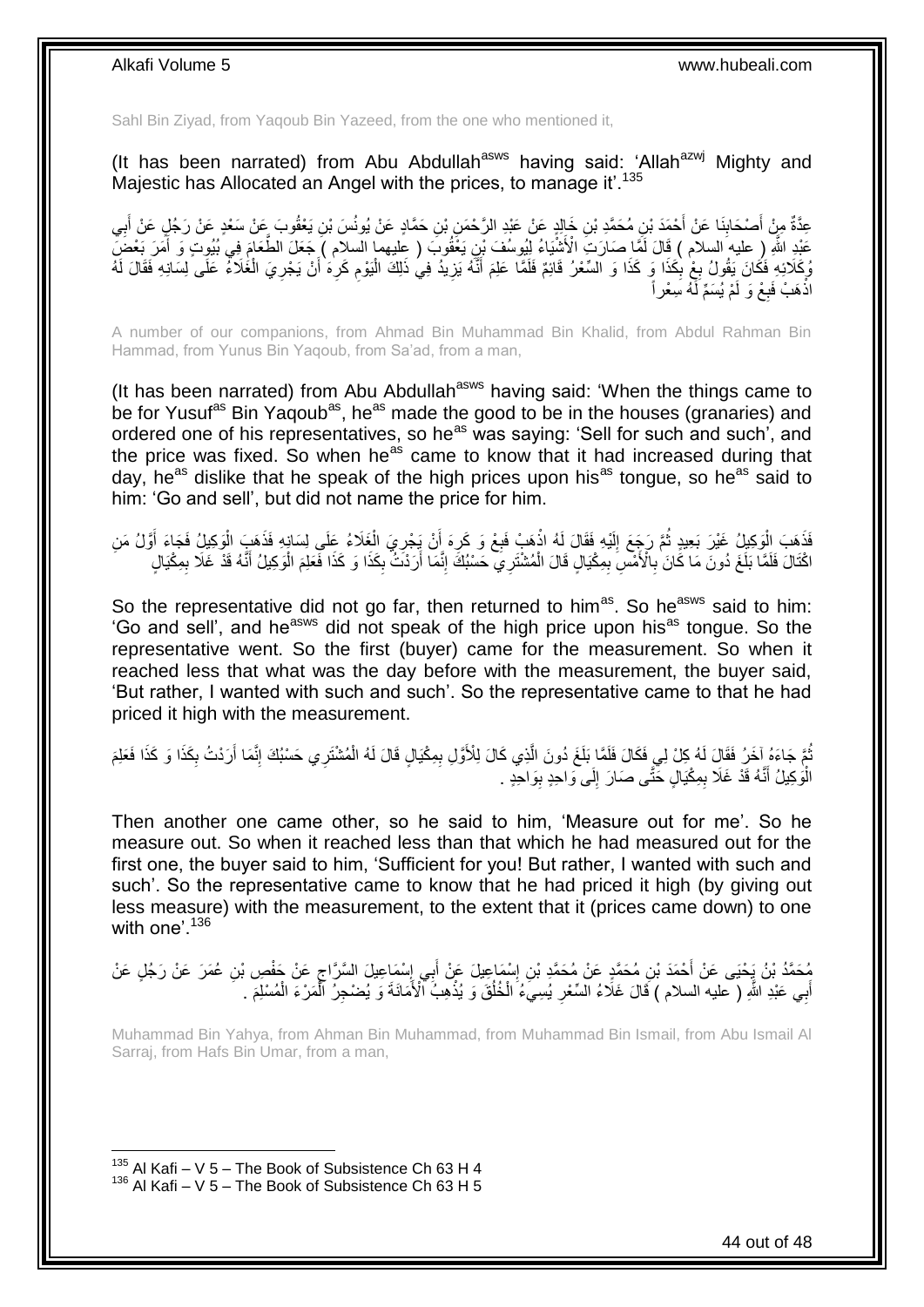(It has been narrated) from Abu Abdullah<sup>asws</sup> having said: 'The high prices worsens the manners, and removes the trustworthiness, and wears out the magnanimity of the Muslim'.<sup>137</sup>

> أَحْمَدُ بْنُ مُحَمَّدٍ عَنْ بَعْضِ أَصْحَابِهِ رَفَعَهُ فِي قَوْلِ اللَّهِ عَزَّ وَ جَلَّ إِنِّي أَراكُمْ بِخَيْرٍ قَالَ كَانَ سِعْرُ هُمْ رَخِيصاً <sub>-</sub> ِ َ ِ **∶** َ َ

Ahmad Bin Muhammad, from one of his companions, raising it,

'Regarding the Words of Allah<sup>azwj</sup> Mighty and Majestic *[11:84] surely I see you with* **properity**, he<sup>asws</sup> said: 'Their prices used to be low'.<sup>138</sup>

**ُحْكَر ِة باب الْ**

### <span id="page-44-0"></span>**Chapter 64 – The Monopoly (Price control by hoarding)**

مُحَمَّدُ بْنُ يَحْيَى عَنْ أَحْمَدَ بْنِ مُحَمَّدٍ عَنْ مُحَمَّدٍ بْنِ يَحْيَى عَنْ غِيَاثِ بْنِ إِبْرَاهِيمَ عَنْ أَبِي عَبْدِ اللَّهِ ( عليه السلام ) قَالَ لَيْسَ َ ِ الْحُكْرَةُ إِلَّا فِي الْحِنْطَةِ وَ الشَّعِيرِ وَ النَّمْرِ وَ الزَّبِيبَ وَ السَّمْنِ . ِ ِ **∶** ْ ِ ْ

Muhammad Bin Yahya, from Ahmad Bin Muhammad, form Muhammad Bin Yahya, from Giyas Bin Ibrahim,

(It has been narrated) from Abu Abdullah $^{asws}$  having said: 'There is no monopolisation except regarding the wheat, and the barley, and the dates, and the raisins, and the butter'.<sup>139</sup>

مُحَمَّدٌ عَنْ أَحْمَدَ عَنْ مُحَمَّدِ بْنِ سِنَانٍ عَنْ خُذَفِفَةَ بْنِ مَنْصُورٍ عَنْ أَبِي عَبْدِ اللَّهِ إِ عليه السلام ) قَالَ نَفِدَ الطَّعَامُ عَلَى عَهْدِ َ َ رَسُولِ إِنَّهِ ( صلى الله عليه وأَله ) فَأَتَاهُ الْمُسْلِمُونَ فَقَالُوا يَا رَّسُولَ الثَّهِ قَدْ نَفِدَ الطَّعَامُ وَ لَمْ يَبْقَ مِنْهُ شَيْءٌ إِلَّا عِنْدَ فُلَالٍ فَمُرْهُ ْ َ ِ يَبِيعُهُ النَّاسَ ِ

Muhammad, from Ahmad, from Muhammad Bin Sinan, from Huzeyfa Bin Mansour,

(It has been narrated) from Abu Abdullah<sup>asws</sup> having said: 'The food (supplies) ran out in the era of Rasool-Allah<sup>saww</sup>. So the Muslims came over to him<sup>saww</sup> and they said, 'O Rasool-Allah<sup>saww</sup>! The food (supply) has run out and there does not remain anything from it except with so and so, therefore order him to sell it to the people'.

قَالَ فَحَمِدَ اللَّهَ وَ أَثْنَى عَلَيْهِ ثُمَّ قَالَ يَا فُلَانُ إِنَّ الْمُسْلِمِينَ ذَكَرُوا أَنَّ الطَّعَامَ قَدْ نَفِدَ إِلَّا شَيْئاً عِنْدَكَ فَأَخْرِجْهُ وَ بِعْهُ كَيْفَ شِئْتَ وَ ا<br>ا ْ َ ِ ِ َ ِ َ ْ ِ َلَا تَحْبِسْهُ . **ِ** 

He<sup>asws</sup> said: 'So he<sup>saww</sup> Praised Allah<sup>azwj</sup> and Extolled Him<sup>azwj</sup>, then said: 'O so and so! The Muslims are mentioning that the food (supply) has run out except for the things which are with you, therefore bring these out and sell it howsoever you so desire to, and do not withhold it'.<sup>140</sup>

عَلِيُّ بِنُ إِبْرَاهِيمَ عَنْ أَبِيهِ عَنِ ابْنِ أَبِي عُمَيْرٍ عَنْ حَمَّادٍ عَنِ الْحَلَبِيِّ عَنْ أَبِي عَبْدِ اللَّهِ ( عليه السلام ) قَالَ الْحُكْرَةُ أَنْ يَشْتَرِيَ َ **!** َ ِ ِ َ ْ َ ِ ْ ِ طَعَاماً لَيْسَ فِي الْمِصْرِ خَيْرُهُ فَيَحْتَكِرَهُ فَإِنْ كَانَ فِي الْمِصْرِ طَعَامٌ أَوْ يُبَاعُ غَيْرُهُ فَلَا بَأْسَ بِأَنْ يَلْتَمِسَ بِسِلْعَتِهِ الْفَضْلَ ْ َ **ٍ** ْ ِ **∶** ْ لَ ْ ْ ِ ْ أ

 $137$  Al Kafi – V 5 – The Book of Subsistence Ch 63 H 6

 $138$  Al Kafi – V 5 – The Book of Subsistence Ch 63 H 7

 $139$  Al Kafi – V 5 – The Book of Subsistence Ch 64 H 1

 $140$  Al Kafi – V 5 – The Book of Subsistence Ch 64 H 2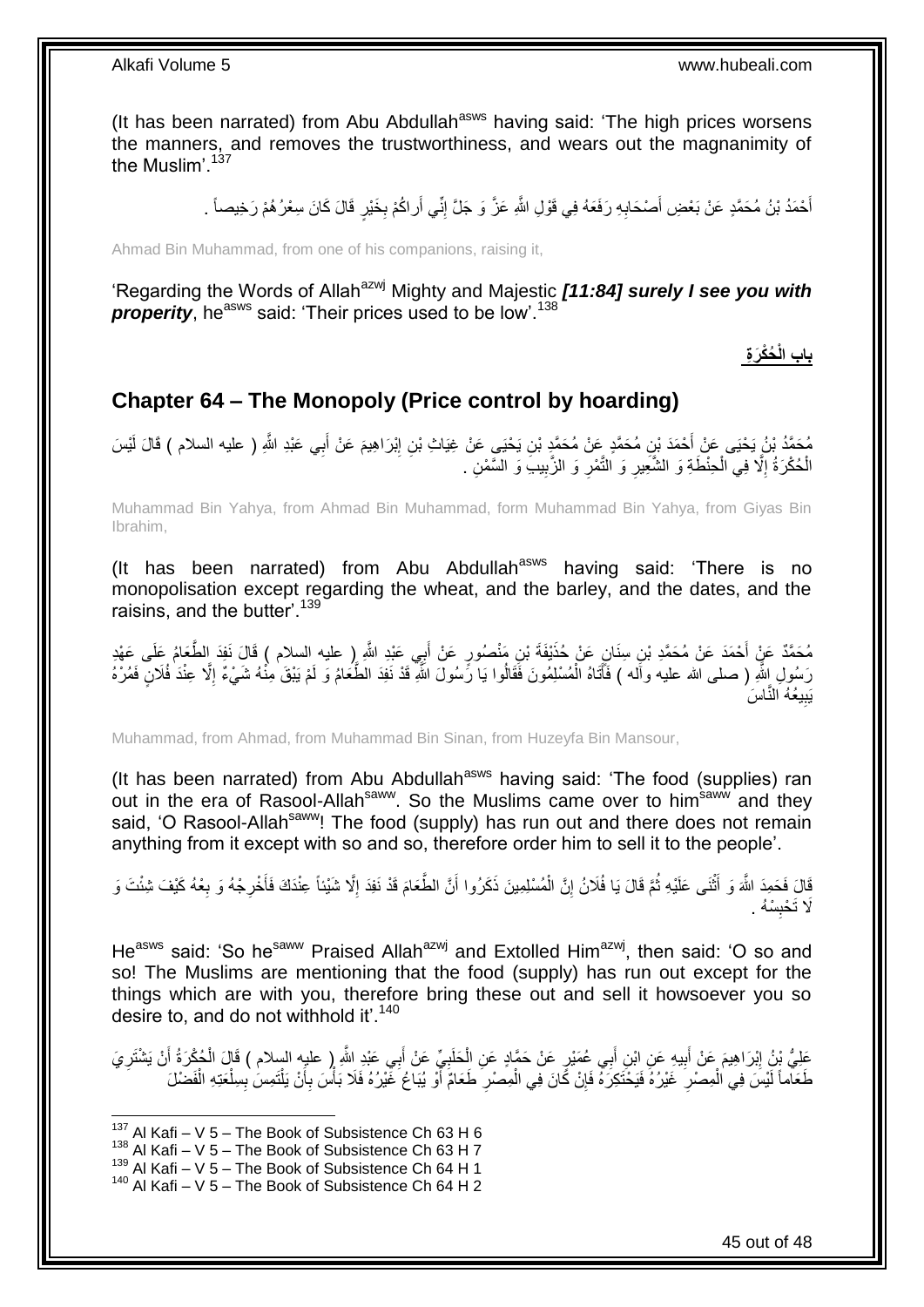Ali Bin Ibrahim, from his father, from Ibn Abu Umeyr, from Hammad, from Al Halby,

(It has been narrated) from Abu Abdullah<sup>asws</sup> having said: 'The monopoly is in that when food is bought, and there is nothing in the city apart from it, so it is monopolised. So if there was (sufficient) food in the city, or someone else was selling it (as well), so there is no problem with seeking the preferential price'.

> قَالَ وَ سَأَلْتُهُ عَنِ الزَّيْتِ فَقَالَ إِنْ كَانَ عِنْدَ غَيْرِكَ فَلَا بَأْسَ بِإِمْسَاكِهِ . ן, ِ ْ ِ ِ ֺ֧֦֧֦֧֦֦֦֦֖֦֪֦֪֦֧֦֪֦֪֦֪֪֦֪֪֦֪֪֦֪֦֪֪֦֝֟֟֟֟֟֟֟֟֟֟֟֟֟֟֟֟֟֟֟֟֟֟֓֕֟֓֟֓֟֓֟֓֟֓֟֓֟֓֟֓֟֓֟֓֟֟֟֝֟֟֟֟֟֟֟֝֟ َ

He (the narrator) said, 'And I asked him<sup>asws</sup> about the oil, so he<sup>asws</sup> said: 'If it was with someone other than you, so there is no problem with withholding it'.<sup>141</sup>

ْ أَبُو عَلِيٍّ الْأَشْعَرِيُّ عَنْ مُحَمَّدٍ بْنِ عَبْدِ الْجَبَّارِ عَنْ صَغْوَانَ عَنْ أَبِي الْفَضْلِ سَالِمِ الْحَنَّاطِ قَالَ فَالَ لِي أَبُو عَبْدِ اللَّهِ ( عليه<br>وَاللَّهُ عَلَيْ الْأَشْعَرِيُّ عَنْ مُحَمَّدٍ بْنِ عَ َ ِ ْ ∫<br>} َ ْ ֧֖֖֖֧֧֖֧֧֧֧֧ׅ֧֧֧֧֧֚֚֚֚֓֝֝֝֝֟֓֟֓֝֬֝֓֝֓֝֬֟֓֟֓֟֓֟֓֝֬֝֬֝֓֝֬֜֓֝֬֝֓֝֬֝֬֝ السِّلام ) مَا عَمَلُكَ قُلْتُ حَنَّاطٌ وَ رُبَّمَا قَدِمْتُ عَلِي نَفَاقٍ وَ رِبُّمَا قَدِمَتُ عَلَى كَسَادٍ فَجَسَسْتُ فَقَالَ فَمَا يَقُولُ مَنْ قِبَلَكَ فِيهِ قُلْتُ ْ ْ يَقُولُونَ مُحْتَكِرٌ فَقَالَ يَبِيعُهُ أَحَدٌ غَيْرُكَ قُلْتُ مَا أَبِيعُ أَنَا مِنْ أَلْفِ جُزْءٍ جُزْءٍاً قَالَ لَا بَأْسَ إِنَّمَا كَانَ ذَلِكَ رَجُلٌ مِنْ قُرَيْشٍ يُقَالُ ِ ْ ْ َ َ ِ َ ْ َ هُ حَكِيمُ بْنُ حِزَامٍ وَ كَانَ إِذَا دَخَلَ الطَّعَامُ الْمَدِينَةَ الثْنْتَرَاهُ كُلَّهُ فَمَرَّ عَلَّيْهِ النَّبِيُّ ( صلى الله َعليه وأله ) فَقَالَ يَا حَكِيمَ بْنَ حِزَامٍ ه ْ ٍ لَ ֧֖֧֦֧֦֧֦֧֦֚֝֝֝֝֝ ِ إِيَّاكَ أَنْ تَحْتَكِرَ ۚ . َ <u>֛</u>

Abu Ali Al Ashary, from Muhammad Bin Abdul Jabbar, from Safwan, from Abu Al Fazl, Salim Al Hannat who said,

'Abu Abdullah<sup>asws</sup> said to me: 'What is your work?' I said, 'A wheat merchant, and sometimes I proceed upon a marketable period, and sometimes I proceed upon a sluggish period, so I withhold it'. So he<sup>asws</sup> said: 'So what are the ones in front of you saying with regards to it?' I said, 'They are saying, 'A monopoliser'. So he<sup>asws</sup> said: 'Does anyone other than you selling it?' I said, 'What I sell is one part from a thousand parts'. He<sup>asws</sup> said: 'There is no problem. But rather, that was a man from the Qureysh call Hakeem Bin Hizam, and whenever food entered Al-Medina, he used to buy all of it. So the Prophet<sup>saww</sup> passed by him and said: 'O Hakeem Bin Hizam, beware of monopolising<sup>'.142</sup>

عَلِيُّ بْنُ إِبْرَاهِيمَ عَنْ أَبِيهِ عَنِ ابْنِ أَبِي عُمَيْرٍ عَنْ حَمَّادٍ عَنِ الْحَلَبِيِّ عَنْ أَبِي عَبْدِ اللَّهِ ( عليه السلام ) قَالَ سَأَلْتُهُ عَنِ الرَّجُلِ َ ِ ْ َ ِ َ ו<br>י ْ َ يَحْتَكِنُ الطَّعَامَ وَ ٰ يَتَرَبَّصَ بِهِ هَلْ يَجُوَنَّ ذَلِكَ فَقَالَ إِنْ كَانَ الطَّعَامُ كَثِّيراً يَسَعُ النَّاسَ فَلَا بُأْسَ بِهِ وَ إِنْ كَانَ الطَّعَامُ قَلِيلاً لَا يَسَعُ <u>֚֚֚֚֚֚֚֓</u> **∶** ِ ِ ْ النَّاسَ فَإِنَّهُ يُكْرَهُ أَنْ يَحْتَكِرَ الطَّعَامَ وَ يَتْرُكَ النَّاسَ لَيْسَ لَهُمْ طَعَامٌ . ِ اُ

Ali Bin Ibrahim, from his father, from Ibn Abu Umeyr, from Hammad, from Al Halby,

(It has been narrated) from Abu Abdullah<sup>asws</sup>, said, 'I asked him<sup>asws</sup> about the man who monopolised the food and he awaited with it. Is that allowed?' So he<sup>asws</sup> said: 'If the food was abundant, being freely available for the people, so there is no problem with it; and if the food was scarce, not freely available for the people, so it is abhorrent that he monopolises the food and leaves the people with when there being no food for them'.<sup>143</sup>

َ عِدَّةٌ مِنْ أَصْحَابِنَا عَنْ سَهْلِ بْنِ زِيَادٍ عَنْ جَعْفَرِ بْنِ مُحَمَّدٍ الْأَشْعَرِيِّ عَنِ ابْنِ الْقَدَّاحِ عَنْ أَبِي عَبْدِ اللَّهِ ( عليه السلام ) قَالَ قَالَ  $\zeta$ ْ ِ **∶** ِ **∣** َ رَسُولُ اللَّهِ ( صَلَّى الله عليه وأَلهَ ) الْحَالِبُ مَرْزُوقٌ وَ الْمُحْتَكِرُ مَلْغُونٌ َ ْ ْ ْ

 $141$  Al Kafi – V 5 – The Book of Subsistence Ch 64 H 3

 $142$  Al Kafi – V 5 – The Book of Subsistence Ch 64 H 4

 $143$  Al Kafi – V 5 – The Book of Subsistence Ch 64 H 5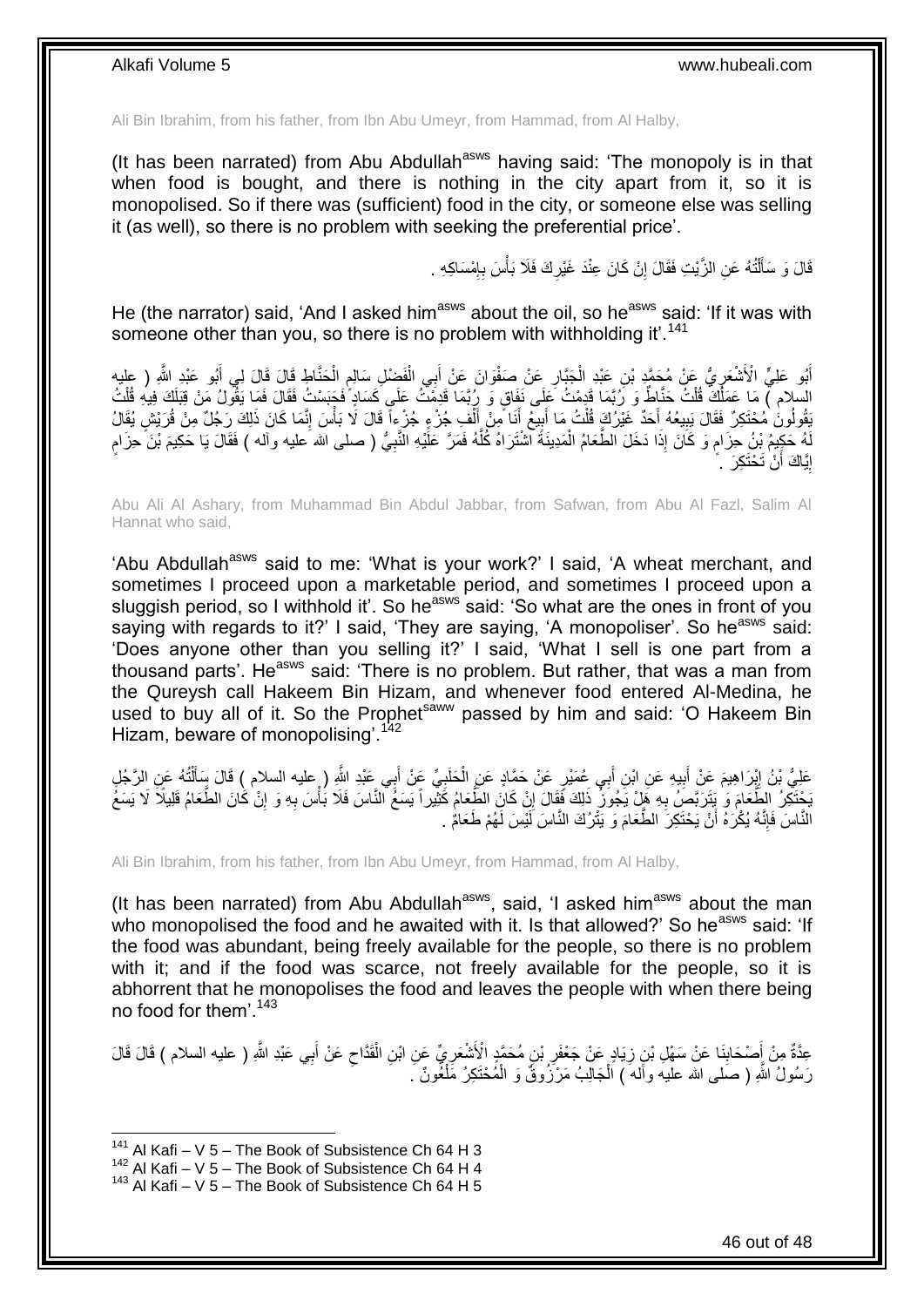A number of our companions, from Sahl Bin Ziyad, from Ja'far Bin Muhammad Al Ashary, from Ibn Al Qadah,

(It has been narrated) from Abu Abdullah<sup>asws</sup> having said: 'Rasool-Allah<sup>saww</sup> said: 'The bringer (of the food) is Graced with sustenance, and the monpoliser is an accursed'.<sup>144</sup>

عَلِيُّ بْنُ إِبْرَاهِيمَ عَنْ أَبِيهِ عَنِ النَّوْفَلِيِّ عَنِ السِّكُونِيِّ عَنْ أَبِي عَبْدِ اللَّهِ ( عليه السلام ) قَالَ الْحُكْرَةُ فِي الْخِصْبِ أَرْبَعُونَ يَوْماً َ **!** َ ِ ْ َ ْ وَ فِي الشُّدَّةِ وَ الْبَلَاءِ ثَلَاثَةُ أَيَّامٍ فَمَا ۖ زَادَ عَلَى الْأَرْبَعِينَ يَوْماً فِي الْخِصْبِ فَصَاحِبُهُ مَلْعُونٌ وَ مَا نَّزَادَ عَلَى ثَلَاثَةِ أَيَّامٍ فِي ْ ْ ٍ َ َ ْ م َ َ الْعُسْرَةِ فَصَاحِبُهُ مَلْعُونٌ . ْ ْ

Ali Bin Ibrahim, from his father, from Al Nowfaly, from Al Sakuny,

(It has been narrated) from Abu Abdullah<sup>asws</sup> having said: 'The monopolising during the abundance is of forty days, and during the difficulty and the affliction is of three days. So whatever is increased upon the forty days during the abundance, so its perpetrator is an accursed, and whatever is increased upon three days during the shortages, so its perpetrator is an accursed'.<sup>145</sup>

**باب**

### <span id="page-46-0"></span>**Chapter 65 – A Chapter**

عِدَّةٌ مِنْ أَصْحَابِذَا عَنْ أَحْمَدَ بْنِ مُحَمَّدٍ بْنِ خَالِدٍ عَنْ إِسْمَاعِيلَ بْنِ مِهْرَانَ عَنْ حَمَّادِ بْنِ عُثْمَانَ قَالَ أَصَابَ أَهْلَ الْمَدِينَةٍ غَلَاءٌ وَ<br>يَمْنُ يَنْ أَصْبَحَابِذَا عَنْ أَحْمَدَ بْنِ م **∣** َ ْ َ َ ْ ∣∣<br>; ِ مَّكُمُّ حَتَّى أَقْبَلَ الرَّجِّلُ الْمُوسِّرُ يَخْلِطُ الْحِنْطَةَ بِالشَّعِيرِ وَ يَأْكُلُّهُ وَ يَشْتَرِي بِبَعْضٍ الطَّعَامِ وَ كَانَ عِنْدَ أَبِي عَيْدِ الشَّرِ ( عليه<br>. يَجْمَعُ حَقَّ مِنْ الرَّجِيلِ الرَّحْمِينِ ا **ِ** ُ ْ **∶** ِ ْ ْ َ َ السلام ) طَعَامٌ جَيِّدٌ قَدِ اشْتَرَاهُ أَوَّلَ السَّنَةِ فَقَالَ لِبَعْضِ مَوَالِيهِ اشْتَرِ لَمَا شَّعِيراً فَاخْلِطْ بِهَذَا الطَّعَامِ أَوْ بِعْهُ فَإِنَّا نَكْرَهُ أَنْ نَأْكُلَ ِ ِ َ ْ َ ا∣<br>ِ∘ ِ َ ِ جَيِّداً وَ يَأْكُلُ النَّاسُ رَدِيّاً . **ٔ** 

A number of our companions, from Ahmad Bin Muhammad Bin Khalid, from Ismail Bin Mihran, from Hammad Bin Usman who said,

'The people of Al-Medina were hit by high prices and a drought to the extent that the affluent used to mix the wheat with the barley and he would eat it, and they would buy only part of the food (required), and there was good quality food with Abu Abdullah<sup>asws</sup> which he<sup>asws</sup> had bought it at the beginning of the year. So he<sup>asws</sup> said to one of his<sup>asws</sup> adherents: 'Buy some barley for us<sup>asws</sup> so l<sup>asws</sup> can mix it with this food, otherwise sell it, for we<sup>asws</sup> do not like it that we<sup>asws</sup> should eat good quality food while the people eat the perished (food)<sup>'.146</sup>

ِ مُحَمَّدُ بْنُ يَحْيَى عَنْ عَلِيِّ بْنِ إِسْمَاعِيلَ عَنْ عَلِيٍّ بْنِ الْحَكَمِ عَنْ جَهْمٍ بْنِ أَبِي جَهْمَةَ عَنْ مُعَتَّبِ قَالَ قَالَ لِي أَبُو عَبْدِ اللَّهِ ( عليه<br>مُحَمَّدُ بْنُ يَحْيَى عَنْ عَلَيِّ بْنِ إِسْمَا ْ ׇ**֓** َ َ ِ السلام ) وَ قَدْ تَزَيَّدَ السِّعْرُ بِاَلْمَدِينَةِ كَمْ عِنْدَنَا مِنْ طَعَام قَالََ قُلْتُ عِنْدَنَا مَا يَكْفِيكَ أَشْهُراً كَثِيرَةً قَالَ أُخْرِجْهُ وَ بِعْهُ َ ْ ֧֖֖֖֧֧֖֧֧֧֧֧ׅ֧֧֧֧֧֚֚֚֚֓֝֝֝֝֟֓֟֓֝֬֝֓֝֓֝֬֟֓֟֓֟֓֟֓֝֬֝֬֝֓֝֬֜֓֝֬֝֓֝֬֝֬֝ ْ **∶ ∶** ِ َ

Muhammad Bin Yahya, from Ali Bin Ismail, from Ali Bin Al Hakam, from Jahm Bin Abu Jahma, from Mo'tab who said,

 $144$  Al Kafi – V 5 – The Book of Subsistence Ch 64 H 6

<sup>145</sup> Al Kafi – V  $5 -$  The Book of Subsistence Ch 64 H 7

<sup>146</sup> Al Kafi – V 5 – The Book of Subsistence Ch 65 H 1